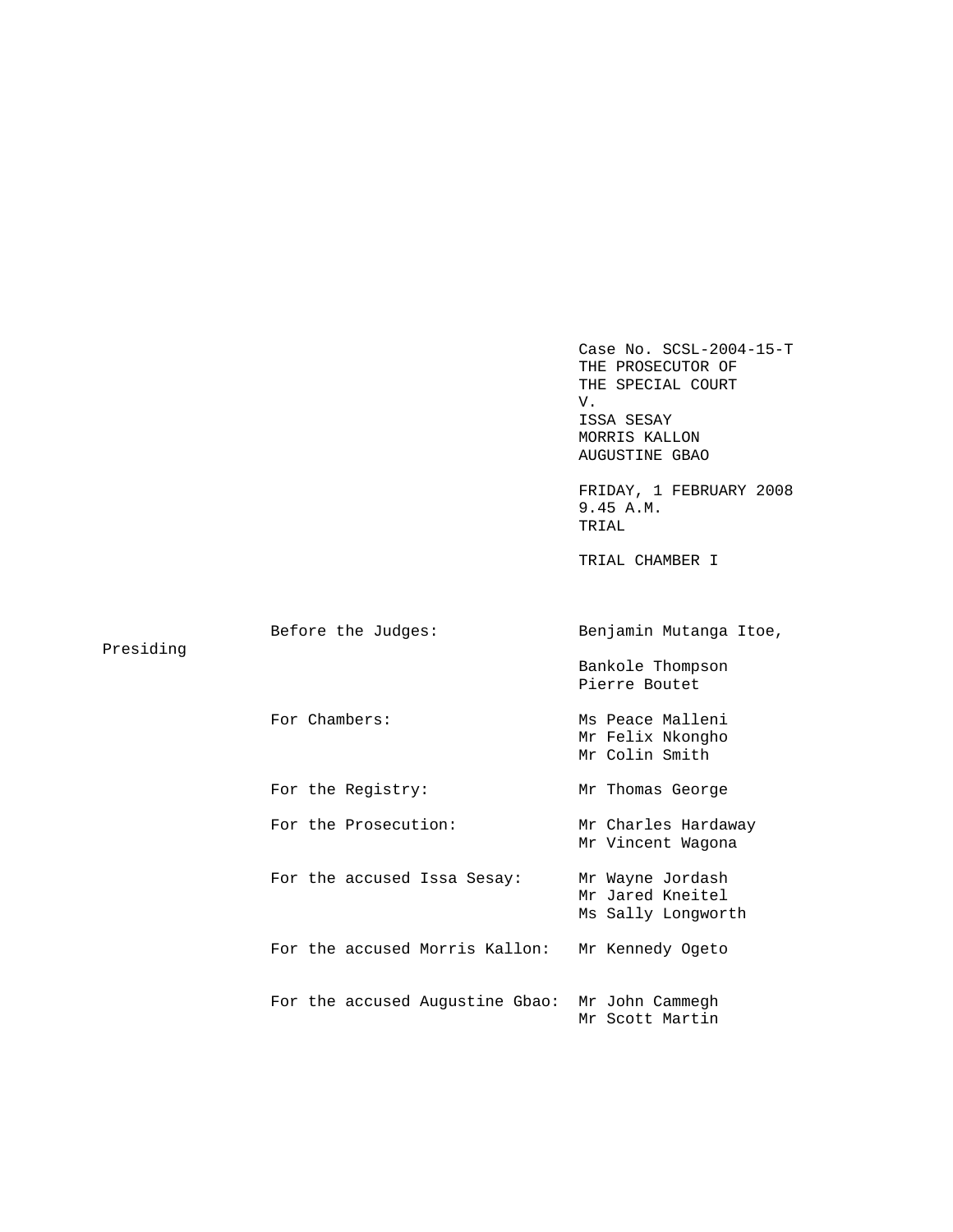| Page 2 | SESAY ET AL     |                |
|--------|-----------------|----------------|
|        | 1 FEBRUARY 2008 | CLOSED SESSION |

| $\mathbf 1$    | $[RUF1FEB08A-DEB]$                                            |
|----------------|---------------------------------------------------------------|
| $\overline{c}$ | Friday, 1 February 2008                                       |
| $\mathbf{3}$   | [Closed session]                                              |
| $\overline{4}$ | [The accused present]                                         |
| 5              | [Upon commencing at 9.45 a.m.]                                |
| 6              | [The witness entered Court]                                   |
| 7              | DIS-297 [Continued]<br>WITNESS:                               |
| 8              | [The witness answered through interpreter].                   |
| $\mathsf 9$    | [At this point in the proceedings, a portion of the           |
| 10             | transcript, pages 2 to 10 extracted and sealed under separate |
| 11             | cover, as the proceeding was heard in a closed session]       |
| 12             |                                                               |
| 13             |                                                               |
| 14             |                                                               |
| 15             |                                                               |
| 16             |                                                               |
| 17             |                                                               |
| 18             |                                                               |
| 19             |                                                               |
| 20             |                                                               |
| 21             |                                                               |
| 22             |                                                               |
| 23             |                                                               |
| $2\sqrt{4}$    |                                                               |
| 25             |                                                               |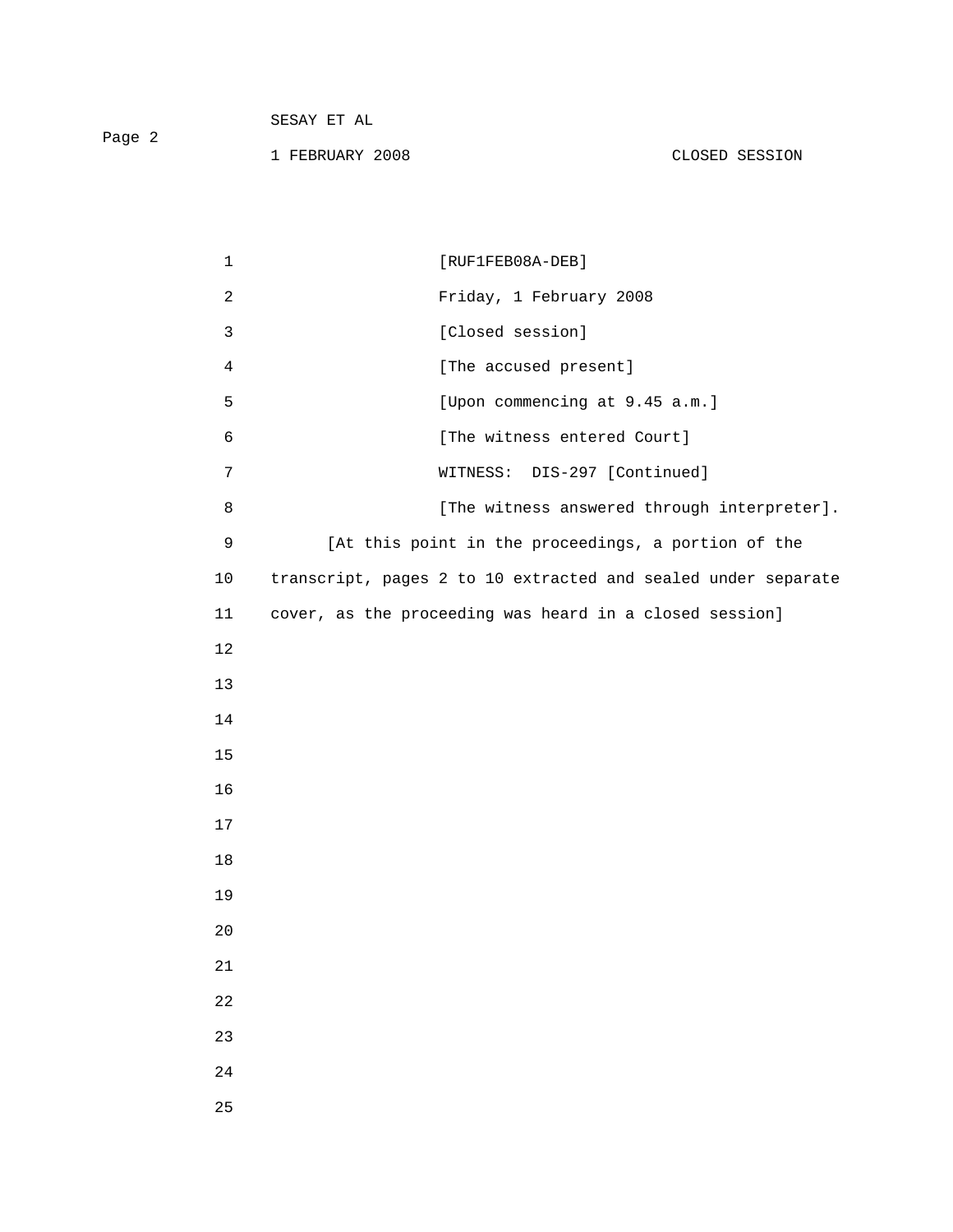- 26
- 27
- 28
- 29

 SESAY ET AL Page 11 1 FEBRUARY 2008 OPEN SESSION

|                 | 1  | [Open session]                                                |
|-----------------|----|---------------------------------------------------------------|
|                 | 2  | We are in open session now.<br>MR GEORGE:                     |
|                 | 3  | PRESIDING JUDGE: We will resume the trial in a public         |
|                 | 4  | session. This is the ruling of the Chamber in respect of the  |
| 10:26:01<br>for | 5  | closed session application made by learned counsel Mr Jordash |
|                 | 6  | the first accused.                                            |
|                 | 7  | Consistent with the general requirement that criminal         |
| Rule            | 8  | proceedings ought to be conducted in public, as enjoined by   |
|                 | 9  | 78 of the Rules of Procedure and Evidence of this Court, and  |
| $10:26:20$ 10   |    | taking into consideration Article 17(2) of the Statute of the |
| the             | 11 | Court, but exceptionally as authorised by Rule $79(A)(ii)$ of |
| in              | 12 | said Rules, and the need to protect witnesses as provided for |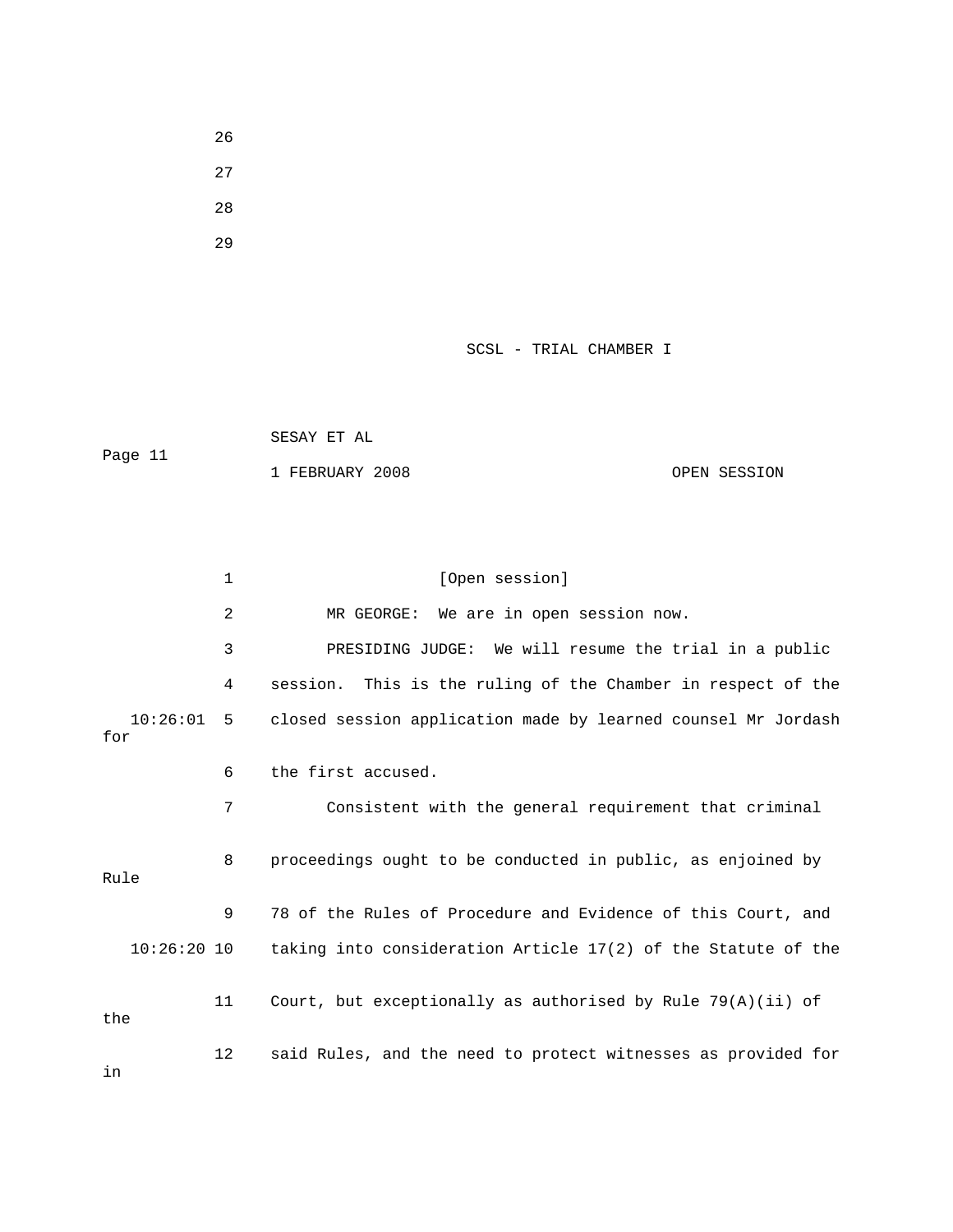| Mr  |               | 13 | Rule 75, this Chamber, on the application of learned counsel   |
|-----|---------------|----|----------------------------------------------------------------|
| to  |               | 14 | Jordash, for the entirety of the testimony of witness DIS-297  |
|     | $10:26:51$ 15 |    | be held in closed session did, by way of an exceptional        |
|     |               | 16 | procedure, grant the said application for reasons advanced in  |
|     |               | 17 | support thereof.                                               |
|     |               | 18 | We did proceed to record the evidence of this witness in       |
|     |               | 19 | its entirety in a closed session and, at the end of it, that's |
|     | $10:27:21$ 20 |    | the ruling that was made to grant Mr Jordash's application.    |
| we  |               | 21 | Madam Witness, we have come to the end of your testimony, and  |
|     |               |    |                                                                |
|     |               | 22 | would like to thank you for coming to assist the Tribunal with |
|     |               | 23 | your testimony, and we wish you all the best in the pursuit of |
| are |               | 24 | your profession, and a very safe journey back to wherever you  |
|     |               |    |                                                                |
|     | $10:28:02$ 25 |    | Thank you, and bye-bye.<br>staying now.                        |
|     |               | 26 | Thank you, sir.<br>THE WITNESS:                                |
|     |               | 27 | [The witness withdrew]                                         |
|     |               | 28 | PRESIDING JUDGE:<br>Mr Ogeto, I see you are on your feet.      |
|     |               | 29 | Yes, My Lords, good morning.<br>MR OGETO:                      |
|     |               |    |                                                                |

| Page 12 | SESAY ET AL     |              |
|---------|-----------------|--------------|
|         | 1 FEBRUARY 2008 | OPEN SESSION |

1 PRESIDING JUDGE: Good morning.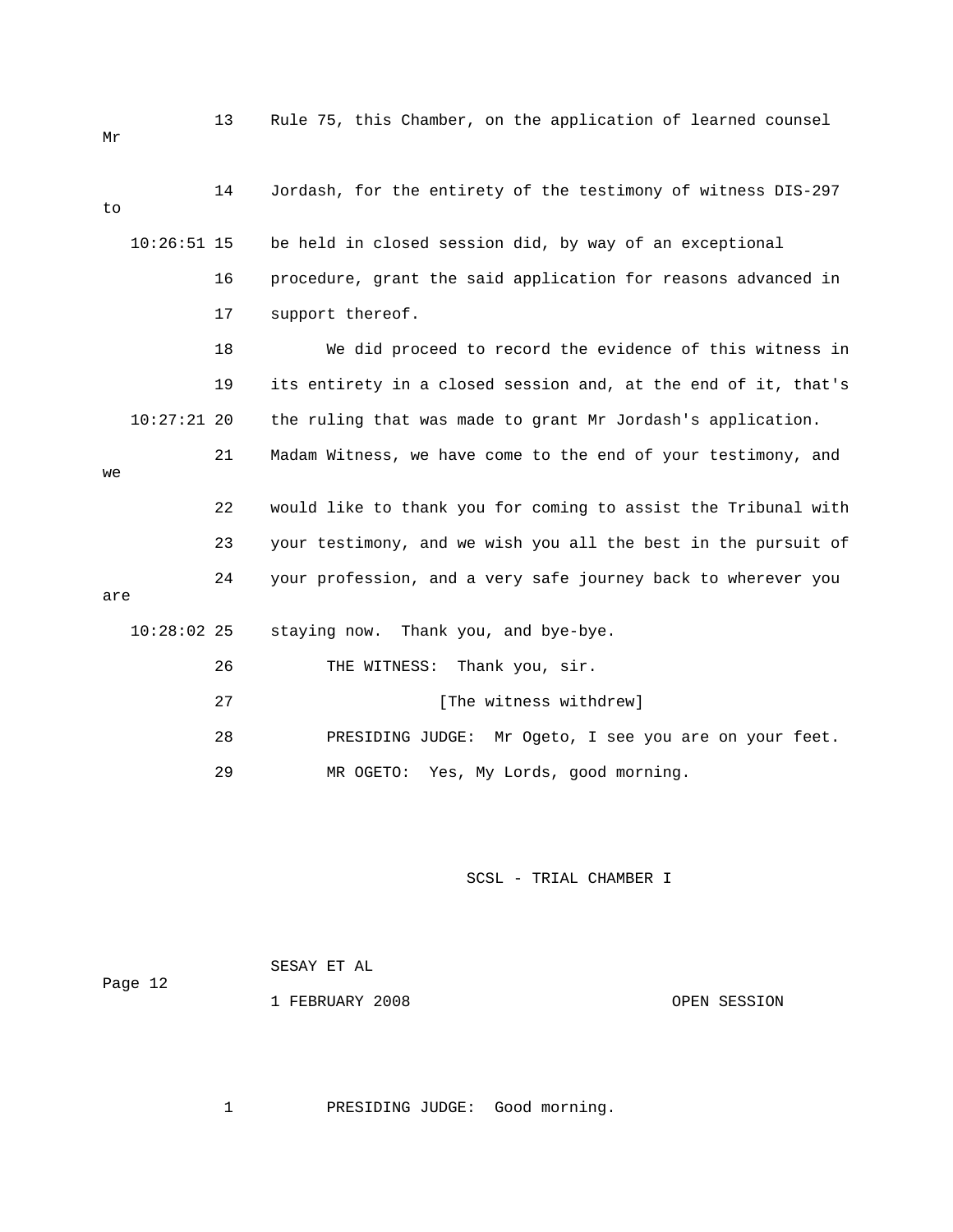2 MR OGETO: Yesterday, I indicated that there was an issue 3 that I wanted to raise before the Chamber. 4 PRESIDING JUDGE: Yes. 10:29:17 5 MR OGETO: I don't know if I can do that now before the 6 next witness. 7 PRESIDING JUDGE: You may, Mr Ogeto. 8 MR OGETO: My Lords, this relates to the decision of the 9 Chamber that was delivered yesterday in relation to our motion 10:29:29 10 challenging defects in the indictment. My intention is not to 11 challenge that position, My Lords, but a number of observations 12 that I thought I should put on the record in regard to that 13 motion. 14 PRESIDING JUDGE: In regard to our decision? 10:29:47 15 MR OGETO: In regard to your decision. 16 PRESIDING JUDGE: We don't accept that. You have the right 17 to appeal. If you want to appeal, you appeal against it. We 18 don't accept any observations on any ruling that we have made. 19 MR OGETO: It's, My Lords, my intention is not even to 10:30:00 20 appeal but I just wanted to put it on the record. 21 PRESIDING JUDGE: Then you better keep quiet about it, if 22 you don't want to appeal. If you want to make any observations 23 on that motion, your option is to appeal and not to make any 24 observation, and if you want to appeal we will grant you leave to 10:30:16 25 appeal. I can tell you that straightaway. We will grant you the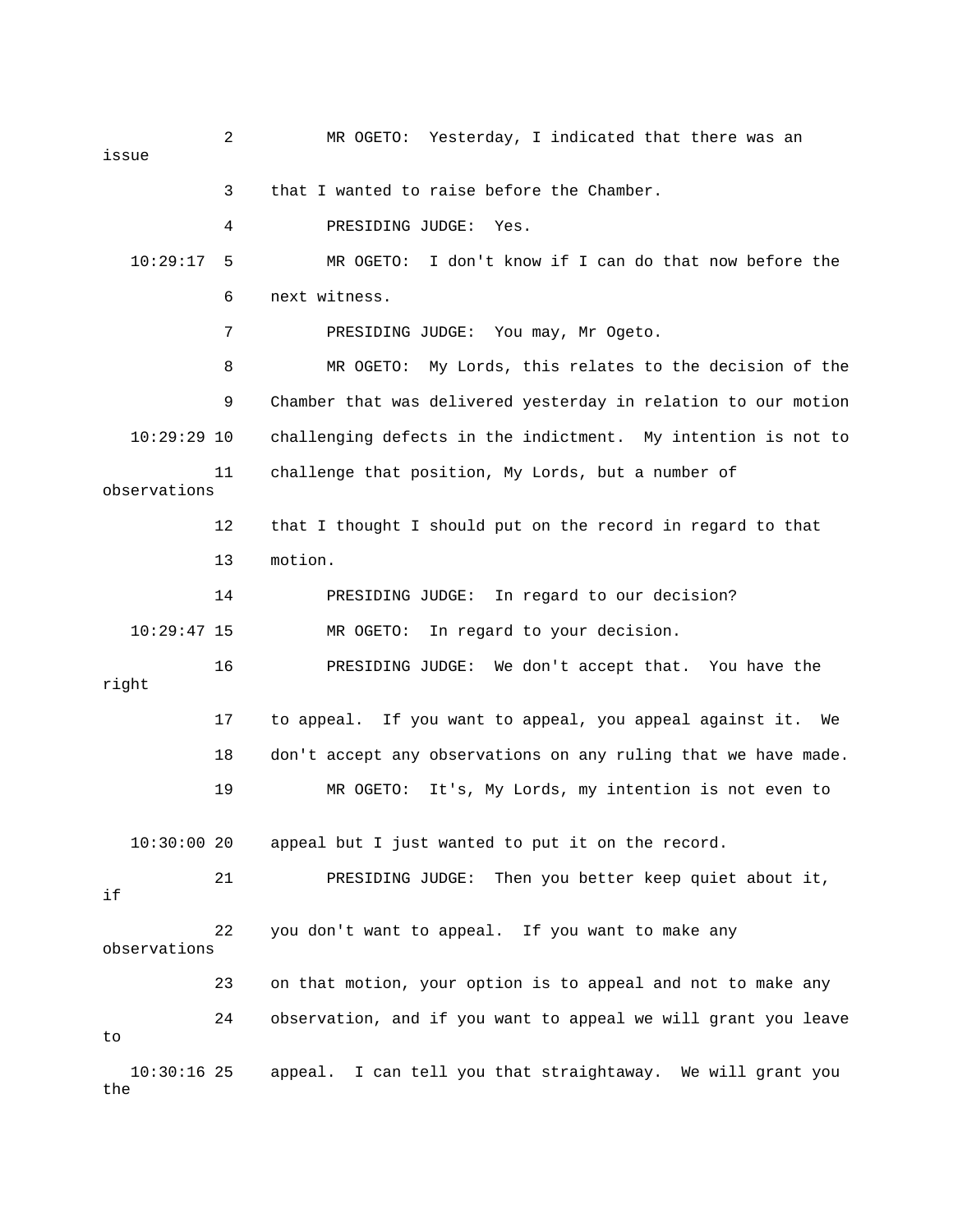26 leave to appeal. But not to make any comments on that decision. 27 MR OGETO: Can I then comment on the Prosecution motion 28 that was filed, My Lords. There was a motion filed by the 29 Prosecution after we filed our motion, and can I make a comment

SCSL - TRIAL CHAMBER I

```
 SESAY ET AL 
Page 13 
            1 FEBRUARY 2008 OPEN SESSION
```

|                       | $\mathbf 1$ | on that?                                                        |
|-----------------------|-------------|-----------------------------------------------------------------|
|                       | 2           | PRESIDING JUDGE: [Inaudible]. Go ahead.                         |
|                       | 3           | JUDGE THOMPSON: Isn't there a recognised procedure when         |
|                       | 4           | the Prosecution files a motion for the Defence to adopt?<br>The |
| $10:30:53$ 5<br>the   |             | procedures are quite clear and I would have thought that if     |
| the                   | 6           | Prosecution has filed a motion before the Chamber there is --   |
|                       | 7           | standard procedure is for the Defence to respond in writing.    |
|                       | 8           | MR OGETO: We were not permitted to respond, My Lords.           |
|                       | 9           | JUDGE THOMPSON: In writing?                                     |
| $10:31:15$ 10<br>that |             | MR OGETO: Yes, we did the response in writing. And              |
|                       | 11          | response -- it wasn't --                                        |
|                       | 12          | JUDGE THOMPSON: In other words, there was probably some         |
|                       | 13          | indication that the response, the document, was not properly    |
|                       | 14          | filed; isn't that the idea?                                     |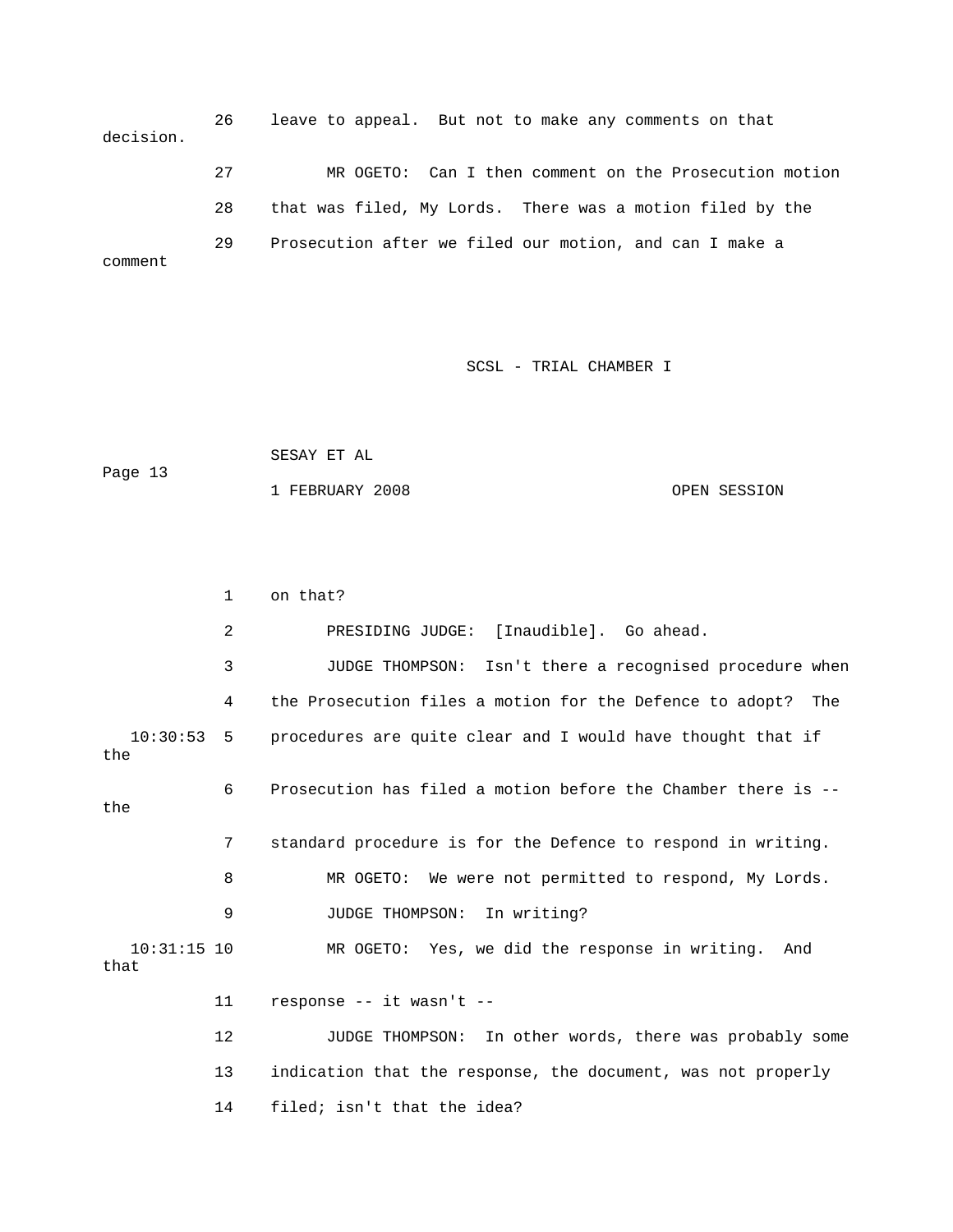10:31:24 15 MR OGETO: What happened, that's what I wanted to address,

16 My Lords.

 17 JUDGE THOMPSON: Have you found out from the Registry why 18 the response was not? 19 MR OGETO: The response was not allowed because the 10:31:35 20 position of the Chamber came before we could file any response to 21 that motion, and we were still within time to respond to the 22 Prosecutor's motion. So, in effect, a decision was made by the 23 Chamber partly based on the submissions of the Prosecution's in 24 the motion. 10:31:53 25 JUDGE THOMPSON: Wouldn't it have been proper for you to 26 investigate from the Registry as to what went wrong, rather than 27 asking us here to get involved in really what could have been 28 some filing difficulty or filing deficiency? 29 MR OGETO: No, it's not a matter really for the Registry

SCSL - TRIAL CHAMBER I

 SESAY ET AL Page 14 1 FEBRUARY 2008 OPEN SESSION

 1 because by the time we wanted to file our response to that motion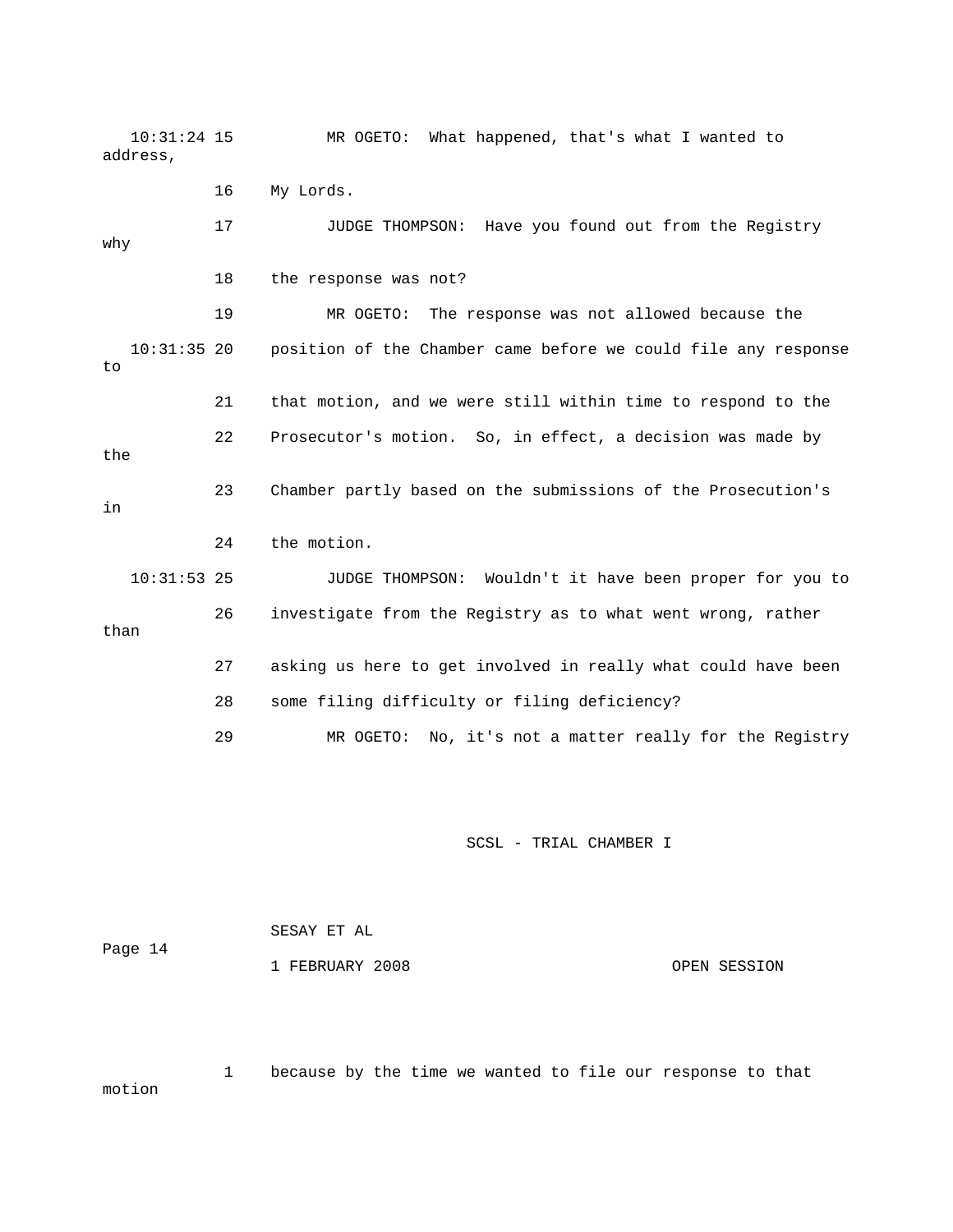2 a decision had already been made by the Chamber in the absence -- 3 [The witness entered Court] 4 PRESIDING JUDGE: Can you leave the witness out, please. 10:32:29 5 Keep her out for now, please. We will call her in. 6 [The witness stood down] 7 MR OGETO: My Lords, the motion was filed on 29 January 9 days within which to file a response. Now, we did attempt to 10:32:53 10 file a response yesterday within time but at the time we went 11 file that response a decision had already been made by the 13 the Prosecution in the absence of our response. 14 PRESIDING JUDGE: Is that not a proper ground of appeal? 16 We'll give you the leave to appeal and then you pursue the 17 matter. JUDGE THOMPSON: Wouldn't it have been better to search 19 Rules and see what remedy you have when a situation like that arisen, and that you feel that perhaps something has been done 21 that may well be granted as irregular, procedurally irregular. 22 The Rules are so extensive. 23 MR OGETO: That's what I wanted to address, My Lord. 24 JUDGE THOMPSON: I was wondering whether perhaps it 10:33:51 25 not be more appropriate to address it in writing because I'm 8 2007 [sic], and my understanding is that the Defence had three to 12 Chamber, which decision had considered the submissions made by 10:33:16 15 That's a very valid ground of appeal, so why don't you appeal? 18 JU the has  $10:33:32$  20 would not

 26 sure whether we are prepared here to pronounce ex cathedra, from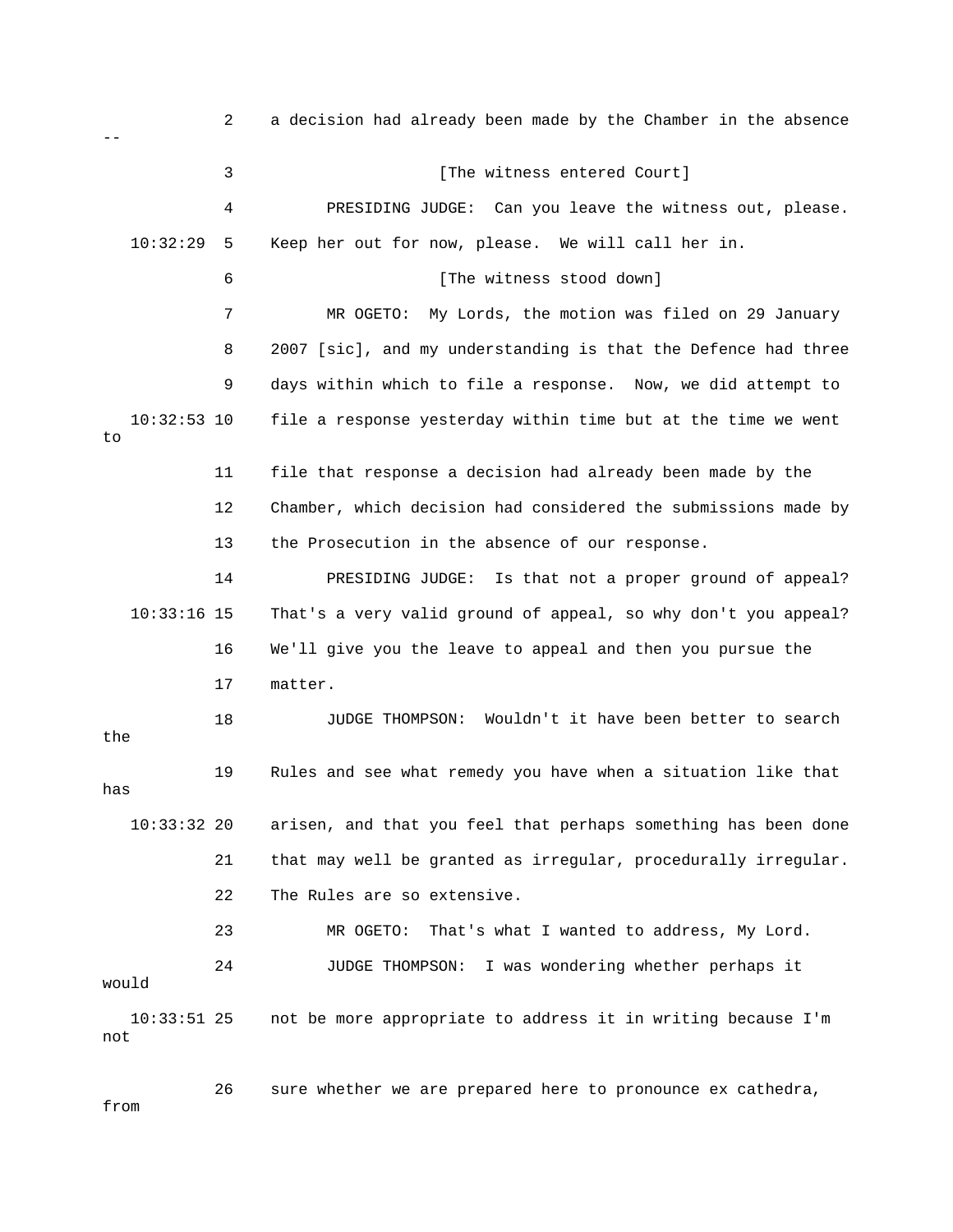27 the Bench.

28 PRESIDING JUDGE: I am not prepared to entertain any And 29 arguments on this because there's a Court decision on this.

SCSL - TRIAL CHAMBER I

 SESAY ET AL Page 15 1 FEBRUARY 2008 OPEN SESSION

 1 if you are raising grounds which as valid as you think they are, 2 you may proceed an appeal, and I say we'll grant you the leave 10:34:25 5 JUDGE THOMPSON: I would say, in fact, even though the 7 appeal, I'd rather say subject to possible review on the part 8 some of the Judges here, of the motion -- 9 PRESIDING JUDGE: I'm saying this because we've been g 10:34:48 10 generous to granting, and I don't like coming back to sittin 12 JUDGE THOMPSON: I merely meant to just remind His to 3 appeal, and we can even say the hearing should be accelerated as 4 it was in the recusal motion. 6 learned Presiding Judge has said we will grant you the leave to of to 11 review my own decision anyway. Lordship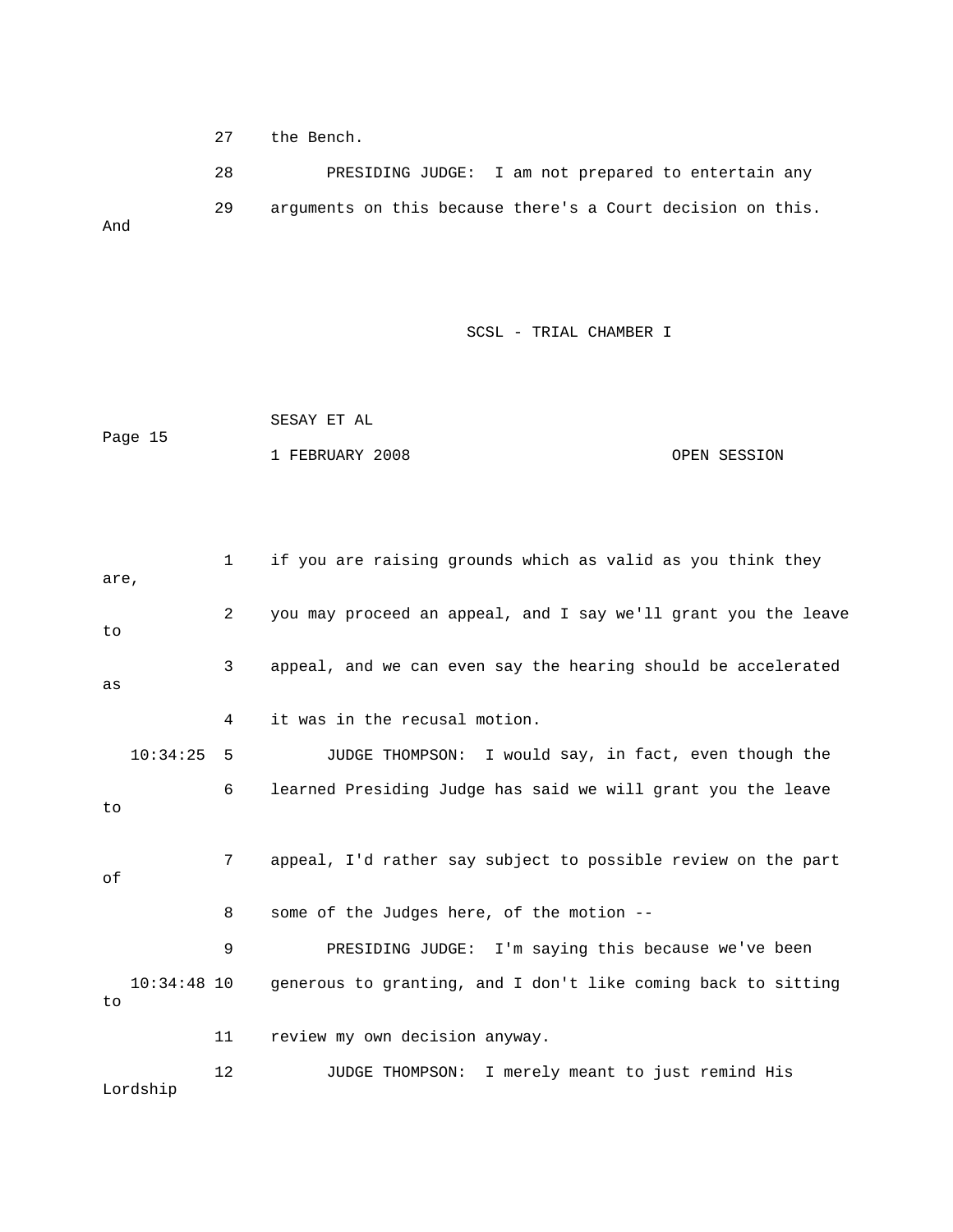|                        | 13 | that I am eminently aware of Rule 73ter.                    |
|------------------------|----|-------------------------------------------------------------|
|                        | 14 | MR OGETO: My Honours --                                     |
| $10:35:03$ 15<br>think |    | JUDGE BOUTET: If I may, Mr Ogeto, on this. I don't          |
|                        | 16 | we have all the facts at this particular moment now you are |
|                        | 17 | raising. I know we issued the decision yesterday or the day |
|                        | 18 | before --                                                   |
|                        | 19 | MR OGETO: Yes, My Lords.                                    |
| $10:35:14$ 20          |    | JUDGE BOUTET: The day before yesterday.                     |
|                        | 21 | MR OGETO: It was yesterday, My Lords.                       |
|                        | 22 | JUDGE BOUTET: Anyhow, maybe in the morning yesterday.       |
|                        | 23 | It was in the afternoon, My Lords.<br>MR OGETO:             |
| got                    | 24 | JUDGE BOUTET: We signed it in the morning; maybe you        |
| $10:35:24$ 25          |    | it in the afternoon.                                        |
|                        | 26 | MR OGETO: I got it in the afternoon, yes, My Lords.         |
|                        | 27 | JUDGE BOUTET: But you are talking of a motion that had      |
|                        | 28 | been filed by the Prosecution --                            |
|                        | 29 | MR OGETO:<br>Yes.                                           |
|                        |    |                                                             |
|                        |    | SCSL - TRIAL CHAMBER I                                      |
|                        |    | SESAY ET AL                                                 |
| Page 16                |    | 1 FEBRUARY 2008<br>OPEN SESSION                             |
|                        |    |                                                             |

 1 JUDGE BOUTET: -- on a matter relative to that rticular pa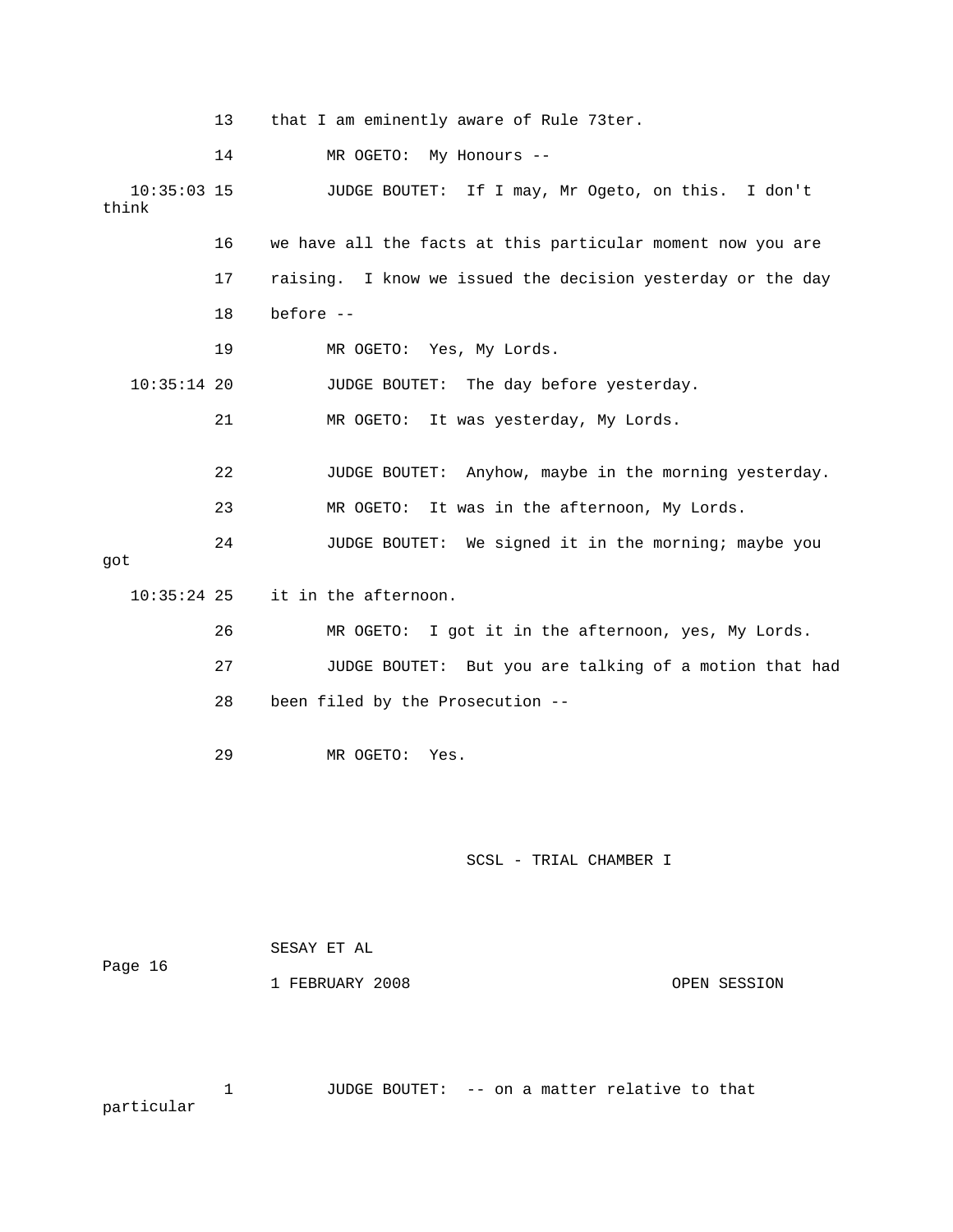2 motion that you yourself had filed, but I don't have e nough of 3 the background to be able to discuss that [indiscernible] at motion 7 that has been filed by the Prosecution almost at the same time 8 that you filed your own motion. 9 MR OGETO: And the motion by the Prosecution which was 11 motion. 12 JUDGE BOUTET: Yes. MR OGETO: Yes, My Lords. 14 JUDGE THOMPSON: It's my view, too, that if there has an 10:36:05 15 irregularity, the best thing is to come in by motion and ask 17 done wrong or to grant whatever remedy. If we don't agree 18 you we don't agree with you. I think it's better to do that, 19 because I find myself, as my other brothers, in a difficulty, 21 whatever complaint you may have. 22 MR OGETO: If I didn't raise this, My Lords, you would 24 committing -- 10:36:37 25 JUDGE BOUTET: We know now - this 4 particular moment, so I will just say, maybe as was suggested, if 10:35:40 5 you put it in writing, we will look into it and see what to do. 6 You're talking not of your motion, you're talking of the 10:35:54 10 essentially relied on by the Chamber to make a decision on my 13 MR us 16 to correct, if we think we went wrong, to correct what we have with in 10:36:25 20 a quandary here, to even respond in a constructive way to not 23 have known that I have a problem. And I hope I am not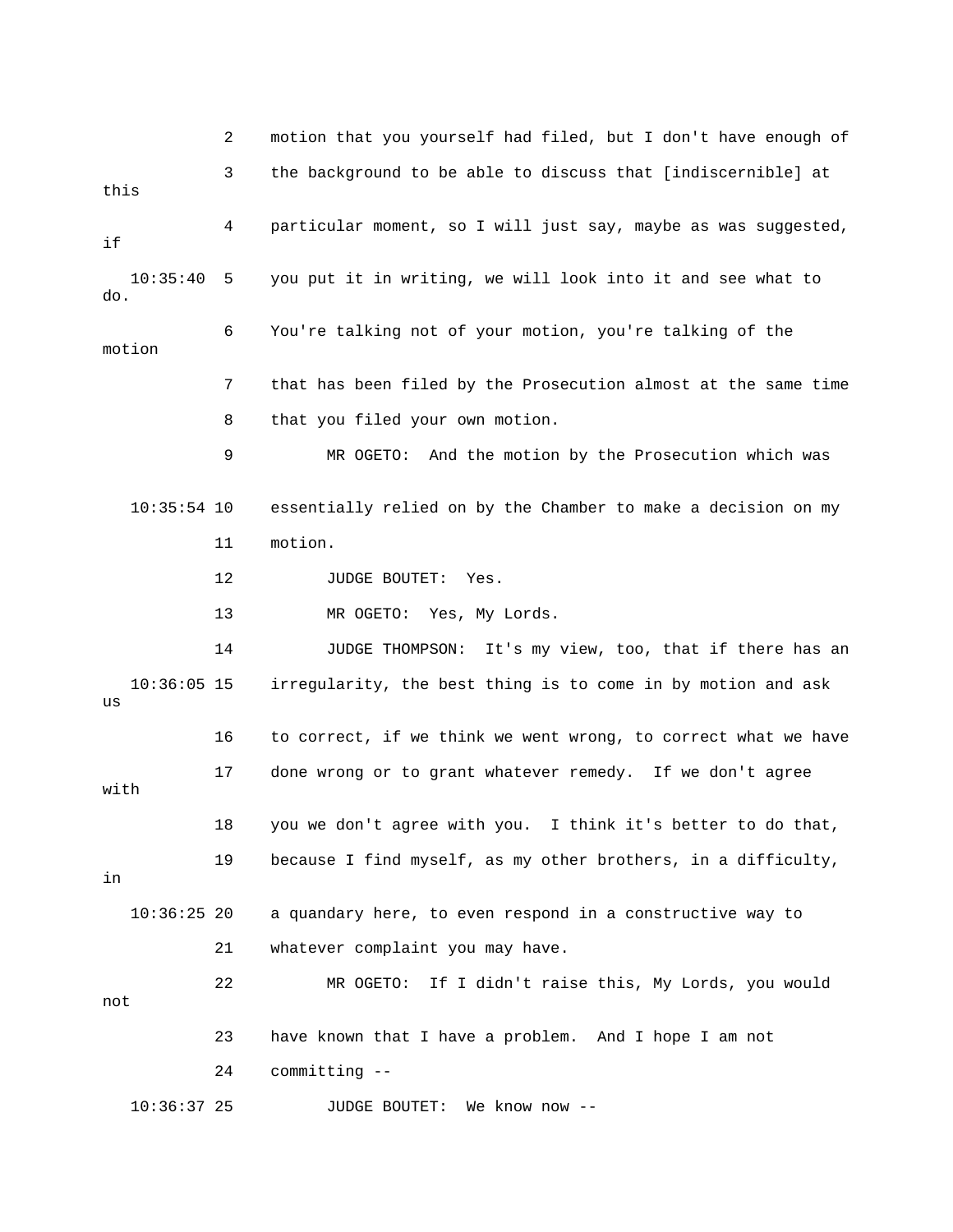26 MR OGETO: -- a sin by pointin g out what I think is an 27 irregularity which affects the right s of my client. 28 JUDGE BOUTET: You, as I say, suggested, you may raise 29 in a motion and we'll look into it.

it

SCSL - TRIAL CHAMBER I

```
 SESAY ET AL 
Page 17
             1 FEBRUARY 2008 OPEN SESSION
```

```
 1 MR OGETO: And I am grateful, My Lords. 
             2 JUDGE BOUTET: But we caution you: We are not to review 
             4 mean, the decision that has been made has to do with your 
            7 MR OGETO: The problem I have My Lords -- 
             8 JUDGE BOUTET: I know -- I know your problem. 
9 MR OGETO: The problem I have is that the decision that
   10:37:13 10 Your Lordships have made was essentially based, in my 
            11 understanding, based on the submissions made by the 
           13 JUDGE BOUTET: Make a submission, make a motion on this 
             3 our decision that we had issued, but you know our concern. I 
motion 
   10:37:03 5 not the motion filed by the Prosecution, so you have to be 
able 
             6 to differentiate between the two. 
Prosecution 
            12 in the absence of -- 
and
```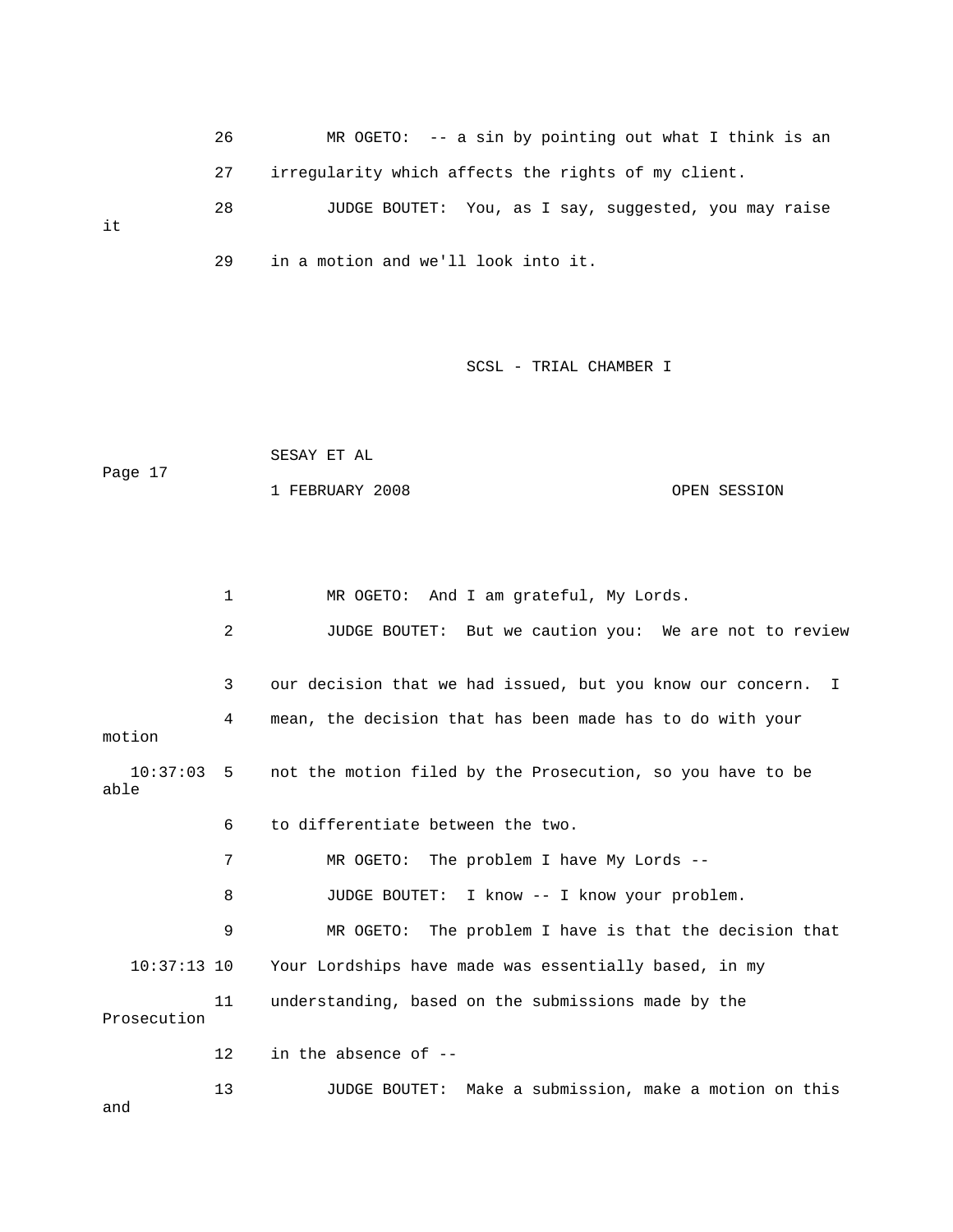14 we'll look into it. If that is the case, make a motion, then 10:37:31 15 file a motion and we'll look into it. 16 MR OGETO: I am much obliged, My Lords. 17 PRESIDING JUDGE: May the witness be brought in please. 19 MR JORDASH: Yes, I think it is. And it's DIS-255. The 10:37:58 20 language is Mende. The witness entered Court] 22 PRESIDING JUDGE: Yes; can you swear the witness in, 23 please. WITNESS: DIS-255 [Sworn] 10:40:15 25 [The witness answered through interpreter] 26 PRESIDING JUDGE: Yes, Mr Jordash. You may proceed, 28 MR JORDASH: The first application I'd like to make is Mr 18 Jordash, this is your 27th witness. 27th, yes. 21 [ 24 27 please. an 29 application to vary the protective measures. The witness has

SCSL - TRIAL CHAMBER I

| Page 18 | SESAY ET AL     |              |
|---------|-----------------|--------------|
|         | 1 FEBRUARY 2008 | OPEN SESSION |

 1 indicated she'd like to give her testimony in public. I spoke to 2 her this -- well, Mr Kneitel, our legal assistant, spoke to her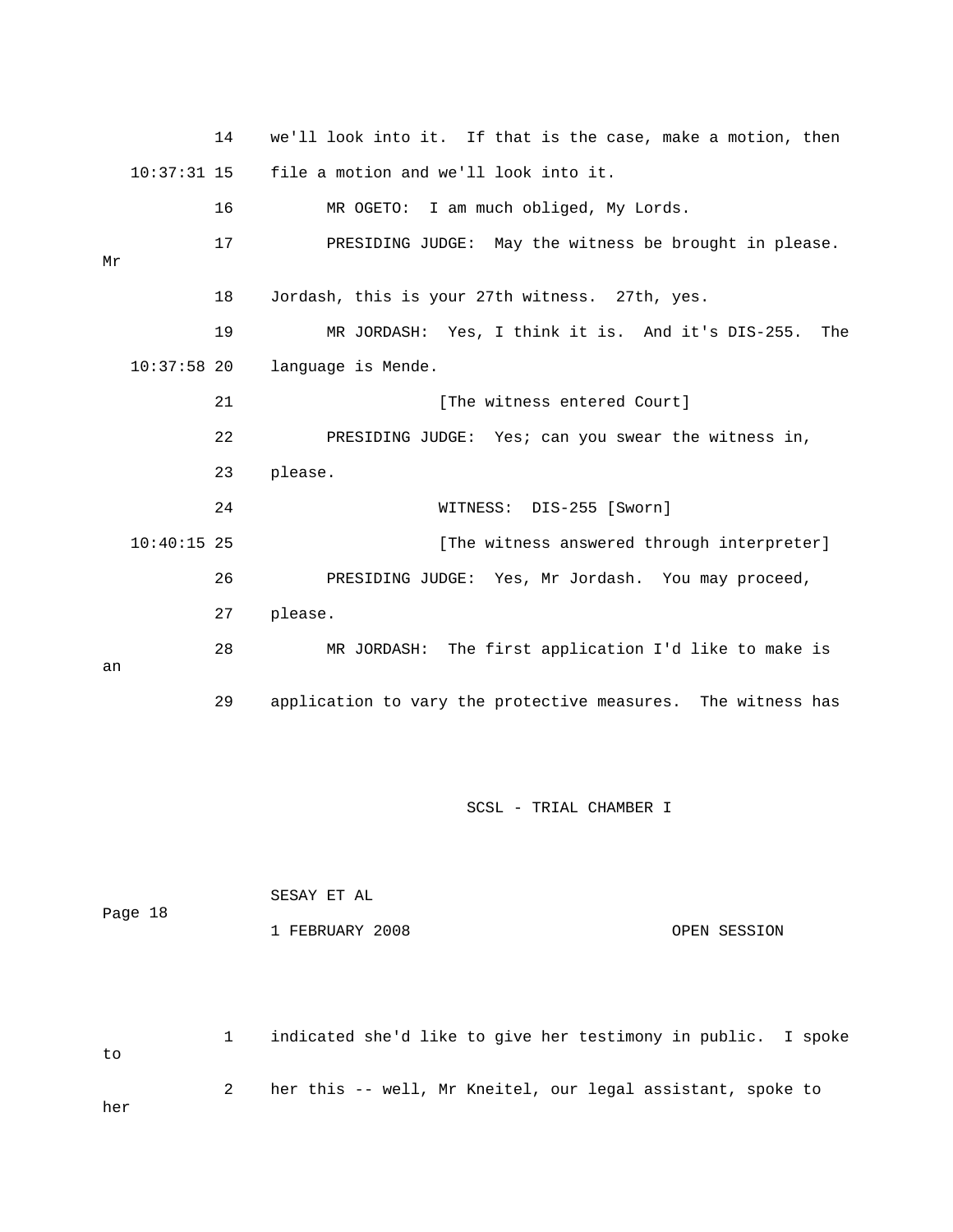3 last night and she confirmed that she would like to give the 4 evidence in public. I spoke to her this morning and she 10:40:49 5 reiterated that hope. In my respectful submission, the 8 evidence. She is not an insider and the witness is, I would 10:41:25 10 herself whether giving evidence in public is likely to cause 13 JUDGE BOUTET: Mr Jordash, not to make any comment on 10:42:01 15 whatever we can do in the public forum should be done, but why 17 these people? I mean, I have not heard anything from you this 18 morning that would indicate to me that the witness situation 21 measures. 22 MR JORDASH: Well, we made the application in the first 23 instance, I think, in around I think February of 2006; I think 10:42:42 25 preceding years have always expressed a huge desire to give witness 6 should be entitled to do so if she wishes. She's from Kailahun. 7 Her evidence will concern a very specific part of the Prosecution 9 respectfully submit, in a good position to be able to assess her 11 problems. She has concluded that it is not. And, therefore, I'd 12 request that she be allowed to give evidence in public. your 14 application per se, it's only -- my concern is, and I agree that is 16 it that you felt necessary to make blanket application for all is 19 different today than it was two weeks or three weeks or a month 10:42:19 20 ago when you made application for all of these prospective 24 that's the approximate date, and witnesses that we've seen in the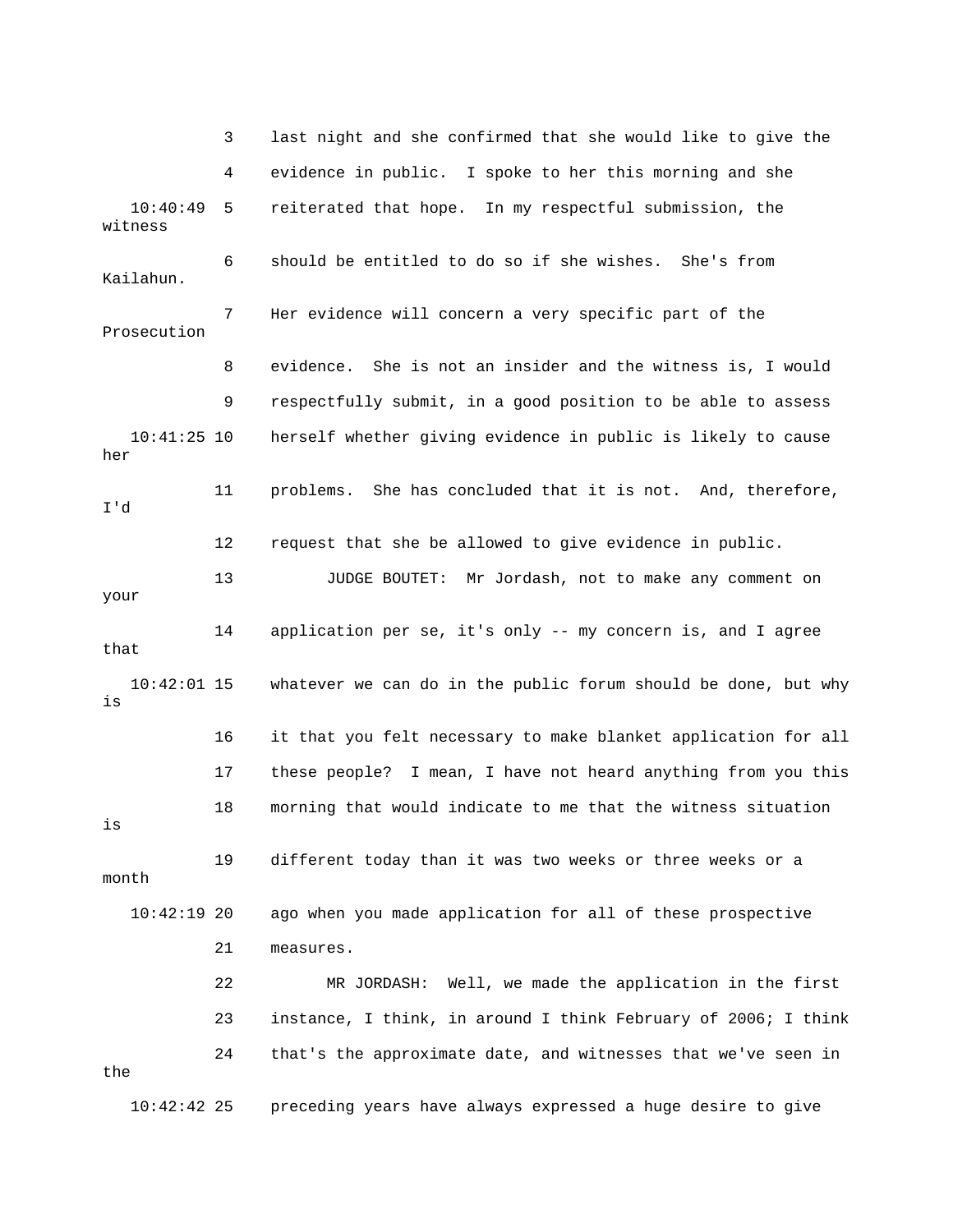26 evidence without their identities being revealed. I think their 28 In addition to that I think that most Defence witnesses 29 heard that the Prosecution witnesses had given evidence in 27 subjective fears were significant. had large

SCSL - TRIAL CHAMBER I

 SESAY ET AL Page 19 1 FEBRUARY 2008 OPEN SESSION

 1 part without their identities being revealed, and if I can 2 respectfully say, there had been an expectation created in the 4 also, from what I observed, seemed to inform witnesses 10:43:29 5 their own subjective fears. In addition to that, I'd seen 6 nothing at that stage, in terms of objective evidence, to suggest 7 that the security situation in the provinces was significantly 8 different to what it had been at the time the Prosecution had 11 measures all the way up to August of 2006. And so we, taking 3 wider community that this is how the Court would operate. That, concerning 9 made their applications and, at the time, the Prosecution 10:43:52 10 continued to maintain their position in relation to protective 12 into account the subjective fears and the lack of information 13 suggesting there had been a change in the objective situation,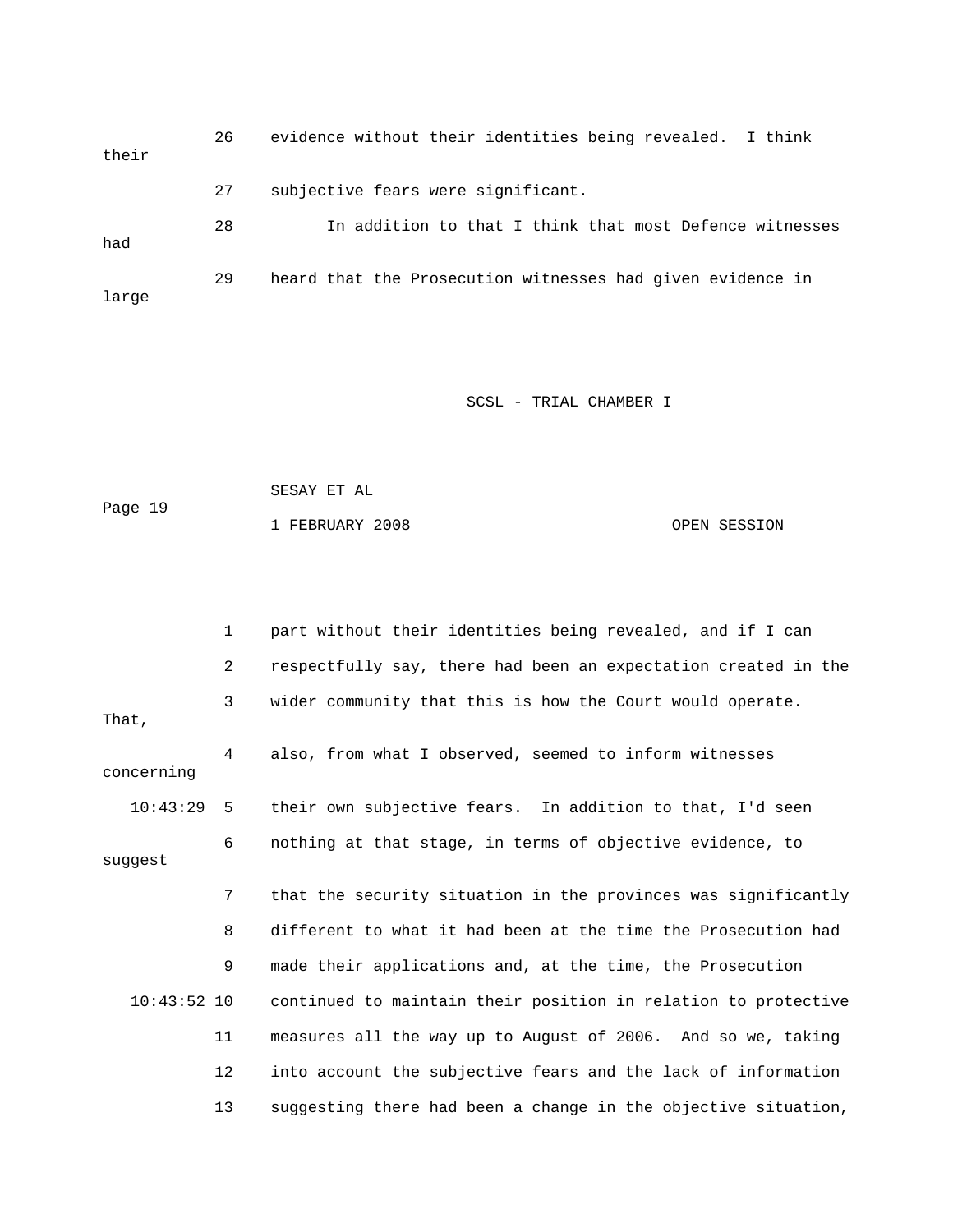|                            | 14 | felt we were obliged to make that blanket application.         |
|----------------------------|----|----------------------------------------------------------------|
| $10:44:19$ 15              |    | But, it has come to our attention though some Defence          |
|                            | 16 | witnesses, such as this witness, and there was one previous to |
|                            | 17 | this, this session, whose number I forget, that some of the    |
|                            | 18 | witnesses feel as though they, on the one hand, are in a place |
|                            | 19 | where there is a great deal of support for the RUF as an       |
| $10:44:48$ 20              |    | organisation and, two, I think there's a thought in some       |
| the                        | 21 | witnesses' minds that what they have to say they would like    |
|                            | 22 | people in Sierra Leone to know about.                          |
|                            | 23 | So taking their own particular knowledge, localised            |
|                            | 24 | knowledge, balanced against their desire for the truth to come |
| $10:45:14$ 25<br>consider, |    | out to the public, Defence witnesses are beginning to          |
| allowed                    | 26 | and in some cases like this witness, request that they be      |
|                            | 27 | to give evidence in public.                                    |
| our                        | 28 | So we take it now on a witness-by-witness basis and ask        |
|                            | 29 | witnesses would you like to. And if I'm frank with the Court,  |

|         | SESAY ET AL     |              |
|---------|-----------------|--------------|
| Page 20 |                 |              |
|         | 1 FEBRUARY 2008 | OPEN SESSION |

 1 which of course I am, we in some ways try to encourage it cause be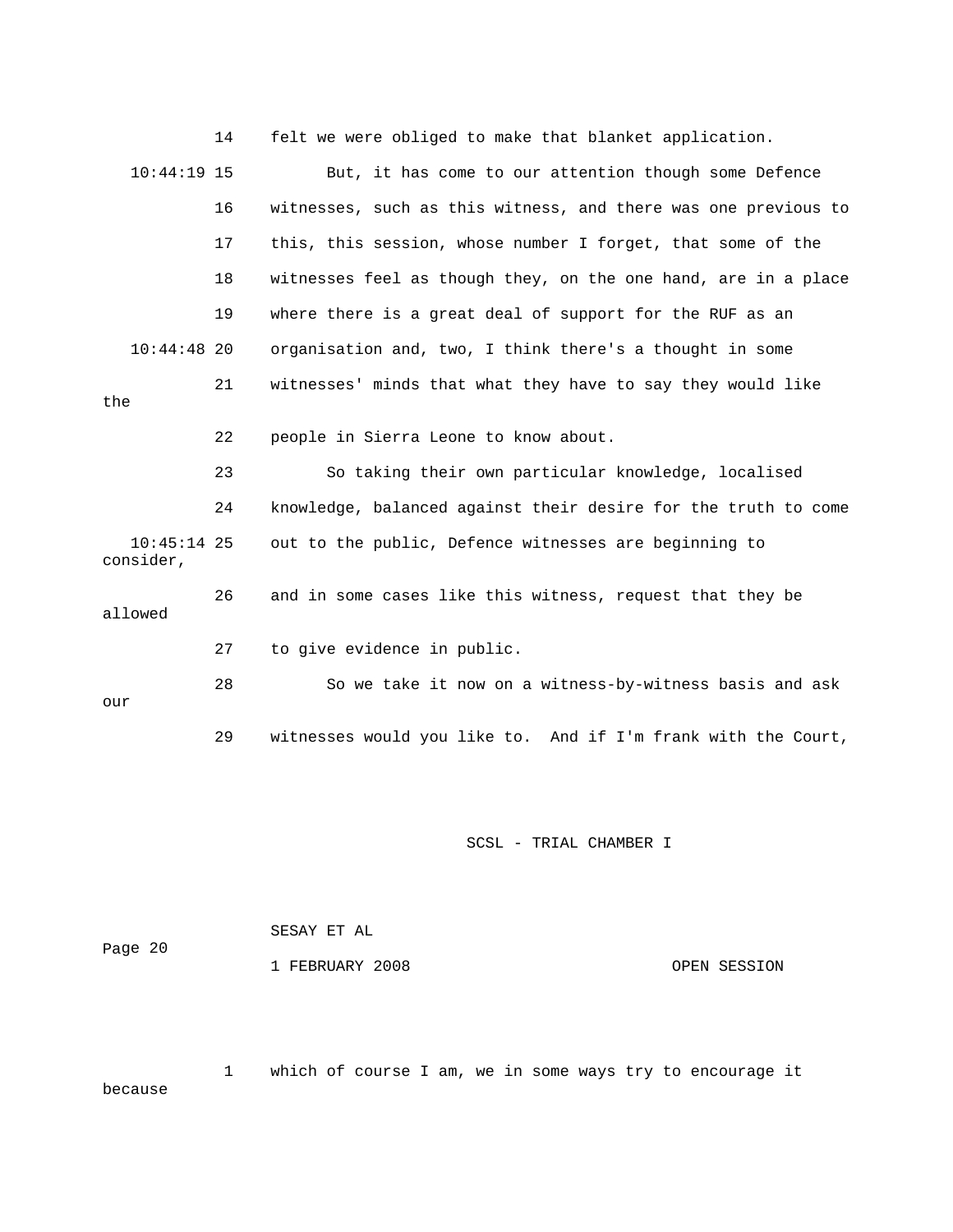2 we feel that what witnesses are saying to us indicates some 3 of objective change in the security situation, and we feel 4 the more of the Defence case in the public the better it is 10:45:58 5 the accused. So that's, I hope, is an answer to Your Honour's 6 question. comments 8 because I do recall vividly, and based on the objection of the 9 Prosecution at the time of applying for the closed session, in didn't 11 apply for all of these witnesses, as you know, it's been -- I 12 don't have any percentage in mind, but it's not all of them so 14 because you applied for all of them to be. And now you're out and saying: Well, some of them should not be anymore. 16 had to be -- to understand what was going on, and I'm 17 reassured by your comments that you are reassessing your 18 in this respect. Thank you. 19 JUDGE THOMPSON: Let me ask one question: Have you been yourself? 10:46:51 20 reading the security advisory Vahidy, 22 the head of the Witness and Victim Service and -- 23 JUDGE THOMPSON: Because it would seem as if the trend, kind that for 7 JUDGE BOUTET: It does and I'm reassured by these 10:46:12 10 your own words, in a sort of a blanket way. Although they -- 13 but it was a bit different for the Defence, to my recollection, coming 10:46:34 15 But I certainly position 21 MR JORDASH: No, but I do speak to the likes of Mr in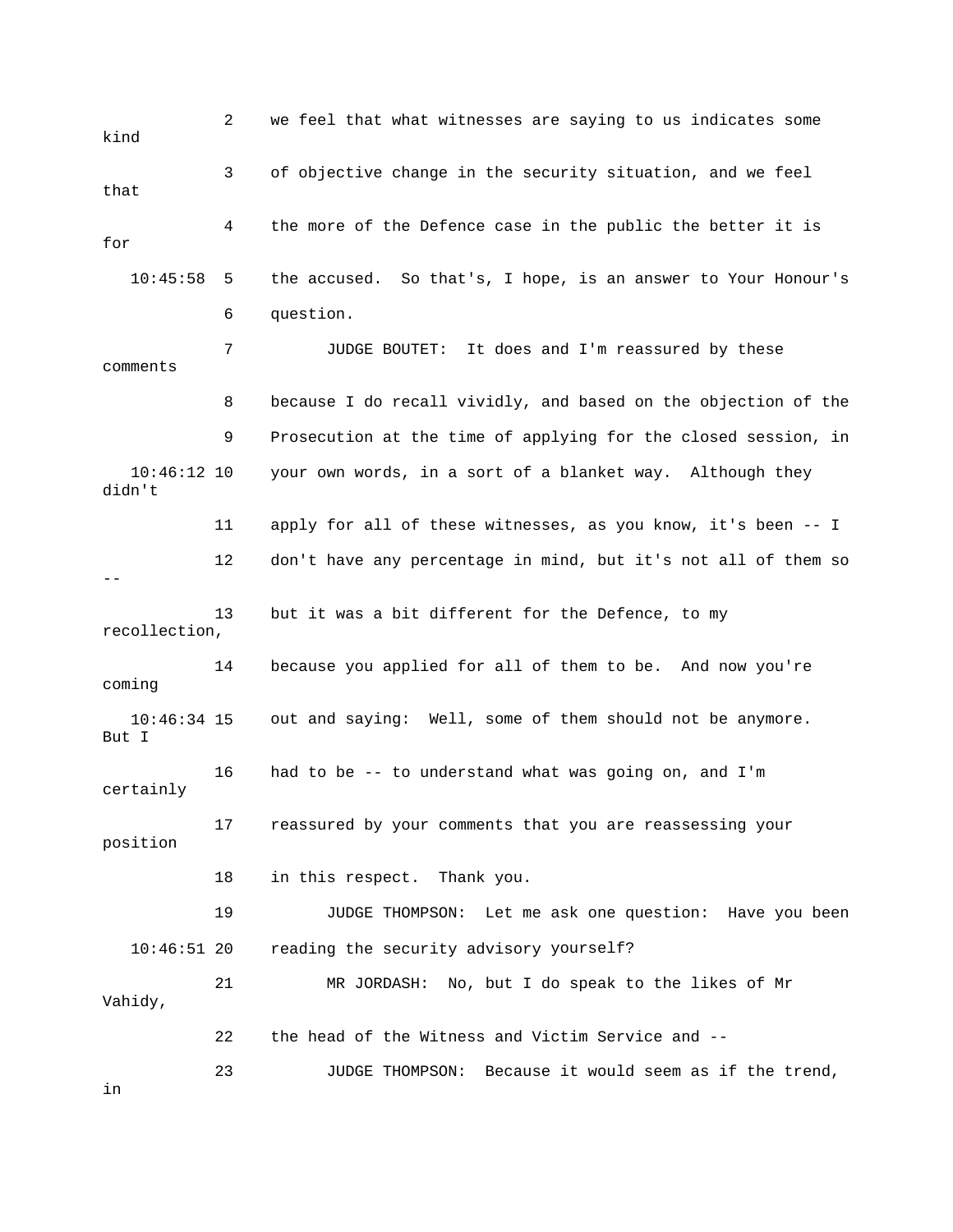24 terms of the security advisory, is towards this kind of relaxation of any kind of national tension, apart from the  $10:47:08$  25

- 26 regional situation, to make us feel that things are getting
	- 27 better and better.
	- 28 MR JORDASH: Yes.
- 29 JUDGE THOMPSON: I thought that might have been part of

#### SCSL - TRIAL CHAMBER I

 SESAY ET AL Page 21

1 FEBRUARY 2008 OPEN SESSION

 1 your -- which would give the objective position. 2 MR JORDASH: Well, there's certainly lots of information 3 out there. I mean, only before I came to Sierra Leone the the 10:47:35 5 hot spots to visit this year so, in terms of information out situation, 8 JUDGE THOMPSON: Very well. Thanks. 9 JUDGE BOUTET: A hot spot, what is the meaning of hot spot, 10:47:51 10 in your language there? "Hot" in the sense of dangerous? 12 destination, the beaches and so on. Maybe the Special Court. 4 English newspaper, The Observer, put Sierra Leone as one of 6 there, suggesting an objective change in the security 7 I think there is growing information. 11 MR JORDASH: No, no. "Hot" in the terms of a holiday

13 PRESIDING JUDGE: Your application is granted and the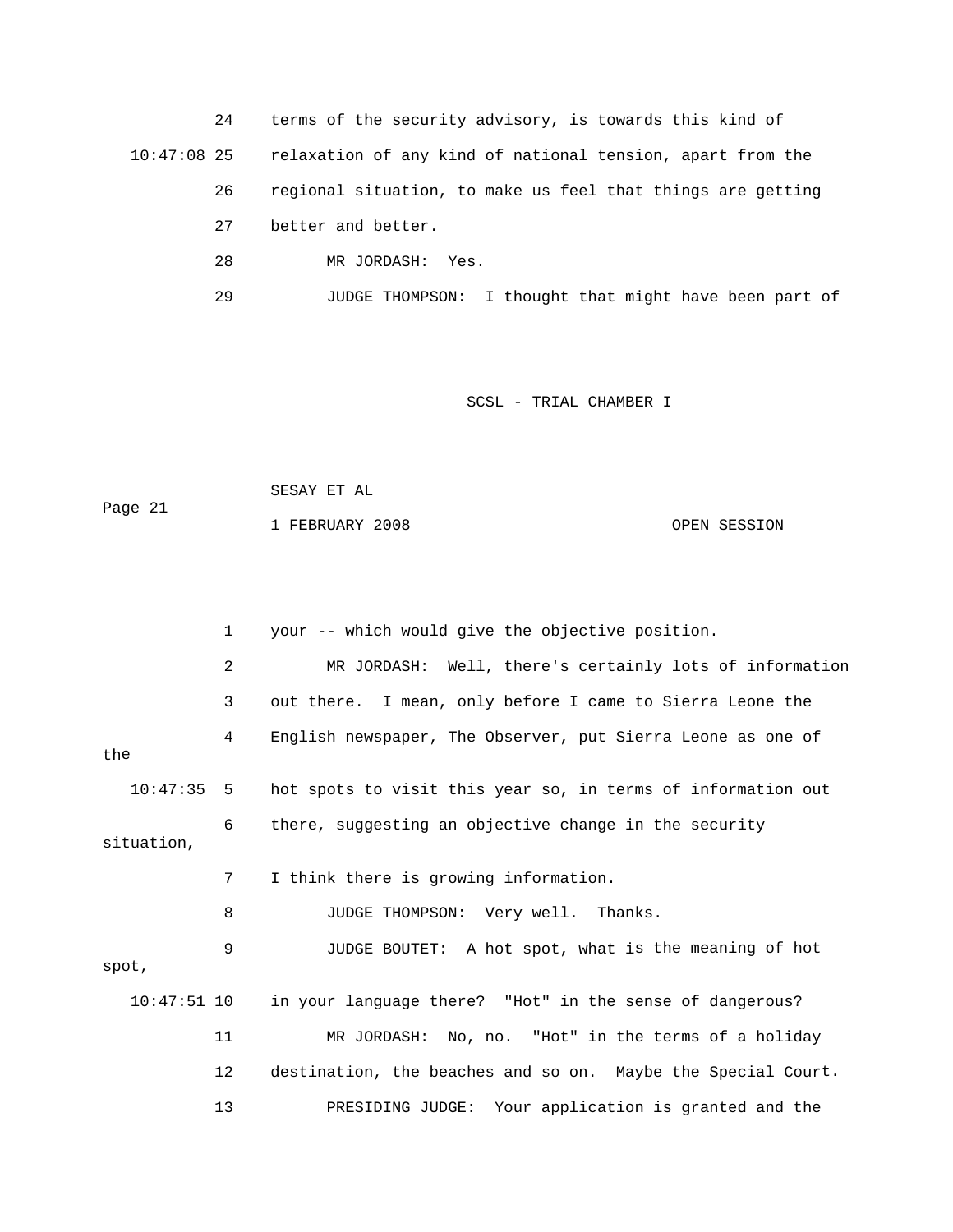|                      | 14 | measures are varied. I think the screen, she is allowed to     |
|----------------------|----|----------------------------------------------------------------|
| $10:48:17$ 15        |    | testify in open. All we need to do now is remove the screens   |
|                      | 16 | behind her, so she can be properly viewed by the public before |
|                      | 17 | whom she's testifying.                                         |
|                      | 18 | MR JORDASH: Thank you.                                         |
|                      | 19 | PRESIDING JUDGE: What is she saying?                           |
| $10:49:06$ 20        |    | THE WITNESS: I speak only Mende. I speak Mende.                |
| will                 | 21 | PRESIDING JUDGE: Yes. We have been informed that you           |
|                      | 22 | testify in Mende. There is no problem. You will testify in     |
|                      | 23 | Mende, Madam. There is no problem.                             |
|                      | 24 | THE WITNESS: Okay.                                             |
| $10:49:23$ 25<br>nor |    | PRESIDING JUDGE: And those of us who don't ever speak          |
|                      | 26 | understand Mende would take the benefit of the translation of  |
| will                 | 27 | what you will be saying, so we'll follow everything that you   |
|                      | 28 | be saying in Mende through a translator or through an          |
|                      | 29 | interpreter.                                                   |

| Page 22 | SESAY ET AL     |              |
|---------|-----------------|--------------|
|         | 1 FEBRUARY 2008 | OPEN SESSION |

1 THE WITNESS: Okay, I have it. Can I start? 2 PRESIDING JUDGE: No, don't start yet. Your lawyer will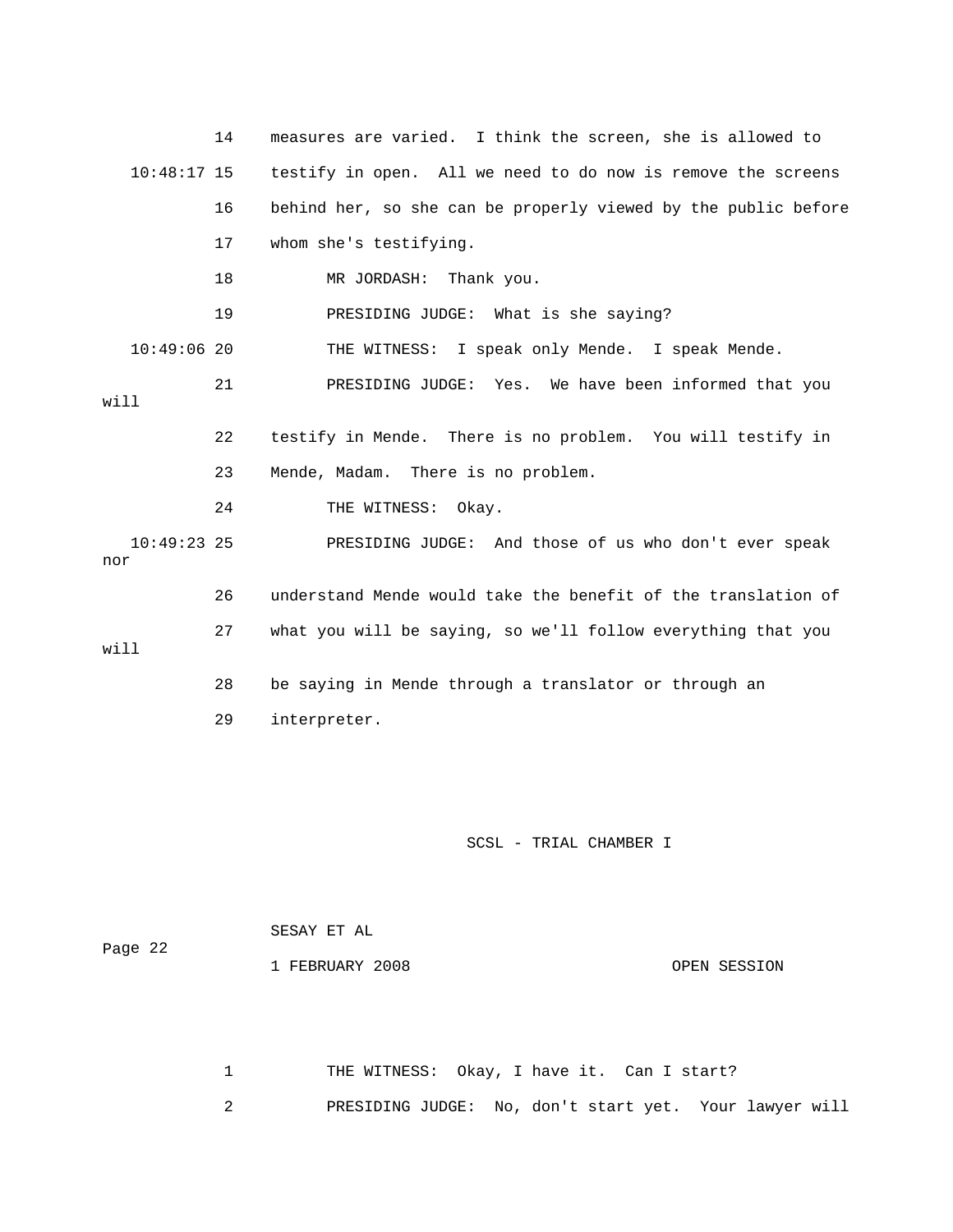|     |               | 3  |          | start you off.                                                  |
|-----|---------------|----|----------|-----------------------------------------------------------------|
|     |               | 4  |          | THE WITNESS:<br>Okay.                                           |
|     | 10:50:16      | 5  |          | EXAMINED BY MR JORDASH:                                         |
|     |               | 6  |          | MR JORDASH:                                                     |
|     |               | 7  | Q.       | Madam Witness.                                                  |
|     |               | 8  | Α.       | Yes.                                                            |
|     |               | 9  | Q.       | I know you're nervous, but do just relax. There's no            |
|     | $10:50:32$ 10 |    |          | problem; okay.                                                  |
|     |               | 11 | Α.       | Okay.                                                           |
|     |               | 12 | Q.       | I'm going to ask you some questions.                            |
|     |               | 13 | Α.       | Okay.                                                           |
| the |               | 14 | Q.       | They will be translated to you, and you should answer           |
|     | $10:50:50$ 15 |    |          | questions and listen carefully to the question.                 |
|     |               | 16 | Α.       | Okay.                                                           |
|     |               | 17 | Q.       | If you don't understand a question, ask me to repeat it.        |
|     |               | 18 | Α.       | Okay.                                                           |
|     |               | 19 | Q.       | Okay?                                                           |
|     | $10:51:13$ 20 |    | Α.       | Okay. I've got you.                                             |
|     |               | 21 | $Q$ .    | Can you give your full name, please, to the Court?              |
|     |               | 22 | Α.       | Yes.                                                            |
|     |               | 23 | Q.       | What is it?                                                     |
|     | $10:51:40$ 25 | 24 | Α.<br>Q. | I am xxxxxxx<br>Do you know if that's xxxxxx If you don't know, |
|     |               | 26 |          | that's fine.                                                    |
|     |               | 27 | Α.       | Me?                                                             |
|     |               | 28 | Q.       | Yes.                                                            |
|     |               | 29 | Α.       | I don't know.                                                   |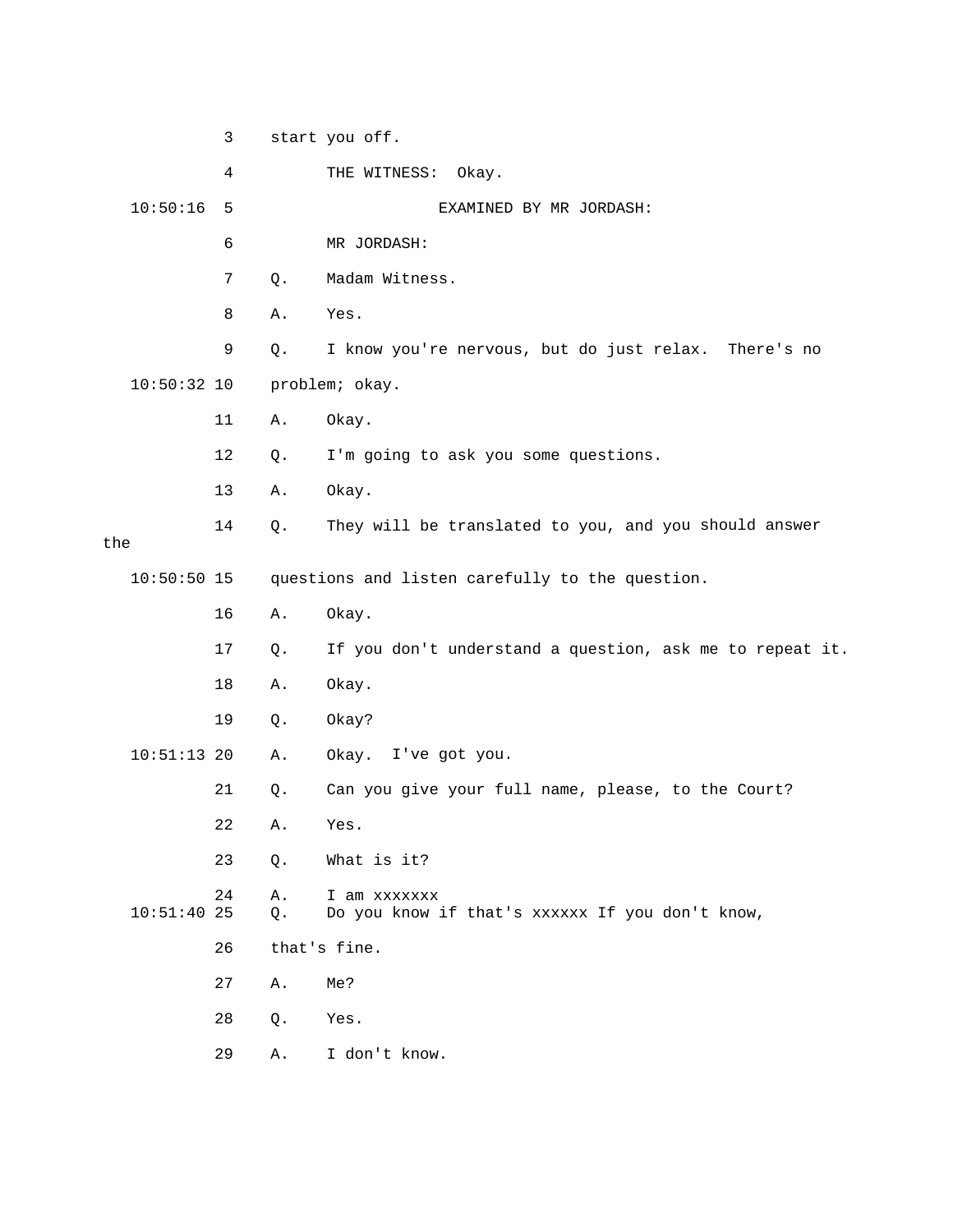| Page 23       |        |          | 1 FEBRUARY 2008                                                | OPEN SESSION |
|---------------|--------|----------|----------------------------------------------------------------|--------------|
|               |        |          |                                                                |              |
|               | 1      | Q.       | What's your second name, please?                               |              |
|               | 2<br>3 | Α.<br>Q. | XXXXXXXX<br>Are you able to tell the Court when you were born? |              |
|               | 4      | Α.       | No, I don't know the time. I don't know the date of my         |              |
| 10:52:34      | 5      | birth.   | I can't remember.                                              |              |
|               | 6      | Q.       | Do you know approximately how old you are?                     |              |
|               | 7      | Α.       | Yes.                                                           |              |
|               | 8      | Q.       | How old are you, approximately?                                |              |
|               | 9      | Α.       | I think I'm 40 years.                                          |              |
| $10:52:57$ 10 |        | $Q$ .    | Did you ever go to school?                                     |              |
|               | 11     | Α.       | No, I did not go to school.                                    |              |
|               | 12     | Q.       | Are you married, Madam Witness?                                |              |
|               | 13     | Α.       | Yes.                                                           |              |
| the           | 14     | Q.       | And can you tell the Court what your husband's name is,        |              |
| $10:53:35$ 15 |        |          | one you're married to today?                                   |              |
|               | 16     | Α.       | Yes.                                                           |              |
|               | 17     | Q.       | Who is it?                                                     |              |
|               | 18     | Α.       | He's called xxxxxxx.                                           |              |
|               | 19     |          | PRESIDING JUDGE: XXXXXX what?                                  |              |
| $10:53:59$ 20 |        |          | THE WITNESS:<br>XXXXXXXXX                                      |              |
|               | 21     |          | MR JORDASH:                                                    |              |

SESAY ET AL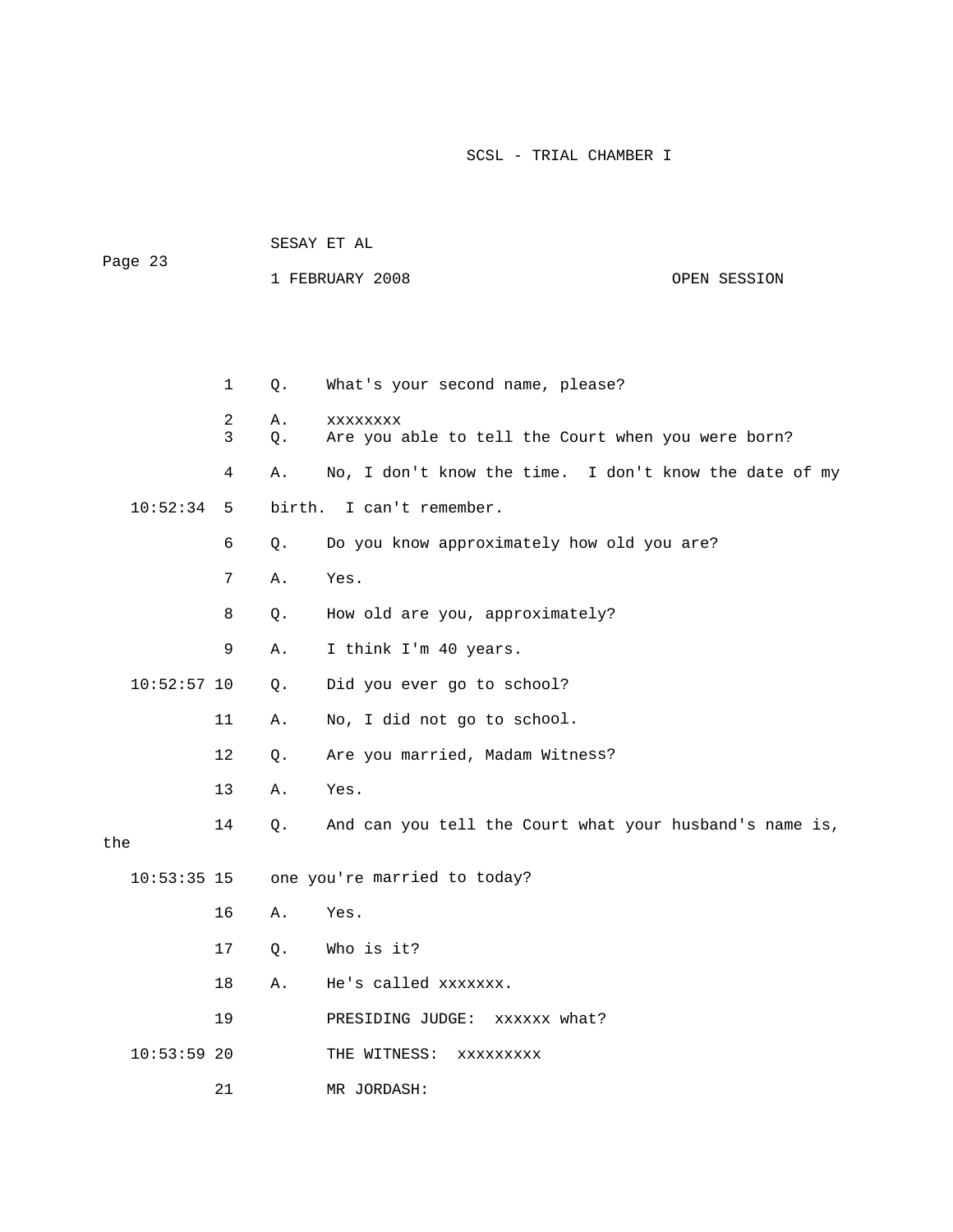| you,                     | 22 | $\circ$ . | Now, I want to take you back to before the war. Did    |
|--------------------------|----|-----------|--------------------------------------------------------|
|                          | 23 |           | before the war, know a man called Aruna Fatoma?        |
|                          | 24 | А.        | Yes.                                                   |
| $10:54:51$ 25 Q.<br>days |    |           | And did you -- do you know when you met him? How many  |
|                          | 26 |           | or weeks or months before the war began?               |
|                          | 27 | Α.        | No.                                                    |
|                          | 28 | О.        | Do you recall where you met Aruna Fatoma for the first |
|                          | 29 | time?     |                                                        |

 1 FEBRUARY 2008 OPEN SESSION SESAY ET AL Page 24

|               | $\mathbf{1}$   | Α.       | Yes.                                                    |  |  |
|---------------|----------------|----------|---------------------------------------------------------|--|--|
|               | $\overline{2}$ | Q.       | Where was it?                                           |  |  |
| Town.         | 3              | Α.       | <b>XXXXX</b>                                            |  |  |
| during        | 4              |          | Q. Just so that we're clear, was this before the war or |  |  |
| 10:55:39      | 5              |          | the war?                                                |  |  |
|               | 6              | Α.       | Not before the war; a little time before the war.       |  |  |
| before        | 7              |          | Q. Okay, let's rewind a little. Where were you living   |  |  |
|               | 8              | the war? |                                                         |  |  |
|               | 9              | Α.       | I was in Giema when the war started.                    |  |  |
| $10:56:07$ 10 |                |          | Q. Is that your home town?                              |  |  |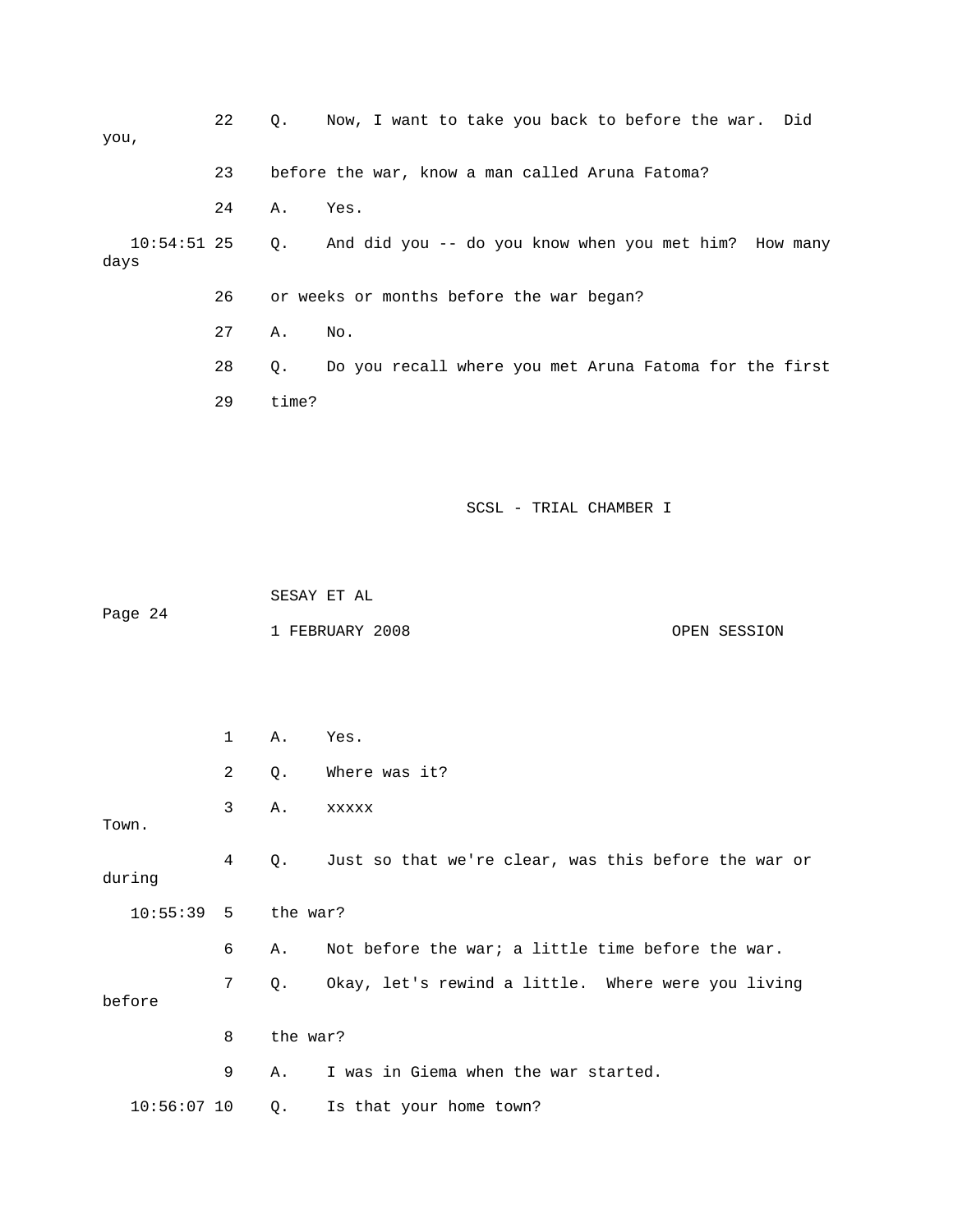|               | 11           | Α.         | Giema?                                                 |  |
|---------------|--------------|------------|--------------------------------------------------------|--|
|               | 12           | Q.         | Yes.                                                   |  |
|               | 13           | Α.         | Yes.                                                   |  |
|               | 14           | Q.         | So you grew up in Giema, did you?                      |  |
| $10:56:24$ 15 |              | Α.         | Yes.                                                   |  |
| you           | 16           | Q.         | And so you were in Giema when the war started, and did |  |
|               | 17           |            | meet Aruna Fatoma?                                     |  |
|               | 18           | Α.         | Yes.                                                   |  |
| when          | 19           | Q.         | And you met him in Giema. What was he doing in Giema,  |  |
| $10:56:57$ 20 | you met him? |            |                                                        |  |
|               | 21           | Α.         | When we met each other?                                |  |
|               | 22           | Q.         | Yes.                                                   |  |
|               | 23           | Α.         | He was a town commander.                               |  |
|               | 24           | Q.         | And at that time were you working? Did you have a job? |  |
| $10:57:21$ 25 |              | Α.         | Like, which kind of job?                               |  |
|               | 26           | Q.         | Well, were you doing anything? Any work of any kind at |  |
|               | 27           | that time? |                                                        |  |
|               | 28           | Α.         | Oh, yes, I was a farmer. I used to farm.               |  |
| started       | 29           | Q.         | Are you able to say how long it was after the war      |  |

# SESAY ET AL

Page 25

1 FEBRUARY 2008 OPEN SESSION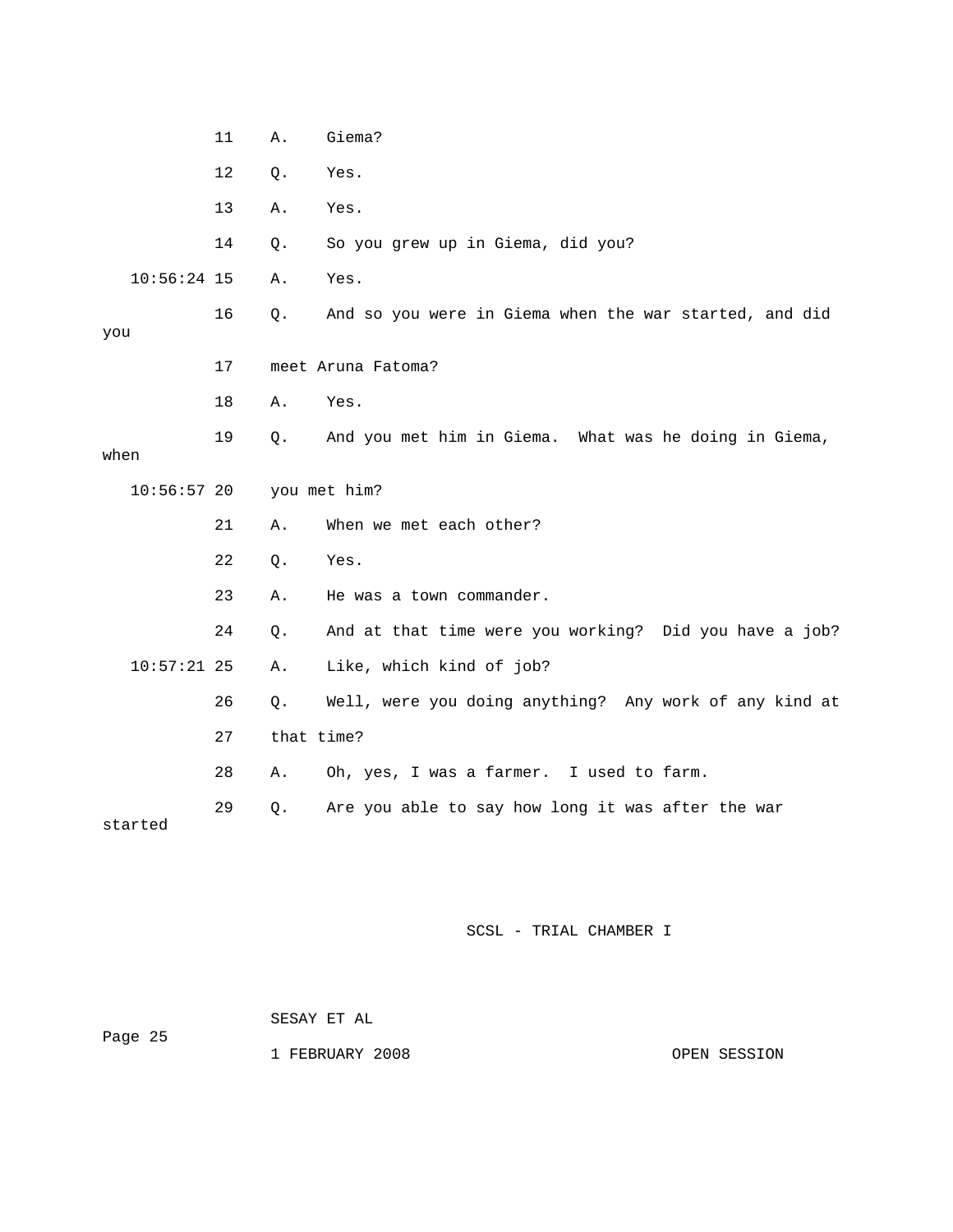|               | 1  | that you met Aruna Fatoma?                                     |  |  |  |  |
|---------------|----|----------------------------------------------------------------|--|--|--|--|
| Aruna         | 2  | PRESIDING JUDGE:<br>I thought she had said that she met        |  |  |  |  |
|               | 3  | Fatoma slightly before the war; I don't know.                  |  |  |  |  |
|               | 4  | MR JORDASH: Let me try and get some clarification.<br>I.       |  |  |  |  |
| 10:58:09      | 5  | think there is a bit of confusion.                             |  |  |  |  |
|               | 6  | Madam Witness.<br>Q.                                           |  |  |  |  |
|               | 7  | Yes.<br>Α.                                                     |  |  |  |  |
|               | 8  | You were in Giema before the war and you were also there<br>Q. |  |  |  |  |
|               | 9  | when the war started?                                          |  |  |  |  |
| $10:58:30$ 10 |    | Yes.<br>Α.                                                     |  |  |  |  |
| the           | 11 | At what stage did you meet Aruna Fatoma? Was it before<br>Q.   |  |  |  |  |
|               | 12 | war or after the war started?                                  |  |  |  |  |
|               | 13 | The war had just started; that was the time.<br>Α.             |  |  |  |  |
| time          | 14 | Do you know if there were any Gios in Kailahun at the<br>Q.    |  |  |  |  |
| $10:59:01$ 15 |    | you met Aruna Fatoma?                                          |  |  |  |  |
|               | 16 | No.<br>Α.                                                      |  |  |  |  |
| then          | 17 | Do you know if the Gios had come to Kailahun and had<br>Q.     |  |  |  |  |
|               | 18 | gone back to their home at the time you met Aruna Fatoma?      |  |  |  |  |
|               | 19 | No.<br>Α.                                                      |  |  |  |  |
| 10:59:2920    |    | Did you experience the Gios where you were in Giema?<br>Q.     |  |  |  |  |
|               | 21 | When I was in Giema?<br>Α.                                     |  |  |  |  |
|               | 22 | Yes. Did you meet any Gios?<br>Q.                              |  |  |  |  |
|               | 23 | I did not meet any Gio.<br>Α.                                  |  |  |  |  |
| it            | 24 | Do you know -- are you able to estimate how many years<br>Q.   |  |  |  |  |
| $11:00:08$ 25 |    | was after the war started when you met Aruna Fatoma?           |  |  |  |  |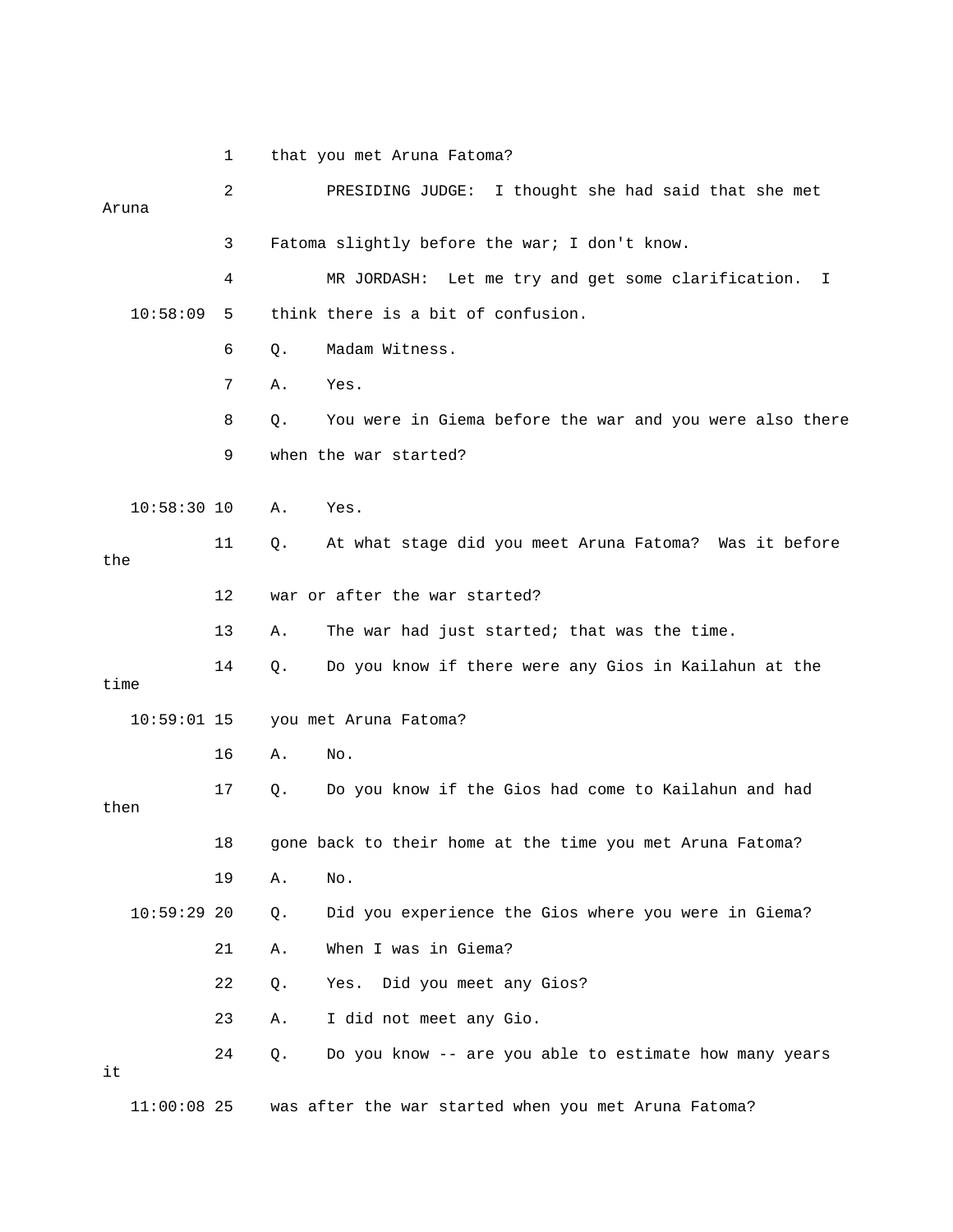26 PRESIDING JUDGE: What's your question, Mr Jordash? 27 MR JORDASH: How many years after the war started was it question. 28 when the witness met Aruna Fatoma. 29 PRESIDING JUDGE: We're coming back to the same

SCSL - TRIAL CHAMBER I

|         | SESAY ET AL     |              |
|---------|-----------------|--------------|
| Page 26 |                 |              |
|         | 1 FEBRUARY 2008 | OPEN SESSION |

```
 2 PRESIDING JUDGE: You earlier -- sorry. Remove her 
            3 earphones; remove her earphones please. I just want to make a 
            4 comment, you know, before she continues. 
   11:00:50 5 THE WITNESS: I have removed it. 
            6 PRESIDING JUDGE: From what I got in the notes, she said 
8 second question, she said she met Aruna Fatoma just when the
war
                     MR JORDASH: Yes.
12 of the question. How many years after the war started did she
            1 MR JORDASH: I'm just trying to -- 
            7 she met Aruna Fatoma slightly before the war. When you put 
the 
            9 started. 
  11:01:09 10
           11 PRESIDING JUDGE: Now we are onto a third stage, you 
know,
           13 meet Aruna Fatoma.
```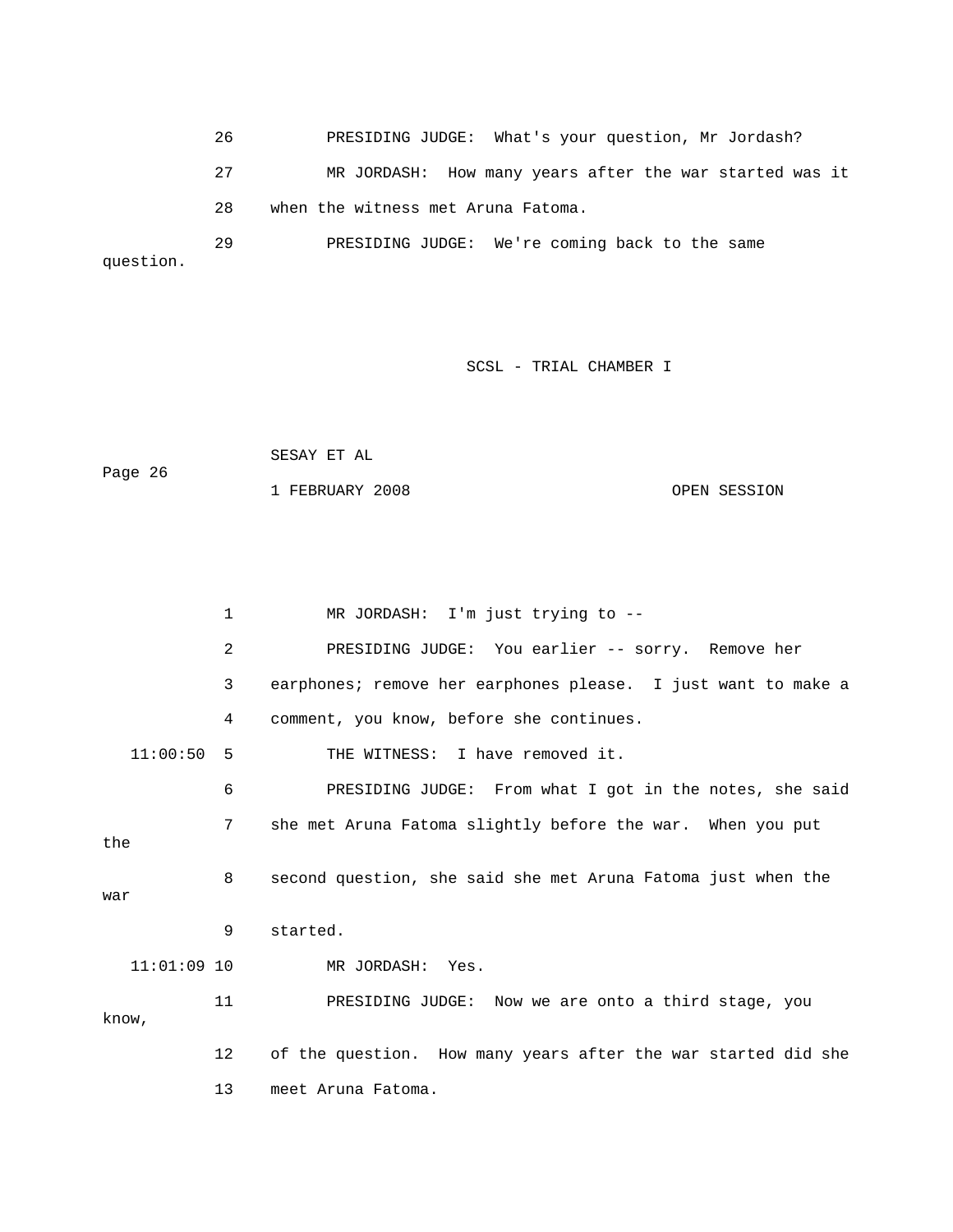|                         | 14 |    | MR JORDASH: Well, the way I had taken it was that the          |
|-------------------------|----|----|----------------------------------------------------------------|
| $11:01:25$ 15<br>or     |    |    | first question she hadn't either received the question clearly |
| clearly                 | 16 |    | hadn't understood it. The second question had been more        |
|                         | 17 |    | put and she'd answered it. But I can see the difficulty and    |
|                         | 18 |    | I'll -- the third time lucky, maybe.                           |
| and                     | 19 |    | PRESIDING JUDGE: Yes. Let her put back her earphones           |
| $11:01:42$ 20           |    |    | then you can -- you may proceed please.                        |
|                         | 21 |    | MR JORDASH:                                                    |
|                         | 22 | О. | Madam Witness.                                                 |
|                         | 23 | Α. | Yes.                                                           |
|                         | 24 | Q. | When I asked a question concerning when you'd met Aruna        |
| $11:02:24$ 25<br>again. |    |    | Fatoma, your answer was not clear, so I'm going to ask it      |
|                         | 26 | Α. | Ask me.                                                        |
| after                   | 27 | Q. | Did you meet Aruna Fatoma before the war started or            |
|                         | 28 |    | the war started?                                               |
|                         | 29 | Α. | It was on the day the war started; that was the time we        |
|                         |    |    |                                                                |
|                         |    |    | SCSL - TRIAL CHAMBER I                                         |

|         |  | SESAY ET AL |  |                 |  |
|---------|--|-------------|--|-----------------|--|
| Page 27 |  |             |  |                 |  |
|         |  |             |  | 1 FEBRUARY 2008 |  |

OPEN SESSION

 1 met. 2 MR JORDASH: Can I just take instructions, please?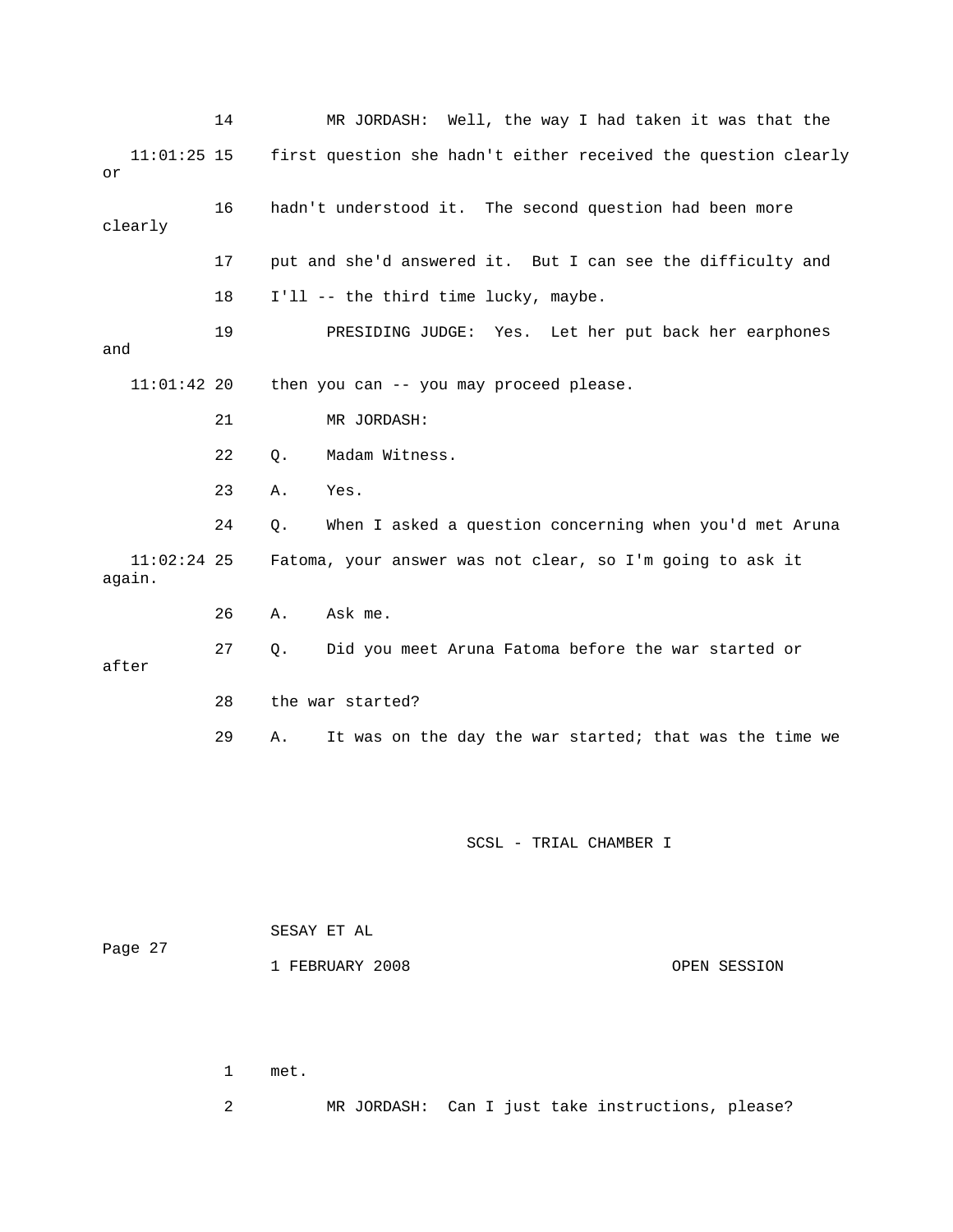3 Mr Kallon, I think, is a Mende speaker, and there's been 4 concerns raised about the translation and the translation that 11:03:54 5 the witness is receiving as opposed to the translation that 7 raise, I feel as though I have to raise it, given the 8 difficulties that this witness appears to be having with the 11:04:28 10 translating in the booth but I do know that the female that 12 that translator translate to the witness, so as she benefits 13 that excellence. Sorry to - necessarily 16 English but not necessarily from English to Mende. It's not a 18 MR JORDASH: I worked with the female translator, I 19 recognise her voice, and she's my first choice always 11:05:17 20 into Mende and back. But I'm sorry to raise it. I know it's 21 nice to have to critique anyone, but it's our case, and the 22 witness is entitled to interpretation of -- the accused is 24 JUDGE THOMPSON: But isn't the proficiency in 26 would recognise that there are degrees of proficiency, but the 6 English speaker like me is receiving. As difficult as it is  $t_{\Omega}$  9 question. So I raise the point. And I don't know who's translator 11 translating to me is excellent, and the suggestion has been from 14 JUDGE BOUTET: Yeah, but translation does not 11:04:57 15 work this way. I mean, she may be excellent from Mende to 17 two-way street. translating not 2 23 entitled to the best evidence on the record. translation a 11:05:43 25 matter for the head of the translation unit? Of course, one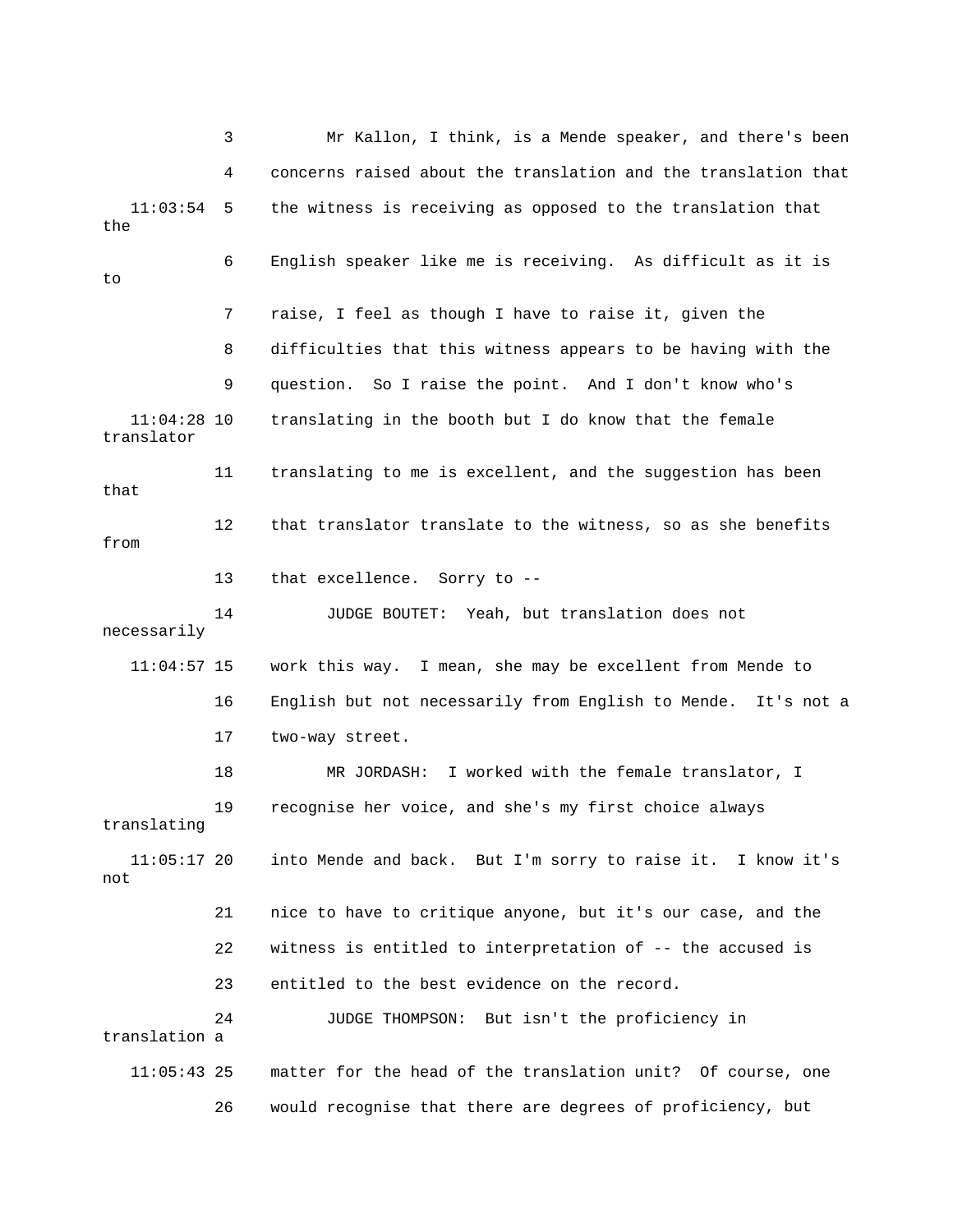27 wouldn't it be a matter really which they will determ ine also 28 having regard to other considerations. 29 I mean, I'm not in fact saying that you are foreclosed

SCSL - TRIAL CHAMBER I

Page 28

from

SESAY ET AL

1 FEBRUARY 2008 OPEN SESSION

 1 making any observations as to the accuracy or otherwise of the 2 translation, but the issue of proficiency should really be for 3 them and for them to determine. 4 MR JORDASH: Well, I -- I know from my experiences that 6 translators. I also know that that difference can make a huge 7 difference. 9 MR JORDASH: I also know that, in my experience with 11:06:39 10 witnesses, they prefer often female translators. And so I 11 also -- whilst I accept completely Your Honour's comments -- I 12 would respectfully ask the Court on a different basis to have the 13 female translator called Hawa translate directly to this lady, 11:06:20 5 there is a difference in proficiency between some of the 8 JUDGE THOMPSON: Yes. female would 14 who I know is particularly nervous, and more nervous than I've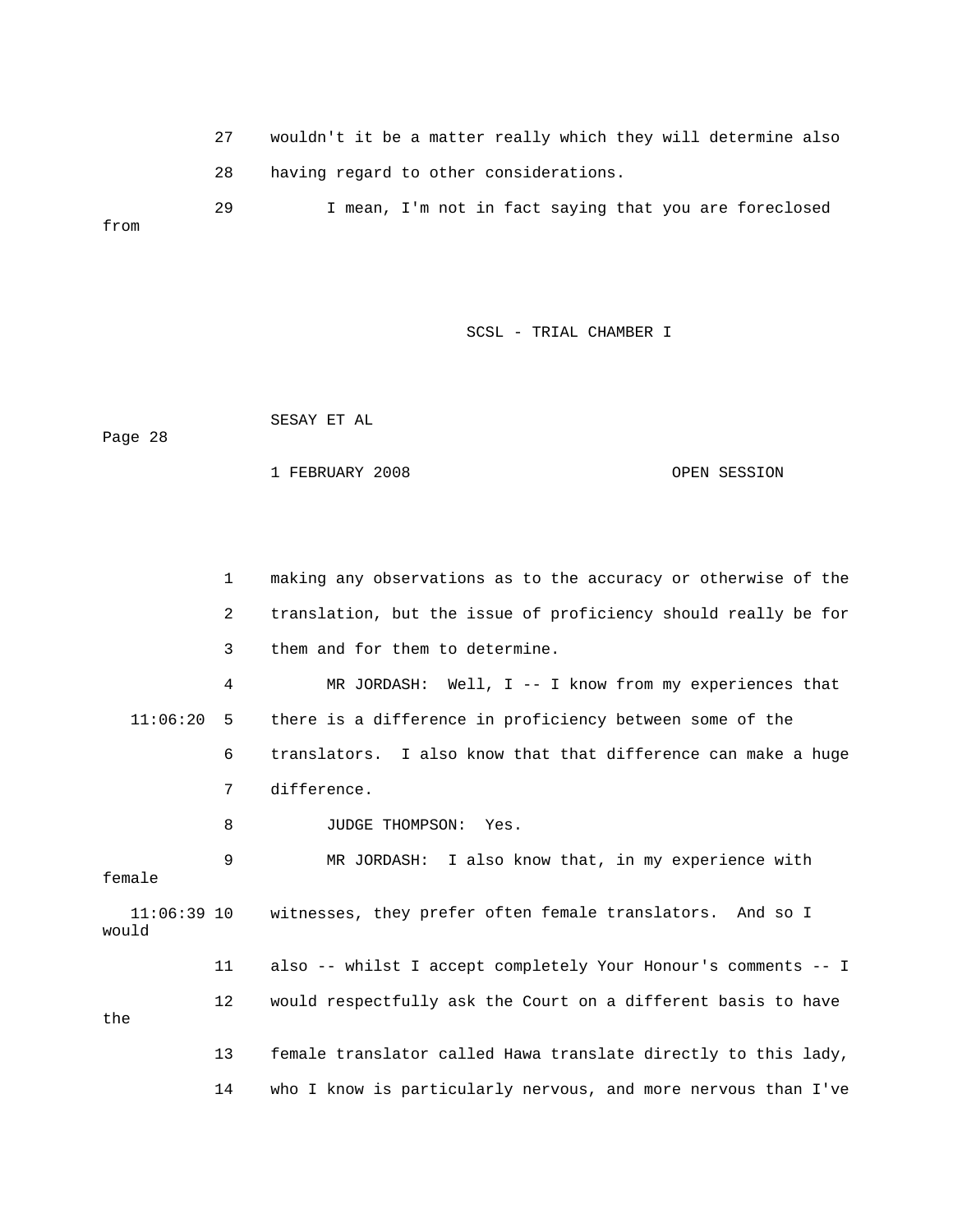11:07:09 15 seen most.

| a                     | 16 | JUDGE THOMPSON: And you say that the nervousness may be        |
|-----------------------|----|----------------------------------------------------------------|
|                       | 17 | function of this lack of gender parity, or something?          |
|                       | 18 | MR JORDASH:<br>It may well -- it certainly would help, I       |
|                       | 19 | think, in my view, knowing this particular witness, to have a  |
| $11:07:23$ 20         |    | female interpreter irrespective of proficiency, so that's my - |
| that                  | 21 | JUDGE BOUTET: But, I mean, if what you're claiming is          |
| as                    | 22 | one of the interpreters does not provide accurate translation  |
|                       | 23 | such, as you know, the official record of the Court is in      |
| but                   | 24 | English, so if what you are suggesting is to make the change   |
| $11:07:47$ 25<br>what |    | we are the record that is inaccurate because of that change    |
|                       | 26 | are we gaining?                                                |
|                       |    |                                                                |
|                       | 27 | PRESIDING JUDGE: And if I may ask: Is it --                    |
|                       | 28 | JUDGE BOUTET: I'm not objecting to you, I'm just making        |

SCSL - TRIAL CHAMBER I

 SESAY ET AL ge 29 Pa

1 FEBRUARY 2008 OPEN SESSION

1 understand better, but we may not understand, and therefore we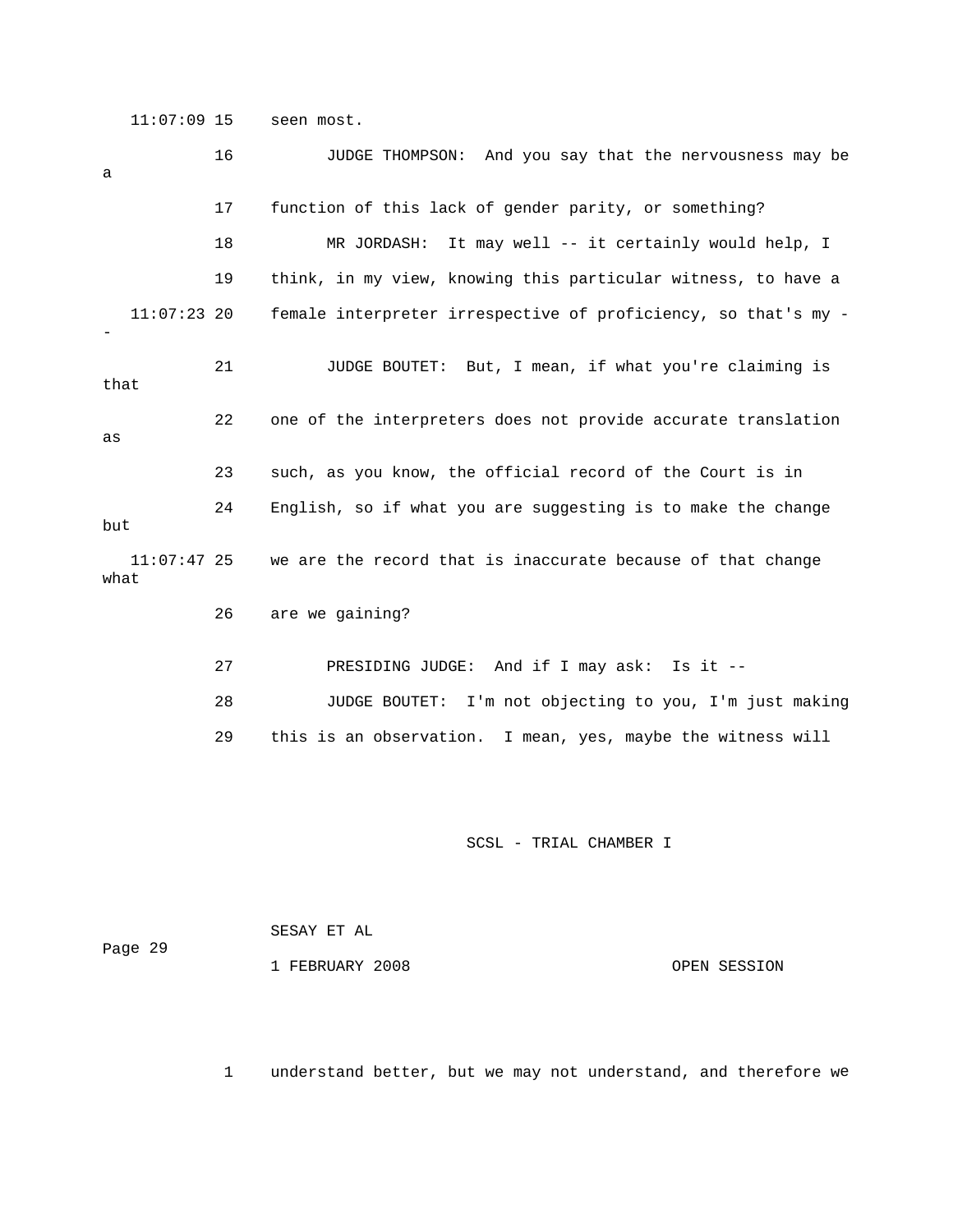2 may have a skewed transcript or record. So that's -- I mean - 3 MR JORDASH: I know. I'm completely with Your Honour. really? 11:08:21 5 What part of her testimony is questioned, you know, in terms 6 the translation that has been provided? Is it what she has 7 in its entirety or just a portion of it? 8 MR JORDASH: Well --11:08:39 10 been listening to this witness, and she's on record as having you know, to questions that have 11 provided certain responses, been 12 put. I mean, is it -- well, you mentioned Mr Kallon. Is Mr questions 14 that have been put to her? 16 PRESIDING JUDGE: I don't know. 17 MR JORDASH: -- I think -- well, I'm not sure, but I do 18 know, I think the general observation is that the translation 19 not been coming across clearly. So rather than it pointing to 21 of clarity in the translation. 22 And I've just received a note from -- I recognise this I as 23 think Mr Gbao's writing -- "The word 'met' in Mende means 'love,' - 4 PRESIDING JUDGE: Is -- I mean, which translation, of said 9 PRESIDING JUDGE: Because this is important. I mean, we've 13 Kallon questioning the entire responses she's given to 11:09:01 15 MR JORDASH: Well, I think - has a 11:09:22 20 particular sentence which has been misinterpreted, it's the lack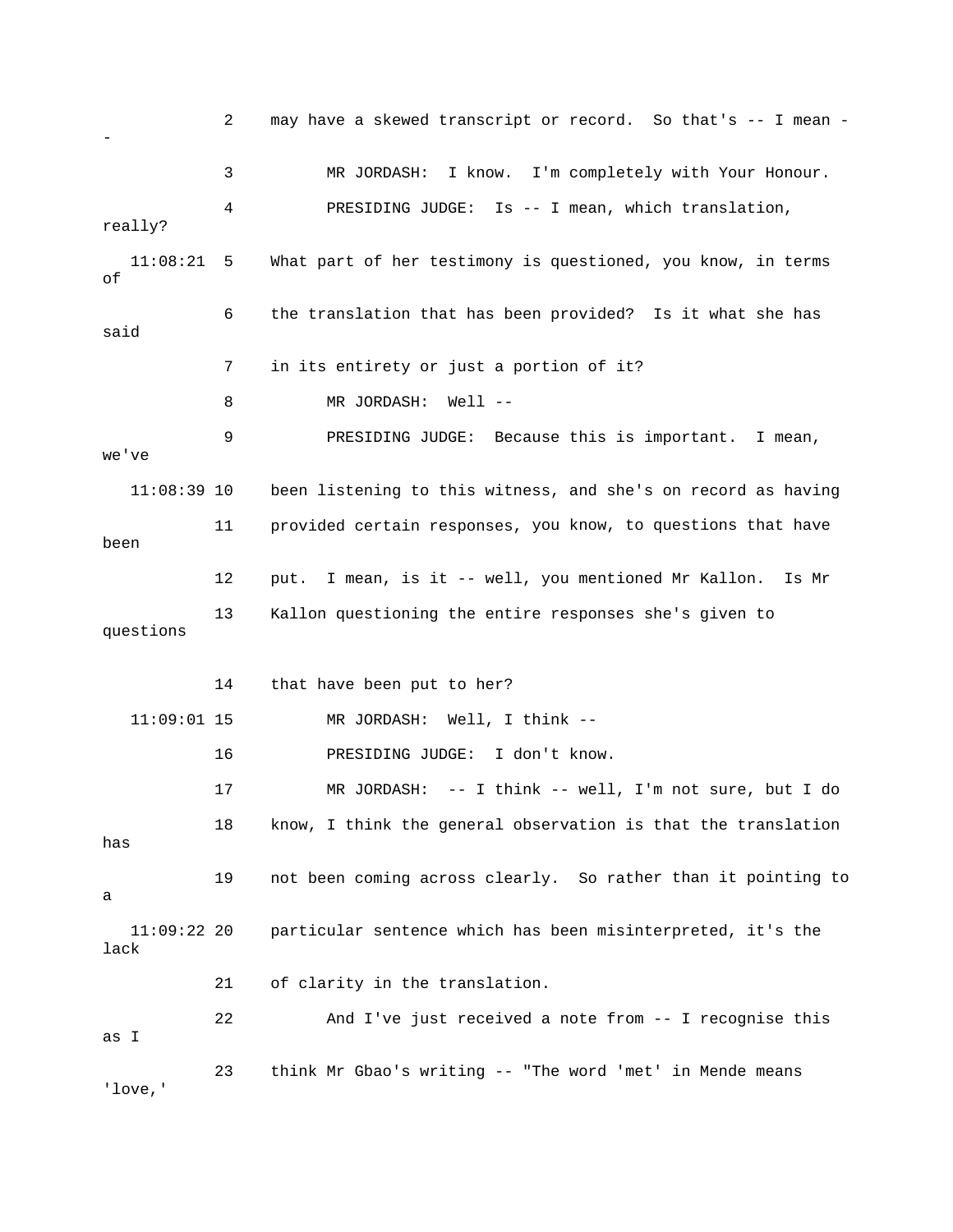24 so tell your lawyer that the literal meaning of 'met' of the 26 have confused the issue." So, I think this is a good example 27 that if words are -- single word -- 11:09:53 25 typical Mende word is 'love.' Therefore the word 'met' might 28 PRESIDING JUDGE: Is she now trying -- is it that the

was 29 evidence should be that the first day she loved Aruna Fatoma

SCSL - TRIAL CHAMBER I

 SESAY ET AL Page 30 OPEN SESSION 1 FEBRUARY 2008

 3 PRESIDING JUDGE: Those are questions which have to be 4 asked. 11:10:21 5 MR JORDASH: Well, the questions which have to be asked, 6 with translators who ask them properly, and frankly, to have any 7 inferences drawn against a witness when the translation is not 11:10:50 10 unfortunate for the accused. 11 And whilst I will not win any friends for saying it, in 1 on the day, the very day when the war started? 2 MR JORDASH: Well, we don't know. in 8 a general sense or in relation to specific sentences not up to 9 what it should be, it would be unfortunate for the process and

my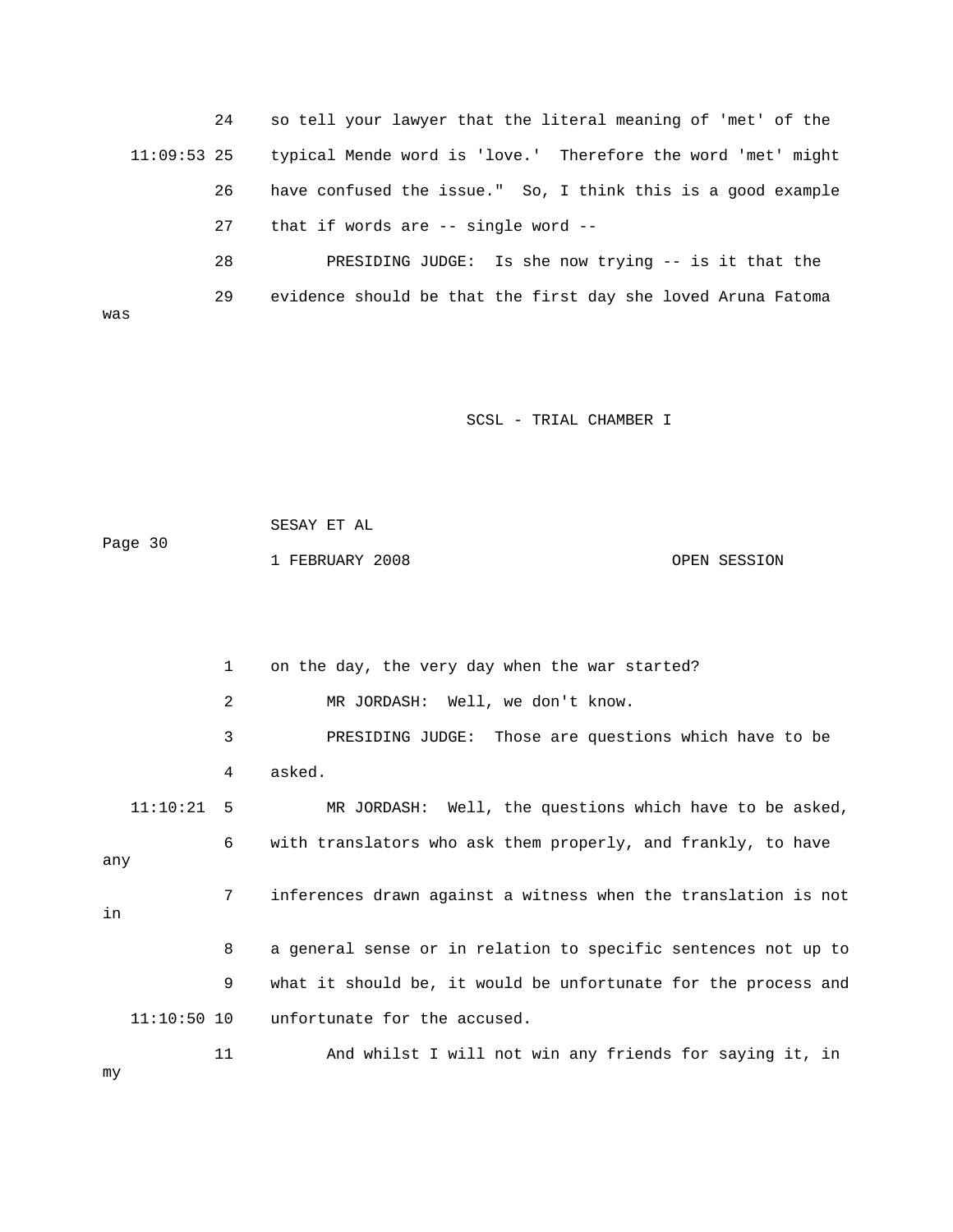| to            | 12 | view, some of the Mende translators are not proficient enough  |  |  |  |  |  |
|---------------|----|----------------------------------------------------------------|--|--|--|--|--|
| And           | 13 | be able to ask questions clearly and translate them clearly.   |  |  |  |  |  |
|               | 14 | I know that is going to make me unpopular with the translation |  |  |  |  |  |
| $11:11:18$ 15 |    | booth but my job --                                            |  |  |  |  |  |
| Μr            | 16 | PRESIDING JUDGE: It's not a question of unpopularity,          |  |  |  |  |  |
| it            | 17 | Jordash. I mean, if -- it's your professional duty to point    |  |  |  |  |  |
| rights        | 18 | out if a particular mode of translation is affecting the       |  |  |  |  |  |
|               | 19 | of your client. It is important. I mean, you can't shove it    |  |  |  |  |  |
| $11:11:36$ 20 |    | under the carpet because you want to please anybody.           |  |  |  |  |  |
| pointed       | 21 | MR JORDASH: No, exactly. And we, and my team has               |  |  |  |  |  |
|               | 22 | it out to the translation unit on several occasions, and I am  |  |  |  |  |  |
|               | 23 | sure it affects witness's testimony.                           |  |  |  |  |  |
|               | 24 | JUDGE THOMPSON: And they are trained to take the               |  |  |  |  |  |
| $11:11:58$ 25 |    | constructive criticisms in good part. It's part of their       |  |  |  |  |  |
| it,           | 26 | training, so I don't see the need to be that apologetic about  |  |  |  |  |  |
| when          | 27 | because they know the difficulties of language, particularly   |  |  |  |  |  |
|               | 28 | we are in a kind of multicultural linguistic sort of --        |  |  |  |  |  |
| Judge         | 29 | If I may just address His Honour<br>MR JORDASH:<br>Yes.        |  |  |  |  |  |

SESAY ET AL

1 FEBRUARY 2008 CPEN SESSION

ge 31 Pa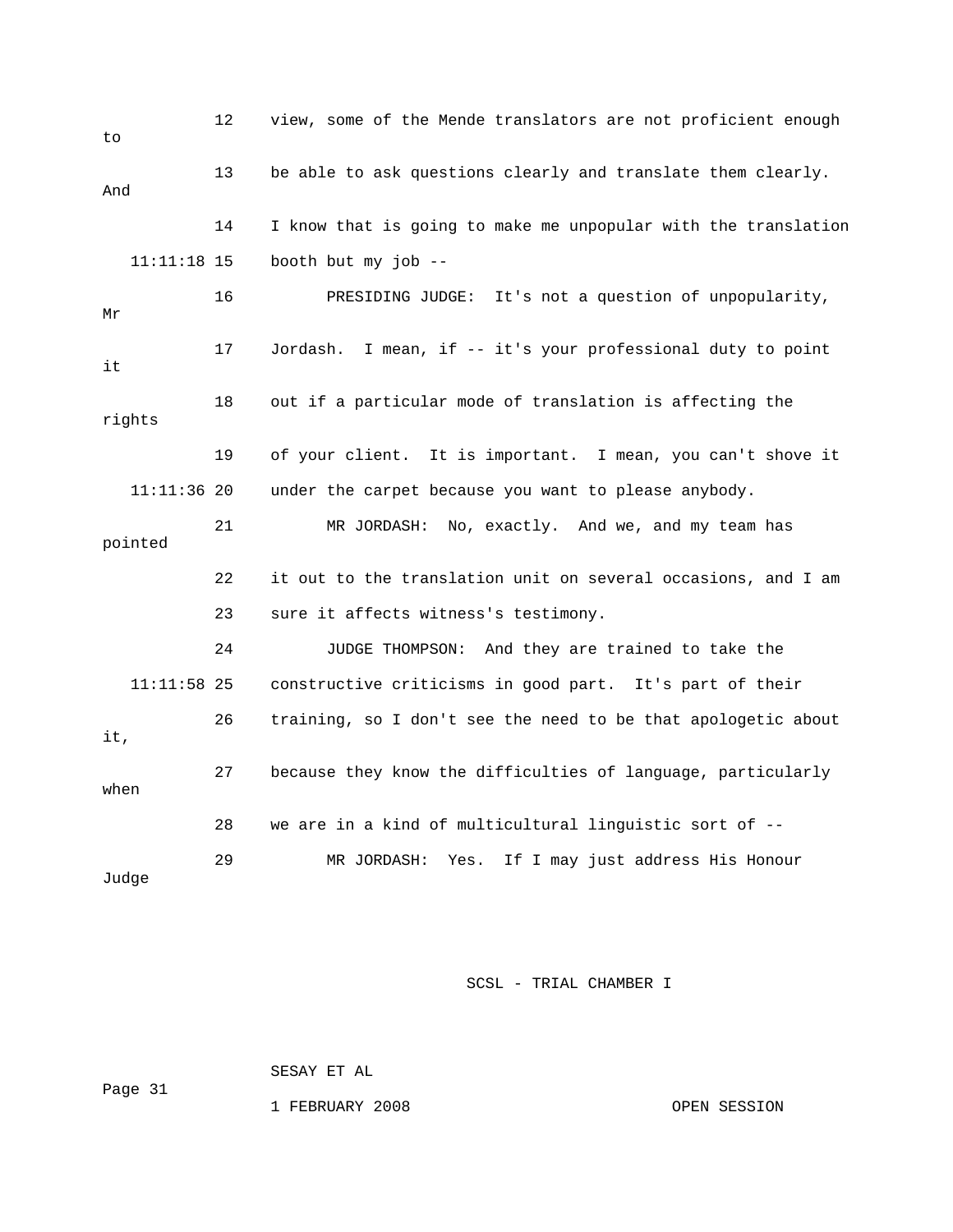1 Boutet's comments: I think, why I suggest it could be done in 2 this way, that the female interpreter Hawa translate to the 3 witness is that -- I'm not suggesting that -- well, firstly, this will 11:12:42 5 say can be interpreted relatively easily, and I'm not suggesting 6 that the Mende interpreters cannot convey this witness's 8 Now whether that's the case with more complicated 9 it's not for me perhaps to say, but I'm confident that the interpreter 11 from Mende to English sufficiently that the record reflects the 12 substance and thrust and tenor of the evidence with this witness. 3 So my concern is really getting the question as clearly conveyed 14 to the witness and I'm confident Hawa can do that. So I leave 11:13:34 15 in Your Honours' hands, but I would request that Hawa be 16 to interpreter to the witness. 17 PRESIDING JUDGE: Again, that puts us in some difficulty 18 to the choice, you know. Will the choice of the interpreters 19 the translators now become a matter to be dictated upon by 4 witness's testimony is not complicated. So the -- what she 7 testimony into English sufficient to convey it accurately. issues, Mende 11:13:10 10 interpreters, whoever they may be in the booth, can 1 it allowed as and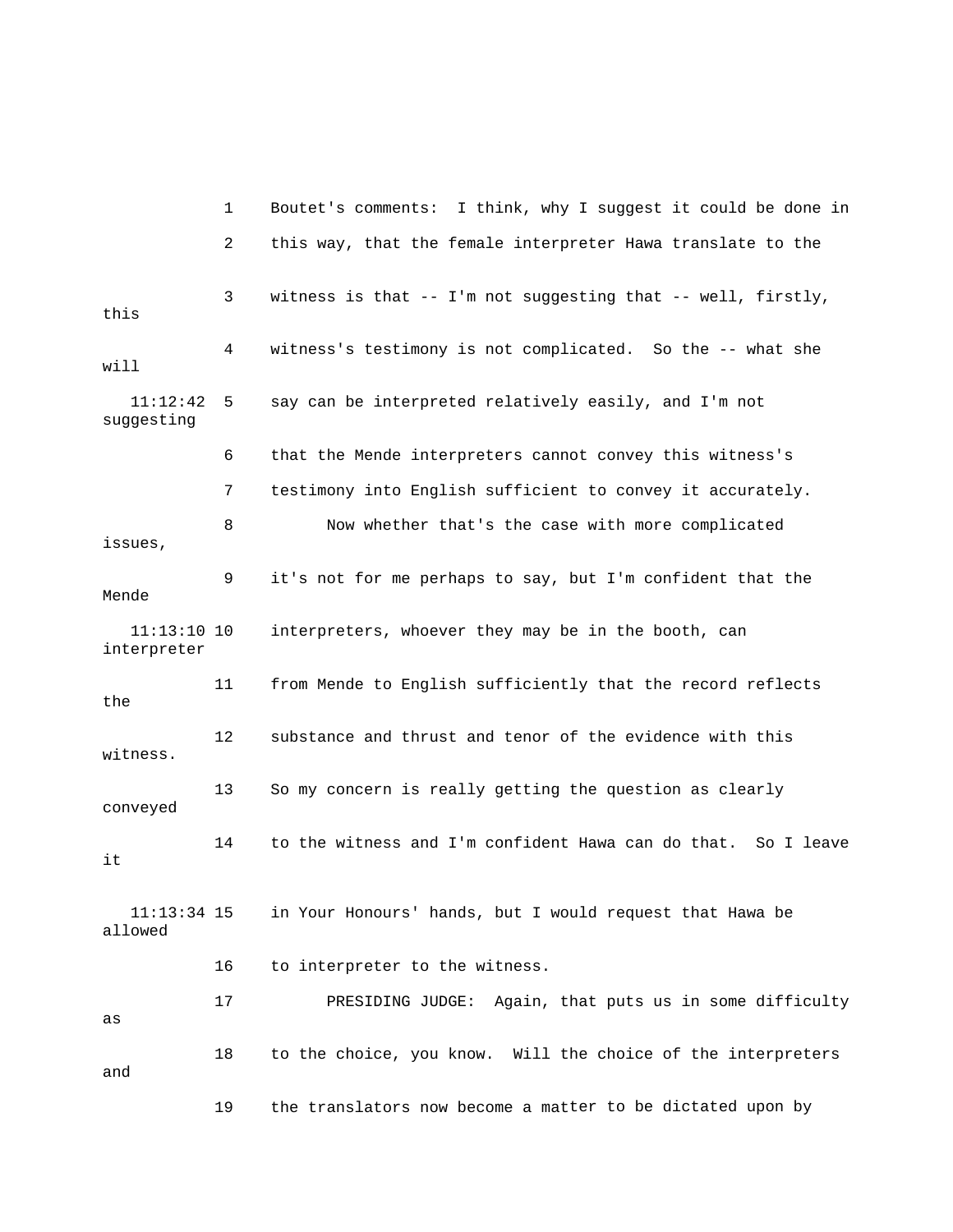| $11:13:57$ 20 |    | learned counsel or by the translation booth itself, you know,  |
|---------------|----|----------------------------------------------------------------|
|               | 21 | because we have other remedies, if we see that a translator is |
|               | 22 | not up to the task.                                            |
| you           | 23 | I mean, if the only quarrel is with when the witness,          |
| not           | 24 | know, met or first met or first loved Aruna Fatoma, that does  |
| $11:14:26$ 25 |    | appear to me to be very, very fundamental in terms of the      |
|               | 26 | evidence she's given so far. Or is it $-$ I come back to my    |
| given         | 27 | question: Is it the entirety of the evidence that she has      |
|               | 28 | that is being challenged? Is that what is put to question in   |
|               | 29 | terms of the inaccuracies that we are attributing to the       |

| Page 32 | SESAY ET AL     |              |
|---------|-----------------|--------------|
|         | 1 FEBRUARY 2008 | OPEN SESSION |

|      | $\mathbf{1}$ | translation? I don't know.                                           |
|------|--------------|----------------------------------------------------------------------|
| this | 2            | MR JORDASH: Well, to be honest, I can only answer in                 |
| the  | 3            | way: One, I've been concerned with Mende interpreters; two,          |
|      | 4            | complaint that's been put to me from the accused was a general       |
|      |              | 11:15:04 5 one and generally the accused, if it's more specific to a |
| best | 6            | specific sentence, would convey that; and three, perhaps the         |
|      | 7            | way to ask and find the answer to this is to ask the witness         |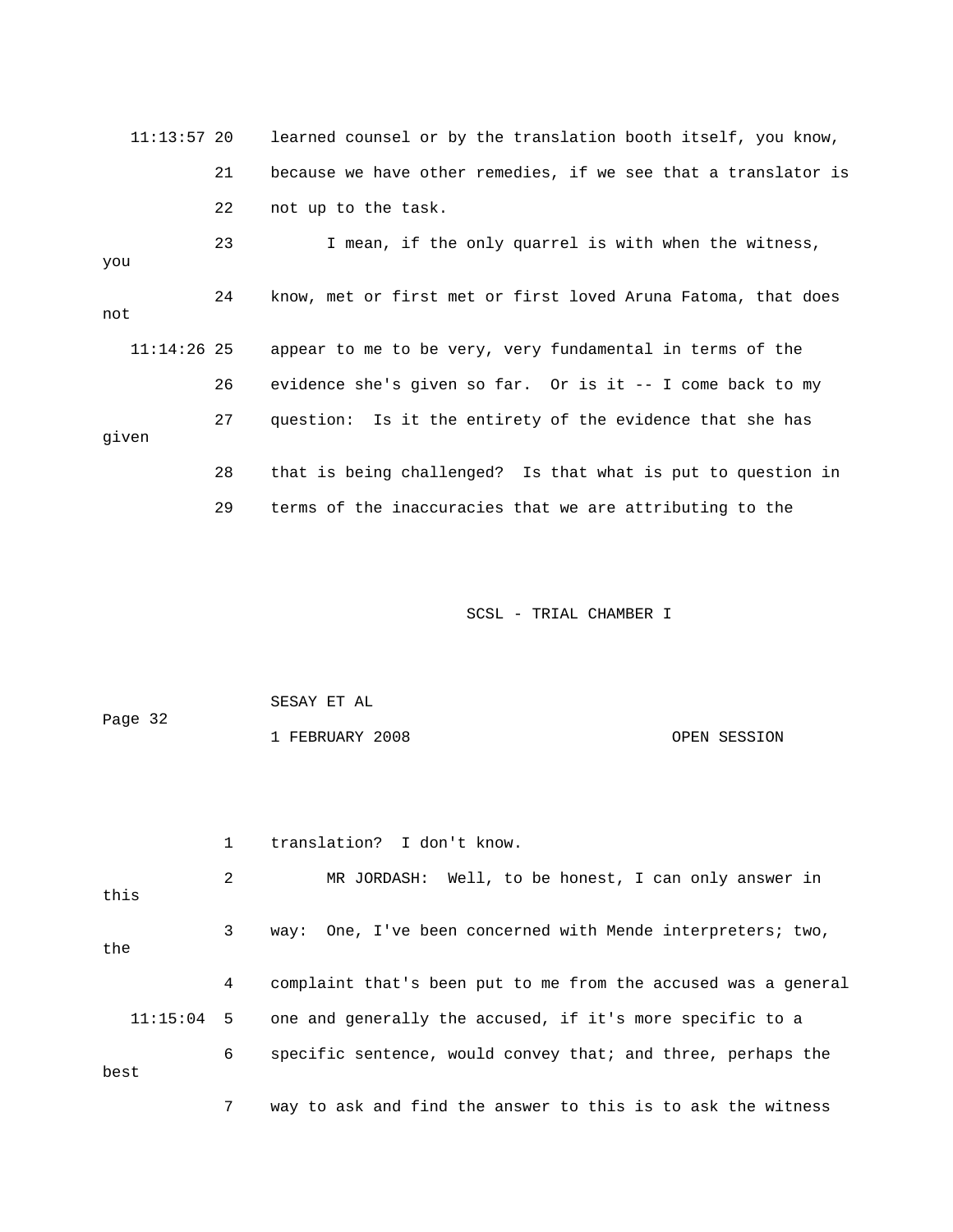|    |               | 8  | whether the translation is coming across very clearly to her. |
|----|---------------|----|---------------------------------------------------------------|
|    |               | 9  | But I now -- now the cat is out of the bag, I would           |
|    | $11:15:31$ 10 |    | reiterate that, in my experience with some of the Mende       |
|    |               | 11 | interpreters, the translation is difficult, as it's been of a |
|    |               | 12 | general sense. The sentence for Mende --                      |
| to |               | 13 | Is what we are saying being translated<br>PRESIDING JUDGE:    |
|    |               | 14 | her?                                                          |
|    | $11:15:51$ 15 |    | MR JORDASH:<br>To who, sorry?                                 |
|    |               | 16 | To the witness.<br>PRESIDING JUDGE:                           |
|    |               | 17 | JUDGE BOUTET:<br>What we are saying now.                      |
|    |               | 18 | PRESIDING JUDGE: What we are saying now.<br>What we have      |
|    |               | 19 | been saying?                                                  |
|    | $11:15:59$ 20 |    | About the translation?<br>MR JORDASH:                         |
|    | reply?        | 21 | PRESIDING JUDGE: The booth. Can you provide us a              |
|    |               | 22 | Are you translating?                                          |
|    |               | 23 | THE INTERPRETER:<br>No.                                       |
|    |               | 24 | You are not translating what is being<br>PRESIDING JUDGE:     |
|    | $11:16:08$ 25 |    | said to her.                                                  |
|    |               | 26 | THE INTERPRETER:<br>No.                                       |
|    |               |    |                                                               |
|    |               | 27 | PRESIDING JUDGE: You are not translating what is being        |
|    |               | 28 | said to her?                                                  |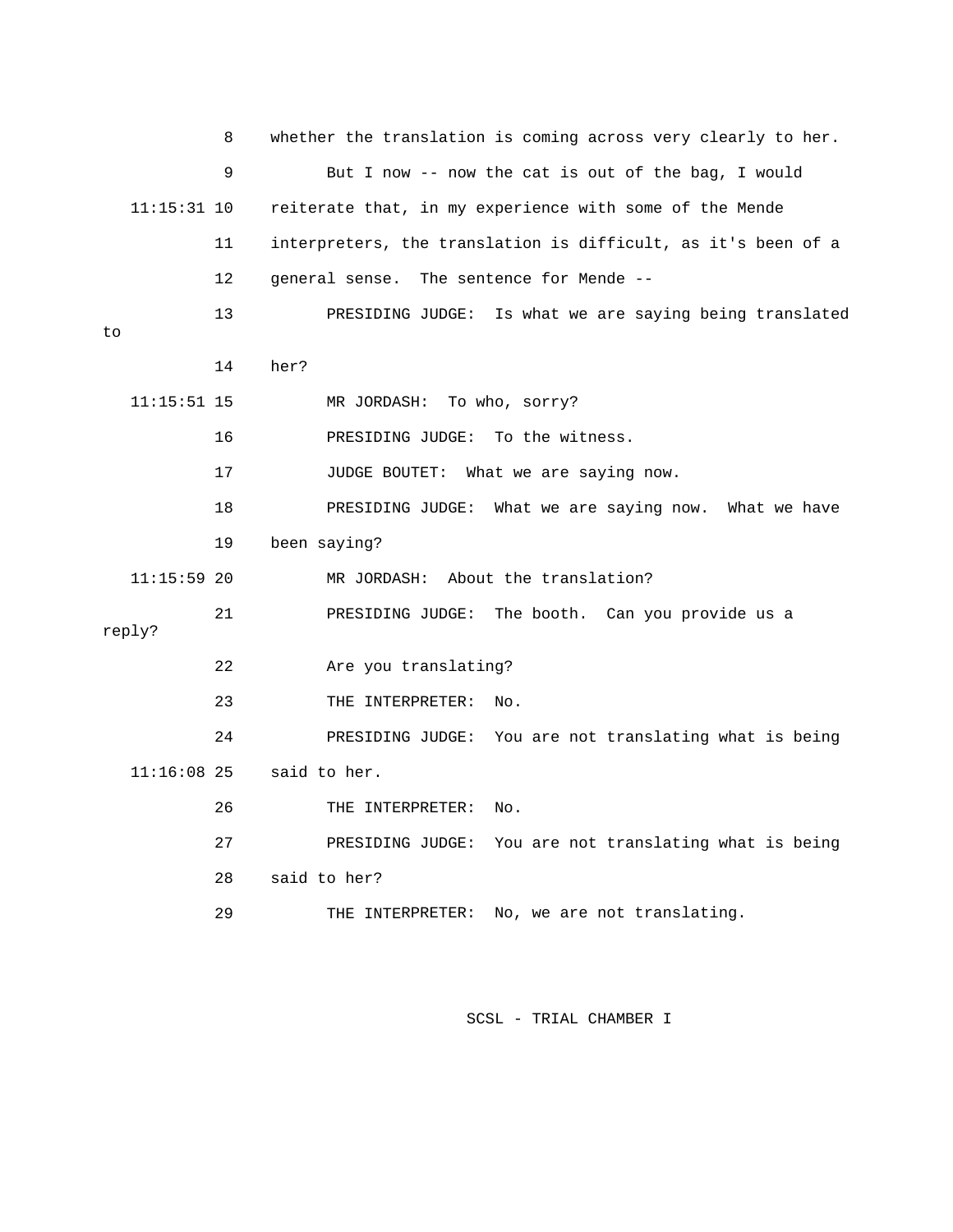1 FEBRUARY 2008

OPEN SESSION

 1 PRESIDING JUDGE: Right. Okay. That's all right. 2 MR JORDASH: So -- 3 JUDGE THOMPSON: Mr Jordash, treating this incident as 11:17:03 5 But treating it in a sort of systemic context it, speaking for 6 myself, it does put the Bench in an extremely invidious position 7 to want to come in with some kind of policy directives on this and 9 the translation unit is supposed to be able to provide the difficulty 12 really. And then we're sympathetic to this kind of thing and 13 know, of course, my background too as a teacher, that there 14 these difficulties in language and problem, but that solutions 16 dealing with the problem as it is then for us, the Judges, to 19 MR JORDASH: I'm not asking Your Honours to intervene to 11:18:17 20 that extent, just that to intervene in this particular case. an 4 isolated one, perhaps some kind of viable solution can be found. 8 matter, having regard to the organic structure of the Court, 11:17:30 10 services at the level that is highly desirable and meets the 11 expectations of the interests of justice. This is my I are 11:17:54 15 that are found to individual cases be a little more structured to 17 come and play some invidious role here in directing how things 18 should be done generally. I

Page 33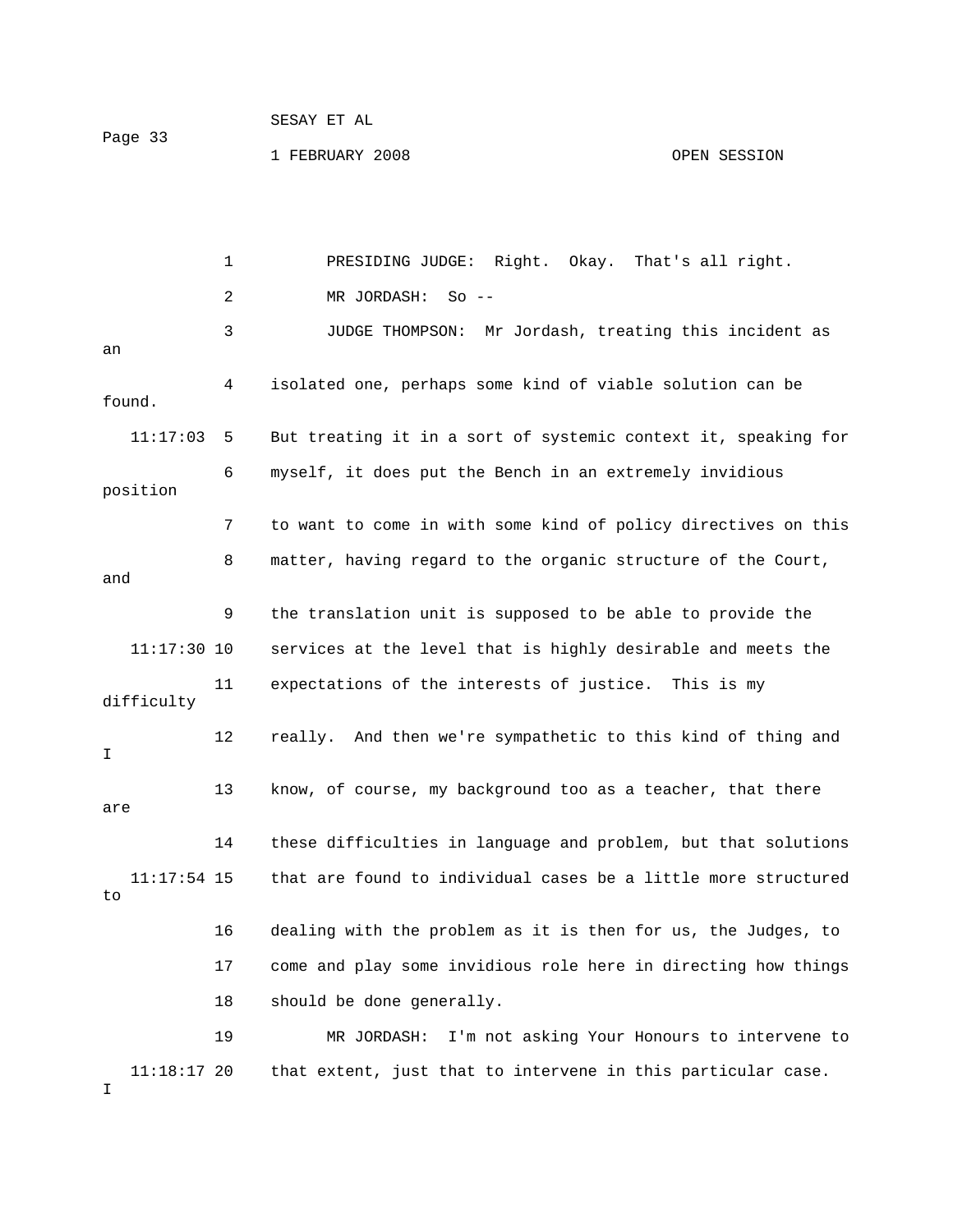21 think in the past the difficulties have been dealt with behind 23 been dealt with through, I think discussions between the witness 28 JUDGE BOUTET: But there appears to have been a change 29 already in the translators' booth because the last voice we've 22 the scenes, through my team requesting other interpreters and has 24 stenographers, the translators and the lawyers. 11:18:43 25 In this instance I would ask, given this particular 26 and her nervousness, that Your Honours intervene in this 27 instance.

SCSL - TRIAL CHAMBER I

| Page 34 | SESAY ET AL     |              |
|---------|-----------------|--------------|
|         | 1 FEBRUARY 2008 | OPEN SESSION |

1 heard was a male voice, not a female voice, responding to our 2 question so -- 3 MR JORDASH: Well, I think responding -- well, I don't 4 know. I don't know who's translating. I know Hawa is 11:19:20 5 translating to me, but I don't know who's translating to the 6 non-English speakers. So I don't know if -- 11:19:41 10 PRESIDING JUDGE: Well -- 7 PRESIDING JUDGE: Maybe she's back to where you wanted her 8 to be. Who knows: Can the translation booth confirm that? 9 THE INTERPRETER: Yes.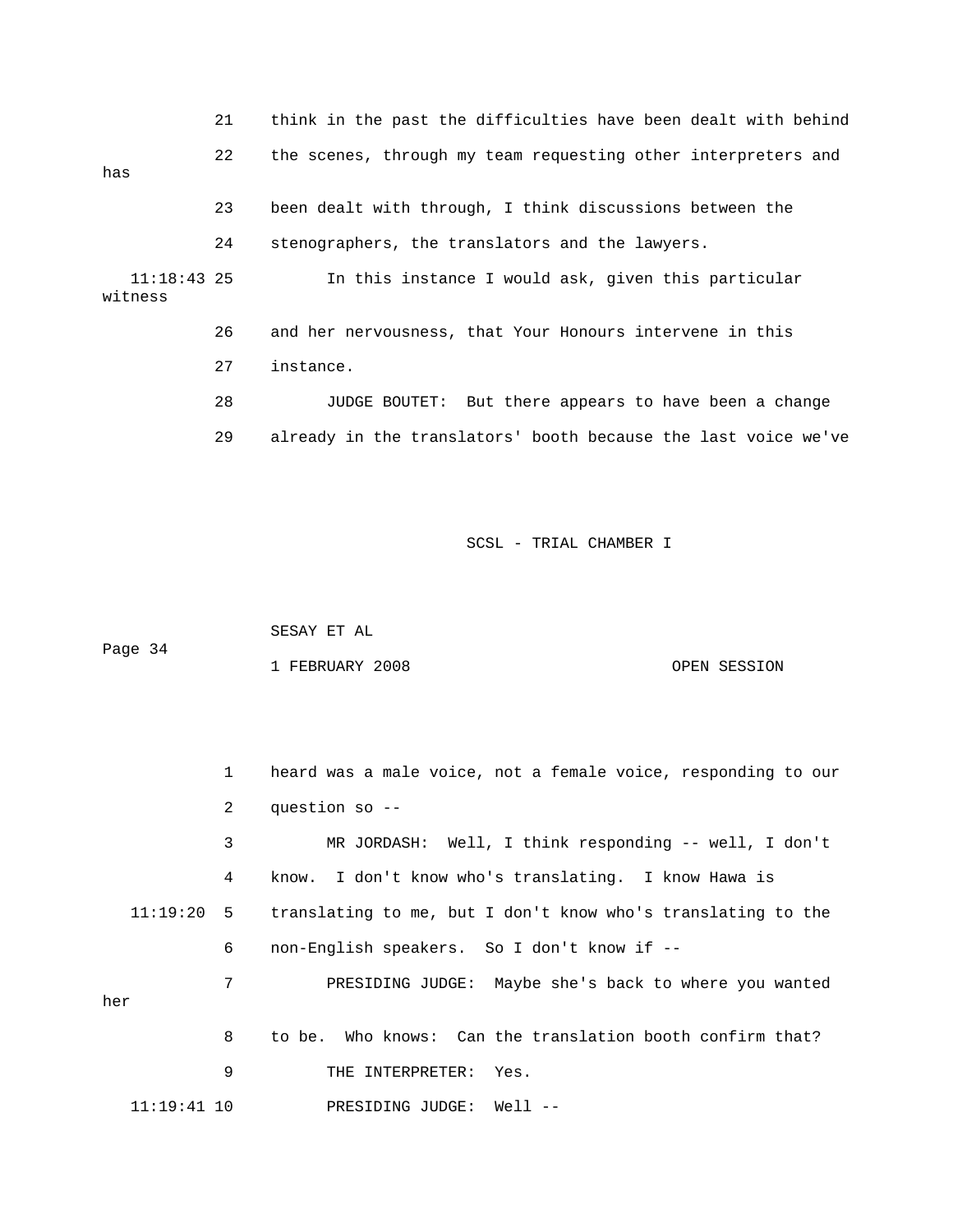11 THE INTERPRETER: That's been sorted out. 13 Court took a stand on it. 14 THE INTERPRETER: Yes. Yes, Your Honour. 16 of the controversy, where the Court has not taken a stand on 17 you proceed to doing what has not been authorised by the Court? 18 Anyway, let's get along. But I would like to -- I hope that the 19 contests, you know, or rather, what is contested in terms of the translation is not such as has fundamentally affected the 22 MR JORDASH: And, Your Honours, if I may start again on 23 issue of when and hopefully we can -- 11:20:38 25 JUDGE BOUTET: Where it appears to be not in dispute, 26 MR JORDASH: Yes. 27 PRESIDING JUDGE: Yes, when, because we have three 28 responses as to when they met; slightly before the war? 29 MR JORDASH: Or fell in love. 12 PRESIDING JUDGE: It has been sorted out, even before the 11:19:52 15 PRESIDING JUDGE: And you think you are right in the face it, 11:20 21 evidence that the witness has given so far. I don't know. the 24 PRESIDING JUDGE: Okay. when?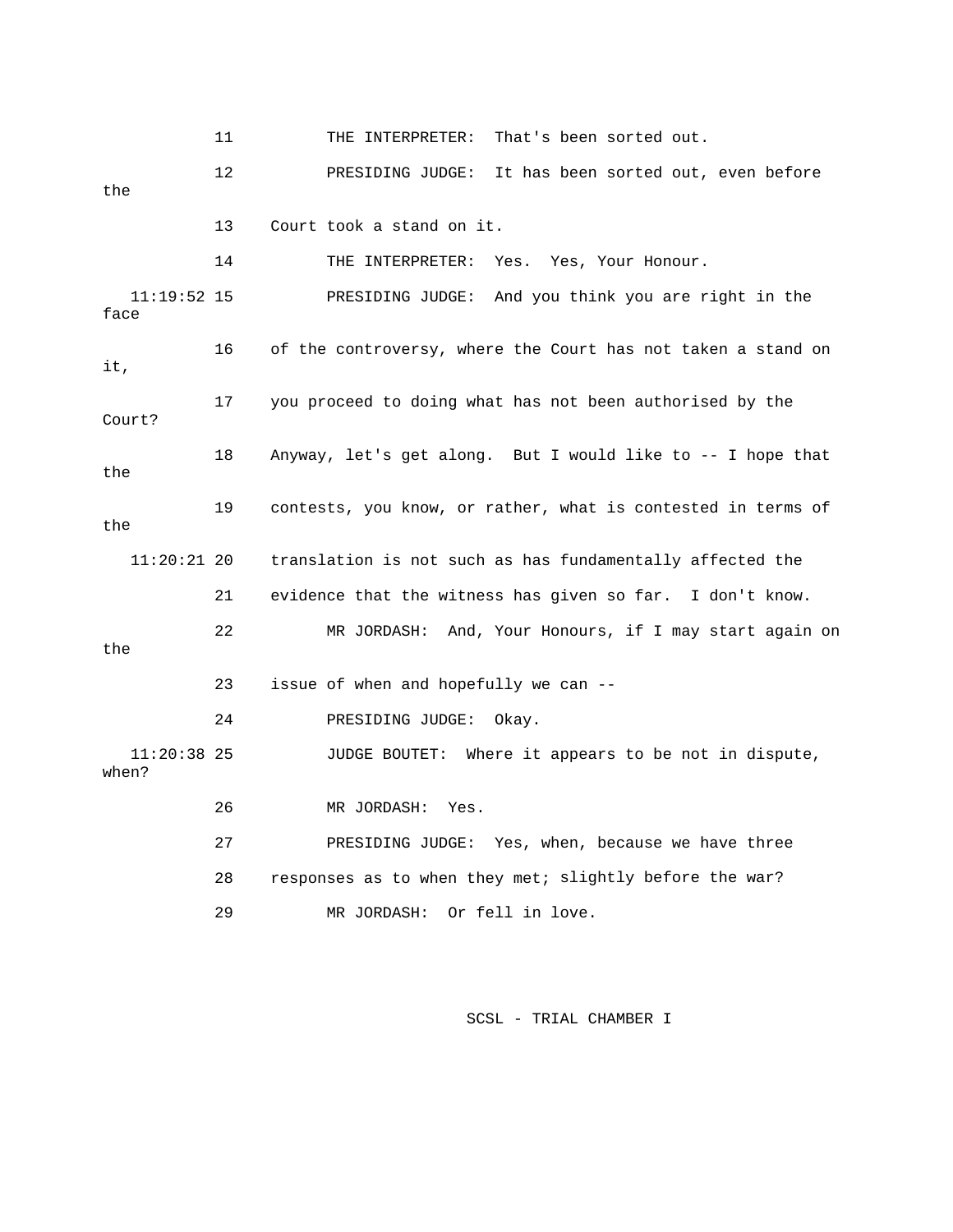|         | SESAY ET AL     |              |
|---------|-----------------|--------------|
| Page 35 | 1 FEBRUARY 2008 | OPEN SESSION |

|                        | $\mathbf 1$ |            | PRESIDING JUDGE: Or fell in love, yes.                         |
|------------------------|-------------|------------|----------------------------------------------------------------|
|                        | 2           |            | MR JORDASH:                                                    |
|                        | 3           | Q.         | Madam Witness.                                                 |
|                        | 4           | Α.         | Uh-huh.                                                        |
| 11:21:07               | 5           | Q.         | If the question does not come across clearly to you you        |
|                        | 6           |            | must tell us.                                                  |
|                        | 7           | Α.         | Go over that one. Which question did you ask?                  |
|                        | 8           | Q.         | Right. But what I'm saying before we start again is if         |
| the                    |             |            |                                                                |
|                        | 9           |            | question does not come across clearly to you, please ask me to |
| $11:21:32$ 10          |             | repeat it. |                                                                |
|                        | 11          | Α.         | Yes.                                                           |
|                        | 12          | Q.         | Okay. So, sorry to ask the question again, but it needs        |
| to                     |             |            |                                                                |
|                        | 13          |            | be cleared up.                                                 |
|                        | 14          | Α.         | Okay.                                                          |
| $11:21:51$ 15<br>spoke |             | Q.         | Did you meet -- when was the first time you saw and            |
|                        | 16          |            | to Aruna Fatoma? Was it before the war or after the war had    |
|                        | 17          | begun?     |                                                                |
|                        | 18          | Α.         | The war had already started that same year.                    |
| Giema?                 | 19          | Q.         | And when you first saw and spoke to him, were you in           |
| $11:22:27$ 20          |             | Α.         | I was in Giema.                                                |
|                        | 21          | Q.         | And was Aruna Fatoma already the town commander when you       |
|                        | 22          |            | first saw and --                                               |
|                        | 23          | Α.         | Yes.                                                           |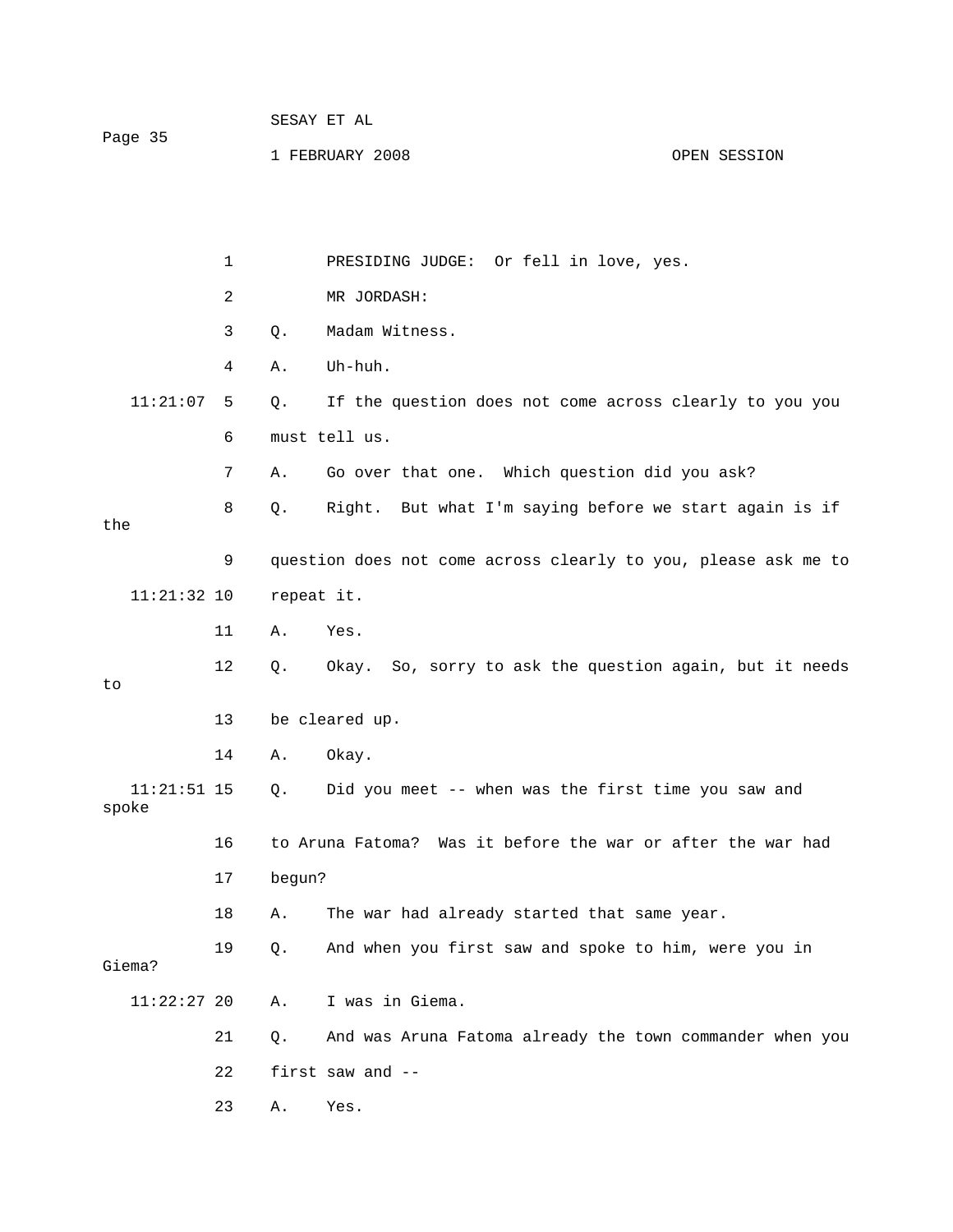|                  | 24   | 0.        | And were you doing your farming around that time?     |
|------------------|------|-----------|-------------------------------------------------------|
| $11:22:50$ 25 A. |      |           | Yes.                                                  |
| met              | 26 — | $\circ$ . | Did you become friendly with Aruna Fatoma after you'd |
|                  | 27   | him?      |                                                       |
|                  | 28   | А.        | Yes.                                                  |
|                  | 29   | $\circ$ . | And what kind of relationship did you have with Aruna |

|         | SESAY ET AL     |  |              |  |  |  |
|---------|-----------------|--|--------------|--|--|--|
| Page 36 | 1 FEBRUARY 2008 |  | OPEN SESSION |  |  |  |
|         |                 |  |              |  |  |  |

|               | $\mathbf{1}$ |          | Fatoma after you'd first seen and spoken to him?            |
|---------------|--------------|----------|-------------------------------------------------------------|
|               | 2            | Α.       | We are moving together as friends.                          |
| that?         | 3            | Q.       | When you say "moving together," what do you mean by         |
|               | 4            | Α.       | What I mean by that, what I mean by that, we were in the    |
| 11:24:06      | 5            |          | same town. We were working together, finding food together. |
|               | 6            | Q.       | How long did you move together as friends?                  |
|               | 7            | Α.       | I think it was up to six months; full six months.           |
|               | 8            | Q.       | Did there come a time when the relationship changed from    |
|               | 9            | friends? |                                                             |
| $11:24:53$ 10 |              | Α.       | Yes.                                                        |
|               | 11           | Q.       | Can you explain to the Court how that happened?             |
|               | 12           | Α.       | Ask again.                                                  |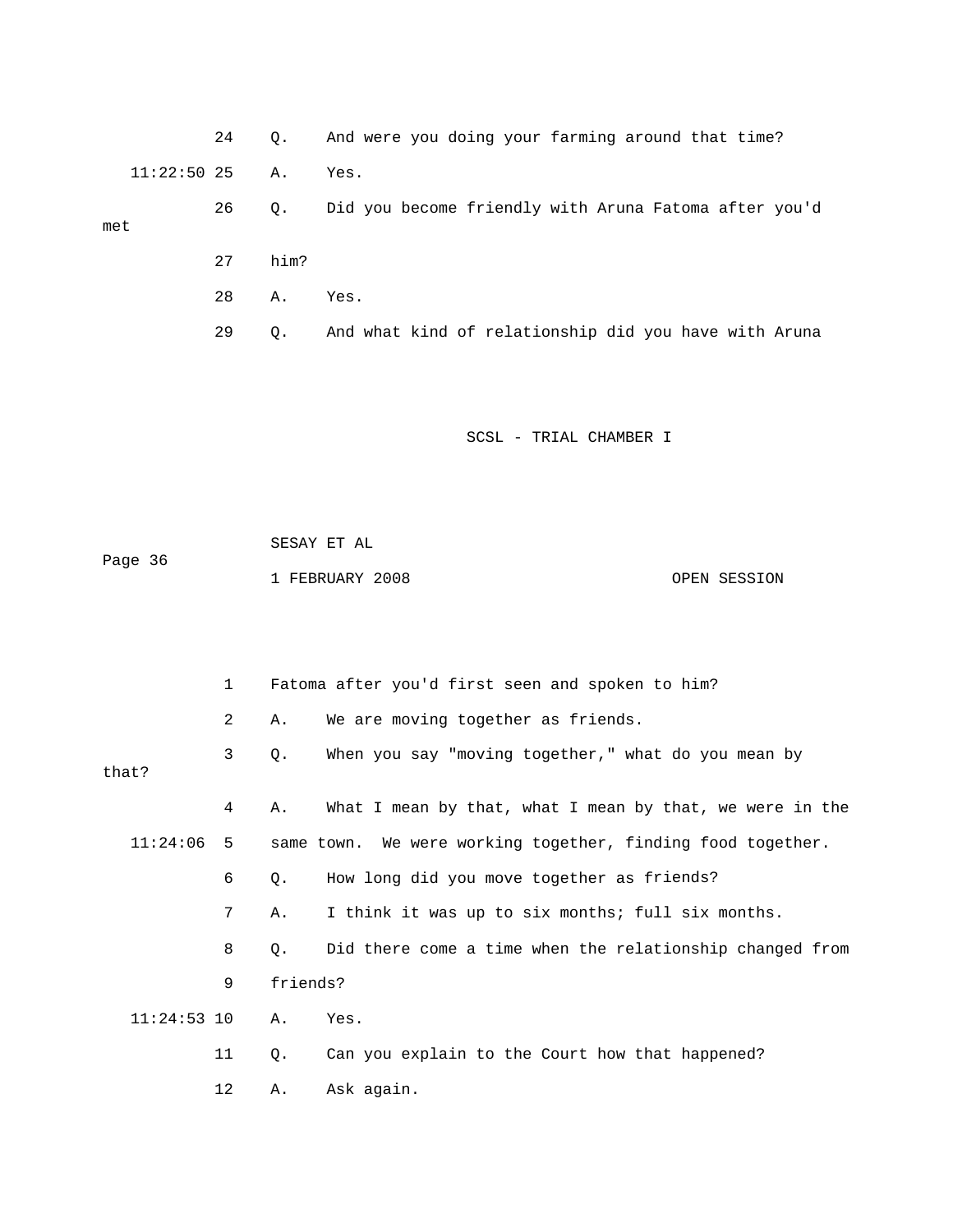|               | 13 | Q.       | Did something make the relationship change from being    |
|---------------|----|----------|----------------------------------------------------------|
|               | 14 | friends? |                                                          |
| $11:25:19$ 15 |    | Α.       | Yes.                                                     |
|               | 16 | $Q$ .    | What was it that made the relationship change?           |
|               | 17 | Α.       | He abandoned me.                                         |
|               | 18 | Q.       | Okay. Let's go back a bit to that six months.            |
|               | 19 | Α.       | Let us go back a bit?                                    |
| $11:25:51$ 20 |    | Q.       | Yes.                                                     |
|               | 21 | Α.       | Within those six months we were together, we were in the |
|               | 22 |          | same town, we were together.                             |
|               | 23 | О.       | I want to try to understand what you mean as you were    |
|               | 24 |          | together. Were you living together or living separately? |
| $11:26:27$ 25 |    | Α.       | I was living my own house.                               |
|               | 26 | Q.       | Did Aruna Fatoma, when you met him or after you met him, |
|               | 27 |          | ask you or propose anything?                             |
|               | 28 | Α.       | After we have met?                                       |
|               | 29 | Q.       | I'm just trying to understand the type of<br>Yes.        |

| Page 37 | SESAY ET AL     |              |
|---------|-----------------|--------------|
|         | 1 FEBRUARY 2008 | OPEN SESSION |

- 1 relationship you had with him in that six months. I don't --
- 2 A. The type of relationship?
- 3 Q. Yes.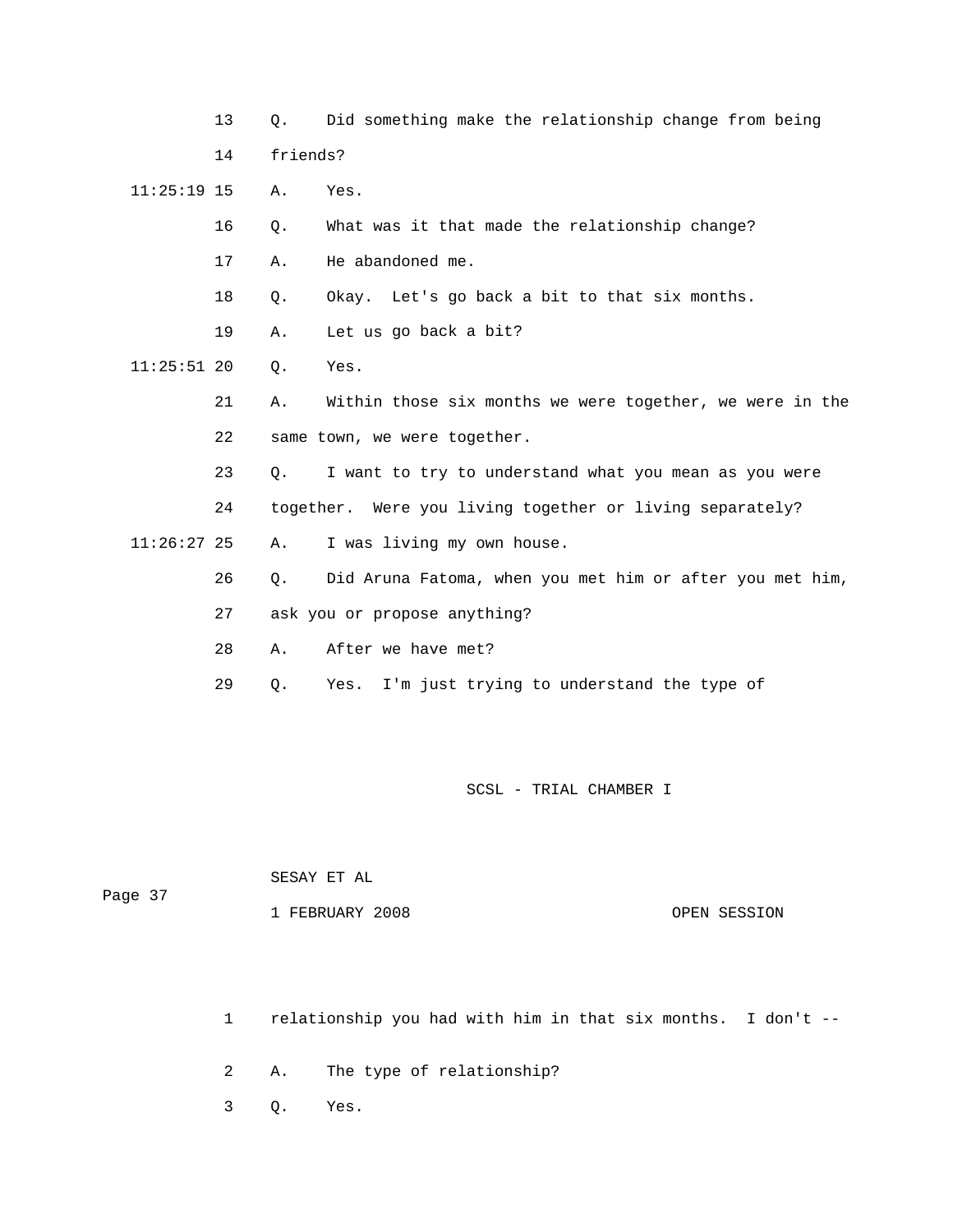|    |               | 4  | Α.     | He asked me to xxxxxxx to him.                             |
|----|---------------|----|--------|------------------------------------------------------------|
|    | 11:27:27      | 5  | Q.     | And what did you say?                                      |
|    |               | 6  | Α.     | I told him that we should be looking ourselves for<br>Yes. |
|    |               | 7  | now.   | After the war, we would get xxxxx.                         |
|    |               | 8  | Q.     | So when you said "yes" to his proposal for xxxxxxx, what   |
|    |               | 9  |        | did that mean to you about your relationship with him?     |
|    | $11:28:03$ 10 |    | Α.     | Concerning our relationship?                               |
|    |               | 11 | Q.     | Yes. He asked you to get xxxxxx and said that --           |
|    |               | 12 | Α.     | Yes, yes.                                                  |
|    |               | 13 | Q.     | And you said -- what did you say to him specifically in    |
|    |               | 14 |        | relation to the request? Were you happy about the request? |
|    | $11:28:38$ 15 |    | Α.     | At first I was happy about it.                             |
|    |               | 16 | Q.     | Why were you happy about it?                               |
|    |               | 17 | Α.     | At that particular time, I was xxxxxxxxxxx.                |
|    |               | 18 | Q.     | Explain a bit more. You were happy because you were        |
|    |               | 19 |        | xxxxxxxx and what did that mean?                           |
|    | $11:29:15$ 20 |    | Α.     | It means men were looking for food for their wives.        |
|    |               | 21 | Q.     | Go on.                                                     |
| to |               | 22 | Α.     | If a woman was without a husband, you could not get food   |
|    |               | 23 | eat.   |                                                            |
|    |               | 24 |        | So did you agree to Aruna Fatoma's proposal?               |
|    |               |    | Q.     |                                                            |
|    | $11:29:53$ 25 |    | Α.     | Yes. At first I said "yes."                                |
|    |               | 26 | Q.     | So were you together after that time, after you'd said     |
|    |               | 27 | "yes"? |                                                            |
|    |               | 28 | Α.     | After I have said "yes," yes.                              |
|    |               | 29 | Q.     | Were you together as xxxxxxxxx after you'd said "yes"?     |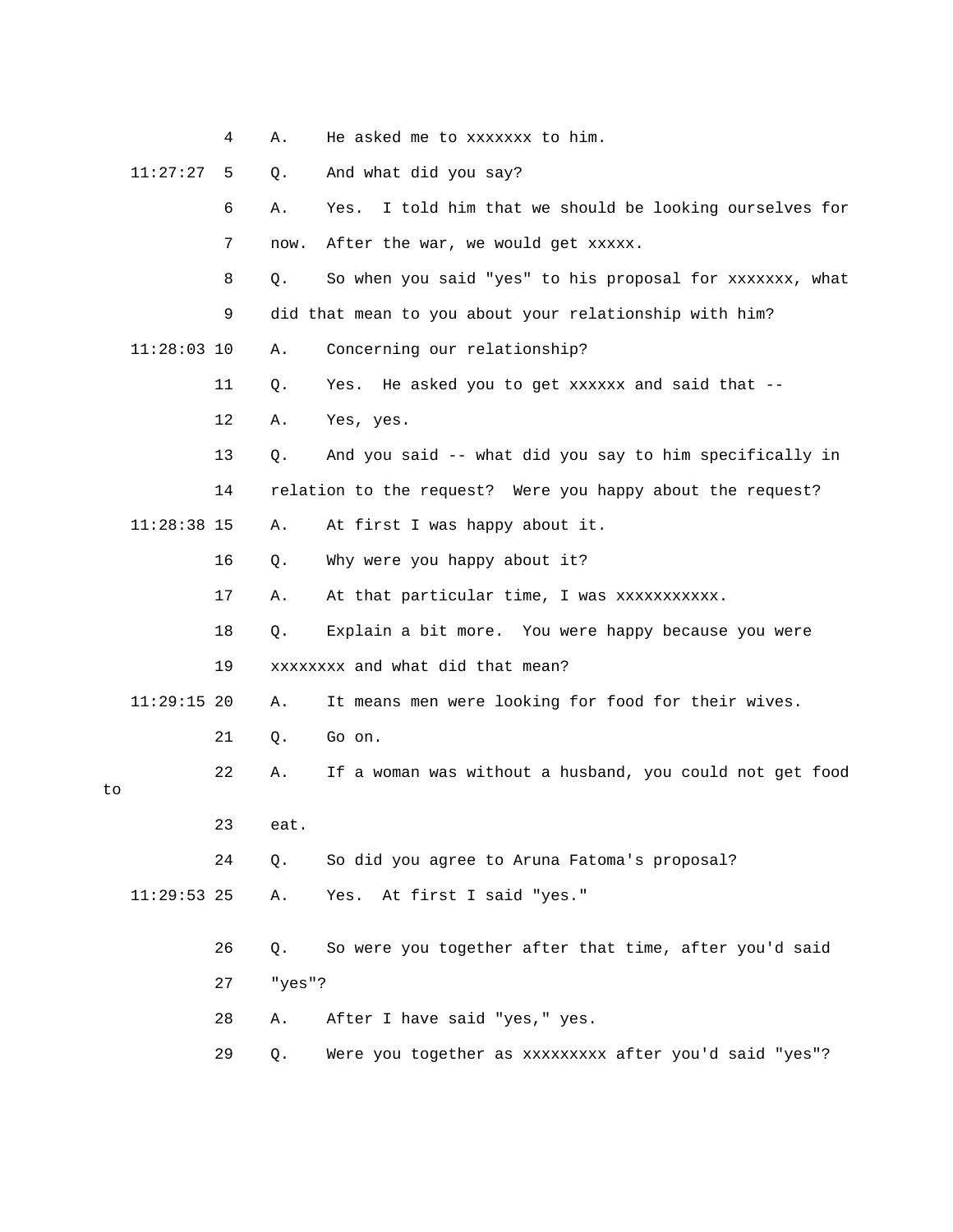|               |          | SESAY ET AL                                                                                                   |  |  |  |
|---------------|----------|---------------------------------------------------------------------------------------------------------------|--|--|--|
| Page 38       |          | 1 FEBRUARY 2008<br>OPEN SESSION                                                                               |  |  |  |
|               |          |                                                                                                               |  |  |  |
|               |          |                                                                                                               |  |  |  |
|               |          |                                                                                                               |  |  |  |
|               | 1        | Α.<br>Yes.                                                                                                    |  |  |  |
|               | 2        | And after you'd said "yes" and you were together, did he<br>Q.                                                |  |  |  |
|               | 3        | carry out any responsibilities towards you?                                                                   |  |  |  |
|               | 4        | Apart from getting food for us?<br>Α.                                                                         |  |  |  |
| 11:31:00      | 5        | So he used to get food for you; did he do anything else?<br>Q.                                                |  |  |  |
| together.     | 6        | No, we were finding food for ourselves, farming<br>Α.                                                         |  |  |  |
|               | 7        | Did you consider him your xxxxxx<br>Q.                                                                        |  |  |  |
|               | 8        | Go over that one.<br>Α.                                                                                       |  |  |  |
| married,      | 9        | Q.<br>Well, after he had asked you to be his -- to get                                                        |  |  |  |
| $11:31:40$ 10 |          | and after you'd said "yes" and he was helping you to get food,                                                |  |  |  |
| at            | 11       | you were moving together, did you consider him your xxxxxxxx                                                  |  |  |  |
|               | 12       | that time?                                                                                                    |  |  |  |
|               | 13       | At that time, yes. I considered him as my husband.<br>Α.                                                      |  |  |  |
|               | 14       | At that time do you know how he considered you?<br>Q.                                                         |  |  |  |
| $11:32:08$ 15 |          | At that time?<br>Α.                                                                                           |  |  |  |
|               | 16       | At that time.<br>$Q$ .                                                                                        |  |  |  |
|               | 17<br>18 | He himself considered me as xxxxxxxx<br>Α.<br>I know this is a personal question, but please answer it:<br>Q. |  |  |  |
|               | 19       | Did you consider anyone else at that time your husband?                                                       |  |  |  |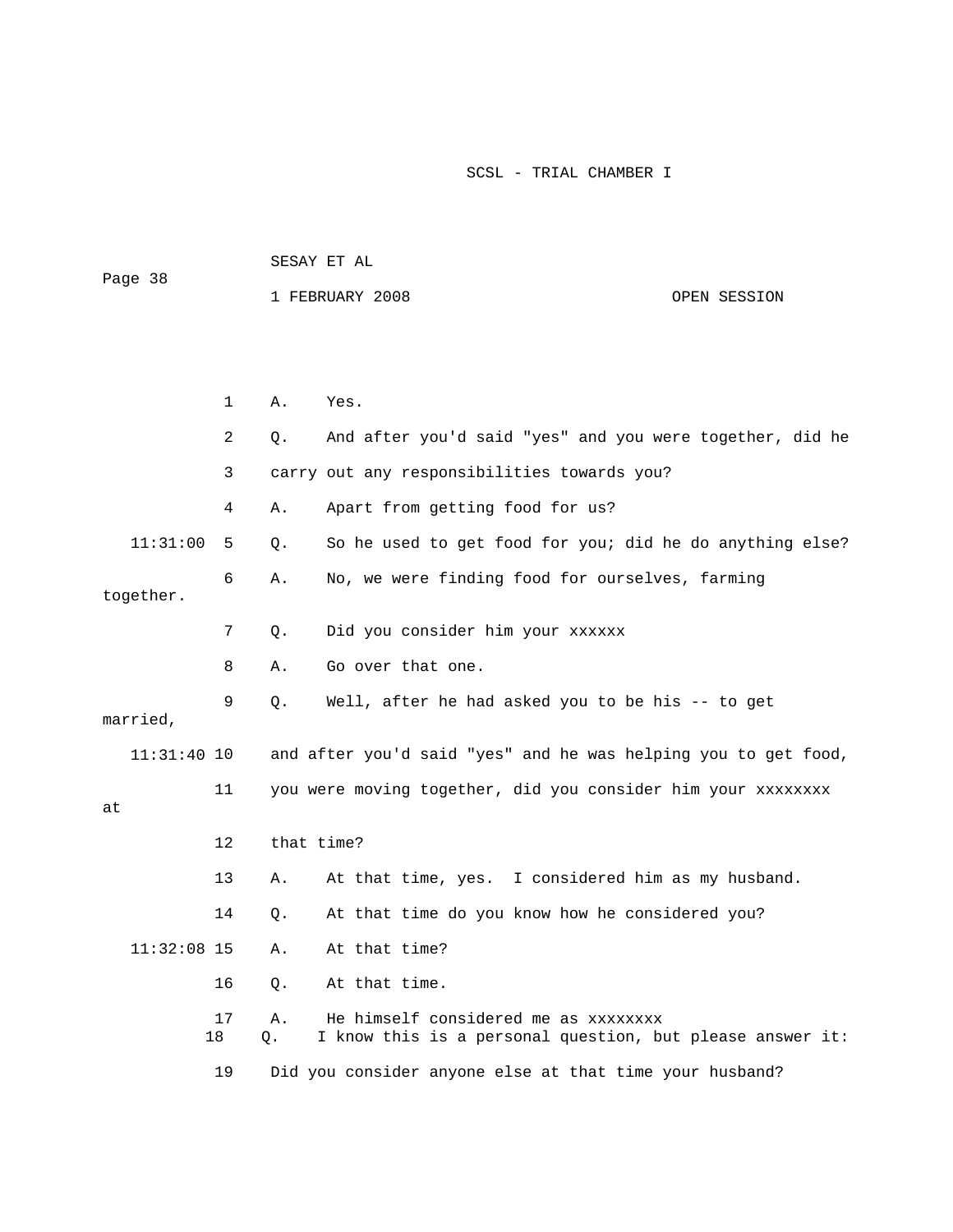11:32:42 20 THE INTERPRETER: Your learned, can you take the 21 please? 23 Q. You considered him your xxxxxxx and he considered you his 24 xxxxxx Do you know at that time whether you considered anyone 11:33:01 25 A. Yes, at that moment I considered him as xxxxxxx. After 26 the war we would have got xxxxxx. 27 Q. Okay. Let's move on then. So how long was it that - w ho 28 long was it that he considered you his xxxx 29 question 22 MR JORDASH:  $- -$ 30 and you considered

SCSL - TRIAL CHAMBER I

 SESAY ET AL Page 39

1 FEBRUARY 2008 OPEN SESSION

 1 A. Within that time, it was up to four months we were 2 together, and I considered him to be my xxxxxx because I was a 3 xxxxxxxx when the war came. 4 Q. During that time was he a good xxxxxxx from your 11:33:55 5 perspective? 6 A. Very well. 7 Q. Did you get to know his family or -- and his friends during

8 that time?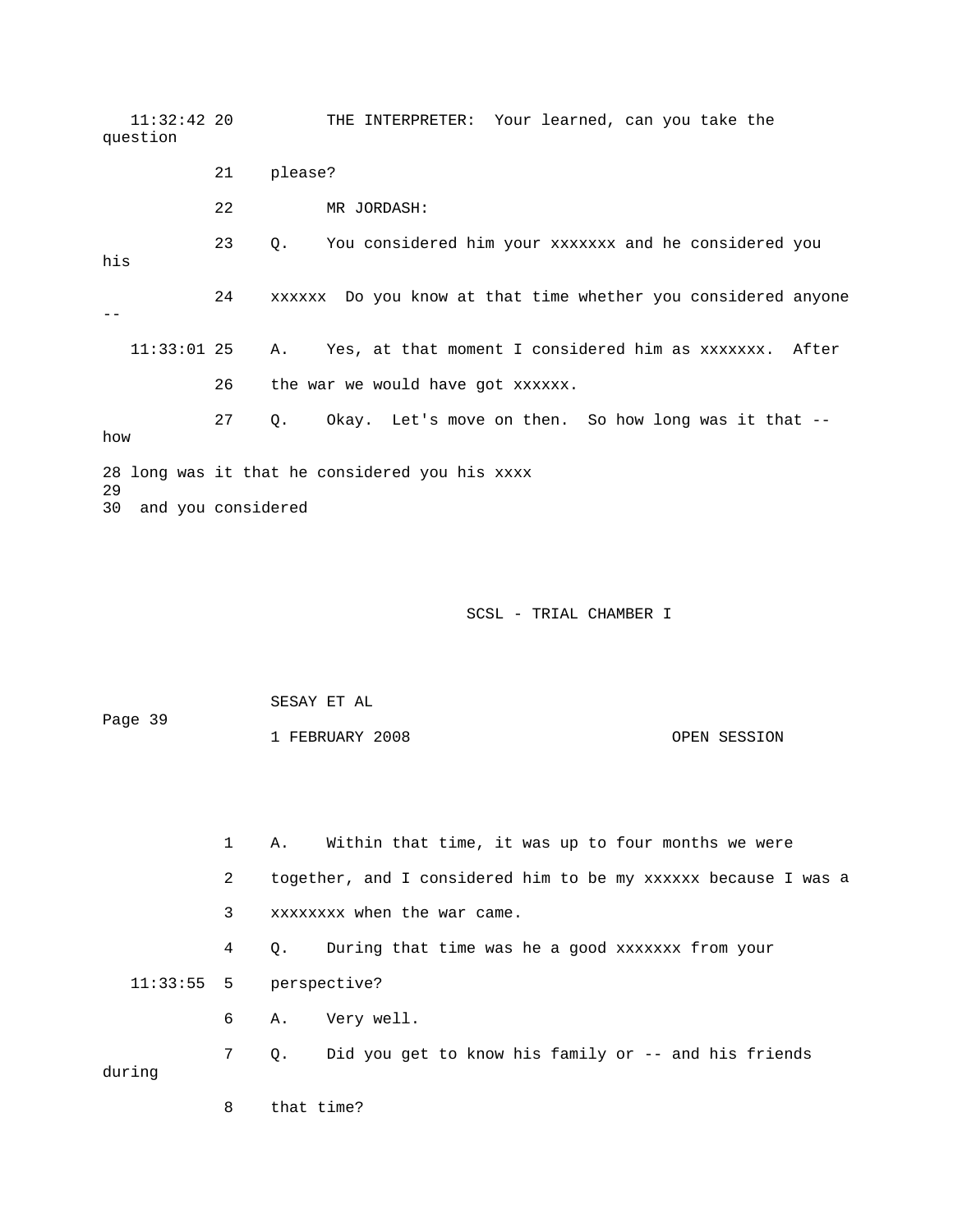| Baima. |               | 9  | Α. | At that time his mother was alive; he was living in |
|--------|---------------|----|----|-----------------------------------------------------|
|        | $11:34:35$ 10 |    | Q. | Did you get to know his mother?                     |
|        |               | 11 | Α. | Yes.                                                |
|        |               | 12 | Q. | What was her name?                                  |
|        |               | 13 | Α. | Her name is Mesi.                                   |
|        |               | 14 | О. | Mesi?                                               |
|        | $11:34:52$ 15 |    | Α. | Yes.                                                |
| change |               | 16 | Q. | Now, what -- did something happen to bring about a  |
|        |               | 17 |    | in your xxxxxxxxp with him?                         |
|        |               | 18 | Α. | Yes.                                                |
|        |               | 19 | Q. | What happened?                                      |
|        | $11:35:18$ 20 |    | Α. | He xxxxxxx me.                                      |
|        |               | 21 | О. | Do you know WHY he xxxxxxx you?                     |
|        |               | 22 | Α. | He took another xxxxxx.                             |
|        |               | 23 | Q. | Do you know what her name was?                      |
|        |               | 24 | Α. | Her name is Hawa.                                   |
|        | $11:35:51$ 25 |    | 0. | How did you find out about him taking Hawa?         |
|        |               | 26 | Α. | How I came to know about it?                        |
|        |               | 27 | Q. | Yes.                                                |
| XXXXX, |               | 28 | Α. | When -- when he xxxxxx me he went and took another  |
|        |               | 29 |    | and even his parents told me.                       |

SESAY ET AL

ge 40 Pa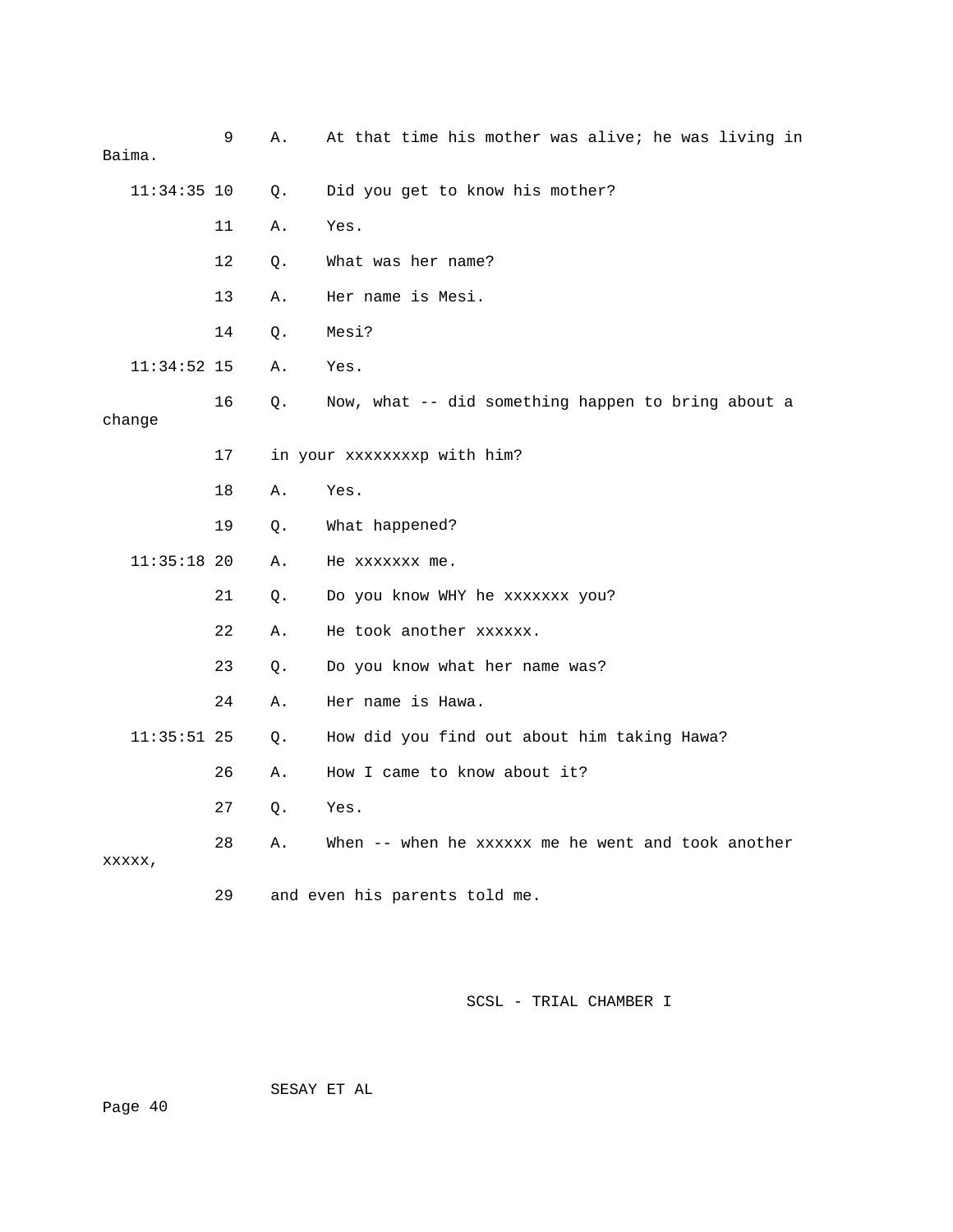1 FEBRUARY 2008 OPEN SESSION

|                          | 1<br>2 | Q.<br>Α.    | Did you know Hawa before he took her as his xxxx<br>I did not know her.  |
|--------------------------|--------|-------------|--------------------------------------------------------------------------|
|                          | 3      | $Q$ .       | So did you continue moving with him at all, or did that                  |
|                          | 4      | stop?       |                                                                          |
| 11:36:51                 | 5      | Α.          | It stopped but --                                                        |
|                          | 6      | Q.          | It stopped but?                                                          |
|                          | 7      | Α.          | I took another xxxxx.                                                    |
|                          | 8      | Q.          | And who was that that you took as another husband?                       |
| $11:37:47$ 10<br>moment, | 9      | Α.<br>$Q$ . | His name is xxxxxxx<br>Now, I will ask you about what happened then in a |
|                          | 11     |             | but just before we leave the subject of xxxxxxxxx --                     |
|                          | 12     | Α.          | Yes, yes.                                                                |
|                          | 13     | $Q$ .       | -- before we leave the subject of your xxxxxxxx                          |
|                          | 14     |             | relationship with Aruna Fatoma --                                        |
| $11:38:06$ 15            |        | Α.          | Yes.                                                                     |
| anything?                | 16     | Q.          | -- when you were his wife, did you help him with                         |
|                          | 17     | Α.          | Help him in what way?                                                    |
|                          | 18     | Q.          | Well, did you have any duties or responsibilities as his                 |
|                          | 19     | XXXXX       |                                                                          |
| 11:38:2820               |        | Α.          | Yes.                                                                     |
|                          | 21     | Q.          | Do you mind telling us what they were?                                   |
|                          | 22     | Α.          | Yes.                                                                     |
|                          | 23     | Q.          | What were they?                                                          |
|                          | 24     | Α.          | If you are -- if you are a wife you have to prepare food                 |
| $11:38:54$ 25<br>оf      |        |             | for your husband; you have to wash his clothes; those are some           |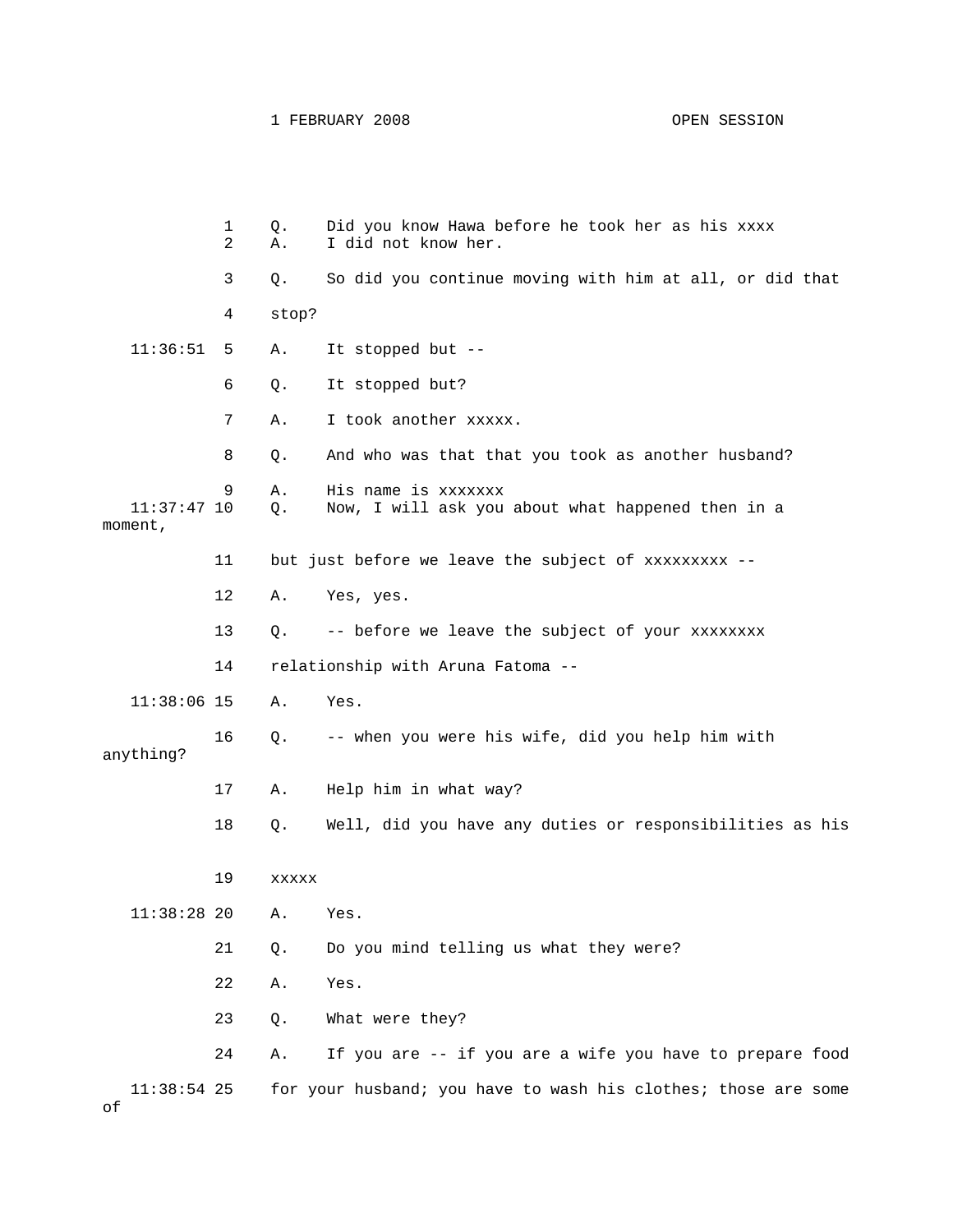- 26 the respons ibilities.
	- 27 Q. Did A runa Fatoma have a farm?

28 A. When we were xxxx xxxxxx he had no farm.

 29 MR JORDASH: I notice the time, Your Honour. I don't know

|         | SESAY ET AL     |              |
|---------|-----------------|--------------|
| Page 41 |                 |              |
|         | 1 FEBRUARY 2008 | OPEN SESSION |

|               | 1              | if you want me to continue?                                  |
|---------------|----------------|--------------------------------------------------------------|
| will          | $\overline{2}$ | PRESIDING JUDGE: The Chamber will recess, please. We         |
|               | 3              | rise.                                                        |
|               | 4              | [Break taken at $11.40$ a.m.]                                |
| $12:18:17$ 5  |                | $[RUF1FEB08B - LK]$                                          |
|               | 6              | [Upon resuming at 12.08 p.m.]                                |
|               | 7              | PRESIDING JUDGE: Yes, Mr Jordash.                            |
|               | 8              | MR JORDASH: Thank you.                                       |
|               | 9              | PRESIDING JUDGE: You may continue please.                    |
| $12:18:24$ 10 |                | MR JORDASH:                                                  |
|               | 11             | After -- let me start that again. How long after Aruna<br>О. |
|               | 12             | Fatoma xxxxxx you and took a xxxxxxx was it before you met   |
|               | 13             | and took up with --                                          |
| screen        | 14             | PRESIDING JUDGE: I just wanted to remark that that           |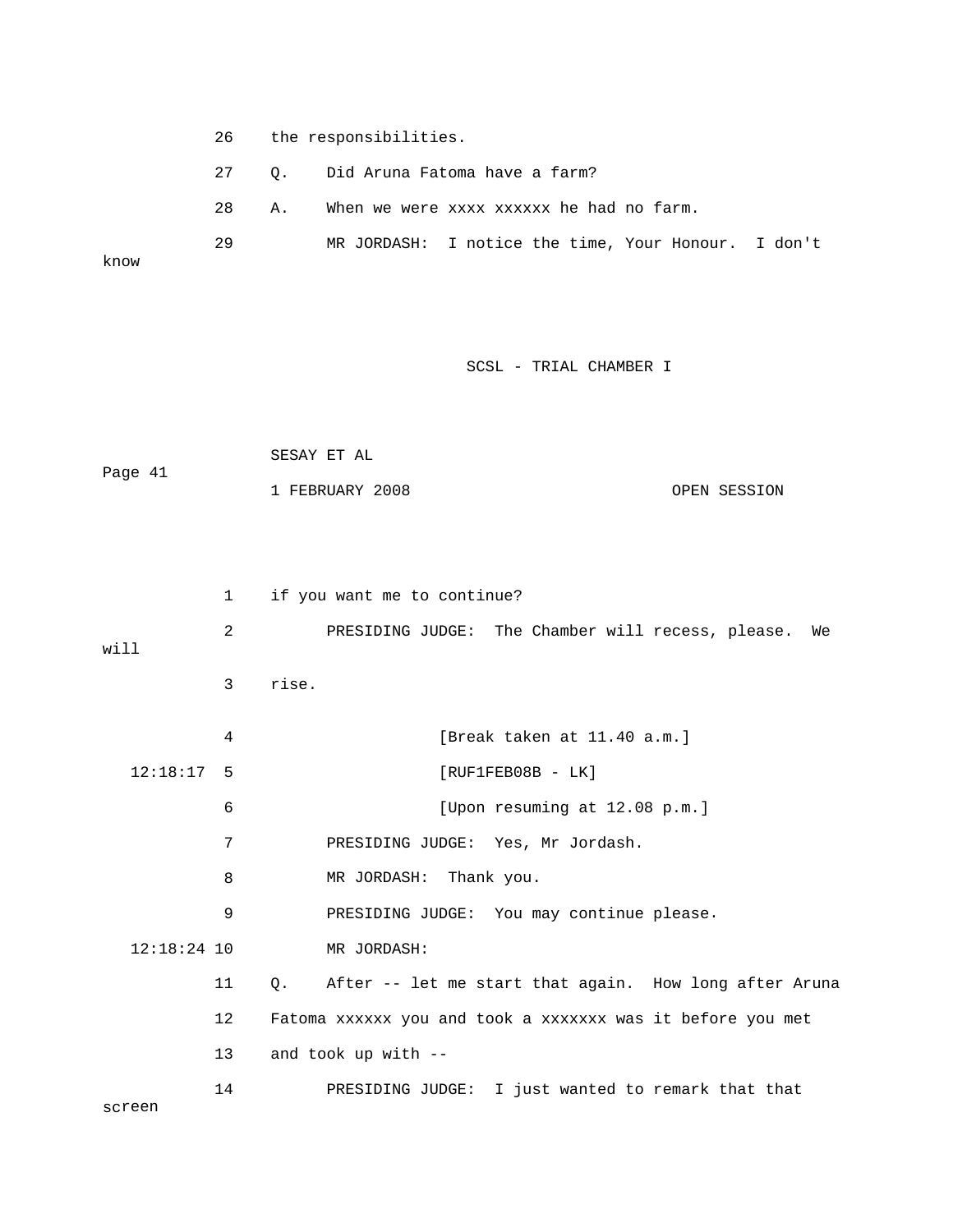12:18:46 15 there, that blind there is not fully rolled up for the witness to 17 MR JORDASH: It's an odd place to have a curtain given 21 MR JORDASH: I think they are new curtains. 22 PRESIDING JUDGE: Yes, they are. 23 JUDGE BOUTET: I think Mr George made them at home. 24 PRESIDING JUDGE: Yes, indeed. E BOUTET: I have a poor sense of observation, I had 27 MR JORDASH: Mr George has been boasting about them all 29 JUDGE BOUTET: He didn't come our way. That's fine. 16 be clearly seen. Normally it is better rolled up, you know. 18 where the witness is sitting; it obscures the witness. 19 PRESIDING JUDGE: That's right. That's what I am referring 12:19:11 20 to, yes.  $12:19:21$  25 26 not noted they are new. 28 around the Court.

SCSL - TRIAL CHAMBER I

 SESAY ET AL Page 42 1 FEBRUARY 2008 OPEN SESSION

> 1 PRESIDING JUDGE: I didn't - I hope he didn't win the 4 MR JORDASH: I think we are stuck with that situation. 2 contract to provide them. [Off the record] 3 Off the record, please.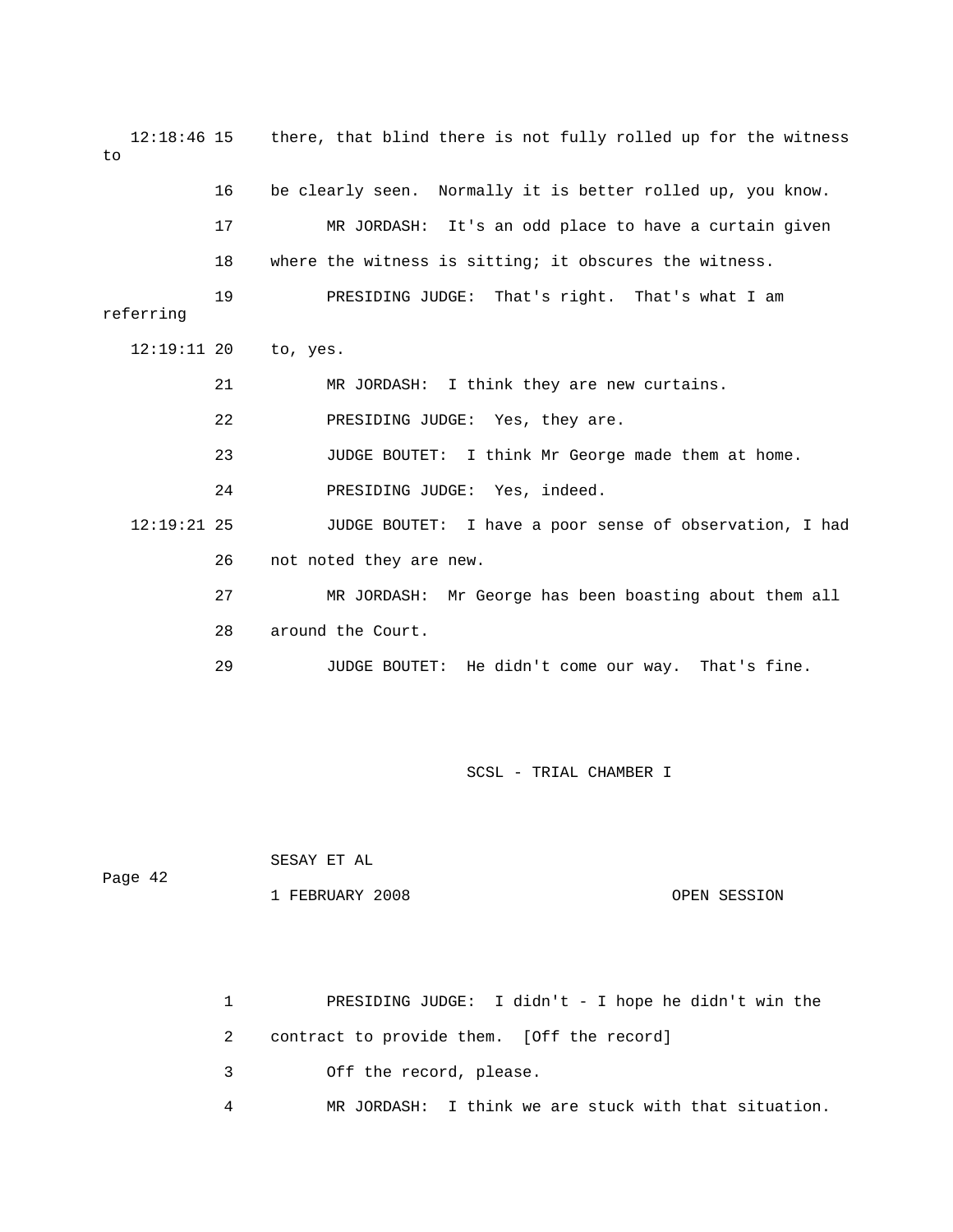| 12:20:20      | 5  | PRESIDING JUDGE: Yes, please, let's proceed. They will      |
|---------------|----|-------------------------------------------------------------|
|               | 6  | take care of that later.                                    |
|               | 7  | MR JORDASH:                                                 |
| told          | 8  | Q.<br>xxxxx Witness, let's pick up where we left off. You   |
|               | 9  | us that Aruna Fatoma had xxxxxxx you and took up with a new |
| $12:20:38$ 10 |    | xxxxxxx?                                                    |
|               | 11 | Α.<br>Yes.                                                  |
| Morie         | 12 | And how long after that was it when you took up with<br>Q.  |
|               | 13 | Bockarie Foyah?                                             |
|               | 14 | It was up to four months.<br>Α.                             |
| $12:20:59$ 15 |    | And during that time what had your xxxxxxx been like<br>Q.  |
|               | 16 | with xxxxxxxx?                                              |
|               | 17 | At that time? I have told you, at that time he had<br>Α.    |
|               | 18 | xxxxxxx me.                                                 |
|               | 19 | But did you still see him in Giema?<br>Q.                   |
| $12:21:32$ 20 |    | Yes, I used to see him.<br>Α.                               |
|               | 21 | Now, when you took up with xxxxxxxxxx, was there<br>Q.      |
|               | 22 | a time when Aruna Fatoma reacted to that?                   |
|               | 23 | Α.<br>Yes.                                                  |
|               | 24 | What happened?<br>Q.                                        |
| $12:21:57$ 25 |    | He went and reported to the office that we should be<br>Α.  |
|               | 26 | stripped naked and beaten.                                  |
|               | 27 | Sorry, xxxxxxx reported to which office?<br>Q.              |
|               | 28 | Α.<br>MP.                                                   |
|               | 29 | Did xxxxxxxx say why you should be reported to the<br>Q.    |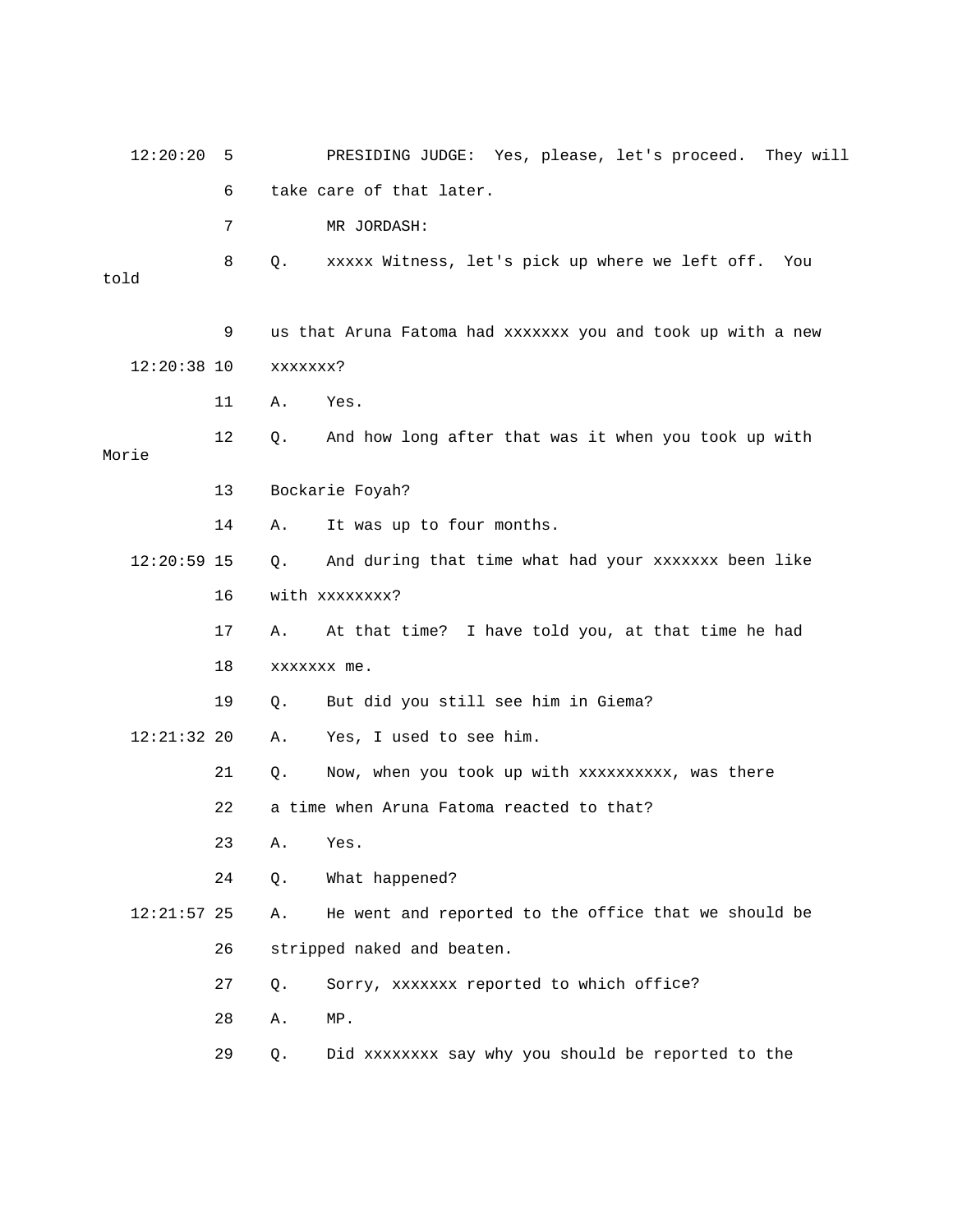| Page 43 |               |        | SESAY ET AL            |                                                           |  |  |  |
|---------|---------------|--------|------------------------|-----------------------------------------------------------|--|--|--|
|         |               |        | 1 FEBRUARY 2008        | OPEN SESSION                                              |  |  |  |
|         |               |        |                        |                                                           |  |  |  |
|         |               |        |                        |                                                           |  |  |  |
|         |               | 1      |                        | office and stripped naked and beaten?                     |  |  |  |
|         |               | 2      | Α.                     | Yes.                                                      |  |  |  |
|         |               | 3      | Q.                     | What was the reason given?                                |  |  |  |
|         |               | 4      | Α.                     | He said I was xxxxxx and that I have taken another        |  |  |  |
|         | 12:22:50      | 5<br>6 | XXXXXX<br>$Q$ .        | And was there a law against this?                         |  |  |  |
| if      |               | 7      | Α.                     | That one, I don't know whether there was any law, that    |  |  |  |
|         |               | 8      |                        | you xxxxxx, and she takes another husband, is not lawful. |  |  |  |
|         |               |        |                        |                                                           |  |  |  |
|         |               | 9      |                        | I don't know anything about that.                         |  |  |  |
|         | $12:23:28$ 10 |        | Q.                     | And After Aruna Fatoma had reported that this should      |  |  |  |
|         |               | 11     | happen, did it happen? |                                                           |  |  |  |
|         |               | 12     | Α.                     | Yes, it did happen.                                       |  |  |  |
|         |               | 13     | Q.                     | Could you explain what happened?                          |  |  |  |
|         |               | 14     | Α.                     | When he reported?                                         |  |  |  |
|         | $12:23:52$ 15 |        | $Q$ .                  | Yes.                                                      |  |  |  |
|         |               | 16     | Α.                     | We were flogged; my husband and myself, we were flogged.  |  |  |  |
|         |               | 17     | Q.                     | Where were you flogged?                                   |  |  |  |
|         |               | 18     | Α.                     | At Giema.                                                 |  |  |  |
|         |               | 19     | Q.                     | Whereabouts in Giema? Was this inside or outside?         |  |  |  |
|         | $12:24:18$ 20 |        | Α.                     | In the heart of -- in the playground, in the heart of     |  |  |  |
|         |               | 21     | Giema.                 |                                                           |  |  |  |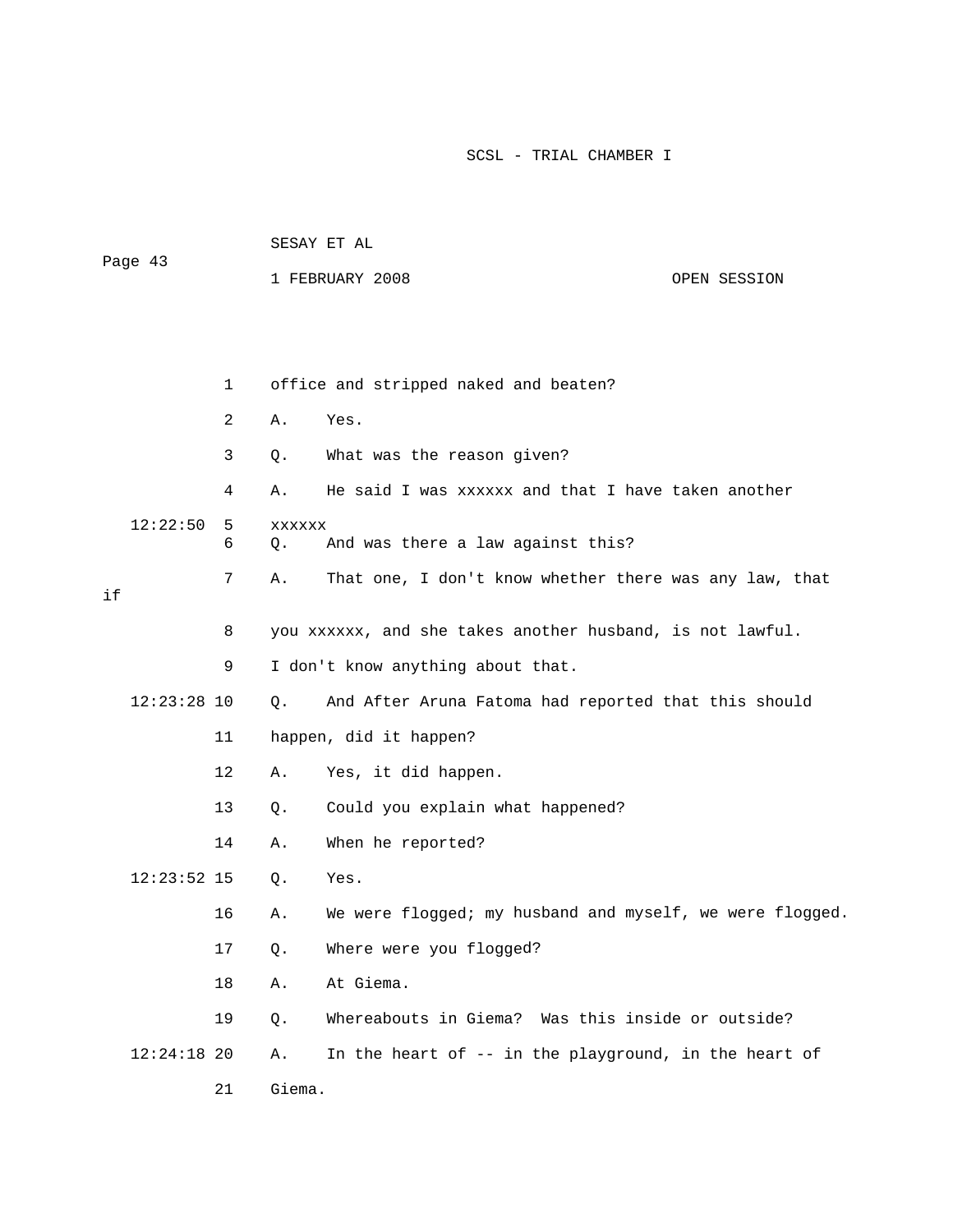22 Q. In the playground; is that what you said? 26 civilians. 27 Q. And he'd reported that you should be stripped naked; did 29 A. We were stripped naked and flogged. 23 A. Yes. 24 Q. So was this outside? Was this in public, outside? 12:24:50 25 A. It was in public. There were a lot of people; there were 28 this happen?

SCSL - TRIAL CHAMBER I

 SESAY ET AL Page 44 1 FEBRUARY 2008 OPEN SESSION

 1 Q. Did any of your relatives respond and complain? 3 complain because that was wartime. 4 Q. Did anyone complain about the actions of xxxxxxx? 12:25:45 5 A. Nobody volunteered, complained, because they were afraid 7 Q. Why were they afraid of xxxxxxxxx 8 A. The reason why they were afraid of him? 2 A. I had a relative, but he was not around then. He could not of 6 him. 9 Q. Yes. 12:26:11 10 A. Because he was a town commander and he was moving with the

11 soldiers.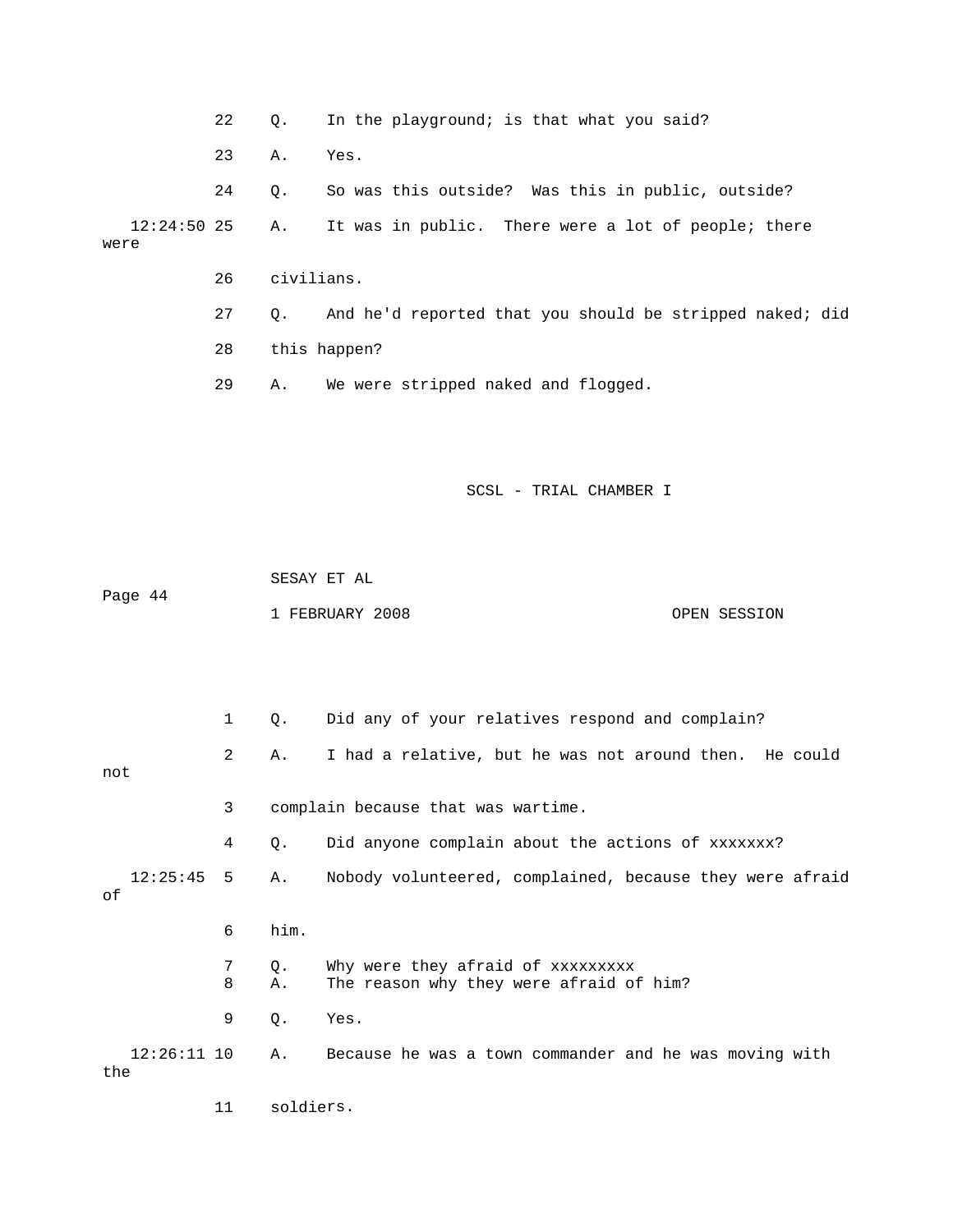|               | 12 <sup>°</sup> | О.       | Now, after you and xxxxxxx had been flogged,            |
|---------------|-----------------|----------|---------------------------------------------------------|
|               | 13              |          | did you remain in Giema?                                |
|               | 14              | Α.       | Yes, I was there for some time.                         |
| $12:26:44$ 15 |                 | Q.       | Then did you stay or did you leave at any point?        |
|               | 16              | Α.       | I was there for one week; both of us.                   |
|               | 17              | Q.       | Did you leave to go somewhere after one week?           |
|               | 18              | Α.       | Yes.                                                    |
|               | 19              | $Q$ .    | Where did you go?                                       |
| $12:27:07$ 20 |                 | Α.       | We went to xxxxxxx.                                     |
|               | 21              | 0.       | Who's "we"?                                             |
|               | 22              | Α.       | We went; xxxxxxx and myself.                            |
|               | 23              | $Q$ .    | Why did you leave your home town to go to xxxxxx?       |
|               | 24              | Α.       | I was afraid of him.                                    |
| $12:27:35$ 25 |                 | Q.       | Afraid of who?                                          |
|               | 26<br>27        | Α.<br>Q. | <b>XXXXXXXX</b><br>And how long did you stay in xxxxxxx |
|               | 28              | Α.       | In xxxxxx we spent about three years there.             |
|               | 29              | О.       | And did you have any children with xxxxxxxxx            |

| Page 45 | SESAY ET AL     |              |
|---------|-----------------|--------------|
|         | 1 FEBRUARY 2008 | OPEN SESSION |

- 1 after leaving Giema?
- 2 A. Yes.
- 3 Q. How many?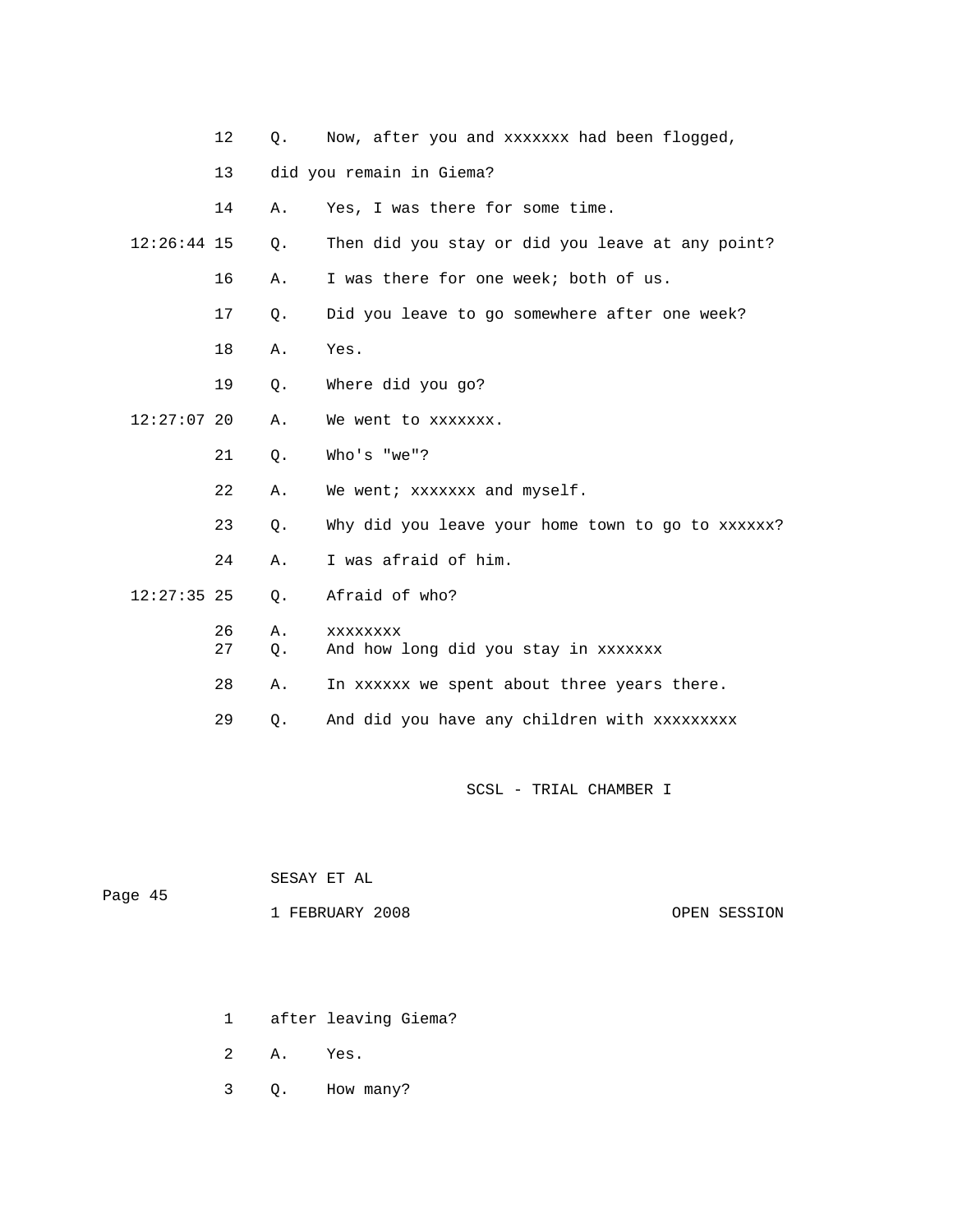|     |                           | 4        | Α.           | There are four of them.                                                           |
|-----|---------------------------|----------|--------------|-----------------------------------------------------------------------------------|
|     | 12:28:59                  | 5<br>6   | Q.           | And did you get xxxxxxin any ceremony to xxxxxx<br>xxxxx at any time?             |
|     |                           | 7<br>8   | Α.<br>$Q$ .  | XXXXXXXXXXX<br>Yes.                                                               |
|     |                           | 9        | Α.           | When we returned, the parents met and arranged it.                                |
|     | $12:29:35$ 10<br>Liberia? |          |              | When they returned where?<br>PRESIDING JUDGE:<br>From                             |
|     |                           | 11       |              | MR JORDASH:                                                                       |
|     |                           | 12       | Q.           | Did you get xxxx when you returned from xxxxx                                     |
|     |                           | 13       | Α.           | When we returned from Liberia; when we returned from                              |
|     |                           | 14       |              | Liberia to Giema.                                                                 |
|     | $12:29:58$ 15             |          | Q.           | Do you remember the year when you returned to Giema?                              |
| the |                           | 16       | Α.           | The year when disarmament took place. I cannot recall                             |
|     | about                     | 17<br>18 | month.<br>Q. | That was the year xxxxxxxxx<br>Thank you. And let me ask you a few more questions |
|     |                           | 19       |              | XXXXXXXXXXXX.                                                                     |
|     | $12:30:31$ 20             |          | Α.           | Ask me; I will answer the one I know.                                             |
|     |                           | 21       | Q.           | Have you ever heard of Aruna Fatoma having a brother who                          |
|     |                           | 22       |              | was killed by the RUF? Have you ever heard of that?                               |
| Ι   |                           | 23       | Α.           | I don't -- I have not heard of that, and<br>No.<br>No.<br>No.                     |
|     |                           | 24       |              | don't know.                                                                       |
|     | $12:30:58$ 25             |          | $Q$ .        | Was Fatoma Aruna, from what you saw, a popular town                               |
|     |                           | 26       |              | commander with the civilians?                                                     |
|     |                           | 27       | Α.           | Fatoma?                                                                           |
|     |                           | 28       | Q.           | Yes.                                                                              |
|     |                           | 29       | Α.           | Civilians were not too happy about him, but they were                             |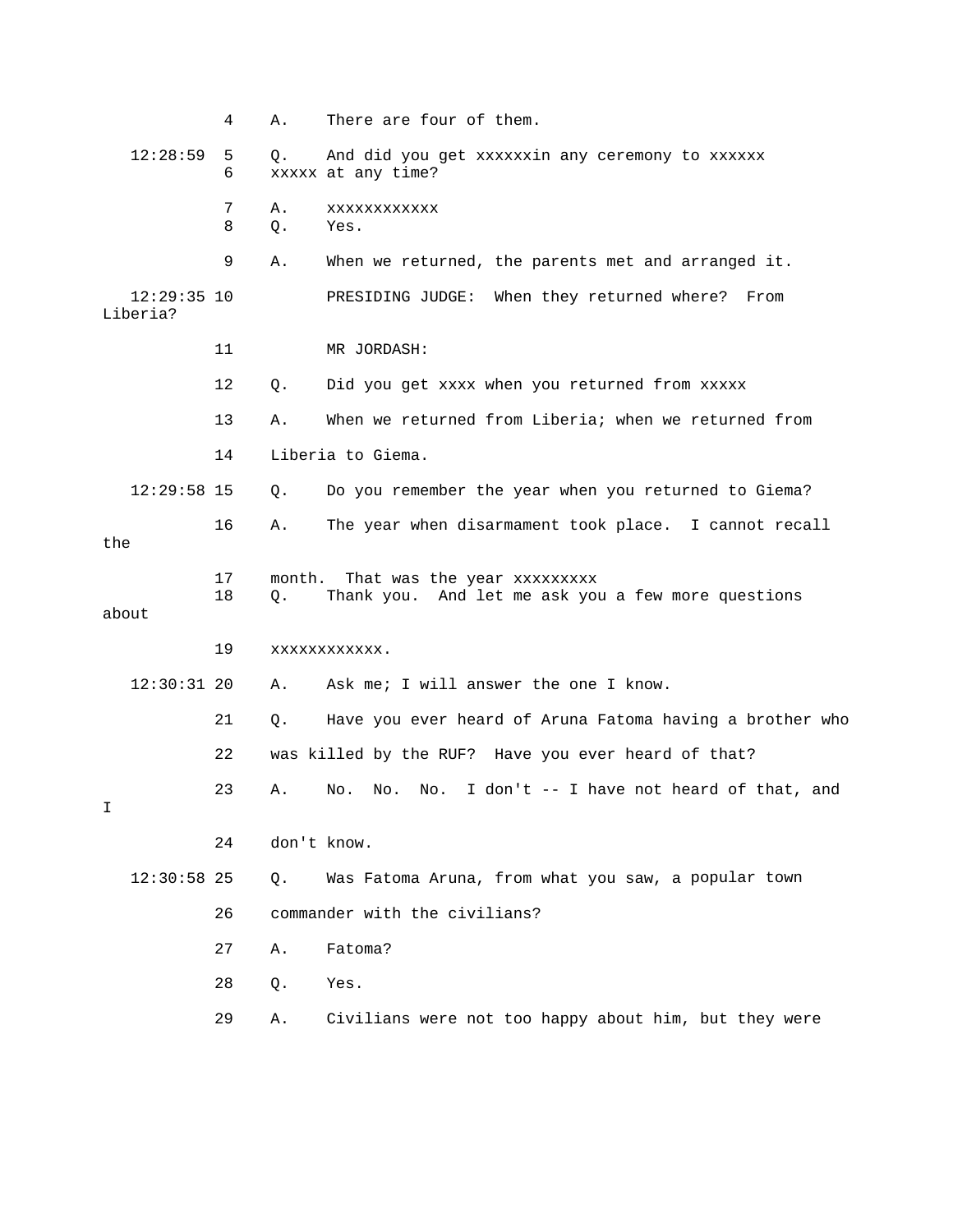1 FEBRUARY 2008 OPEN SESSION 1 obliged to. 4 Q. Was he a fighter or a civilian? 12:32:03 5 A. When I met him as a town commander, I cannot differentiate 6 his position as town commander, as fighter or civilian; that I a 8 Q. Okay. When you were in Giema, did you ever see Iss Sesay? 9 A. Me, at that time I was at Giema? 12:32:39 10 Q. Yeah. At the time you were at Giema before leaving after 12 Giema? 13 A. That is the time you are asking me about? 14 Q. Let me just ask it again so we are clear. 16 Q. From the time the war started, to the time you went to 18 you ever see Issa Sesay? 19 A. I have never seen him. I don't know him. I cannot even 2 Q. Why were they not happy about him? 3 A. Any fighter, everybody was afraid of any fighter. 7 don't know. 11 being flogged and going to Liberia, in the time you were in 12:33:03 15 A. Yes. Liberia with 17 Xxxxxxxxx, during those -- that time, did --

Page 46

SESAY ET AL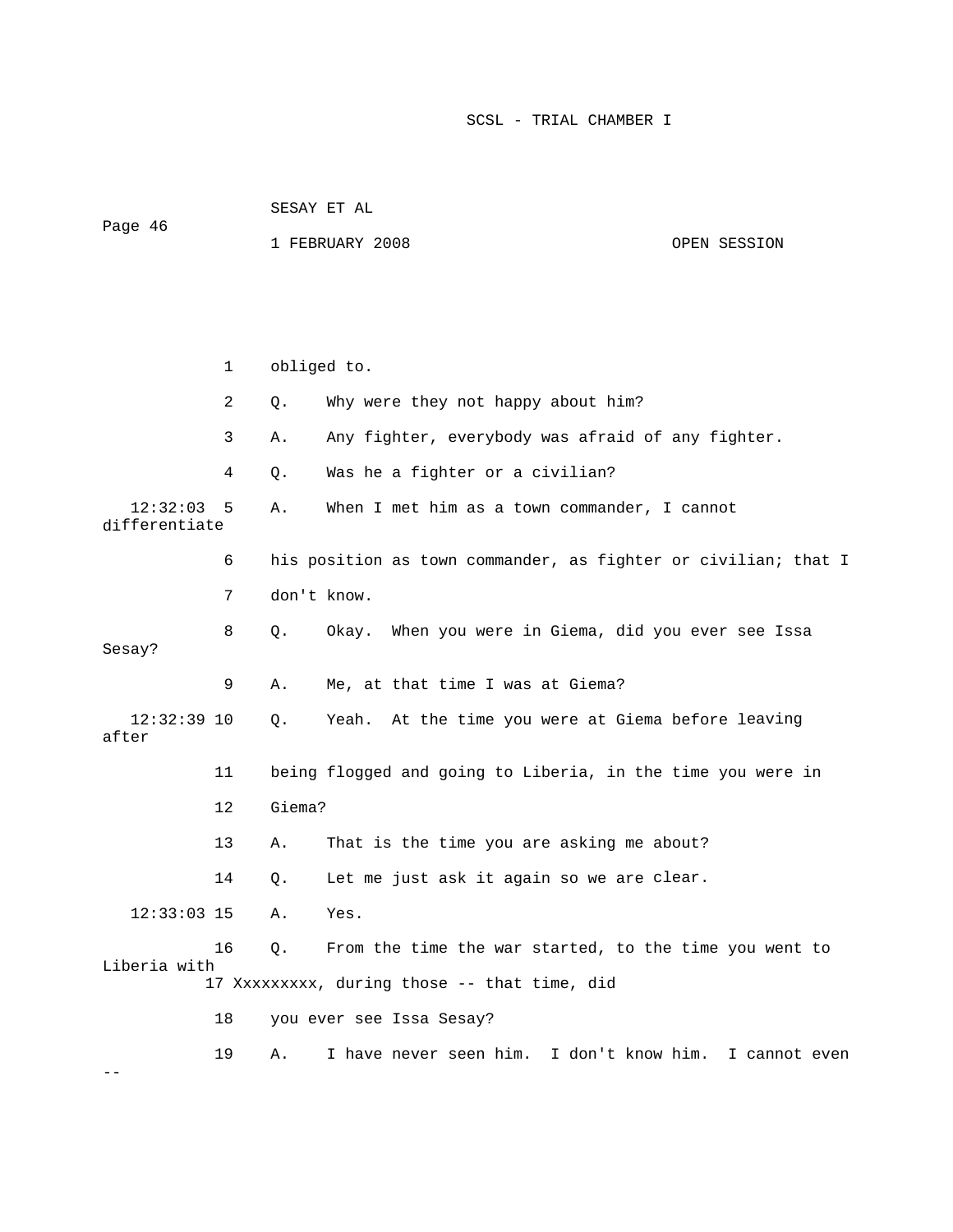12:33:26 20 I have never ever seen him by his picture. I cannot identify 22 Q. So you wouldn't even be able to identify him today? You 24 A. No. Even if I see him, I would not be able to recognise him. Every since I was born I have never seen him, not even his 26 picture. 27 Q. Thank you. And just so that we are clear: Before -- SCSL - TRIAL CHAMBER I him 21 even by his picture. 23 don't know him?  $12:33:43$  25 had 28 you ever heard about him before you left to go to Liberia with 29 xxxxxx

 SESAY ET AL Page 47 1 FEBRUARY 2008 OPEN SESSION

 1 A. Even when -- even when before the war arrive, came, I have 3 Q. Did you hear of his name before you left Giema to go to 4 Liberia? 12:34:21 5 A. Not even about his name before I left for xxxxxx. 6 Q. Thank you. Let me just ask you about some -- to have a 2 not even heard of his name; I have not even heard about him. 7 look at some photographs. I forget the exhibit number, I do 8 apologise.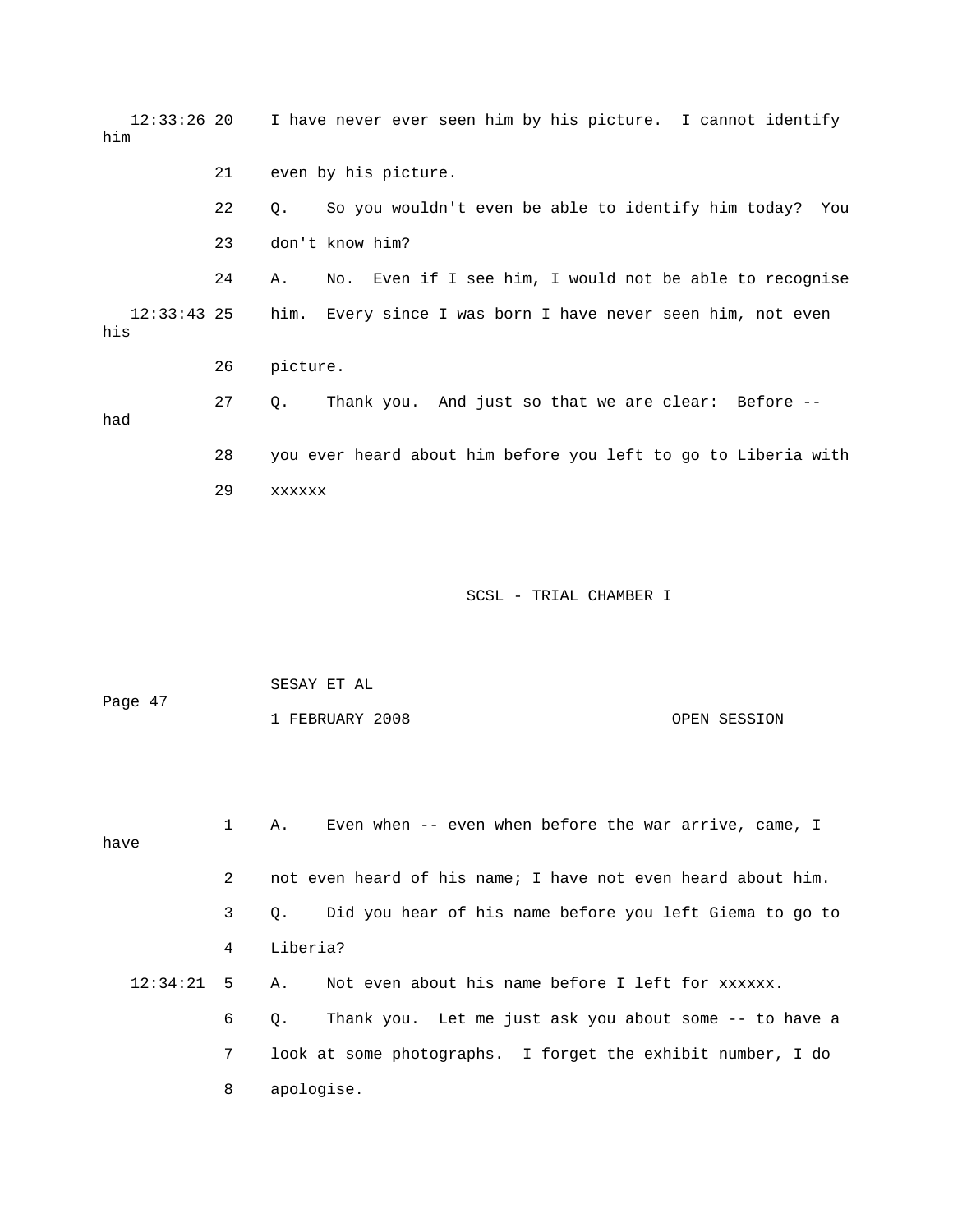|      |               | 9  |    | PRESIDING JUDGE:<br>281A and B.                          |
|------|---------------|----|----|----------------------------------------------------------|
|      | $12:35:13$ 10 |    |    | MR JORDASH: Your Honour, thank you.                      |
| one  |               | 11 | Q. | Just have a look at the photographs; there is a second   |
|      |               | 12 |    | behind the photograph.                                   |
|      |               | 13 | Α. | There are two of them.                                   |
|      |               | 14 | Q. | Do you recognise?<br>Yes.                                |
|      | $12:35:36$ 15 |    | Α. | I have seen both of them.                                |
| in   |               | 16 | Q. | And just so we are clear: Do you recognise the person    |
|      |               | 17 |    | the photograph?                                          |
|      |               | 18 | Α. | The picture that they have given to me?                  |
|      |               | 19 | Q. | Who is it?<br>Yes.                                       |
|      | $12:35:54$ 20 |    | Α. | Yes, this is my picture.                                 |
|      |               | 21 | О. | Right. Do you remember when the photograph was taken?    |
|      |               | 22 | Α. | This picture?                                            |
|      |               | 23 | Q. | Yes.                                                     |
|      |               | 24 | Α. | I cannot remember.                                       |
|      | $12:36:08$ 25 |    | Q. | Fair enough.                                             |
| ago? |               | 26 |    | JUDGE BOUTET: This year, five years ago? Ten years       |
|      |               | 27 |    | MR JORDASH:                                              |
|      |               | 28 | Q. | How long have you been in Freetown on this trip, madam?  |
|      |               | 29 | Α. | It is about two or three weeks now that we have started. |

SESAY ET AL

ge 48 Pa

1 FEBRUARY 2008 OPEN SESSION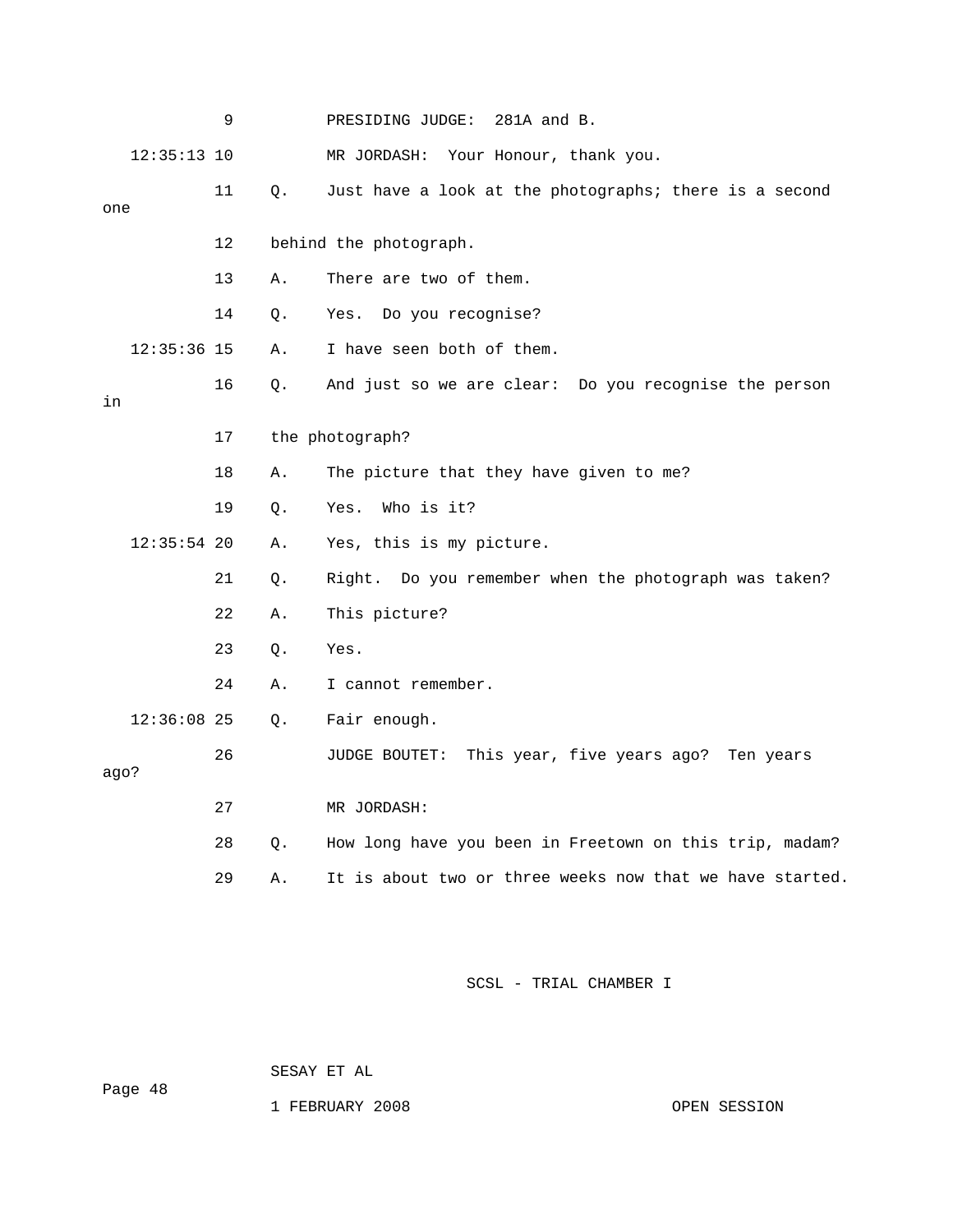| time?         | $\mathbf{1}$ | Q.       | And did anyone come to take your picture during that    |
|---------------|--------------|----------|---------------------------------------------------------|
|               | 2            | Α.       | Yes.                                                    |
|               | $\mathsf{3}$ | Q.       | Can you remember what his name was?                     |
|               | 4            | Α.       | I don't know his name.                                  |
| 12:37:05      | 5            | Q.       | Okay. Let me ask you about some other people.           |
|               | 6            | Α.       | Okay.                                                   |
|               | 7            | Q.       | Do you know a man called xxxxxxxx?                      |
|               | 8            | Α.       | Yes.                                                    |
|               | 9            | Q.       | How do you know xxxxxxxxx?                              |
| $12:37:39$ 10 |              | Α.       | xxxxxx is my brother.                                   |
|               | 11           | Q.       | When you say "brother," what's his relationship to you? |
|               | 12           | Α.       | His father is -- my father is his uncle.                |
|               | 13           | Q.       | Do you know where xxxxxx lives presently?               |
|               | 14           | Α.       | Today?                                                  |
| $12:38:23$ 15 |              | Q.       | Yes. His village.                                       |
|               | 16           | Α.       | Yes.                                                    |
|               | 17           | $Q$ .    | What is the village?                                    |
|               | 18           | Α.       | Borbu Gao.                                              |
|               | 19           | Q.       | Thank you.                                              |
| $12:38:42$ 20 |              | Α.       | Okay.                                                   |
|               | 21<br>22     | Q.<br>Α. | Do you know someone called xxxxxxx<br>Yes.              |
|               | 23           | Q.       | How do you know him?                                    |
|               | 24           | Α.       | xxxxxxxx is my sibling.                                 |
| $12:39:01$ 25 |              | Q.       | What does that mean, to be your sibling?                |
|               | 26           | Α.       | His father is my uncle; we are all siblings.            |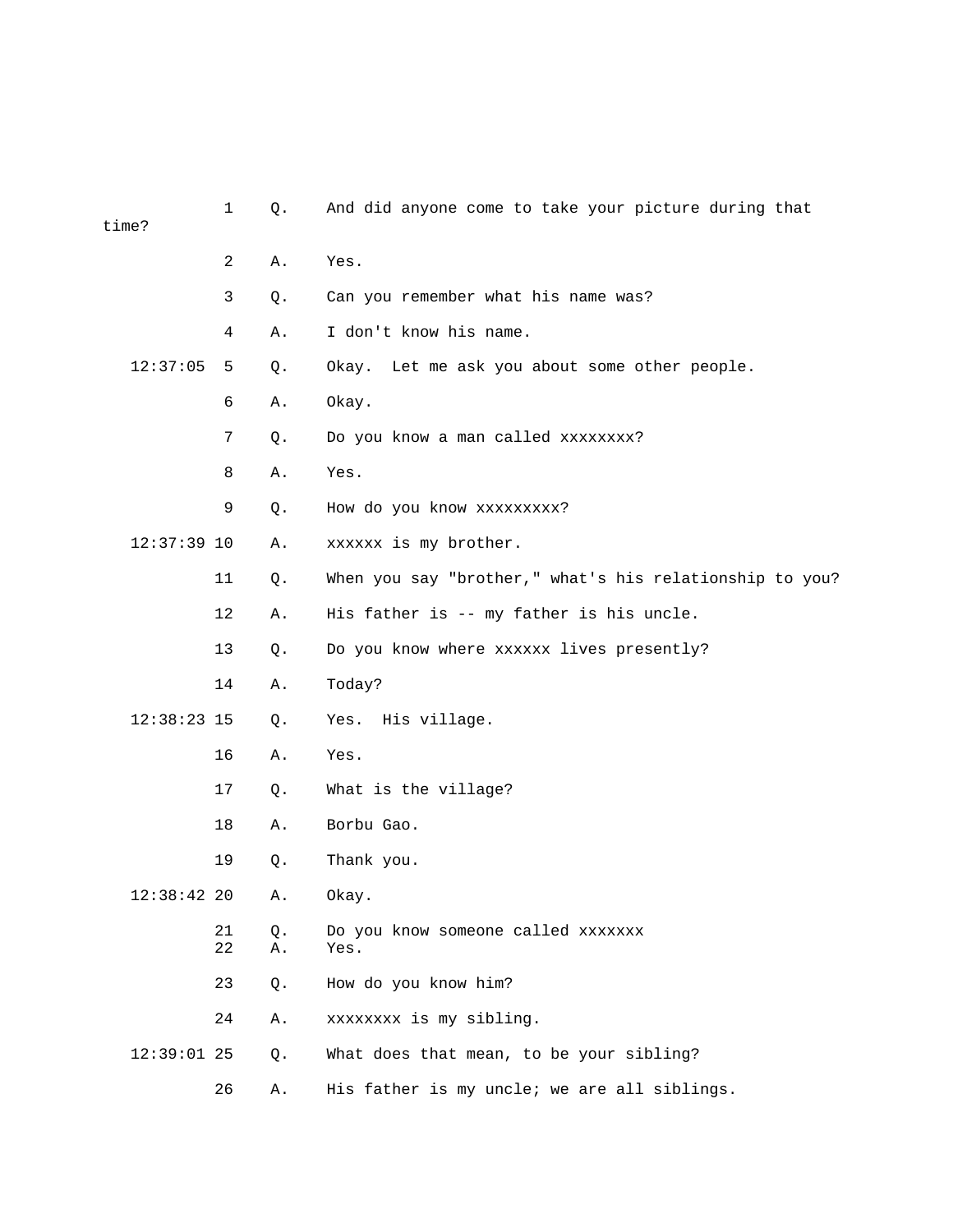- 27 Q. Do you know someone called xxxxxx
- 28 A. Yes, I know him.
- 29 Q. And how do you know him?
- SCSL TRIAL CHAMBER I

|         |           | SESAY ET AL |                                      |  |              |  |  |
|---------|-----------|-------------|--------------------------------------|--|--------------|--|--|
| Page 49 |           |             | 1 FEBRUARY 2008                      |  | OPEN SESSION |  |  |
|         |           |             |                                      |  |              |  |  |
|         | $1 \quad$ | Α.          | xxxxxxx is my sibling also.          |  |              |  |  |
|         | 2         |             | Q. What's his relationship to you?   |  |              |  |  |
|         | 3         | Α.          | He also is my father's nephew.       |  |              |  |  |
|         | 4         | Q.          | Do you know someone called xxxxxxxx? |  |              |  |  |

- 12:40:08 5 A. Yes, I know her.
	- 6 Q. How do you know her?
- 7 A. I know her. His -- her father and my father are
- brothers,
	- 8 so we are siblings.
- 9 Q. Do you know where xxxxxx lives presently?
- 12:40:40 10 A. Yes.
	- 11 Q. Where is that?
		- 12 A. She is in Giema.
- 13 Q. I don't know if I asked you this question, but do you still
	- 14 live in Giema?
- 12:41:01 15 A. Yes, I still live in Giema.
- 16 Q. A personal question, madam: Were you ever raped in the war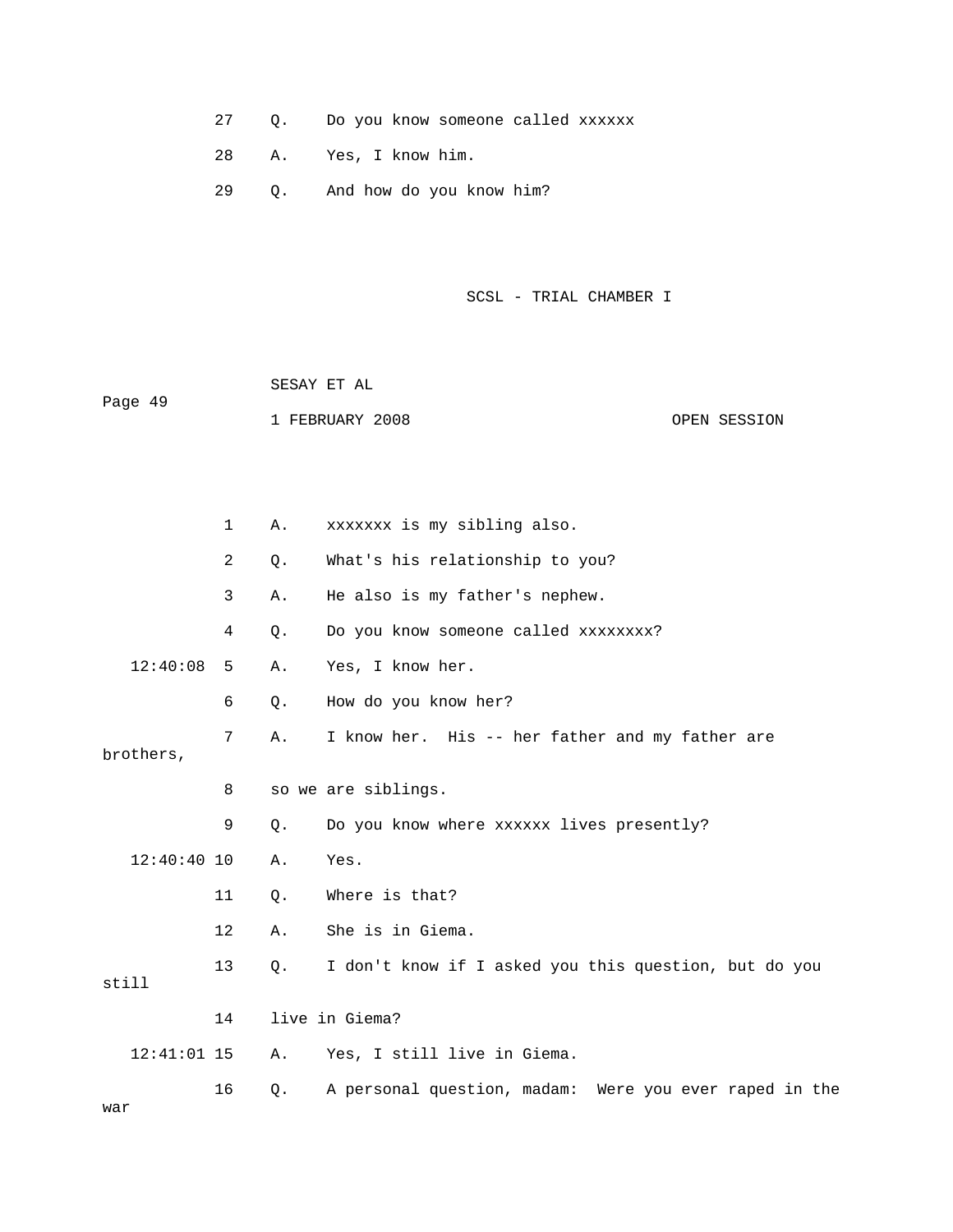|                        | 17 |       | by any RUF?                                              |
|------------------------|----|-------|----------------------------------------------------------|
|                        | 18 | Α.    | Never during the war; no RUF raped me.                   |
|                        | 19 | Q.    | Thank you.                                               |
| $12:41:40$ 20          |    | Α.    | Okay.                                                    |
|                        | 21 | $Q$ . | Let me ask this: Have you seen --                        |
|                        | 22 | Α.    | Okay.                                                    |
|                        | 23 | 0.    | -- have you seen Aruna Fatoma since the war or since the |
|                        | 24 |       | time you left to go to xxxxx                             |
| $12:42:03$ 25<br>once. |    | A.,   | When I returned from xxxxxxxxx, yes, I have seen him     |
|                        | 26 | Q.    | Where did you see him?                                   |
|                        | 27 | Α.    | Mende Kelema.                                            |
|                        | 28 | Q.    | Did he react to seeing you?                              |
|                        | 29 | Α.    | Yes.                                                     |

| Page 50 |   |    |                                                      |              |
|---------|---|----|------------------------------------------------------|--------------|
|         |   |    | 1 FEBRUARY 2008                                      | OPEN SESSION |
|         |   |    |                                                      |              |
|         |   |    |                                                      |              |
|         |   |    |                                                      |              |
|         |   |    |                                                      |              |
|         |   |    |                                                      |              |
|         | 1 | 0. | What was his reaction?                               |              |
|         |   |    |                                                      |              |
|         | 2 | Α. | When I came, he couldn't recognise me. He turned to  |              |
| look    |   |    |                                                      |              |
|         |   |    |                                                      |              |
|         | 3 |    |                                                      |              |
|         |   |    | at me and he went back; I didn't see him again.      |              |
|         |   |    |                                                      |              |
|         | 4 | Q. | So when you say he couldn't recognise you, what does |              |
| that    |   |    |                                                      |              |
|         |   |    |                                                      |              |

12:42:52 5 mean? Can you explain that a bit further?

SESAY ET AL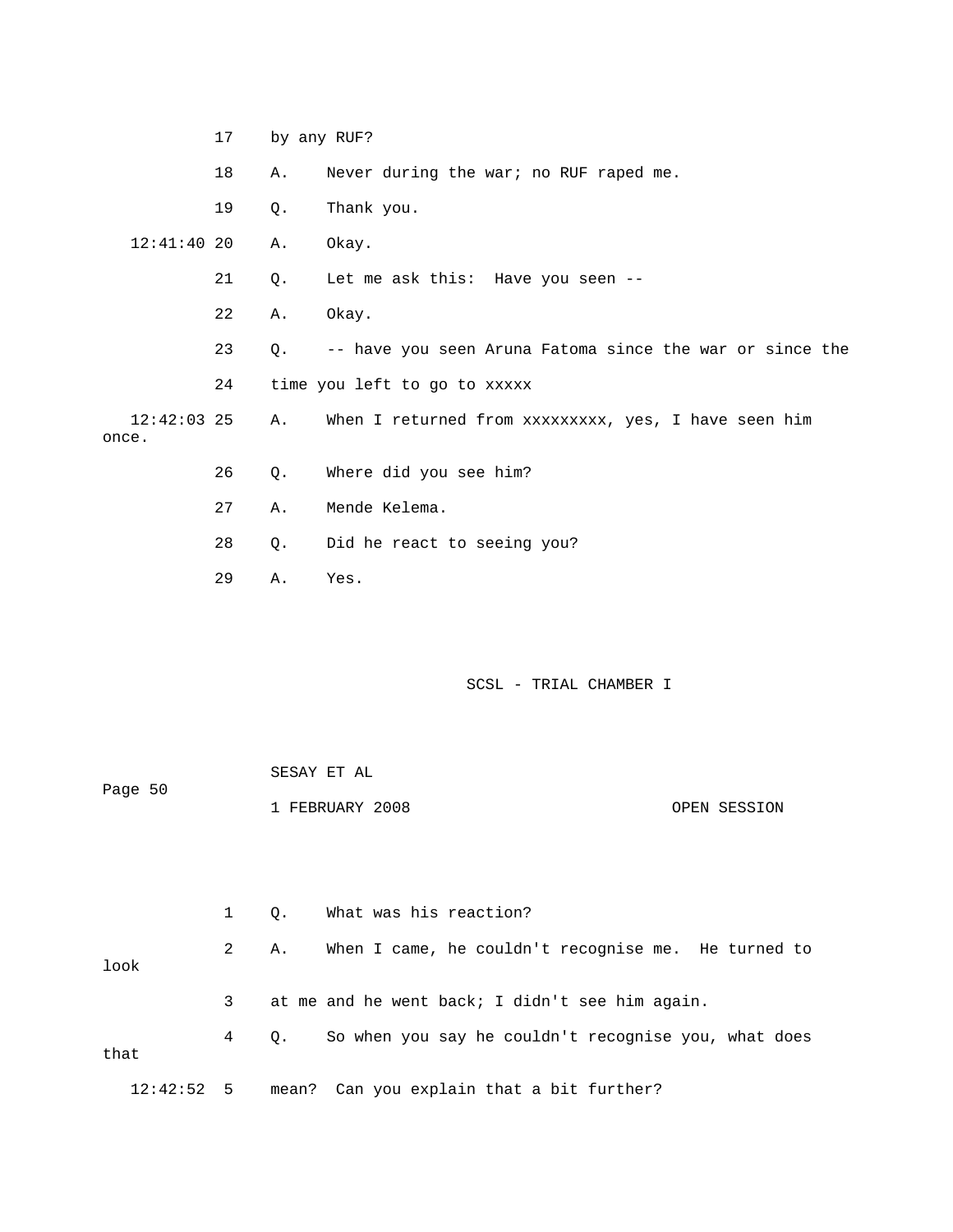6 A. He could not recognise me. He saw me from afar and I also 7 saw him from afar. Then he went to where I could not see him. 8 Up to the time I left to the place, I did not see him. 9 Q. Okay. So I have got no further questions. Thank you, 12:44:01 10 madam. There will be some questions from others, I think. 11 you. PRESIDING JUDGE: No questions. 17 THE WITNESS: Who, me? 18 PRESIDING JUDGE: No, no, not you, madam. 12:45:00 20 PRESIDING JUDGE: Yes, Mr Cammegh. 21 MR CAMMEGH: Your Honour, I have no questions either. 23 PRESIDING JUDGE: Whose witness is this? 24 MR WAGONA: My witness. 12:45:20 25 PRESIDING JUDGE: Yes, Mr Wagona. 26 MR WAGONA: Yes, My Lord, I have a few questions. 27 PRESIDING JUDGE: Yes, you may proceed, Mr Wagona. 28 MR WAGONA: Thank you, My Lords. 29 CROSS-EXAMINED BY MR WAGONA: Thank 12 A. Okay. 13 PRESIDING JUDGE: Yes, Mr Ogeto, any questions? 14 MR WAGONA: My Lords, I have no questions for Madam 12:44:44 15 xxxxxx. 16 19 THE WITNESS: Okay. 22 Thank you.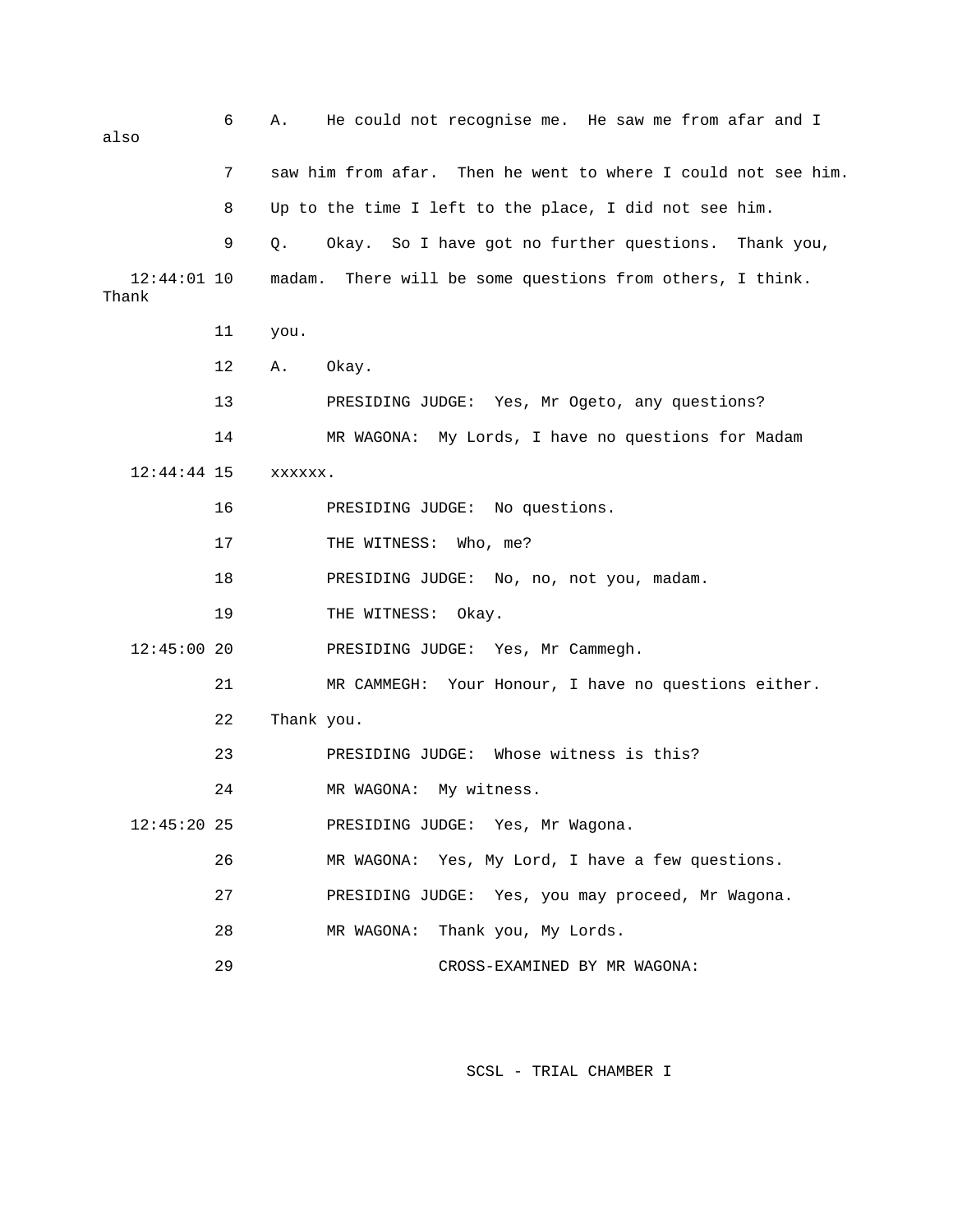|                     |    | SESAY ET AL |                                                                |              |  |  |  |  |  |
|---------------------|----|-------------|----------------------------------------------------------------|--------------|--|--|--|--|--|
| Page 51             |    |             | 1 FEBRUARY 2008                                                | OPEN SESSION |  |  |  |  |  |
|                     |    |             |                                                                |              |  |  |  |  |  |
|                     |    |             |                                                                |              |  |  |  |  |  |
|                     | 1  | Q.          | Good afternoon, Madam Witness.                                 |              |  |  |  |  |  |
|                     | 2  | Α.          | Good afternoon. Good afternoon, sir.                           |              |  |  |  |  |  |
| RUF                 | 3  | Q.          | Now, at the time before you left Giema for Liberia, the        |              |  |  |  |  |  |
|                     | 4  |             | were in Giema; is that correct?                                |              |  |  |  |  |  |
| 12:46:05            | 5  | Α.          | Yes, sir.                                                      |              |  |  |  |  |  |
|                     | 6  | О.          | And at that time, if a woman was without a man it was          |              |  |  |  |  |  |
|                     | 7  |             | difficult to get food; not so?                                 |              |  |  |  |  |  |
|                     | 8  | Α.          | Yes, sir.                                                      |              |  |  |  |  |  |
| $SO$ ?              | 9  | Q.          | And so every woman was expected to be with a man; not          |              |  |  |  |  |  |
| $12:46:47$ 10       |    | Α.          | Yes.                                                           |              |  |  |  |  |  |
| be                  | 11 | Q.          | And so the women of Giema had no choice but to accept to       |              |  |  |  |  |  |
|                     | 12 |             | a wife of a combatant; not so?                                 |              |  |  |  |  |  |
| her                 | 13 |             | MR JORDASH: Objection. Perhaps the witness could take          |              |  |  |  |  |  |
|                     | 14 |             | headphones off.                                                |              |  |  |  |  |  |
| $12:47:20$ 15       |    |             | PRESIDING JUDGE: Yes, let her take her headphones off.         |              |  |  |  |  |  |
|                     | 16 |             | Of course I'm in Your Honours' hands as to<br>MR JORDASH:      |              |  |  |  |  |  |
| if                  | 17 |             | whether Your Honours would find such a question and an answer, |              |  |  |  |  |  |
|                     | 18 |             | given, to be a useful answer. But, asking a woman to speak on  |              |  |  |  |  |  |
|                     | 19 |             | behalf of all women in Giema, whether they had a choice to be  |              |  |  |  |  |  |
| $12:47:45$ 20<br>to |    |             | with a man, it's, in my respectful submission, an invitation   |              |  |  |  |  |  |
|                     | 21 |             | speculation.<br>The answer, if given, would be prejudicial and |              |  |  |  |  |  |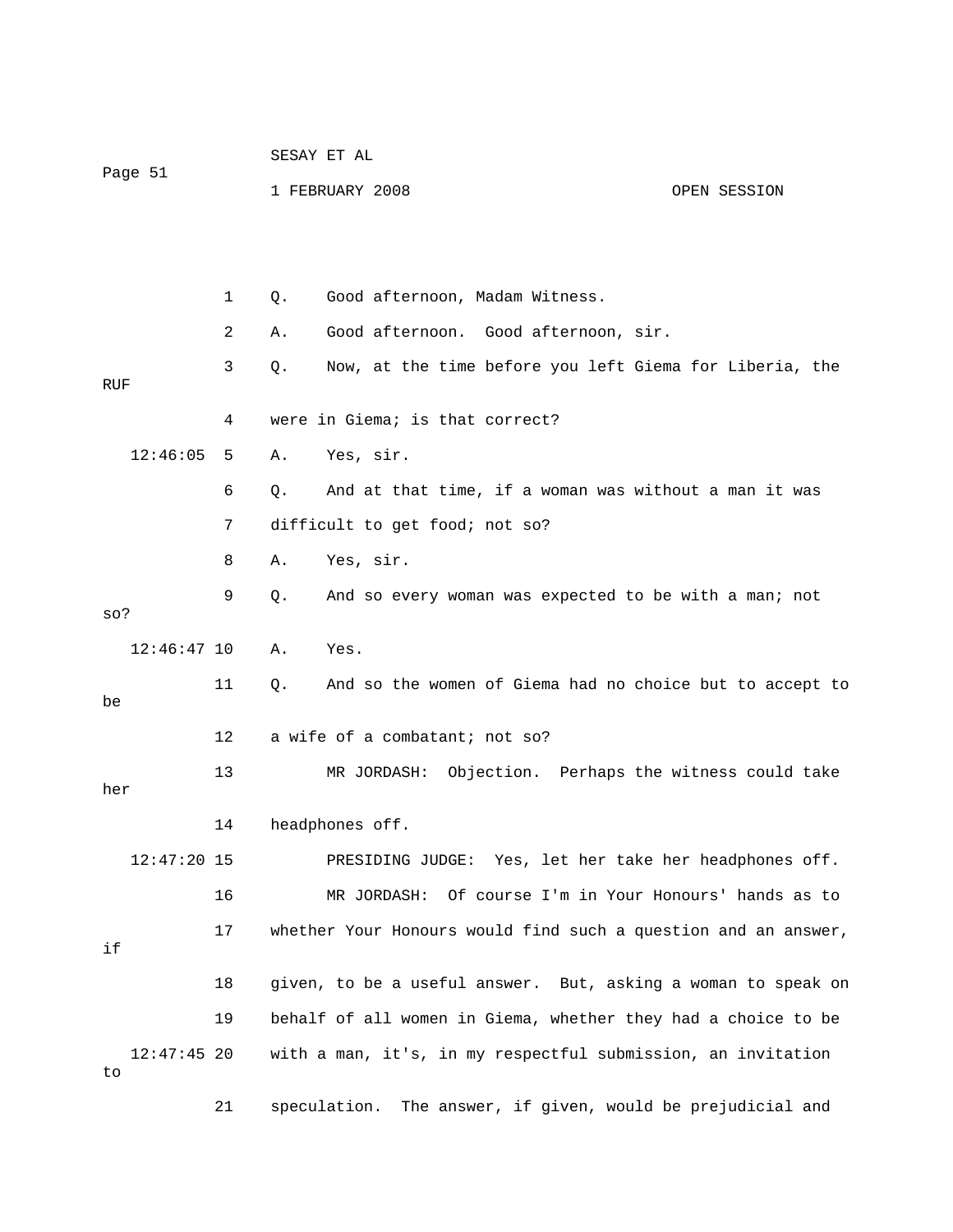| my |               | 22 | probative of nothing and, respectfully, it is a question which |
|----|---------------|----|----------------------------------------------------------------|
|    |               | 23 | learned friend really ought not to ask. It's not a question    |
|    | elicit a      | 24 | designed to elicit evidence; it's a question designed to       |
| if | $12:48:17$ 25 |    | prejudicial answer which can be quoted on the transcript and,  |
|    |               | 26 | I may say so, quoted on the transcript in a way which is not   |
|    |               | 27 | straightforward or fair.                                       |
|    |               | 28 | JUDGE THOMAS: Even if it's a productive line of                |
|    |               | 29 | questioning, it could be a matter of inference. It could be a  |

| Page 52 | SESAY ET AL     |              |
|---------|-----------------|--------------|
|         | 1 FEBRUARY 2008 | OPEN SESSION |

|              | $\mathbf{1}$   | long shot, which ever you want to go with such an answer, you  |
|--------------|----------------|----------------------------------------------------------------|
| in           | $\overline{2}$ | know. I mean, I'm a little intrigued myself that we should --  |
|              | $\mathbf{3}$   | fact, such a question should be asked and the answer being     |
|              | 4              | considered binding on the Tribunal.                            |
| $12:48:57$ 5 |                | I think it could very well be, from the answer that she        |
| inferential  | 6              | gave to the previous question, we can take it as an            |
| was          | 7              | thing. If he says, if the witness has agreed that if a woman   |
|              | 8              | without food, she would need a husband, then the question that |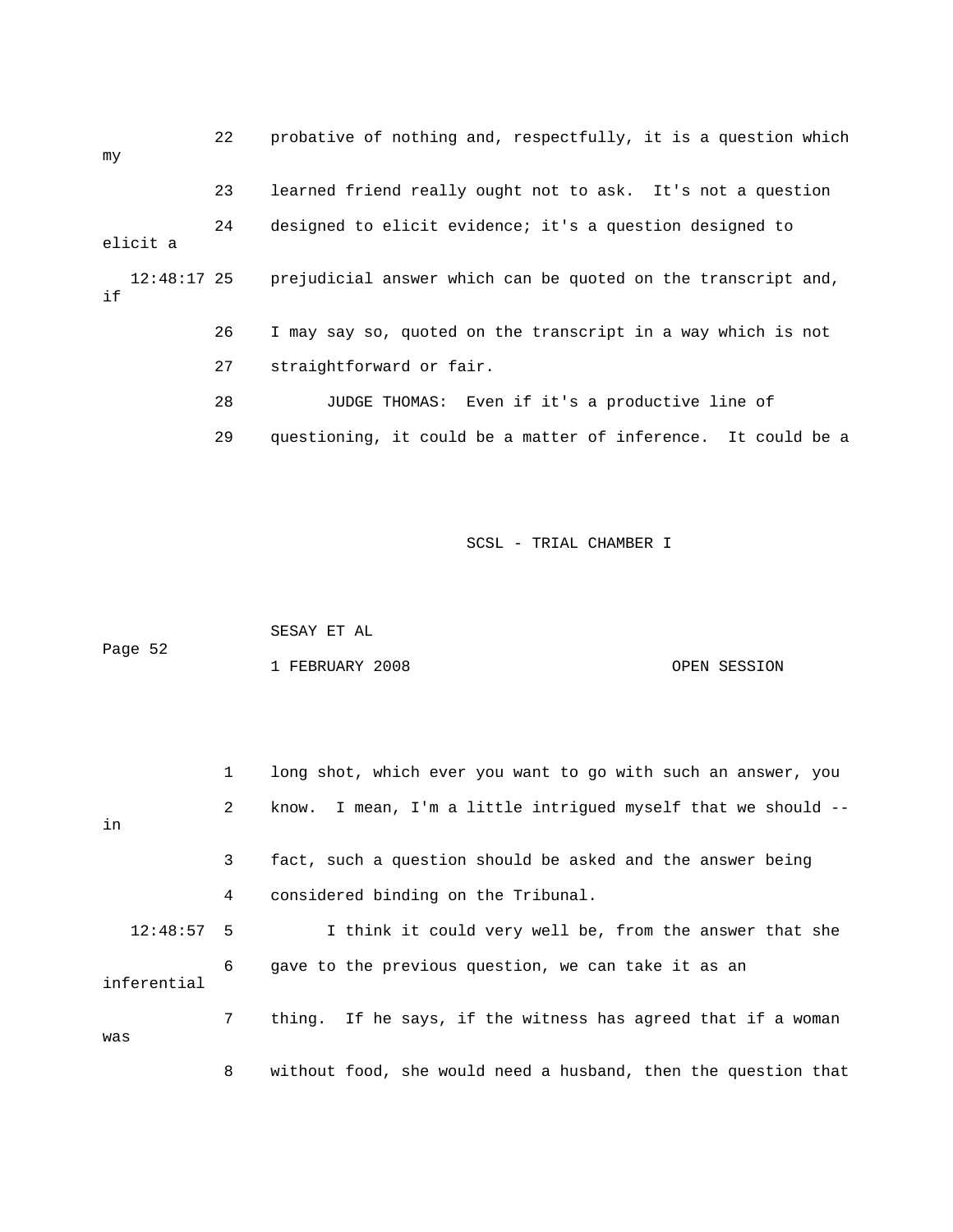9 you asked would seem to me to be some kind of logical extension, 12:49:23 10 if you want it to be that, to stretch it as far as you want to 11 with it, as a matter of inference, rather than as a factual 13 MR JORDASH: I would look at it in that way, in that my 12:49:46 15 would women -- what would they need and what were they with 16 for and, from that, Your Honours can draw an inference as to 18 JUDGE THOMPSON: Yes, could draw an inference. I think 19 foundation has been laid for some inference that the 12:49:59 20 might want the Tribunal to draw to come from that. 21 MR JORDASH: From a fact -- 23 MR WAGONA: My Lord, I can say that my intention was to 24 the question, for the witness to answer based on her 12:50:16 25 what she saw, and experienced at [indiscernible] in Giema. would 27 she have conducted? Could she speak for every woman? She may 29 MR WAGONA: Then, My Lord, it - go 12 evidentiary issue. That's the way I would look at it. 14 learned friend can ask questions and establish the facts. Why men what 17 their - a Prosecution 22 JUDGE THOMPSON: And that's the way I see it, yeah. ask experience, 26 JUDGE THOMPSON: But how many -- what kind of survey 28 have a limited experience of two or three.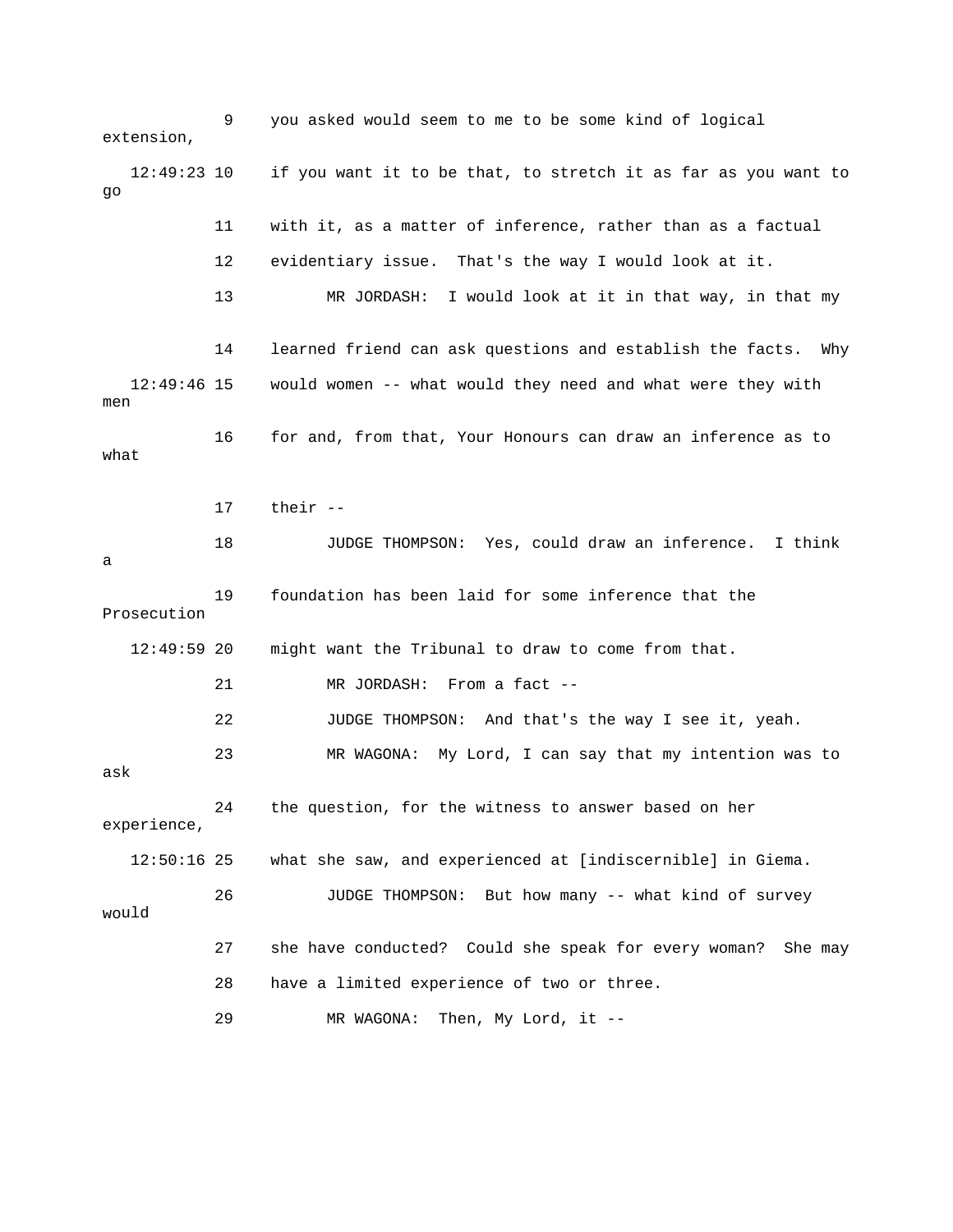|         | SESAY ET AL     |              |
|---------|-----------------|--------------|
| Page 53 | 1 FEBRUARY 2008 | OPEN SESSION |

```
 1 JUDGE THOMPSON: The question of choice -- the question 
2 choice being a personal subjective thing, isn't that where the
             3 argumentative aspect comes in, and where this thing can be 
just a
             4 matter of inference from the previous answer that she has 
                 It is possible to argue, as a lawyer, that, if a woman does
             6 have food, she would need to have recourse to a husband to 
             7 her do that. Then what? Then you can say it may follow as a 
             8 matter of logical deduction, but I would have thought that is 
             9 matter of inference, rather than an evidential issue. That's 
                 own random thought on the issue.
            14 time, it was difficult for her to get food; that was the 
            17 PRESIDING JUDGE: Yes. I just wanted to remind you. 
            18 MR WAGONA: Thank you, My Lord. 
of
given? 
  12:50:53 5
not 
help 
a 
my
  12:51:20 10
            11 MR WAGONA: My Lord, then I will put it differently. 
            12 PRESIDING JUDGE: Okay. The response that you had 
before 
            13 that question was that, if a woman was without a man at that 
question 
   12:51:47 15 you had before you put this question. 
            16 MR WAGONA: Yeah.
```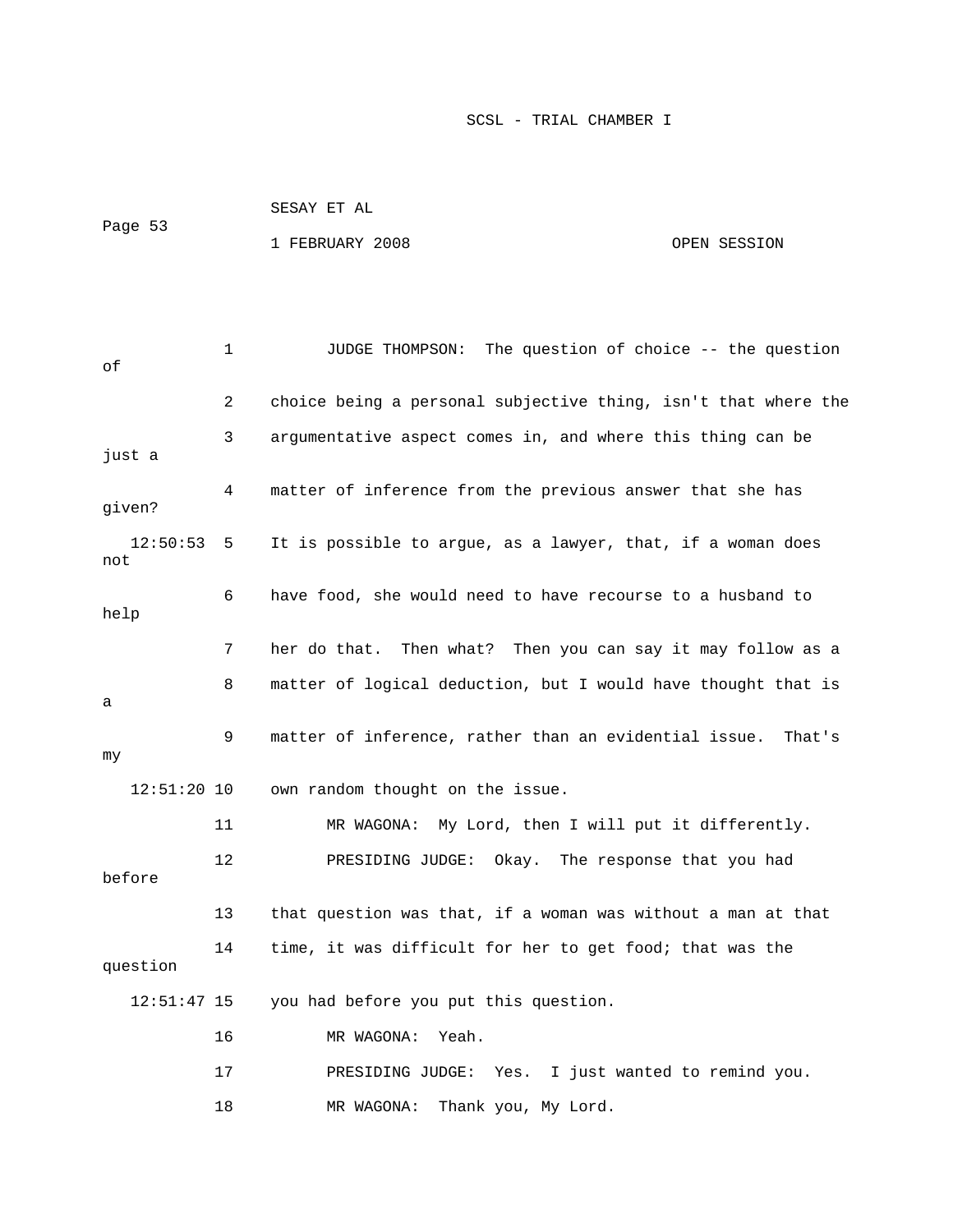| on |               | 19 | Q. | And at that time did -- oh, Madam Witness, could you put       |              |  |  |  |  |
|----|---------------|----|----|----------------------------------------------------------------|--------------|--|--|--|--|
|    | $12:52:06$ 20 |    |    | your earphones?                                                |              |  |  |  |  |
|    |               | 21 |    | JUDGE BOUTET:<br>She cannot hear you. Mr Court Officer.        |              |  |  |  |  |
|    | witness       | 22 |    | PRESIDING JUDGE: Can you help her, please? Or the              |              |  |  |  |  |
|    |               | 23 |    | unit, please. Help your witness, please.                       |              |  |  |  |  |
|    |               | 24 |    | MR WAGONA:                                                     |              |  |  |  |  |
|    | $12:52:40$ 25 |    | Q. | Witness, at the same time as you got Aruna Fatoma, did         |              |  |  |  |  |
|    |               | 26 |    | women of Giema get RUF men?                                    |              |  |  |  |  |
|    |               | 27 | Α. | Ask that question again.                                       |              |  |  |  |  |
|    |               | 28 | Q. | At the same time that you got Aruna Fatoma, did women of       |              |  |  |  |  |
|    |               | 29 |    | Giema get RUF men?                                             |              |  |  |  |  |
|    |               |    |    | SCSL - TRIAL CHAMBER I                                         |              |  |  |  |  |
|    | Page 54       |    |    | SESAY ET AL<br>1 FEBRUARY 2008                                 | OPEN SESSION |  |  |  |  |
|    | married       | 1  | Α. | The other women that I left them there, they were              |              |  |  |  |  |
|    |               | 2  |    | to their civilian husbands the time I left there; that is what |              |  |  |  |  |

I

he

 3 know. 4 Q. Now, you said people were afraid of Aruna Fatoma because

12:53:41 5 was a town commander; do you remember?

6 A. Yes.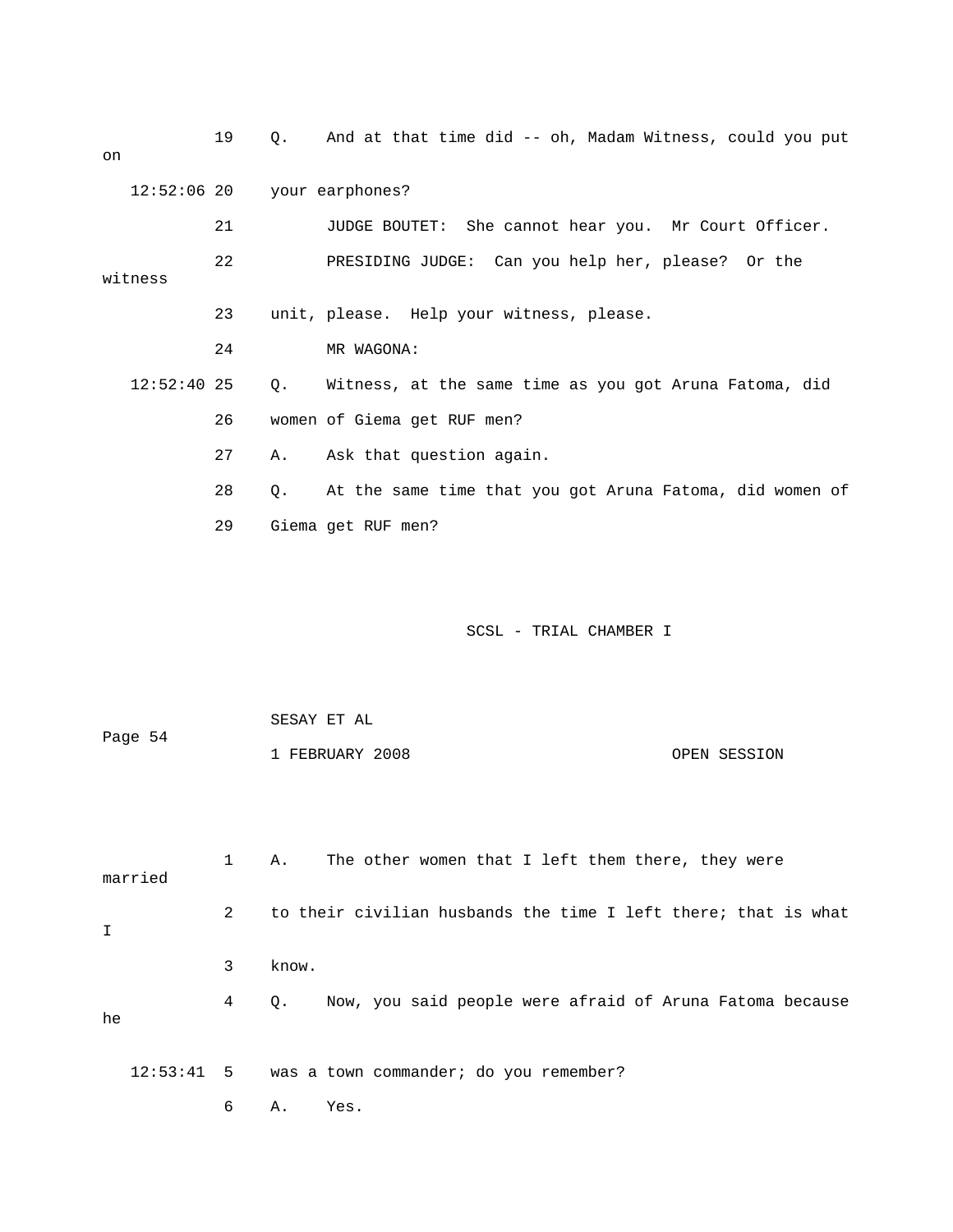|               | 7  | Q.     | Now, at the time you were there before you left, is it     |
|---------------|----|--------|------------------------------------------------------------|
| Fatoma?       | 8  |        | correct that the people of Giema were obedient to Aruna    |
|               | 9  | Α.     | Yes.                                                       |
| $12:54:16$ 10 |    | Q.     | And Aruna Fatoma worked closely with the RUF; not so?      |
|               | 11 | Α.     | Yes.                                                       |
|               | 12 | Q.     | And the MPs also obeyed Aruna Fatoma; is that so?          |
|               | 13 | Α.     | Yes.                                                       |
|               | 14 | Q.     | Now, xxxxxxx, who you say is your cousin, was in the       |
| $12:55:00$ 15 |    |        | RUF; is that correct?                                      |
|               | 16 | Α.     | Yes.                                                       |
|               | 17 | Q.     | Was he an RUF combatant?                                   |
| understand    | 18 | Α.     | That is an English word; I<br>Who is a combatant?          |
|               | 19 | Mende. |                                                            |
| $12:55:28$ 20 |    | Q.     | Was he an RUF fighter?                                     |
|               | 21 | Α.     | He was Fatoma's deputy the time I left there.              |
|               | 22 | Q.     | And xxxxxx, was he in the RUF?                             |
|               | 23 | Α.     | The time I left there, I did not meet him as a<br>xxxxxx?  |
| joined        | 24 |        | member of RUF, but the time I left, probably he might have |
| $12:56:15$ 25 |    | them.  | But the time I was there, he was not with them.            |
|               | 26 | Q.     | And xxxxxxx, was that a member of the RUF?                 |
|               | 27 | Α.     | Yes.                                                       |
|               | 28 | Q.     | Was he an RUF fighter?                                     |
|               | 29 | Α.     | She was married to one RUF member, the time I left in      |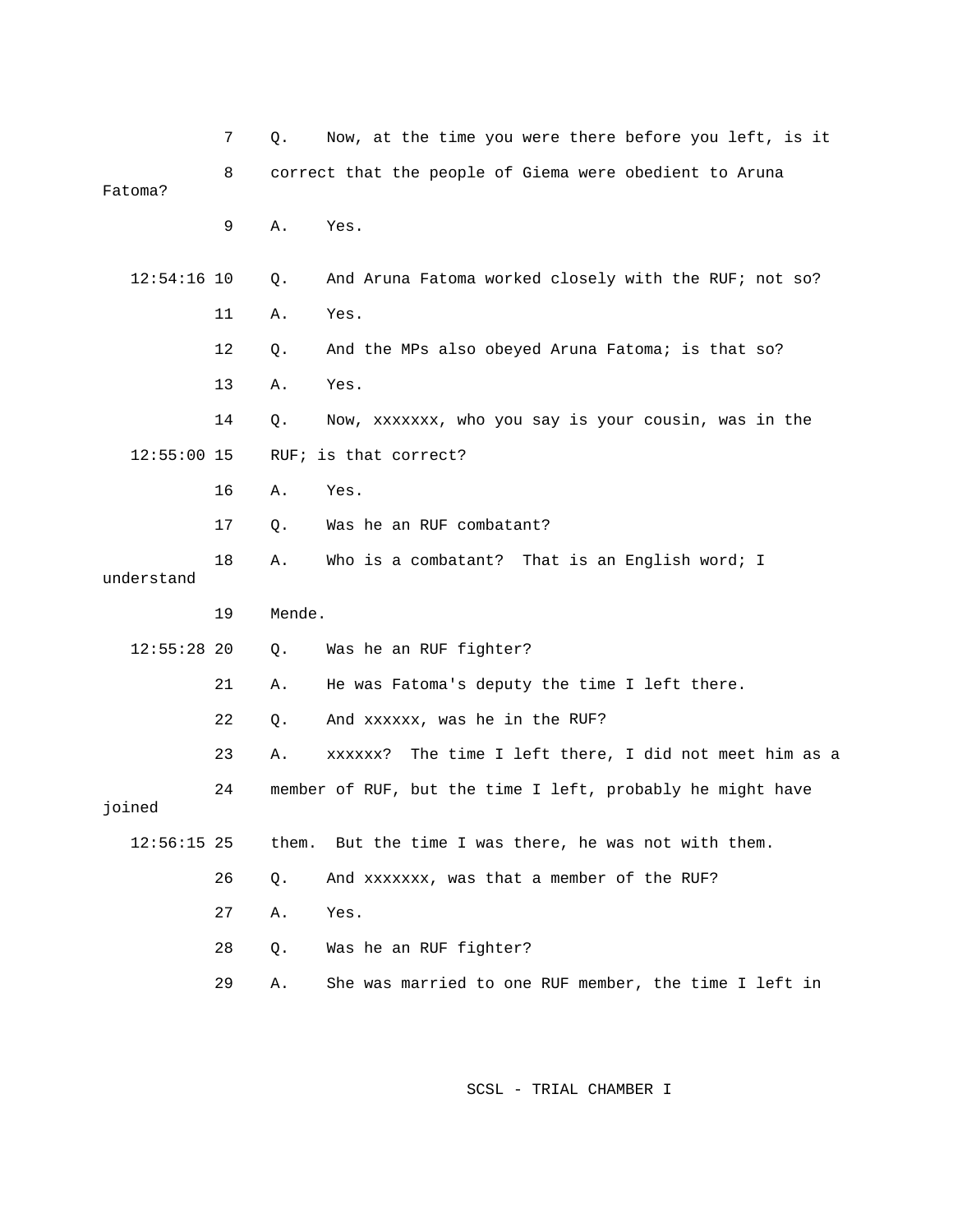| Page 55 |               |              |                                 | SESAY ET AL                                                   |  |       |  |  |
|---------|---------------|--------------|---------------------------------|---------------------------------------------------------------|--|-------|--|--|
|         |               |              | 1 FEBRUARY 2008<br>OPEN SESSION |                                                               |  |       |  |  |
|         |               |              |                                 |                                                               |  |       |  |  |
|         |               |              |                                 |                                                               |  |       |  |  |
|         |               | $\mathbf{1}$ | Giema.                          |                                                               |  |       |  |  |
|         |               | 2            |                                 | Q. So is it correct --                                        |  |       |  |  |
| she?    |               | 3            |                                 | PRESIDING JUDGE: xxxx it is a she, isn't it?                  |  | Isn't |  |  |
|         |               | 4            | xxxxxxx?                        |                                                               |  |       |  |  |
|         | $12:57:11$ 5  |              |                                 | THE WITNESS: xxxxxxx, yes.                                    |  |       |  |  |
|         |               | 6            |                                 | MR OGETO: Oh, I'm sorry. I thought it was a man.              |  |       |  |  |
|         |               | 7            |                                 | PRESIDING JUDGE: You thought it was a man?                    |  |       |  |  |
|         |               | 8            |                                 | MR WAGONA: Because of the name Kallon.                        |  |       |  |  |
|         |               | 9            |                                 | PRESIDING JUDGE: XXXXXX is a woman.                           |  |       |  |  |
|         | $12:57:26$ 10 |              |                                 | JUDGE THOMAS: Musa would be the masculine.                    |  |       |  |  |
|         |               | 11           |                                 | MR WAGONA: Thank you.                                         |  |       |  |  |
|         |               | 12           |                                 | PRESIDING JUDGE: So xxxxxxx was a member of the RUF           |  |       |  |  |
|         |               | 13           |                                 | and she was married to who?                                   |  |       |  |  |
|         |               | 14           |                                 | THE WITNESS: She was married to one RUF man the time we       |  |       |  |  |
|         |               |              |                                 | $12:57:45$ 15 went to Liberia.                                |  |       |  |  |
|         |               | 16           |                                 | MR WAGONA:                                                    |  |       |  |  |
|         |               | 17           | Q.                              | Witness, are you able to read and write?                      |  |       |  |  |
|         |               | 18           | Α.                              | I cannot read and write.                                      |  |       |  |  |
| to      |               | 19           |                                 | My Lords, I have specific questions to put<br>MR WAGONA:      |  |       |  |  |
|         | $12:58:24$ 20 |              |                                 | the witness relating to DIS-164, and I thought I could write, |  |       |  |  |
|         |               | 21           |                                 | but, since the witness cannot read or write, it might be      |  |       |  |  |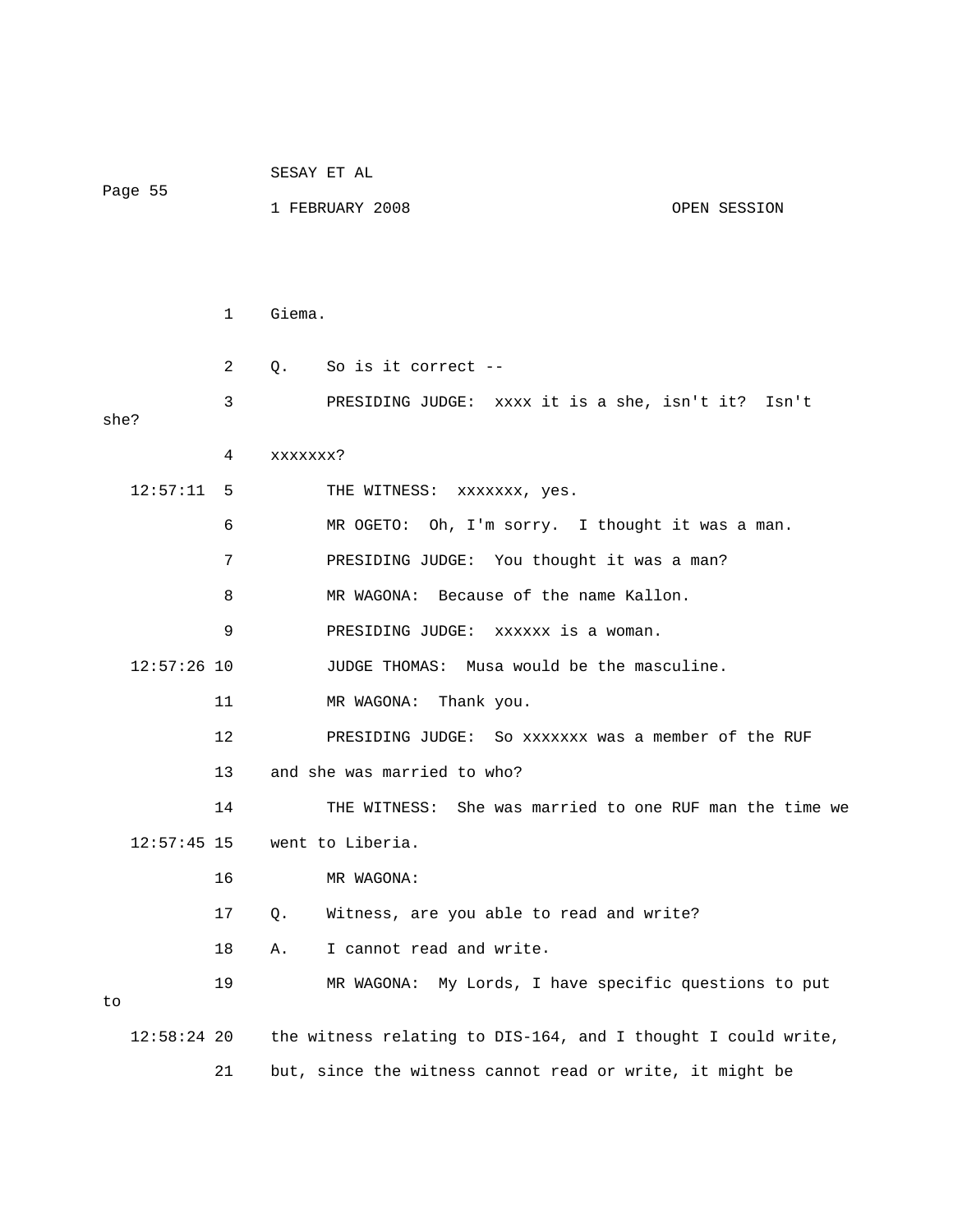22 advisable to go into closed question -- closed session just 24 PRESIDING JUDGE: Are you through with -- and for what 12:59:04 25 reasons? For what reasons, you know, do you want to move to a 26 closed session? First state the reasons. 27 MR WAGONA: Because I will be referring to - for 23 me to be able to put those questions. 28 PRESIDING JUDGE: DIS-164? 29 MR WAGONA: Yes. Yes, My Lord, and his present place of

SCSL - TRIAL CHAMBER I

 SESAY ET AL Page 56 1 FEBRUARY 2008 OPEN SESSION

 1 abode which is closely related to his identity. n 2 PRESIDING JUDGE: Are you through with your questions i 4 MR WAGONA: Yes, My Lords. 13:00:18 5 PRESIDING JUDGE: Yes, Mr Jordash, do you have any 8 BRESIDING JUDGE: Well, let's move into the closed 9 and you will make the application there. Sorry, let's move 3 the open session? 6 objection to this application? 7 MR JORDASH: No objection. session, into 13:01:04 10 the closed session, please.

11 **1** [At this point in the proceedings, a portion of the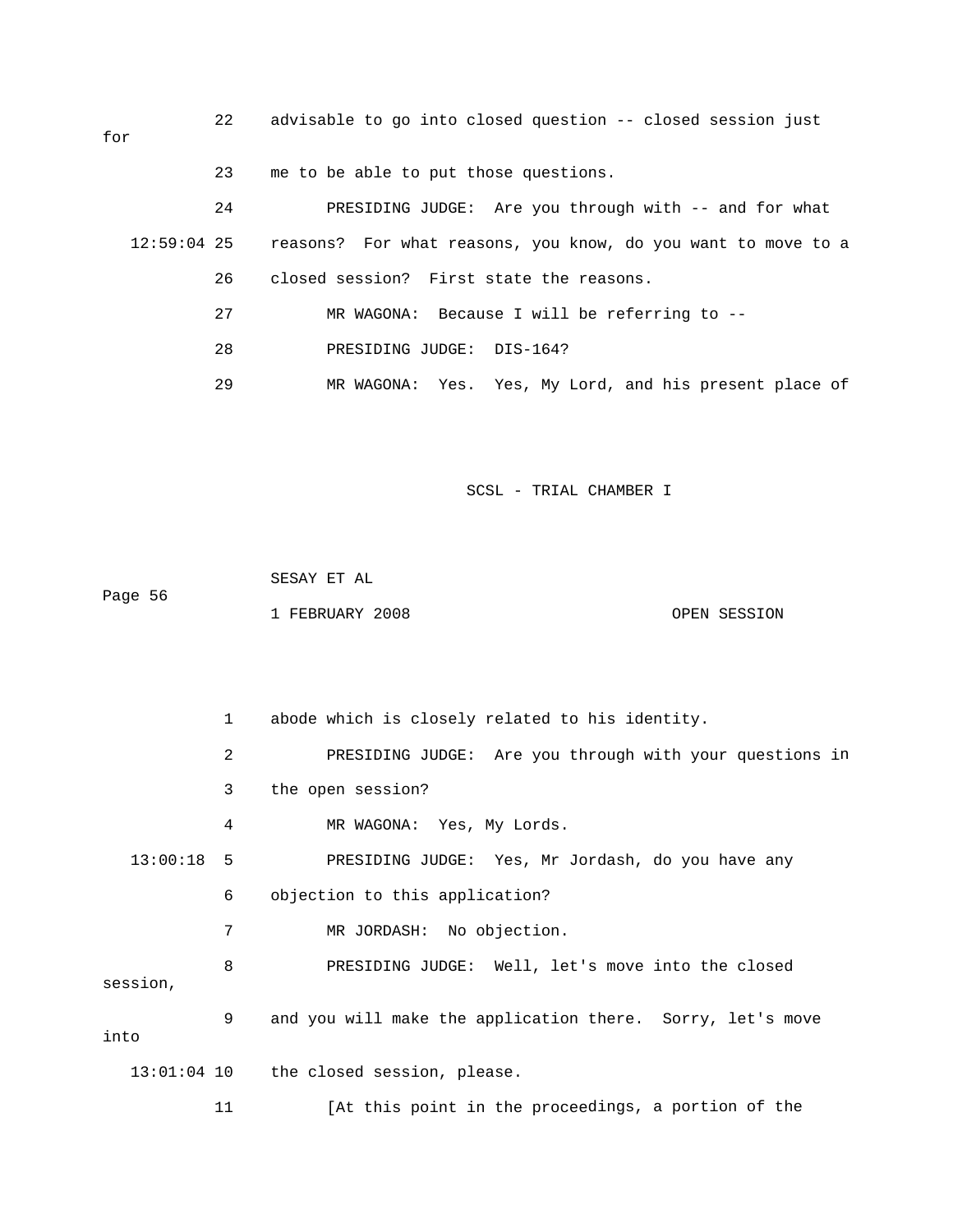|          | $12\,$      |  |  |  |  |  | transcript, pages 57 to 61, was extracted and sealed under |  |
|----------|-------------|--|--|--|--|--|------------------------------------------------------------|--|
| session] | $13$        |  |  |  |  |  | separate cover, as the proceeding was heard in a closed    |  |
|          | $14\,$      |  |  |  |  |  |                                                            |  |
|          | $15\,$      |  |  |  |  |  |                                                            |  |
|          | $16$        |  |  |  |  |  |                                                            |  |
|          | $17$        |  |  |  |  |  |                                                            |  |
|          | $18\,$      |  |  |  |  |  |                                                            |  |
|          | 19          |  |  |  |  |  |                                                            |  |
|          | $20\,$      |  |  |  |  |  |                                                            |  |
|          | $21\,$      |  |  |  |  |  |                                                            |  |
|          | $2\sqrt{2}$ |  |  |  |  |  |                                                            |  |
|          | 23          |  |  |  |  |  |                                                            |  |
|          | $2\sqrt{4}$ |  |  |  |  |  |                                                            |  |
|          | 25          |  |  |  |  |  |                                                            |  |
|          | 26          |  |  |  |  |  |                                                            |  |
|          | $2\,7$      |  |  |  |  |  |                                                            |  |
|          | $2\,8$      |  |  |  |  |  |                                                            |  |
|          | 29          |  |  |  |  |  |                                                            |  |

| Page 62 | SESAY ET AL     |              |
|---------|-----------------|--------------|
|         | 1 FEBRUARY 2008 | OPEN SESSION |

1 [Open session]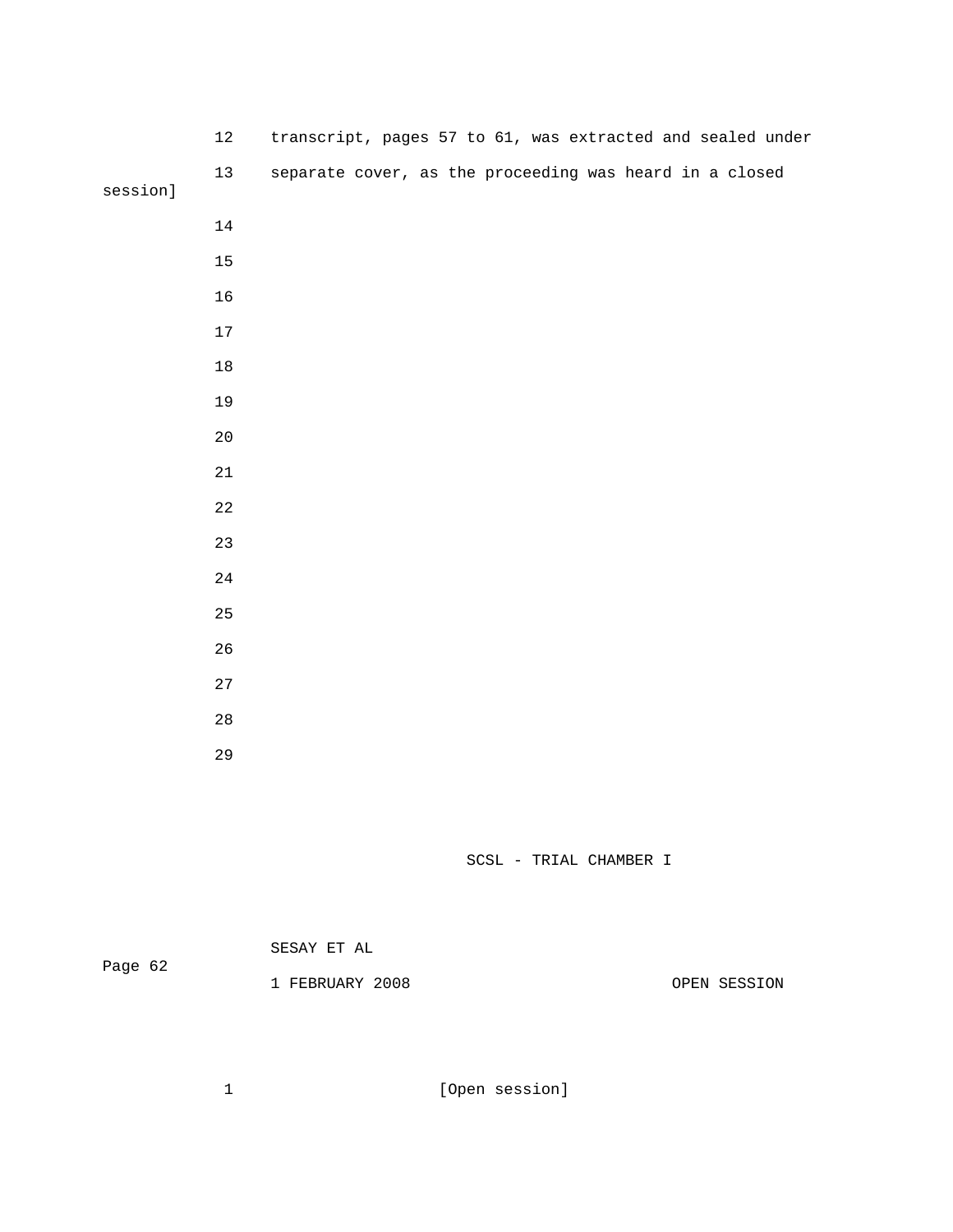|               | 2  | We are in open session.<br>MR GEORGE:                            |
|---------------|----|------------------------------------------------------------------|
| trial         | 3  | Thank you. We will now resume the<br>PRESIDING JUDGE:            |
| in            | 4  | in the public session. And this is the ruling of the Chamber     |
| 15:16:55      | 5  | respect of the brief closed session made under application of    |
| with          | 6  | learned counsel, Mr Wagona, for the Prosecution. Consistent      |
|               | 7  | the general requirement that criminal proceedings are to be      |
|               | 8  | conducted in public, as enjoined by Rule 78 of the Rules of      |
|               | 9  | Procedure and Evidence of this Court, and taking into            |
| $15:17:24$ 10 |    | consideration Article 17(2) of the Statute of the Court but      |
|               | 11 | exceptionally as authorised by Rule $79(A)(ii)$ of the schedules |
|               | 12 | and the need to protect witnesses as provided for in Rule 75,    |
|               | 13 | this Chamber, on the application of Mr Wagona, learned counsel   |
|               | 14 | for the Prosecution, for part of the evidence and                |
| $15:17:53$ 15 |    | cross-examination of witness number DIS-255, to be heard in a    |
| the           | 16 | closed session did, by way of an exceptional procedure, grant    |
| in            | 17 | said application for reasons that were advanced by Mr Wagona     |
|               | 18 | support of the application.                                      |
| having        | 19 | This evidence having been registered, and the ruling             |
| $15:18:19$ 20 |    | been delivered in a public session, we would proceed by, Madam   |
|               | 21 | Witness, thanking you for coming to --                           |
|               | 22 | THE WITNESS:<br>Okay.                                            |
| evidence,     | 23 | PRESIDING JUDGE: -- assist the Court with your                   |
| You           | 24 | and we wish you a very safe journey to your place of abode.      |
| $15:18:47$ 25 |    | are still living in Giema?                                       |
|               | 26 | THE WITNESS: Yes, I'm still in Giema.                            |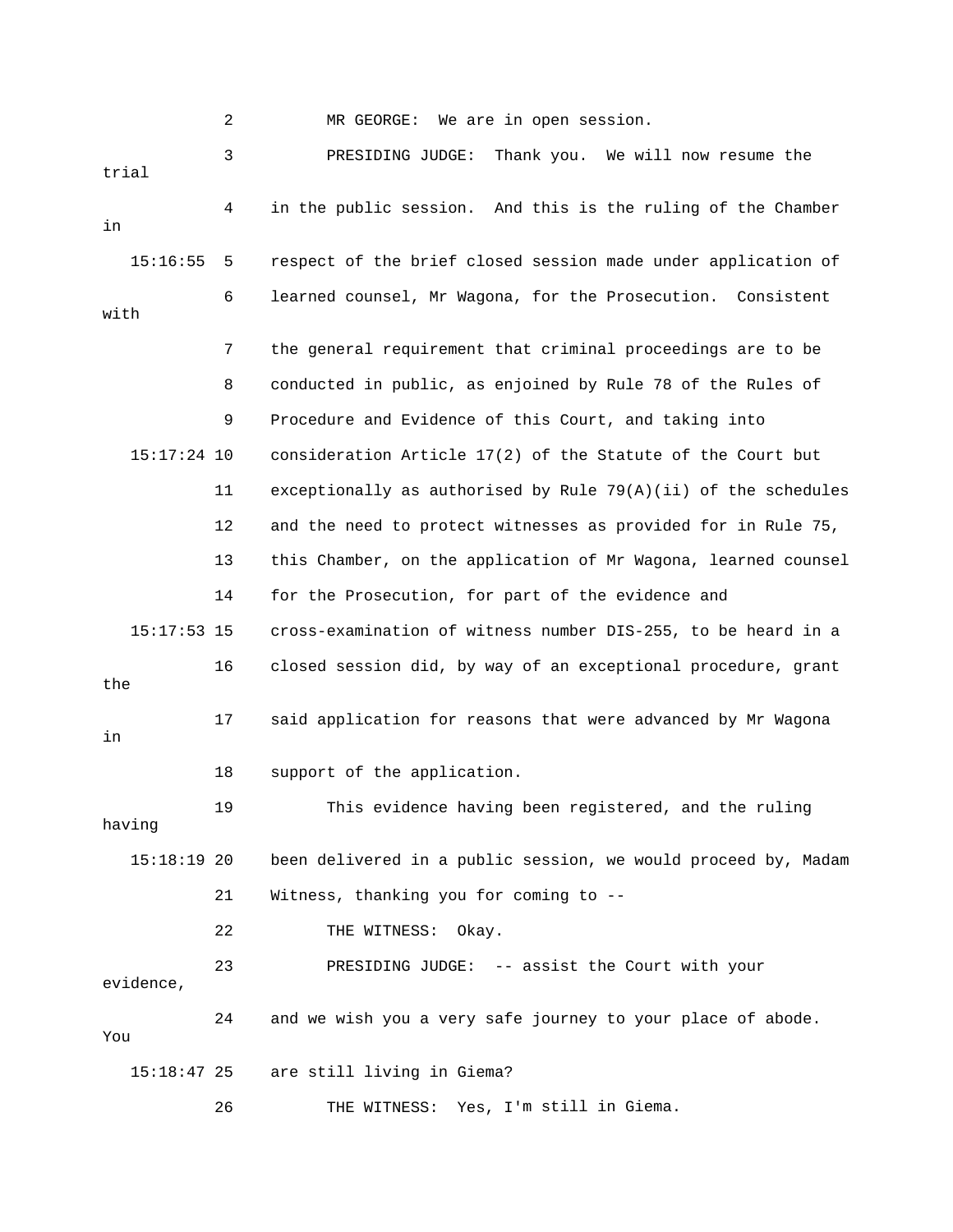all

27 PRESIDING JUDGE: We wish you a safe journey back , and

29 THE WITNESS: Amen. 28 the best in the pursuit --

SCSL - TRIAL CHAMBER I

 SESAY ET AL Page 63 1 FEBRUARY 2008 OPEN SESSION

 1 PRESIDING JUDGE: May she be assisted out of Court, please. 3 MR JORDASH: I know, it's amazing what he can do over lunch 4 time with a needle and cotton. 6 [The witness withdrew] 7 MR JORDASH: Your Honours, before the next witness comes 8 in -- 15:19:58 10 MR JORDASH: -- I'm sorry to detain the Court, but I 11 an application to make. The application is for disclosure 12 the Prosecution of Rule 68 material. Your Honours will have 13 observed that they did not put to this witness that she is not 2 Mr Jordash, Mr George's blinds have [indiscernible]. 15:19:32 5 PRESIDING JUDGE: Yes, take her. Take her. 9 PRESIDING JUDGE: Yes. have from 14 xxxxxxxxxxx of xxxxxxxx. I feel like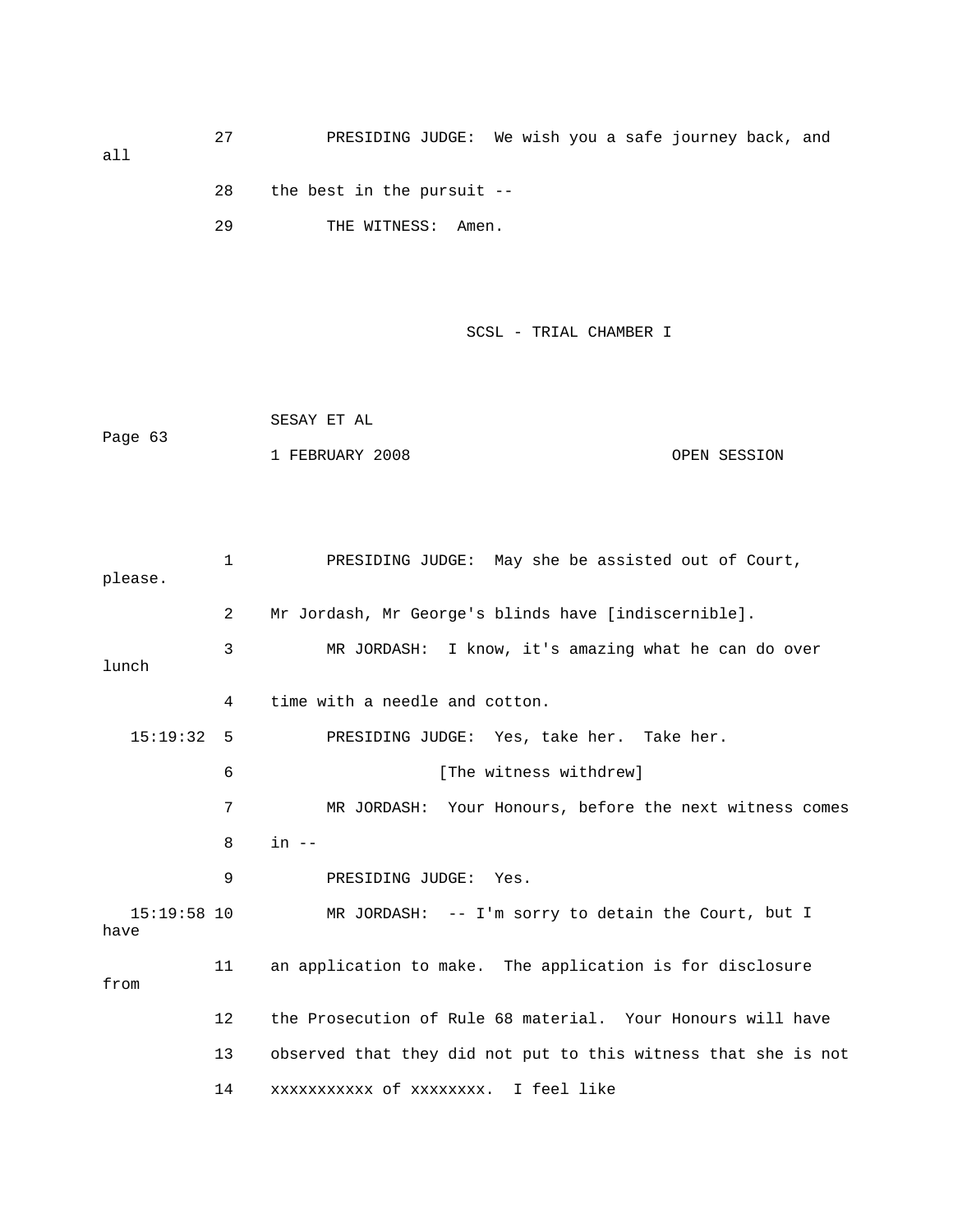15:20:44 15 I'm being locked in which suggests -- well, which must mean 16 of two things: 17 One is that they have evidence in their position to 19 and therefore that is evidence which under Rule 68 is exculpatory. It suggests the innocence of Mr Sesay of rape and 22 suggests his innocence of rape and murder. The alternative -- 23 PRESIDING JUDGE: Mr -- in order for us to proceed, do you 24 find any inconvenience or do you -- is anything wrong with your 15:22:00 25 making this brief application in writing so that we have the 29 MR JORDASH: Well, not - one point 18 to the fact that this is xxxxxxxxxxxxxx  $15:21:19$  20 21 murder alternative, and it also mitigates, but largely it 26 responses in writing and we will rule on this? Because it 27 doesn't appear to impact on the evidence of the next witness who 28 is coming in.

SCSL - TRIAL CHAMBER I

 SESAY ET AL Page 64 1 FEBRUARY 2008 OPEN SESSION

 1 PRESIDING JUDGE: I'm not saying that you cannot make your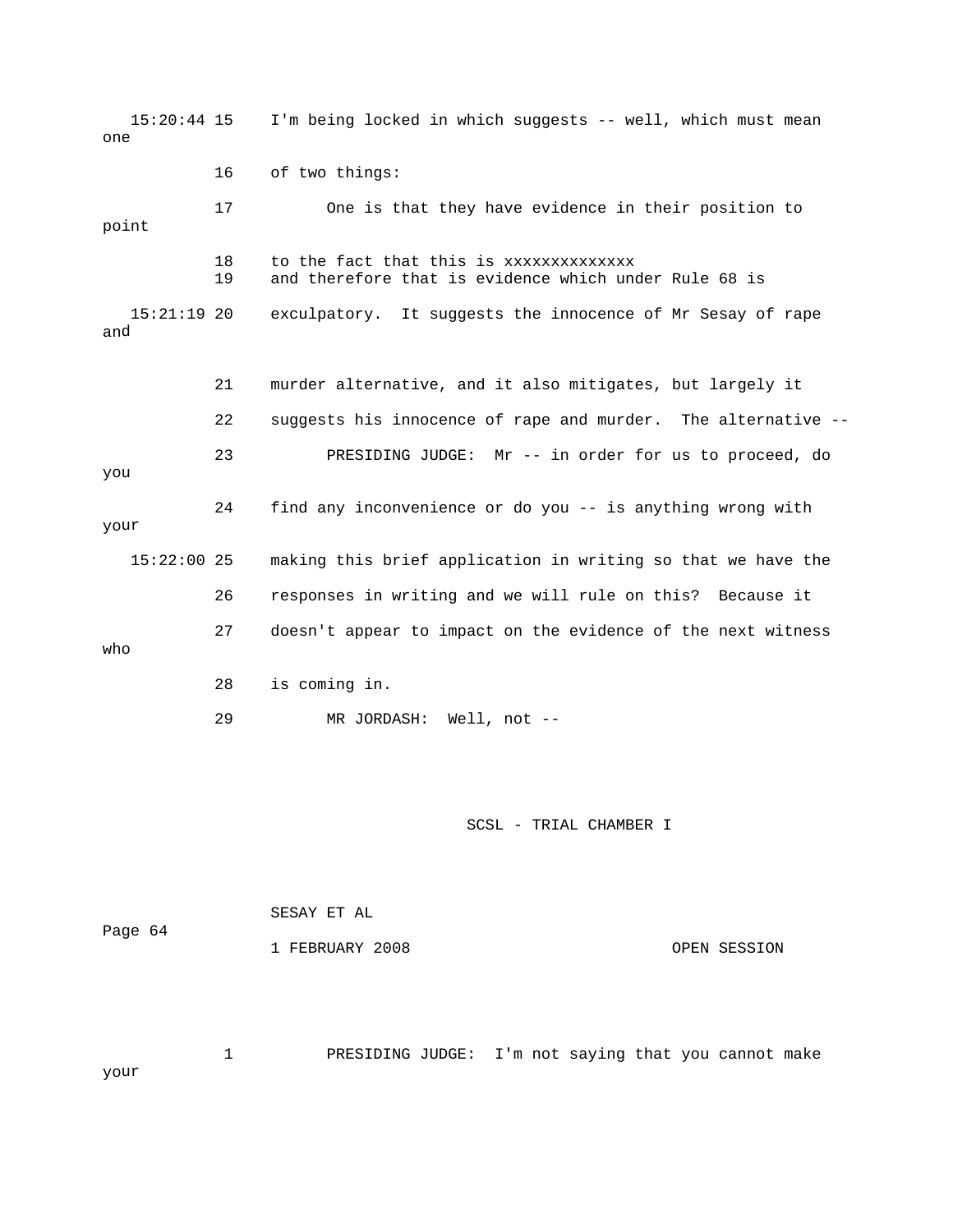2 application, or you cannot make your submissions on this, all m I' 3 saying is could it not be done in writing so that we save time 4 and then they will respond and we will give our ruling on 15:22:39 5 MR JORDASH: In the end I would suggest it doesn't save 6 time except, well, in my respectful submission, it doesn't save 7 my time because it takes a long time to draft a motion about a 9 PRESIDING JUDGE: You may think it is straightforward, 12 mightn't be because it will involve examining your arguments, 16 MR JORDASH: I can make the argument in less then three 18 PRESIDING JUDGE: No. We want to be thorough in this 19 trial, you know. If you would like to, you know, go with us 15:23:29 20 this, you know, we think that it will be neater for you to 21 with a [indiscernible]. It doesn't -- even if it is 22 time-consuming it is important for your defence. 23 MR JORDASH: But it is time-consuming in another way, 24 is this: That we don't -- it's time-consuming in this sense, this. 8 very straightforward point, A point which - it 15:22:54 10 may not be straightforward to us because we may not be in a 11 position to rule on this, you know, now, even tomorrow or so. We 13 arguments for the Prosecution and ensuring that we -- 14 MR WAGONA: And the evidence. 15:23:15 15 PRESIDING JUDGE: And the evidence also. 17 minutes. on come which and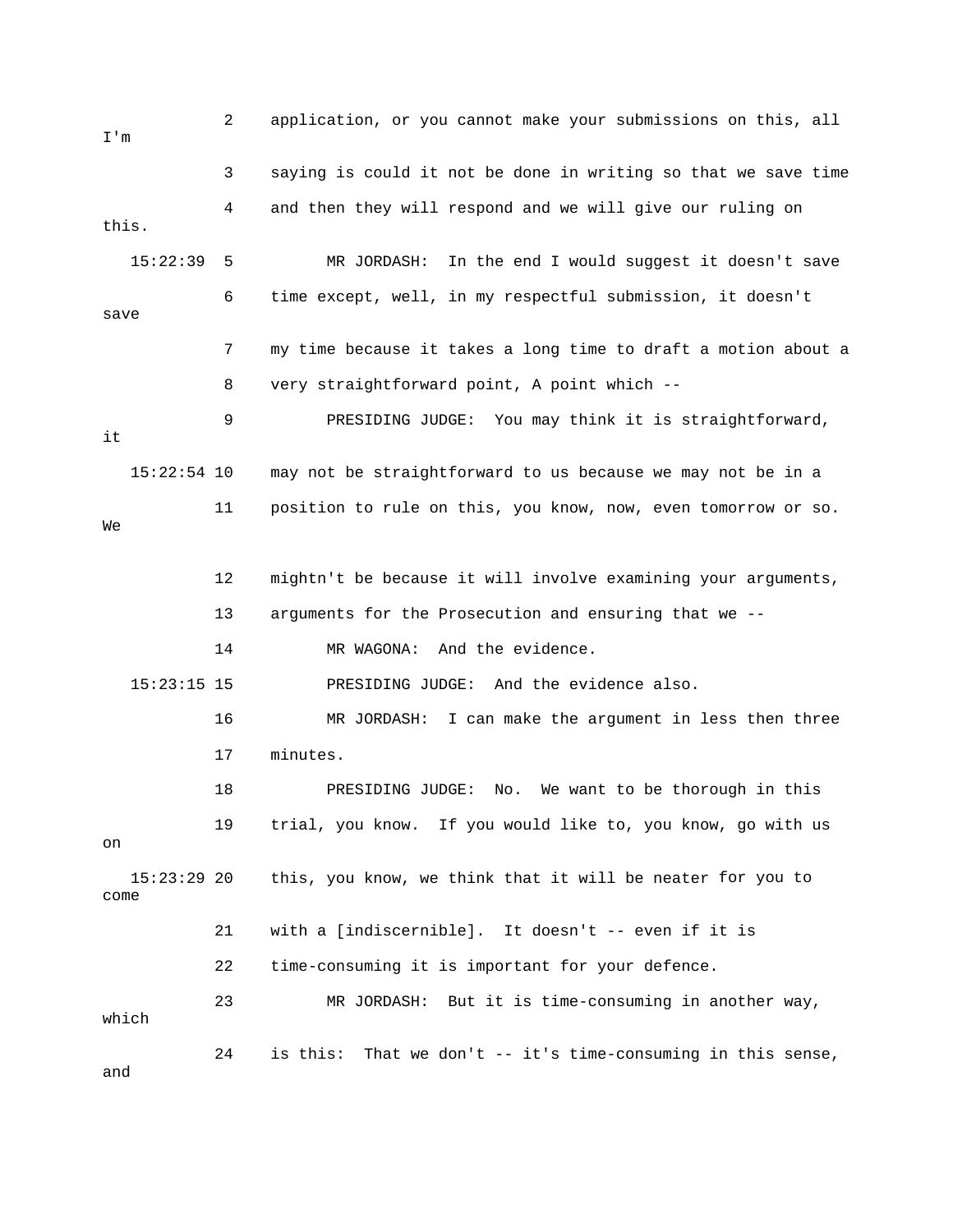15:23:53 25 this is the alternative I was going to put: That either they are

26 sitting, either the Prosecution is sitting on this exculpatory 27 material or they have independently arrived at the conclusion 29 there is an absolute obligation on the Prosecution -- 28 that Aruna Fatoma's ex-wife is alive. And if that's the case,

SCSL - TRIAL CHAMBER I

|         | SESAY ET AL     |              |
|---------|-----------------|--------------|
| Page 65 |                 |              |
|         | 1 FEBRUARY 2008 | OPEN SESSION |

1 JUDGE BOUTET: Well, don't mix the facts, Mr Jordash. You 2 have been applying for disclosure. Now you are moving from 4 MR JORDASH: I said two bases, and I just got to the 15:24:30 5 exculpatory issue and then I was estopped. What I was saying 6 that there were two -- I won't take long, I promise -- there are 7 two conclusions to be drawn from the Prosecution's failure to 8 JUDGE BOUTET: The question, you said I'm raising to 15:25:13 10 MR JORDASH: Yes, and disclosure in two sentences: One, 11 disclosure of the evidence that they have. If they don't have this 3 disclosure to another issue. is - make 9 an application for disclosure; that's what you stood up for.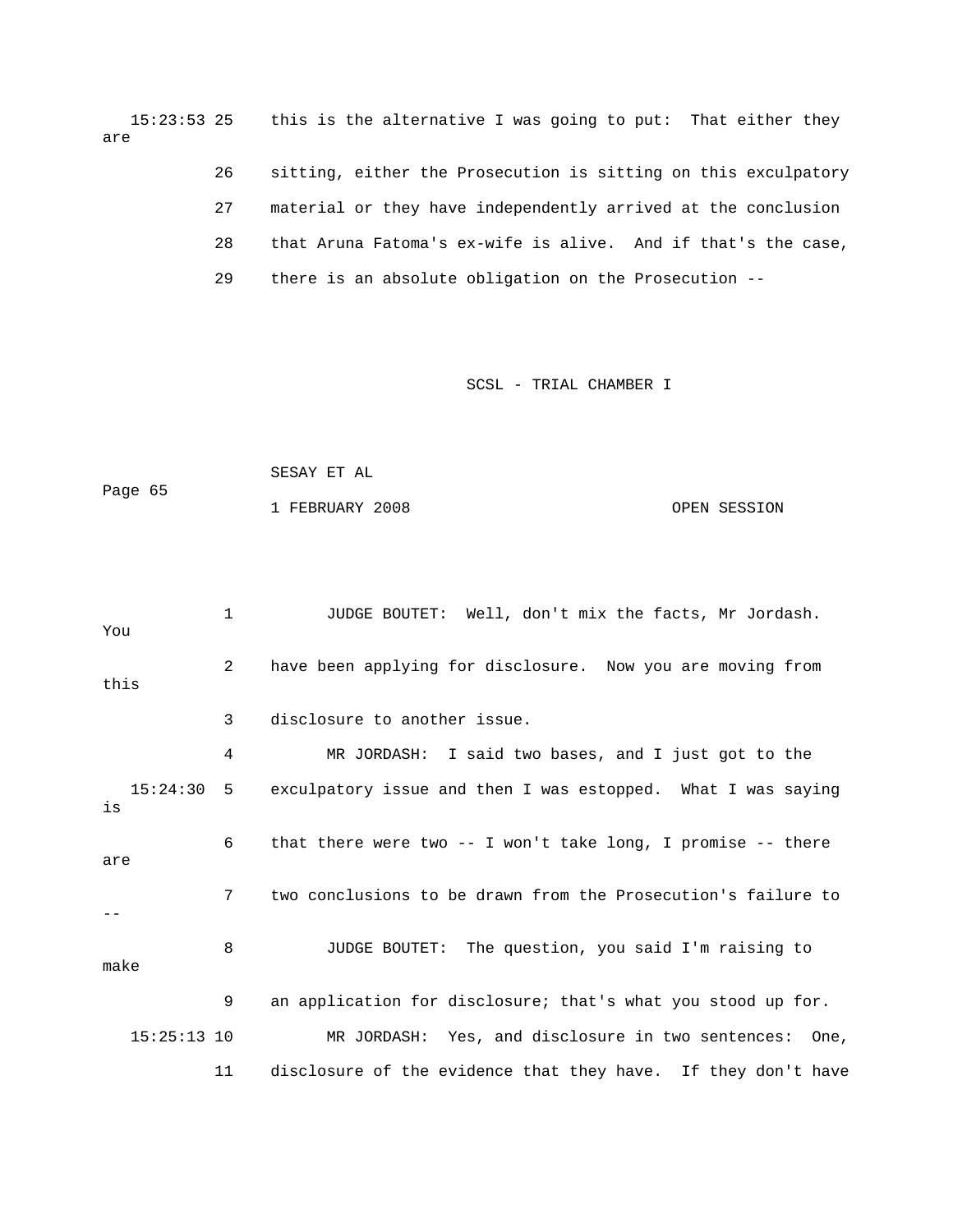|               | 12 | the evidence then they must have independently arrived at that |
|---------------|----|----------------------------------------------------------------|
|               |    |                                                                |
|               | 13 | JUDGE BOUTET: But that's a different issue. It's not           |
|               | 14 | disclosure, as we understand it on the 66, 68.                 |
| $15:25:13$ 15 |    | It's disclosure of the case against the<br>MR JORDASH:         |
|               | 16 | accused.                                                       |
|               | 17 | JUDGE BOUTET: Well, if this is where you are moving, I         |
|               | 18 | will certainly support entirely what the Presiding Judge is    |
| application   | 19 | saying because we are not prepared to dispose on an            |
| $15:25:19$ 20 |    | like that, just like this, this afternoon.<br>No.              |
|               | 21 | MR JORDASH:<br>But the point I'm making is this, that, why     |
| if            | 22 | it's significant, and why the timing of it is significant is,  |
|               | 23 | it's the second, and they've independently arrived at the      |
|               |    |                                                                |
|               | 24 | conclusion that the case against the accused has been trimmed, |
| $15:25:33$ 25 |    | and they are not relying upon the allegation, then if it's not |
|               | 26 | ruled -- if the Prosecution don't indicate now, and it is not  |
|               | 27 | ruled upon promptly then, because we are in the middle of our  |
|               | 28 | Defence case, we, for the first accused, have to continue      |

 SESAY ET AL Page 66

1 FEBRUARY 2008 CPEN SESSION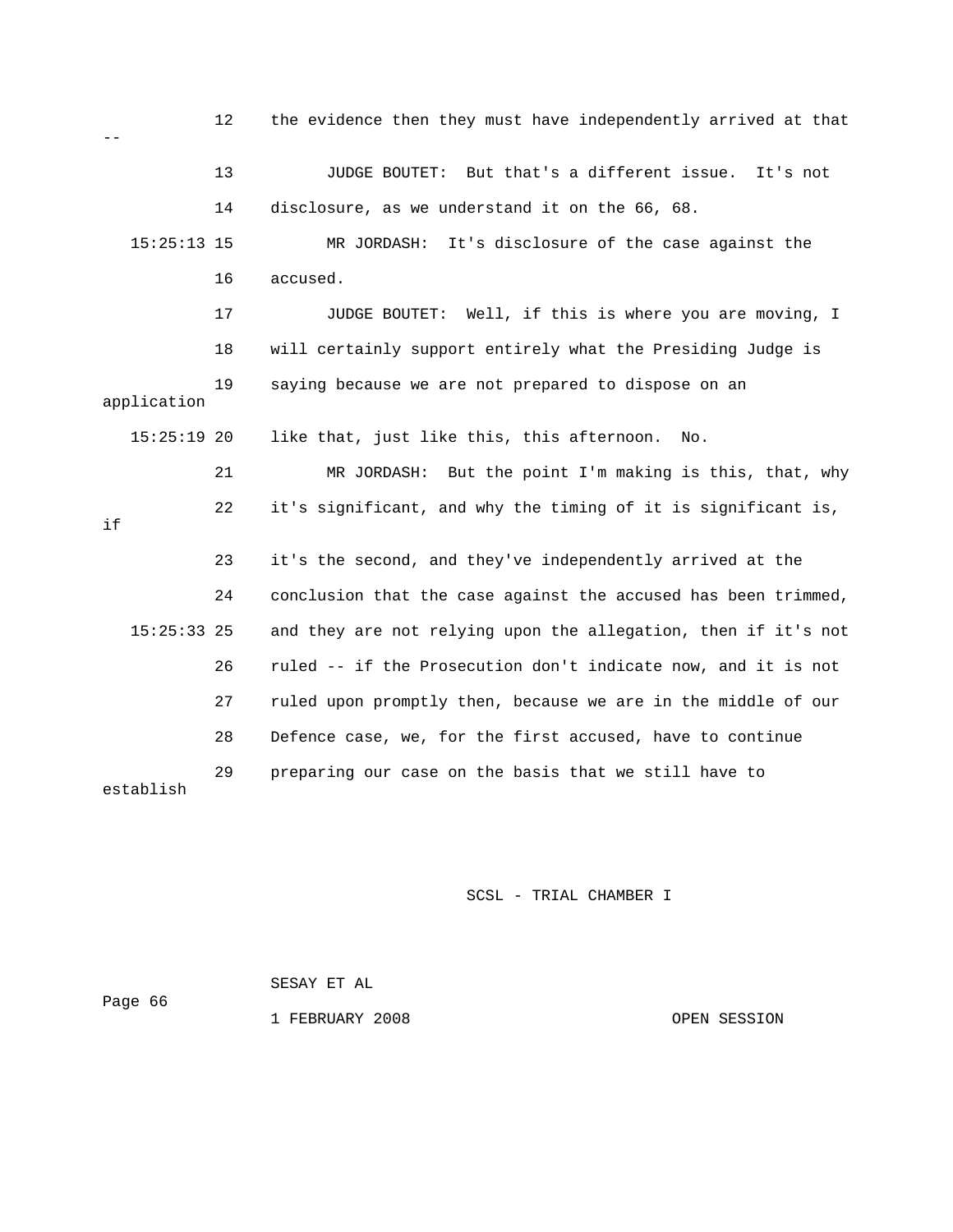1 that this lady was xxxxxxx, which means for the next two weeks 2 have to continue to investigate, to locate witnesses or speak 3 our present witnesses about this lady, and if the Prosecution 4 fact have decided they are not pursuing that allegation, it is 15:26:07 5 waste of our time and that's the problem with the Prosecution 6 being asked to state their case on this very important issue 7 PRESIDING JUDGE: Yes, Mr Cammegh. 8 MR CAMMEGH: Your Honour, this application concerns me 9 well and I was hoping that I would be heard before Your Honours deliberate because in my respectful submission this is a very 12 account expediency -- 13 PRESIDING JUDGE: Mr Cammegh, please, if we may, the 14 has deliberated. 15:32:11 15 MR CAMMEGH: But I have not been heard, Your Honour. important 18 matter -- 15:32:17 20 PRESIDING JUDGE: -- and the Chamber has deliberated and 21 arrived at a conclusion, the decision, that Mr Jordash, and we to in a not now. as  $15:31:55$  10 11 important matter, indeed, particularly when one takes into Court 16 PRESIDING JUDGE: We appreciate the fact that it is an 17 important matter, we appreciate the fact that it is an 19 MR CAMMEGH: Yes. 22 whoever is interested, like you, could file a motion and we are

23 ordering an expedited filing of that motion which would be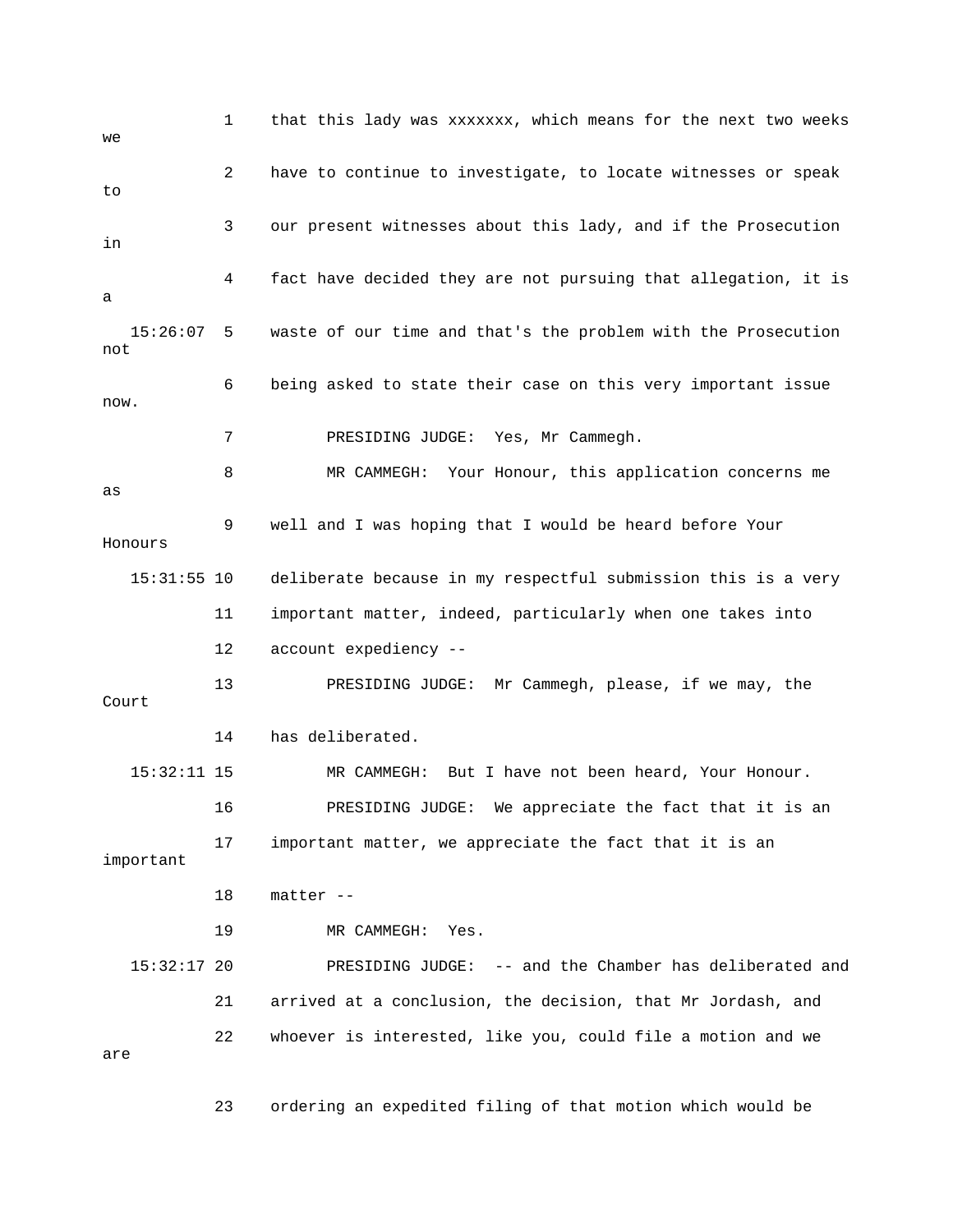24 examined, in view of the complexity of the situation, so that 26 by the parties. So you may join Mr Jordash in that motion. I 28 MR CAMMEGH: I hear what Your Honour is saying - we 15:32:42 25 rule on it, having given due consideration to all the arguments 27 will give a ruling on this rather then take so much -- 29 PRESIDING JUDGE: Yes.

SCSL - TRIAL CHAMBER I

 SESAY ET AL 1 FEBRUARY 2008 OPEN SESSION Page 67

 1 MR CAMMEGH: -- and can I just point out the Prosecution 2 are ably represented in this room. They are capable -- 3 PRESIDING JUDGE: We have ruled. Mr Cammegh, we have 6 PRESIDING JUDGE: We have ruled and I suppose that as a 7 learned counsel, you know what a ruling and the decision of the 8 Court is; you don't argue beyond that. e 9 MR CAMMEGH: Your Honour, I am not arguing with th PRESIDING JUDGE: Oh, well, they are ably represented, 11 they can argue and then we take it on. 4 ruled, please. 15:33:11 5 MR CAMMEGH: Your Honours -- Bench.  $15:33:29$  10 so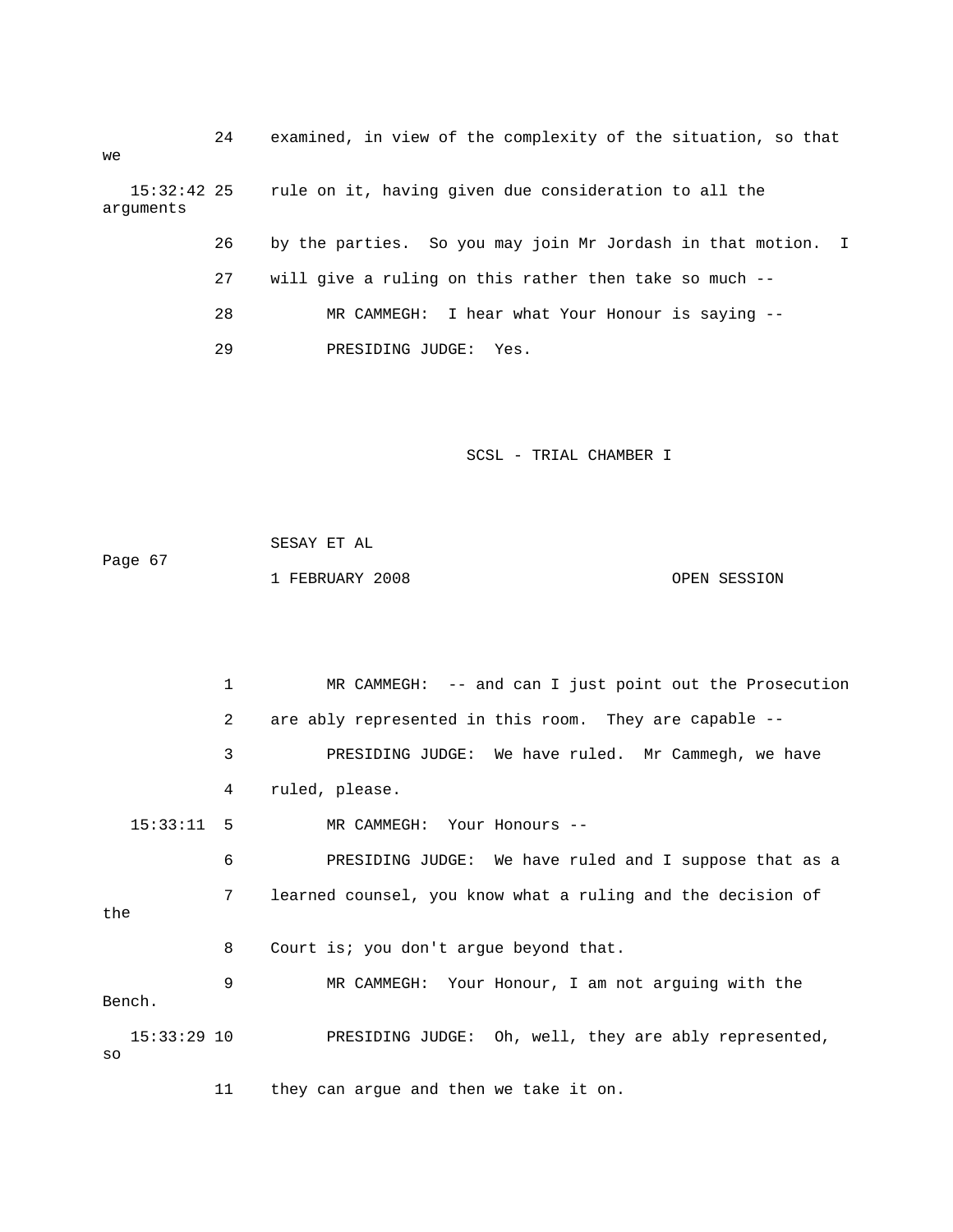12 MR CAMMEGH: I simply -- 13 PRESIDING JUDGE: May we continue? May we continue with 14 the proceedings, please? We all are members of very respectable Bars and legal systems, and I don't think that this can happen 16 your Bars and in your system where you practice. It cannot. 17 MR CAMMEGH: Your Honour, where I come from, there is 18 cross-party cooperation and that is all we're asking for. 19 PRESIDING JUDGE: Well, it depends on what the Court, 15:34:00 20 know, what the attitude of the Court is, and we want to 21 this cooperation. We have always encouraged it. You've 15:34:18 25 things the way we think it should be done. It may take some 26 time, but I think we know the importance of this, and we went 27 give due attention, given the importance of the application which 28 is made my Mr Jordash and which you are reinforcing. 29 MR CAMMEGH: Very well, Your Honour. 15:33:39 15 in some you encourage talked, 22 you know, to across the borders and it is because we want to make 23 sure that things are well done. 24 I know there is work involved in it, but we have to do to

SCSL - TRIAL CHAMBER I

SESAY ET AL

Page 68

1 FEBRUARY 2008 OPEN SESSION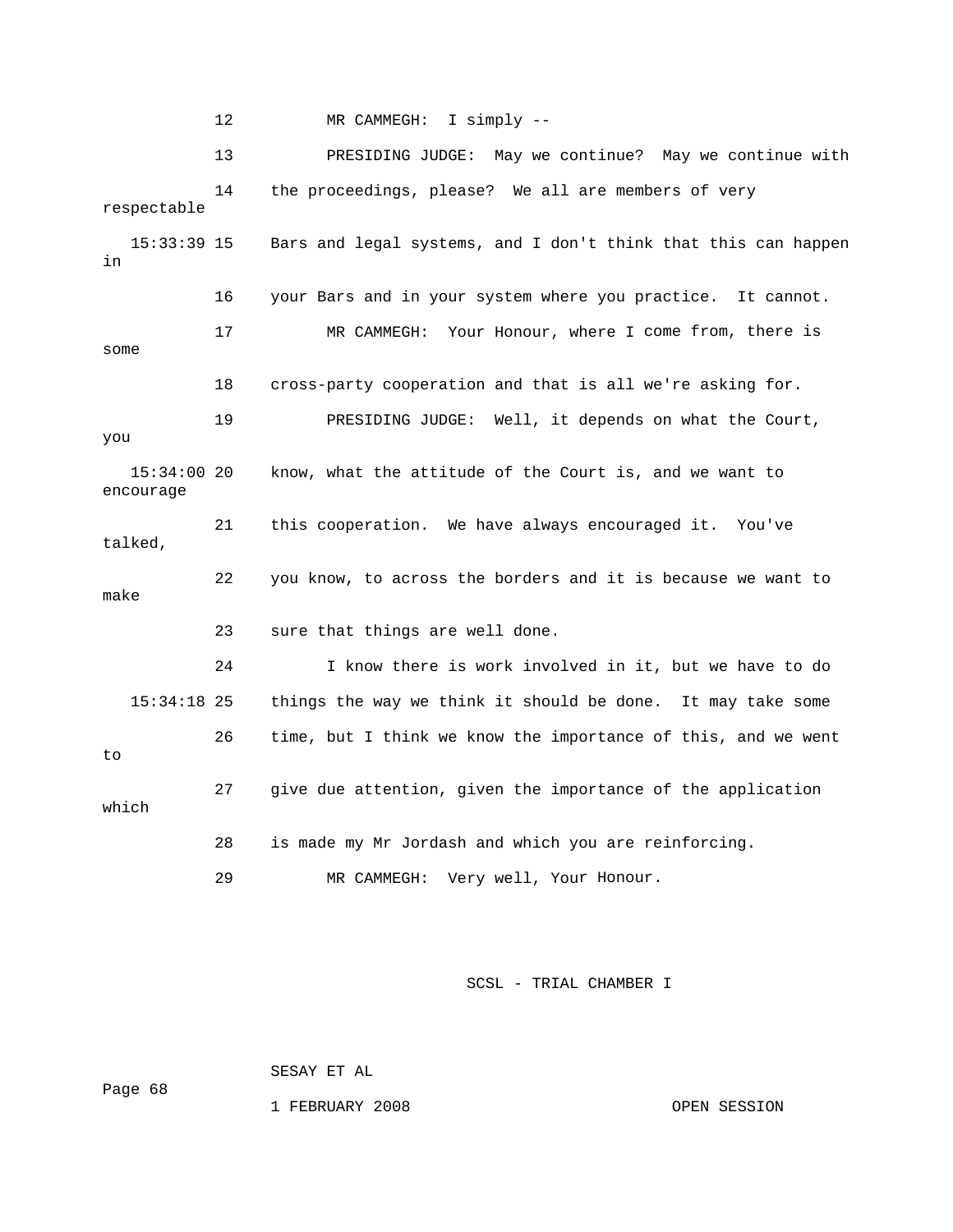1 PRESIDING JUDGE: Thank you. 2 MR JORDASH: Well, I'm -- may I just -- I would like to 3 apply for an adjournment of proceedings until Tuesday, the 4 being, if I may be allowed to set out the reason, the reasons 15:35:01 5 have been set out in a motion drafted some time ago, beginning 6 the Defence case, and the reasons are: Lack of resources. And I 7 have been, we, the Defence for the first accused, have been 8 bovering at the brink of applying for an adjournment on many 9 occasions because of lack of resources. I was coming to Court these 11 two witnesses and have to apply for an adjournment because 'd we 12 have an early day. Because the proceedings have taken longer 15:35:54 15 day I would still be considering an adjournment for Monday, 16 that adjournment is still a reasonable -- the application for 17 adjournment is still a reasonable possibility, even without 18 additional work that Your Honours have just imposed upon the 21 house all weekend trying to get the witnesses ready for next reason of 15:35:31 10 this morning with the expectation that we would get through 13 with the witnesses, that might not be necessary but, 14 nevertheless, I was coming with the expectation at the end of the and an the 19 Defence. And, even without the additional work Your Honours have 15:36:13 20 just imposed upon the Defence, I intend to be at the witness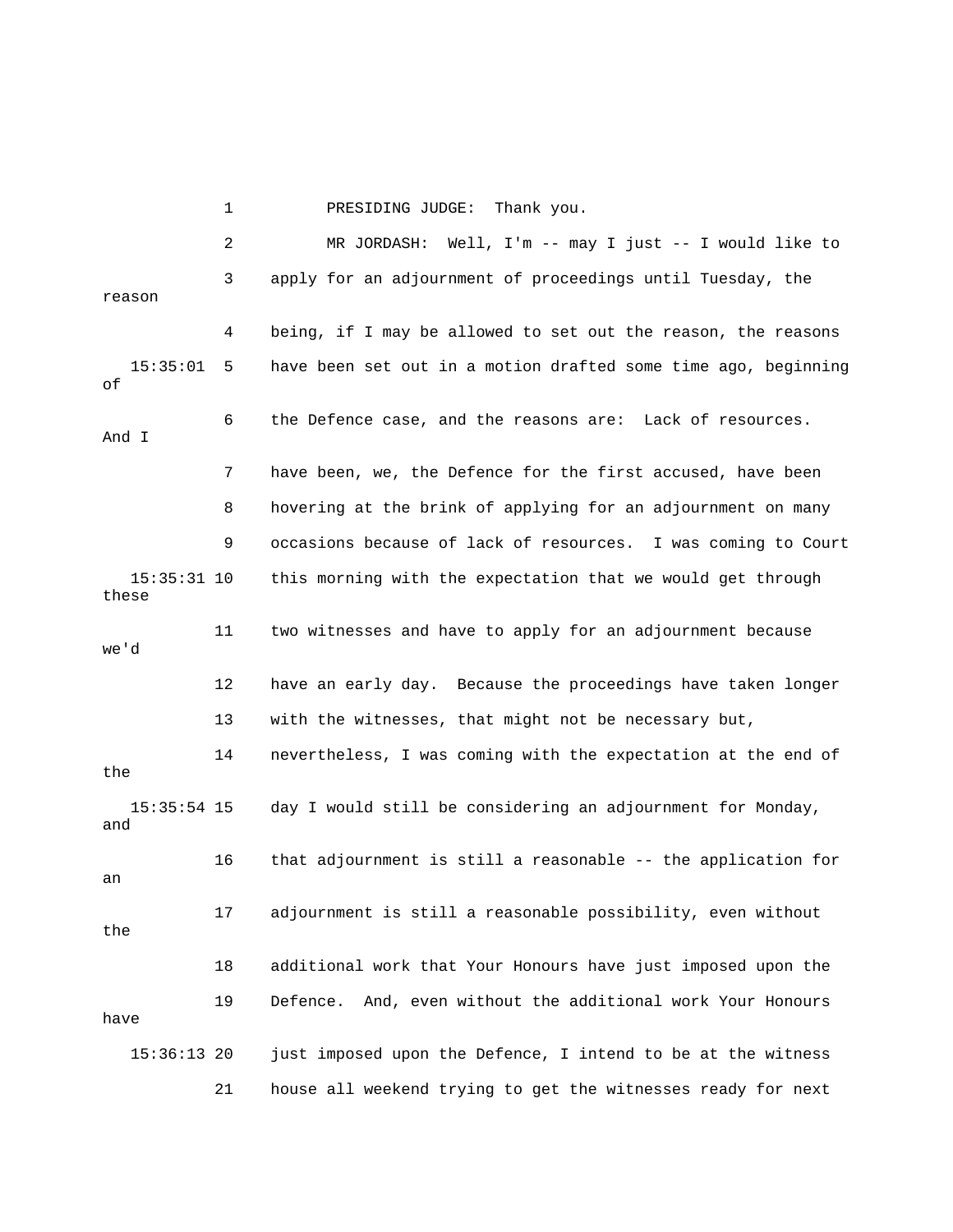22 week. I anticipate with great and absolute certainty that the 23 remainder of my team will be in same place, and Your Honours 36:38 25 yet -- 15: least 27 the way you have put it. 28 MR JORDASH: It is simple, but it has to be drafted. It 29 can be put orally in about five minutes. have 24 now imposed an extra four, five, maybe six hours work on me. And 26 PRESIDING JUDGE: On a motion as simple as this? At

SCSL - TRIAL CHAMBER I

|         | SESAY ET AL     |              |
|---------|-----------------|--------------|
| Page 69 |                 |              |
|         | 1 FEBRUARY 2008 | OPEN SESSION |

 1 PRESIDING JUDGE: And if it has to be drafted it can be 2 drafted in about an hour, because of the secretarial 3 of such an application. It doesn't need six hours, I don't think 4 so. 15:37:04 5 MR JORDASH: It has to be looked at. The law has to be 6 looked at. What I was hoping would be that Your Honours would 7 simply ask the Prosecution what their case is? That can take 9 PRESIDING JUDGE: The ruling of the Court is there. involvement 8 less than five minutes.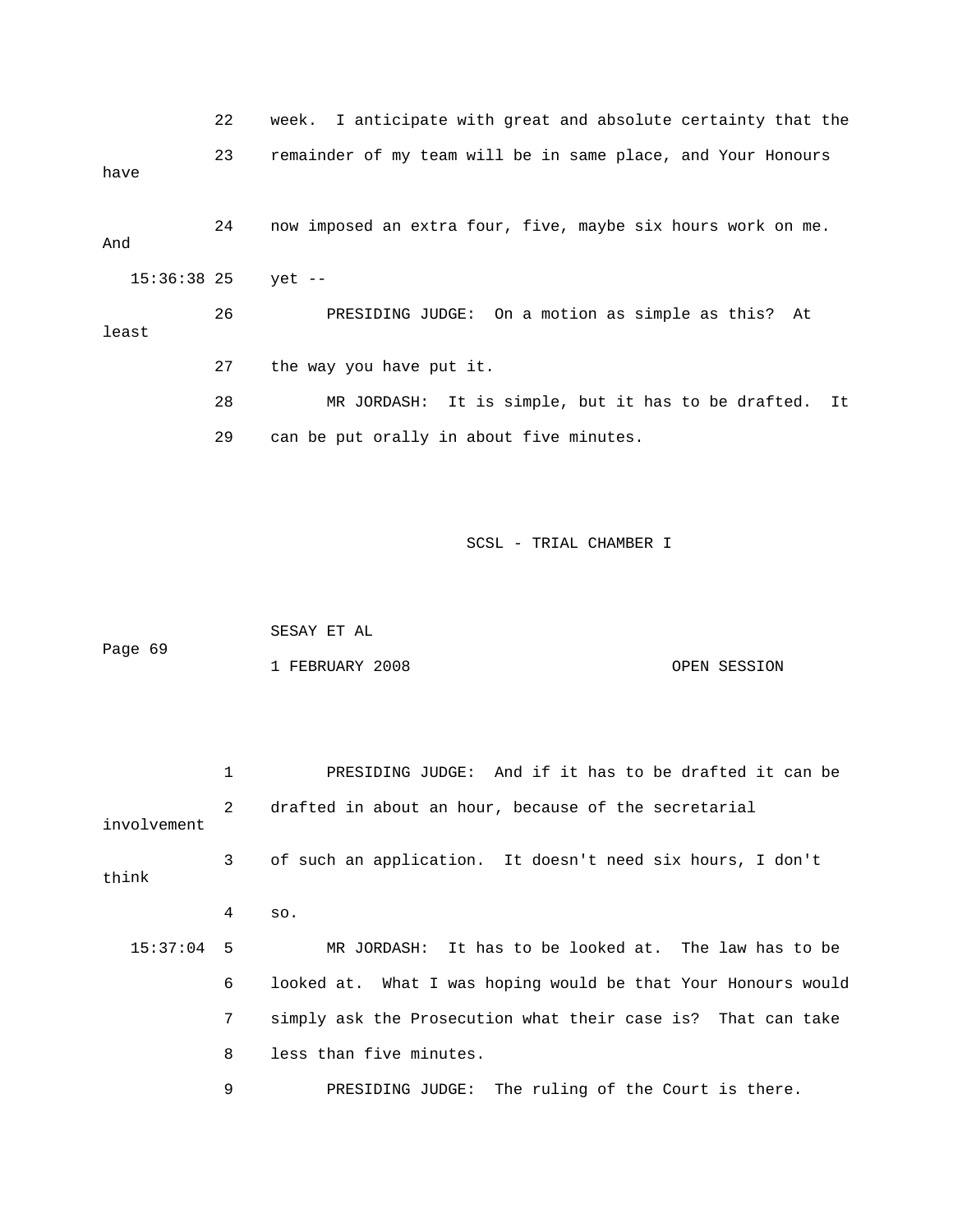15:37:17 10 MR JORDASH: I'm not going behind Your Honour's ruling. 11 Your Honours have said we have to do a motion and the witnesses 14 ready and be ready for Monday morning for the reasons we have 15:37:36 15 stated time and time again, the reasons which are on record, 17 witnesses and do this additional work a fair trial is not 19 We cannot keep being piled with work and be expected to cope constantly. We cannot be piled with work and have arguments 21 in front of the Court about how little resources we have and 22 of the arguments be considered. We cannot be ready for Monday 23 with all this work and now with the additional work we cannot 24 ready. And I apply, with great reluctance because my client has 26 for an adjournment until Tuesday. 27 PRESIDING JUDGE: Learned counsel, this matter is stood Prosecution 12 don't have to do anything until we do it. And so, what I am 13 saying is that I don't have the time to do it, get the on 16 the motion, if we are forced to go ahead on Monday with the 18 possible. 15:37:52 none be 15:38:08 25 been in custody since March 2003, I apply with great reluctance 28 down for a few minutes. We shall rise and resume in the next 29 couple of minutes, please.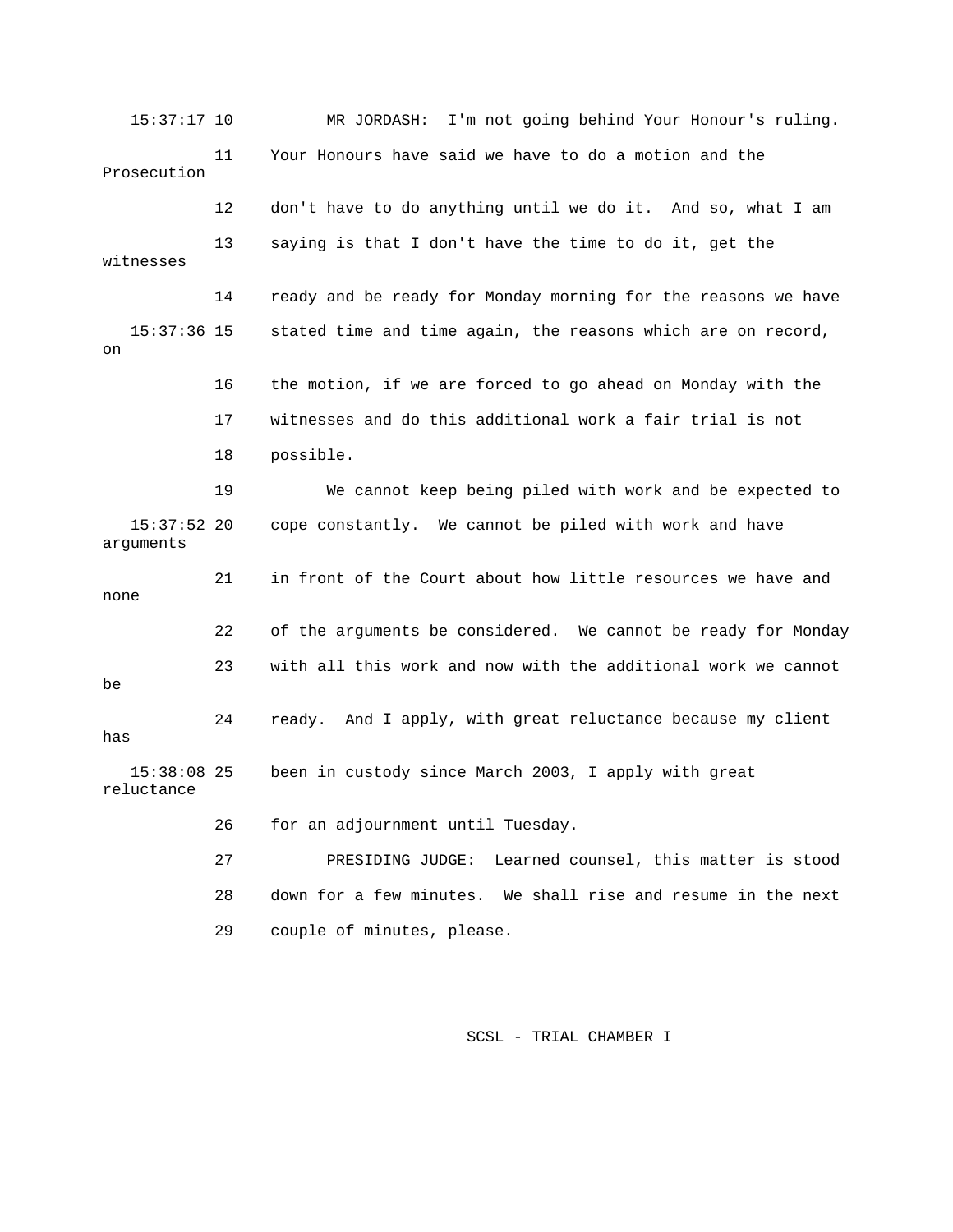1 FEBRUARY 2008 OPEN SESSION

|                         | $\mathbf{1}$ | [Break taken at 3.28p.m.]                                      |
|-------------------------|--------------|----------------------------------------------------------------|
|                         | 2            | [Upon resuming at 3.49 p.m.]                                   |
|                         | 3            | PRESIDING JUDGE: We are resuming the session, and the          |
|                         | 4            | Chamber, after deliberation on Mr Jordash's submissions on an  |
| 16:00:03                | 5            | application for an adjournment, decides that it will take the  |
|                         | 6            | evidence of this witness up to 4.45 because our staff who are  |
|                         | 7            | here have some obligations with the Registrar, and we will see |
| imagine                 | 8            | how far we go after we adjourn, if we don't finish, as I       |
| this                    | 9            | we wouldn't, the matter will be adjourned, the testimony of    |
| $16:00:47$ 10           |              | witness will be adjourned to Monday.                           |
| for                     | 11           | It is also the Chamber's decision, that the application        |
|                         | 12           | an adjournment to Tuesday is denied because it lacks any legal |
|                         | 13           | basis for it to be granted. What it means is that this matter  |
| on                      | 14           | which, with this witness we are taking on now, will be pursued |
| $16:01:17$ 15<br>have   |              | Monday and the proceedings will continue as normally as we     |
|                         | 16           | been going on with them. That is the decision of the Chamber.  |
|                         | 17           | So may the witness be sworn in, please.                        |
|                         | 18           | WITNESS: DIS-226 [Sworn]                                       |
|                         | 19           | [The witness answered through Interpreter]                     |
| $16:03:07$ 20<br>Bible, |              | PRESIDING JUDGE: Is he sworn on the Koran or on the            |
|                         | 21           | please?                                                        |

22 MR GEORGE: On the Koran, My Lord.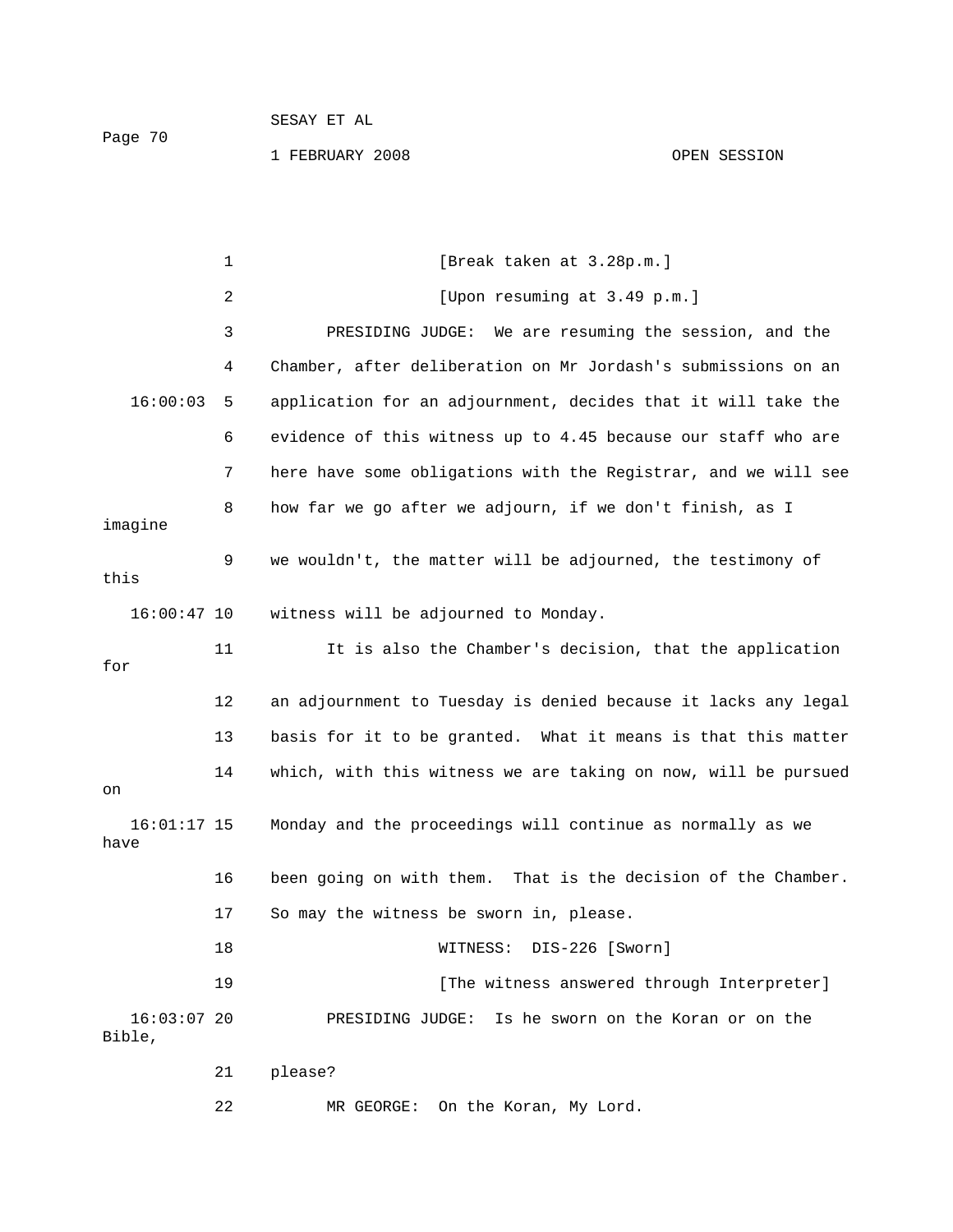23 PRESIDING JUDGE: And he will be testifying in Mende? 24 MR GEORGE: Yes, My Lord. 16:03:37 25 PRESIDING JUDGE: Yes, Mr Jordash, you may proceed. 28 PRESIDING JUDGE: All right. Court Management, can you 29 please move us into a closed session so that Mr Jordash makes 26 MR JORDASH: Yes. And may I apply to go into a closed 27 session, please, to apply to go into a closed session? his

SCSL - TRIAL CHAMBER I

|         | SESAY ET AL     |              |
|---------|-----------------|--------------|
| Page 71 |                 |              |
|         | 1 FEBRUARY 2008 | OPEN SESSION |

 1 application? 2 3 JUDGE THOMPSON: Mr Jordash, is it for the entire 3 testimony? 4 MR JORDASH: No, just for the first five minutes, Your Honour. 7 PRESIDING JUDGE: And this is DIS -- 8 MR JORDASH: 226, Your Honour. [At this point in the proceedings, a portion of the  $16:04:26$  5 6 JUDGE BOUTET: Right. Okay. 9 PRESIDING JUDGE: 226. Thank you.  $16:04:41$  10 11 transcript, pages 72 to 74, was extracted and sealed under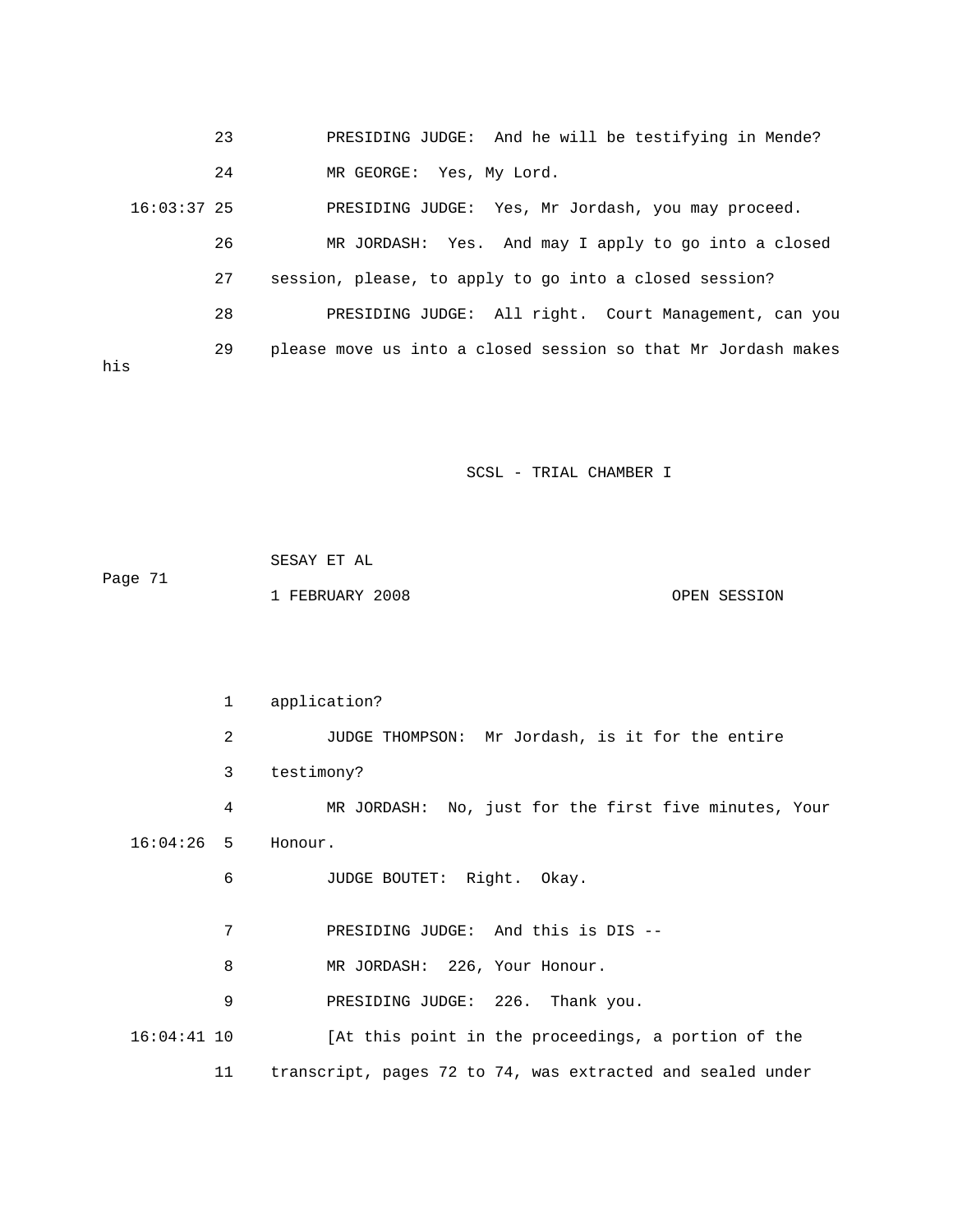| session] | $12\,$      |  |  | separate cover, as the proceeding was heard in a closed |  |  |
|----------|-------------|--|--|---------------------------------------------------------|--|--|
|          |             |  |  |                                                         |  |  |
|          | $13\,$      |  |  |                                                         |  |  |
|          | $14\,$      |  |  |                                                         |  |  |
|          | $15\,$      |  |  |                                                         |  |  |
|          | $16\,$      |  |  |                                                         |  |  |
|          | $17\,$      |  |  |                                                         |  |  |
|          | $18\,$      |  |  |                                                         |  |  |
|          | 19          |  |  |                                                         |  |  |
|          | $20\,$      |  |  |                                                         |  |  |
|          | $2\sqrt{1}$ |  |  |                                                         |  |  |
|          | $2\sqrt{2}$ |  |  |                                                         |  |  |
|          | 23          |  |  |                                                         |  |  |
|          | $2\sqrt{4}$ |  |  |                                                         |  |  |
|          | 25          |  |  |                                                         |  |  |
|          | $26\,$      |  |  |                                                         |  |  |
|          | $2\,7$      |  |  |                                                         |  |  |
|          | $2\,8$      |  |  |                                                         |  |  |

SCSL - TRIAL CHAMBER I

| Page 75 | SESAY ET AL     |              |
|---------|-----------------|--------------|
|         | 1 FEBRUARY 2008 | OPEN SESSION |

1 [Open session]

2 PRESIDING JUDGE: Yes, thank you.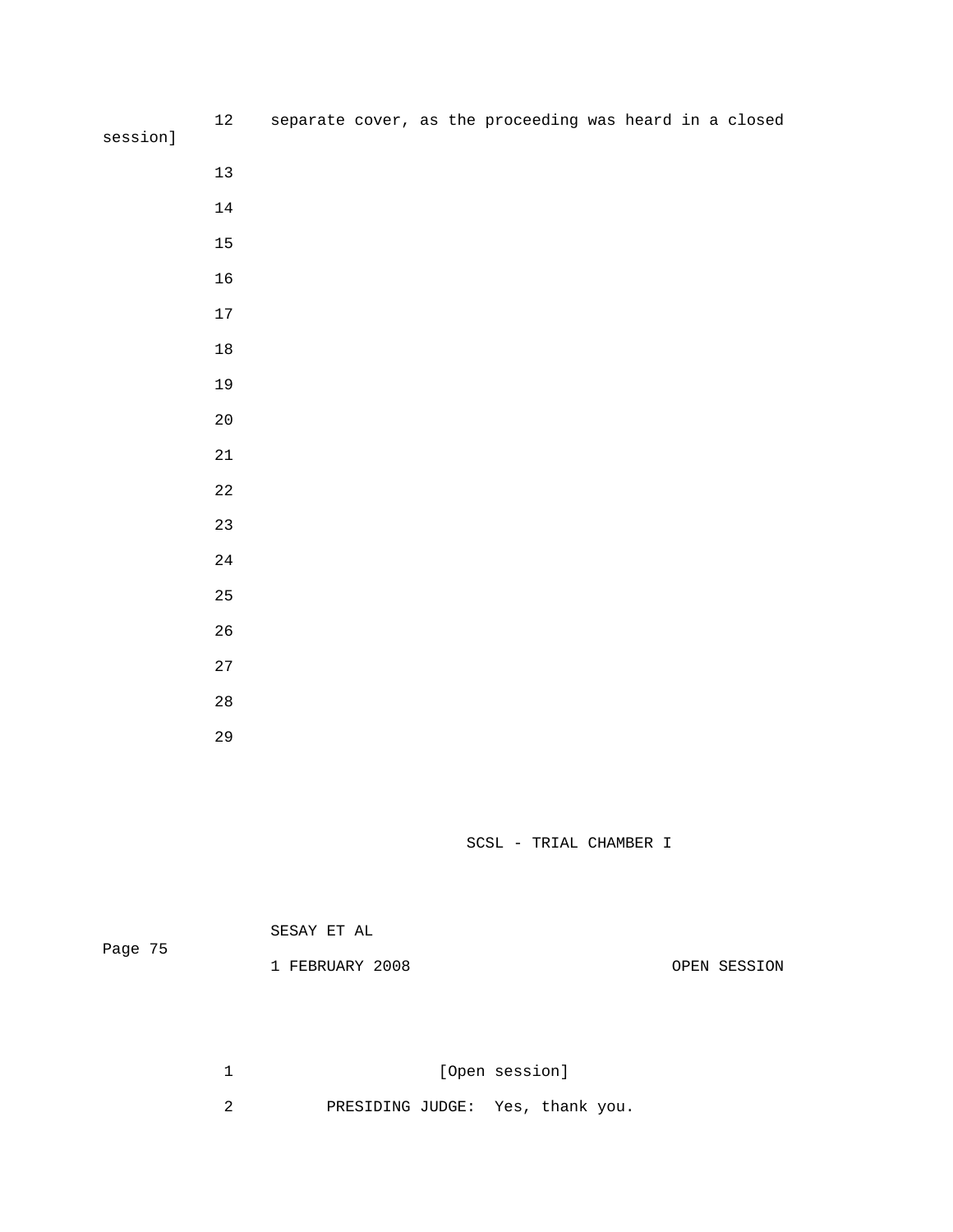|                          | 3  | MR JORDASH:                                                    |
|--------------------------|----|----------------------------------------------------------------|
|                          | 4  | Mr Witness, we are in an open session, so do not mention<br>Q. |
| 16:17:51                 | 5  | your name or the specific title --                             |
|                          | 6  | Okay.<br>Α.                                                    |
| follow                   | 7  | -- or the specific title of the role you had; do you<br>Q.     |
|                          | 8  | me?                                                            |
|                          | 9  | Okay.<br>Α.                                                    |
| $16:18:19$ 10            |    | I want to try to understand something you said a moment<br>Q.  |
|                          | 11 | Do you remember --<br>ago.                                     |
|                          | 12 | Okay.<br>Α.                                                    |
|                          | 13 | -- a time when Johnny Paul Koroma took over in Freetown,<br>Q. |
|                          | 14 | during the war?                                                |
| $16:18:43$ 15            |    | I cannot remember exactly, now. At that time they said,<br>Α.  |
|                          | 16 | when we were told to go to Daru, that was the time I could     |
|                          | 17 | recall.                                                        |
|                          | 18 | Okay. Now, when you went to Daru, how many years after<br>Q.   |
| job                      | 19 | that was it before you became the job, or before you took the  |
| $16:19:22$ 20            |    | that you've told us about?                                     |
| us                       | 21 | When we went to Daru, on our return, it was $-$ it took<br>Α.  |
|                          | 22 | two years.                                                     |
| in                       | 23 | Okay. Do you remember when the disarmament took place<br>Q.    |
|                          | 24 | Sierra Leone?                                                  |
| $16:19:59$ 25<br>talking |    | I cannot recall that day, but I knew when they were<br>Α.      |
|                          | 26 | about disarmament.                                             |
|                          | 27 | Do you know the name Tukpagbehun?<br>$Q$ .                     |
|                          | 28 | Mr Jordash, pronounce it again.<br>PRESIDING JUDGE:            |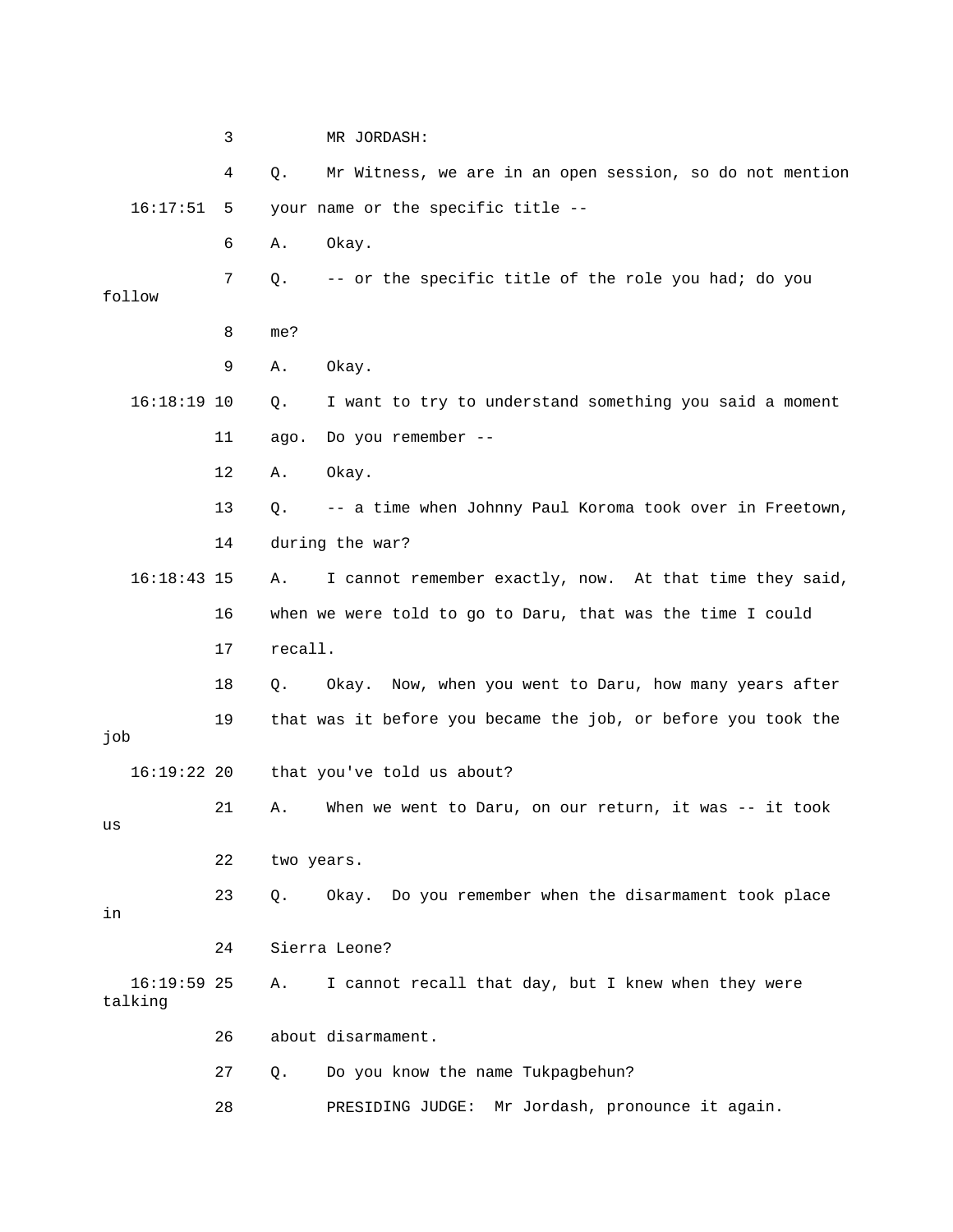17 moment ago?

```
 SCSL - TRIAL CHAMBER I
```

| Page 76 | SESAY ET AL     |  |              |  |  |  |
|---------|-----------------|--|--------------|--|--|--|
|         | 1 FEBRUARY 2008 |  | OPEN SESSION |  |  |  |

 1 Q. Can you pronounce the name? 2 A. Yes, Tukpagbehun. 3 PRESIDING JUDGE: Tukpagbehun. 6 Q. How do you know that name? Did something happen there 7 during the war? 8 A. Something happened there. At the end of war something 9 happened there. We cultivated a farm there. The paramount 16:21:02 10 said we should cultivate a farm there, we, the civilians. 11 Q. Now, I want to talk to you about that farm. At what 13 there? How close to the -taken the guns from the fighters. 16 Q. And the paramount chief, who was that, who you spoke of 4 THE WITNESS: Tukpagbehun. 16:20:39 5 MR JORDASH: chief point 12 was it the paramount chief said you should cultivate a farm 14 A. At that time the war had come to an end, but they had not  $16:21:35$  15 a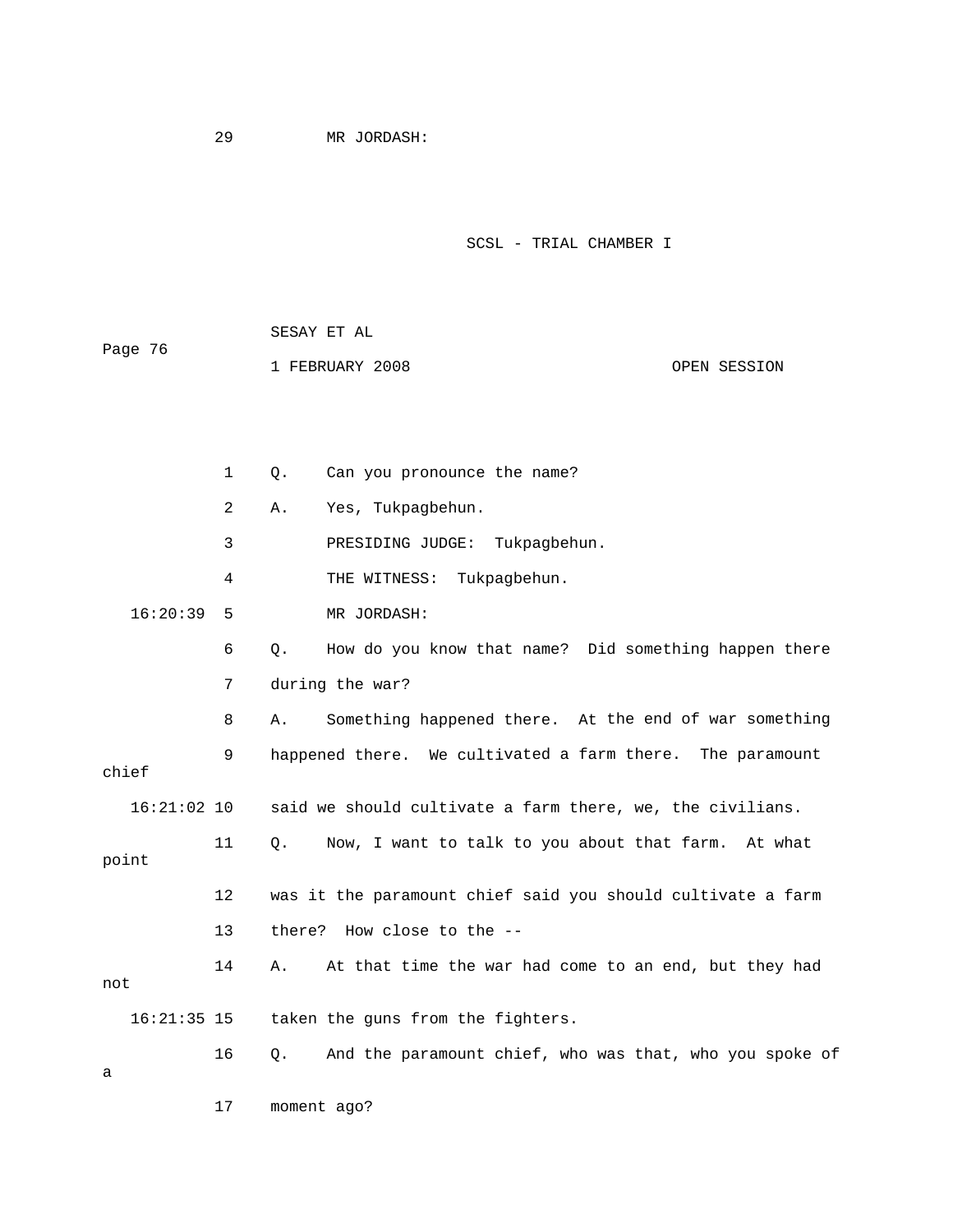| 18 | Α.            | His name is Saidu.                                      |
|----|---------------|---------------------------------------------------------|
| 19 | О.            | And where was he a chief?                               |
|    | Α.            | He was in Kailahun.                                     |
| 21 | Q.            | And did you know him at that time through your official |
| 22 |               |                                                         |
| 23 | Α.            | The paramount chief? I knew him.                        |
| 24 | Q.            | Did you have official duties in relation to him? Did    |
|    |               |                                                         |
|    |               | 16:22:33 25 associate through those official duties?    |
| 26 | Α.            | He said we were the people in charge of instructing our |
| 27 |               | companions to go and work.                              |
| 28 | О.            | Sorry, who was responsible?                             |
| 29 | Α.            | We, the civilians. There was one Lamin who came here,   |
|    | $16:22:07$ 20 | duties?                                                 |

| Page 77 | SESAY ET AL     |              |
|---------|-----------------|--------------|
|         | 1 FEBRUARY 2008 | OPEN SESSION |

 1 was in charge of the youth, both men and women, we were all in 2 charge of cleaning the town. We gave them different positions; 3 said you are the ganga. We had the town crier. 4 Q. So how did the paramount chief Saidu send the message to 16:23:47 5 cultivate a farm at Tukpagbehun? 6 A. Whilst we were in town, a letter was sent to us, to the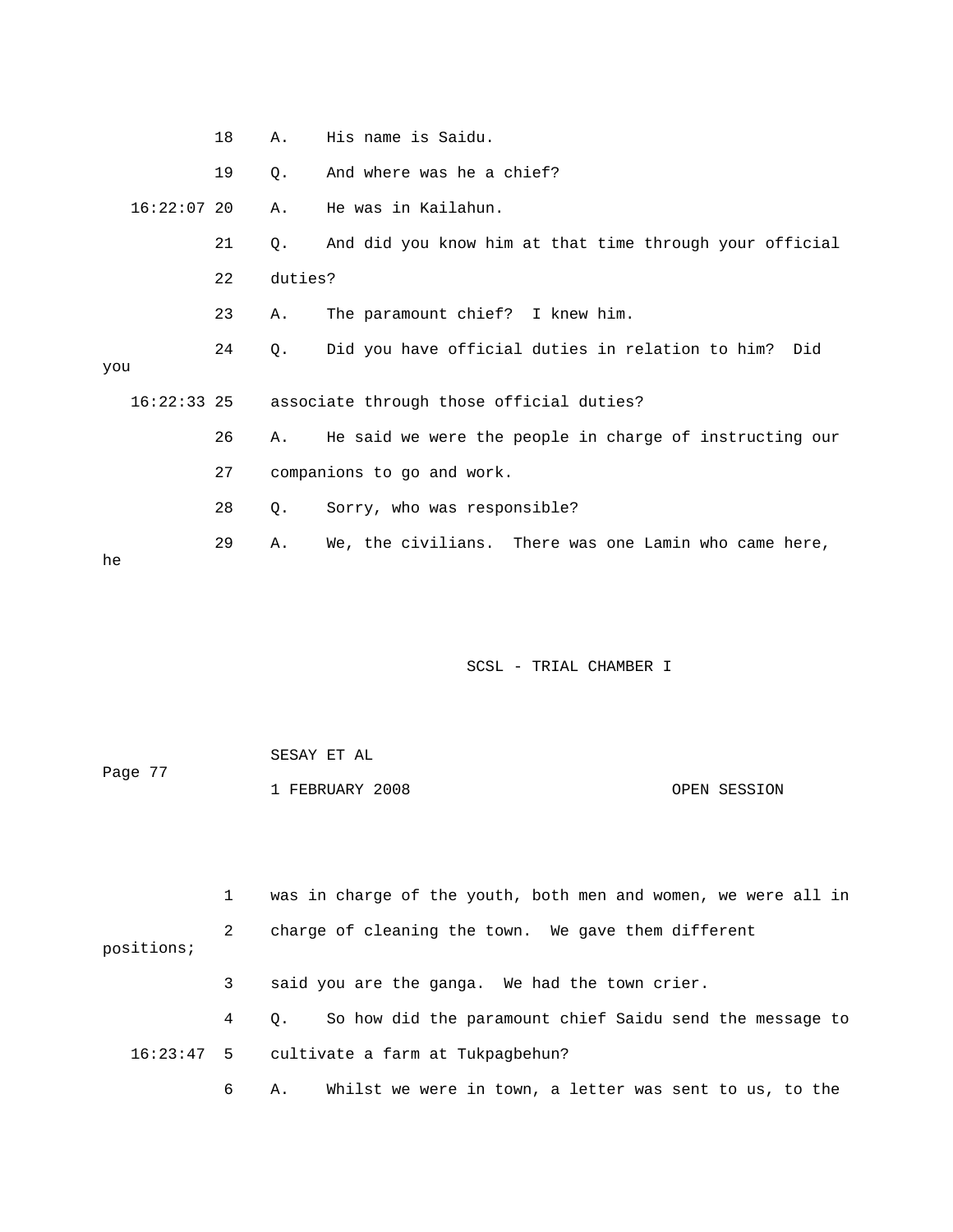| the                    | 7  | deputy, and he invited us and the letter was read to us, that  |
|------------------------|----|----------------------------------------------------------------|
| since                  | 8  | paramount chief said that we should go and cultivate a farm    |
|                        | 9  | the war was now coming to an end.                              |
| $16:24:19$ 10<br>his   |    | Who was the deputy that you just mentioned?<br>Q.<br>What was  |
|                        | 11 | name?                                                          |
|                        | 12 | His name is Bockarie Sellu.<br>Α.                              |
|                        | 13 | Is that the same man as Pit Sellu?<br>Q.                       |
|                        | 14 | JUDGE BOUTET:<br>No, the chief is Saidu.                       |
| $16:24:53$ 15          |    | THE WITNESS:<br>Giehun, the speaker for Giehun was<br>No.      |
|                        | 16 | called Popay Saidu.                                            |
|                        | 17 | MR JORDASH:                                                    |
| read                   | 18 | So the paramount chief, Saidu, sent a letter which was<br>Q.   |
|                        | 19 | to who? Who did the letter get read to?                        |
| $16:25:04$ 20<br>chief |    | They read the letter in the presence of the section<br>Α.      |
|                        | 21 | and to all of us, we the civilians, who were in the town.      |
|                        | 22 | And the town you are talking about is?<br>Q.                   |
|                        | 23 | Where we cultivated the farm? Giehun, it was in Giehun,<br>Α.  |
| from                   | 24 | Tukpagbehun, where we cultivated the farm.<br>The letter came  |
| $16:25:35$ 25          |    | Kailahun and came to us.                                       |
|                        | 26 | And once the letter had been read to you, the civilians,<br>Q. |
| relation               | 27 | and I think you said the section chief, did something in       |
|                        | 28 | to the contents of the letter?                                 |
| particular             | 29 | They told us that we were to go and cultivate a<br>Α.          |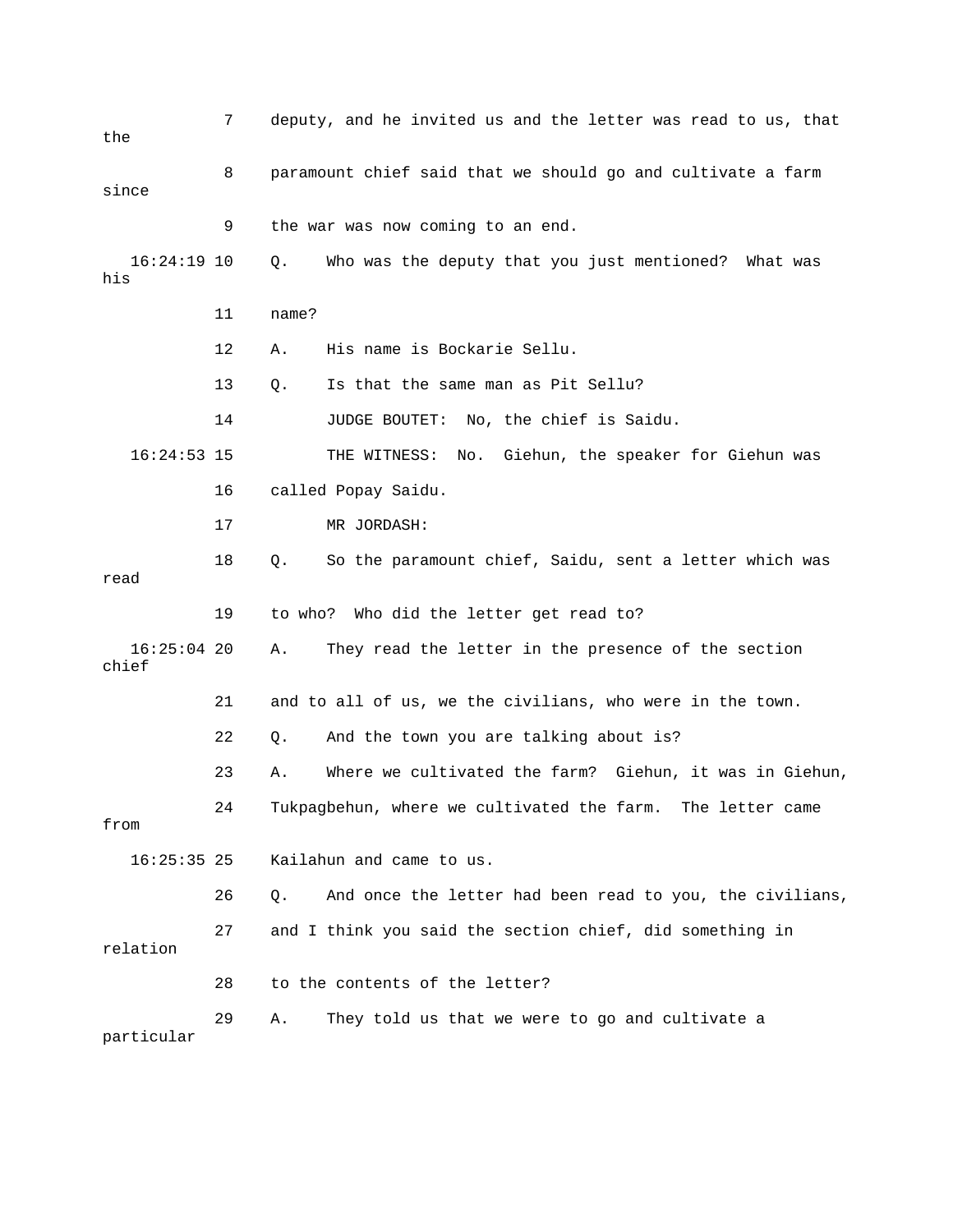| Page 78 | SESAY ET AL     |              |
|---------|-----------------|--------------|
|         | 1 FEBRUARY 2008 | OPEN SESSION |

| that                | 1  | farm on a particular day. Then, that night, they have said    |
|---------------------|----|---------------------------------------------------------------|
|                     | 2  | the war had come to an end. We danced throughout that night.  |
| brought             | 3  | The next morning we went to brush. Then the Chief Sellu       |
|                     | 4  | the food for the work.                                        |
| 16:26:28            | 5  | Let's just slow it down a bit. What did the letter say?<br>Q. |
| to                  | 6  | That we were to make a farm because the war was coming<br>Α.  |
|                     | 7  | That all our people should make a farm. We, the<br>an end.    |
|                     | 8  | civilians, should make a farm.                                |
| instruction         | 9  | And how did you, the civilians, feel about this<br>Q.         |
| $16:26:58$ 10       |    | to make a farm?                                               |
|                     |    |                                                               |
|                     | 11 | When he told us that, that evening, we danced on a band<br>Α. |
| that                | 12 | before we went to brush the next morning. We really danced    |
|                     | 13 | night.                                                        |
|                     | 14 | Why were you dancing?<br>Q.                                   |
| $16:27:17$ 15<br>It |    | We are farmers, but we were not cultivating any longer.<br>Α. |
| cultivate           | 16 | was during the war. And when he told us that we should        |
| оf                  | 17 | a farm, we were very happy and it was for our people, for all |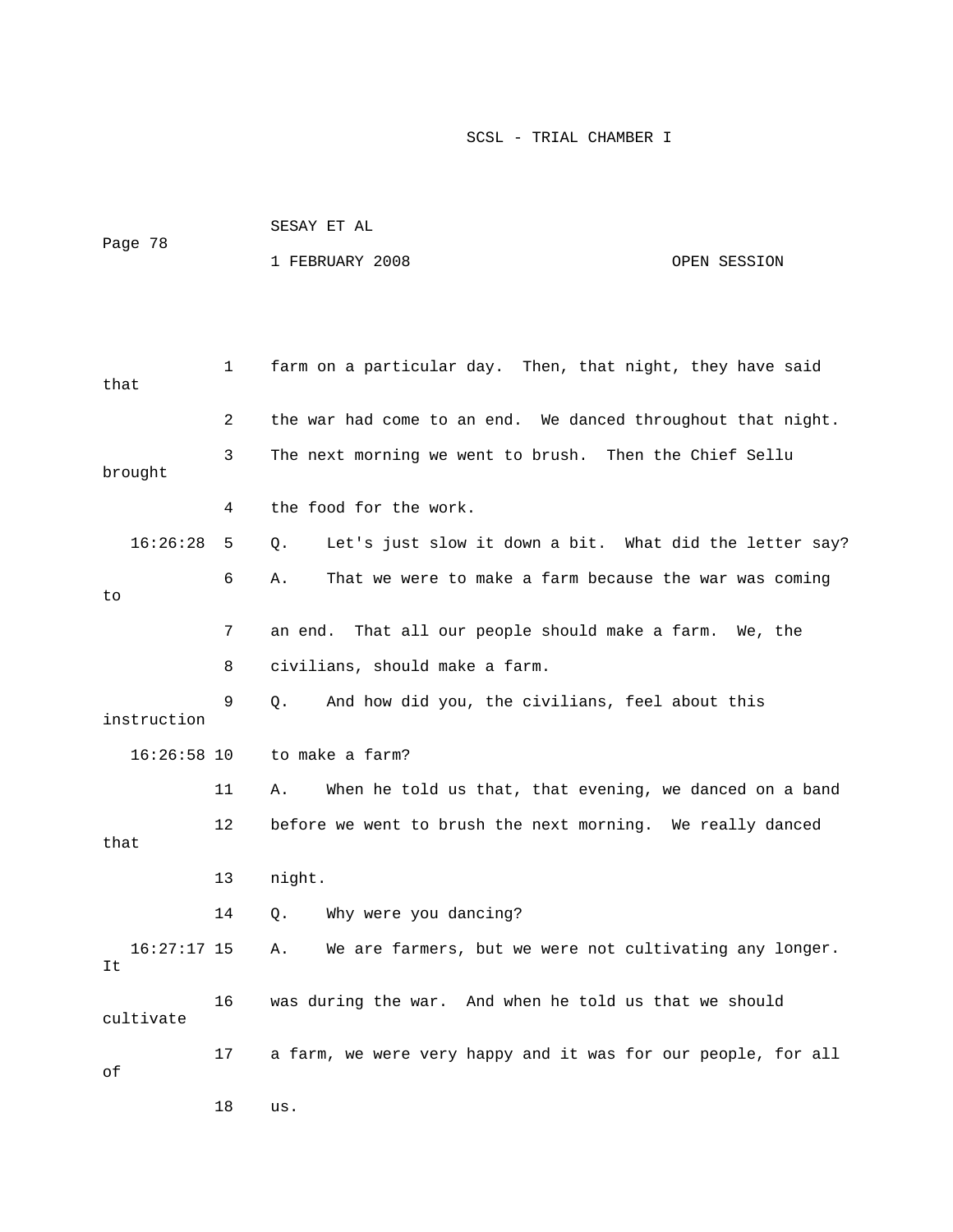19 Q. Maybe you've answered my next question: What was your 16:27:42 20 understanding about the farm and who the harvest was going to go

21 to?

 22 A. The rice was, we all decided that because the harvest was 23 for him, because he gave the seed rice, so he was the owner of 24 it, because he provided all the seedlings. When he told us to

16:28:16 25 cultivate, we told him that even if we cultivate, whatever

26 happened, if you are given some, you will be able to cultivate

27 your own farm.

 28 Q. Sorry, if you are given some, if who's given some, they 29 would be able to cultivate their own farm?

SCSL - TRIAL CHAMBER I

 1 FEBRUARY 2008 OPEN SESSION SESAY ET AL Page 79

 1 A. He, Mr Sellu. He told us to cultivate because we did 2 give the rice. We did not have rice at that time. He gave us 3 the rice. 4 Q. So you told us the next day the brushing began; is that 16:29:07 5 right? 6 A. Yes. not

7 Q. Who did the brushing?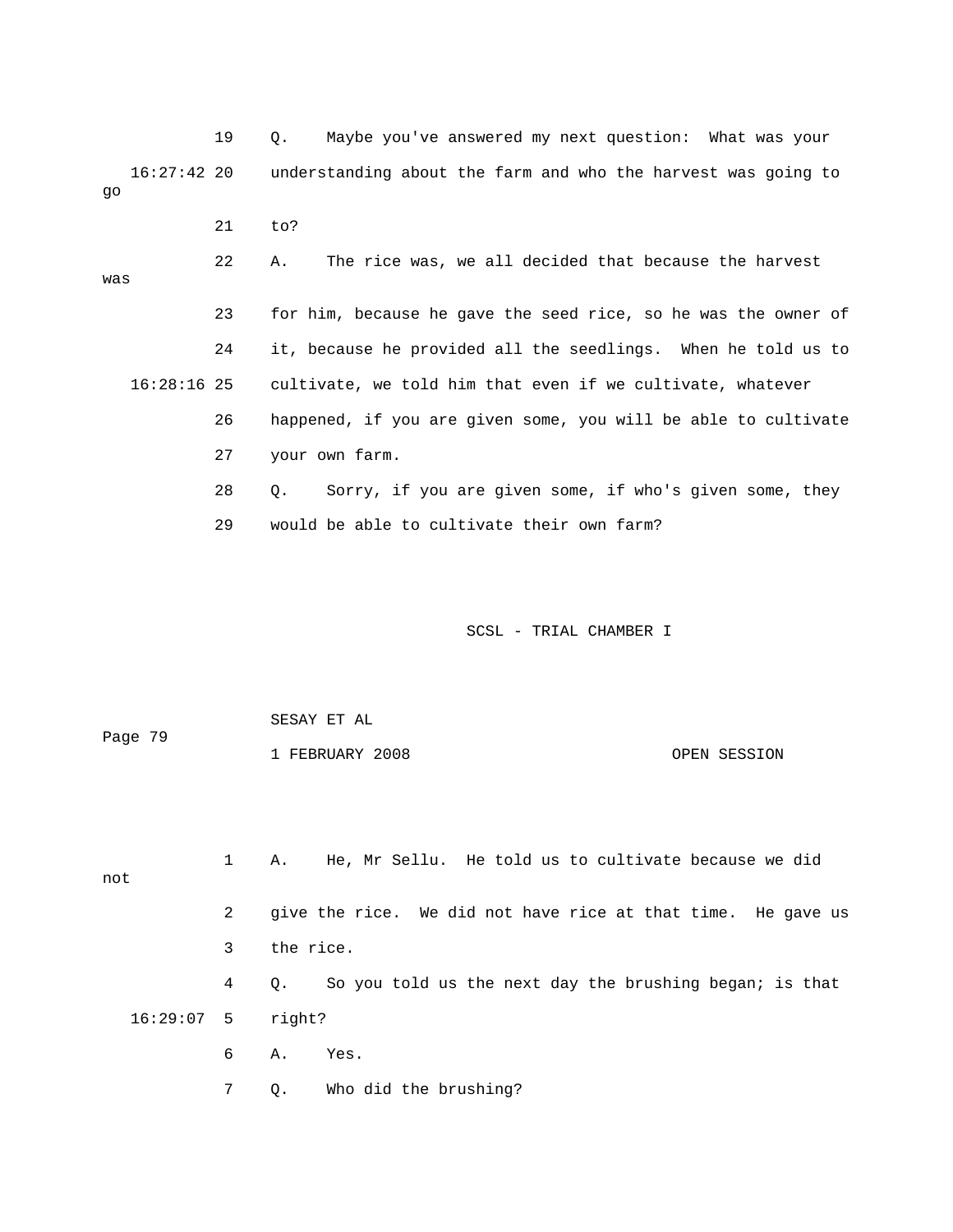| day           | 8  | The youths. All of us, we went to brush. That single<br>Α.     |
|---------------|----|----------------------------------------------------------------|
|               | 9  | we brushed and completed the whole farm.                       |
| $16:29:25$ 10 |    | And who decided who should brush the farm?<br>$Q$ .            |
| Sellu         | 11 | Who decided who were to go and cultivate?<br>Α.<br>It was Mr   |
| go            | 12 | who told us to go there. Then we decided and we accepted to    |
|               | 13 | there.                                                         |
| amongst       | 14 | When you accepted to go there, what was the feeling<br>Q.      |
| $16:29:56$ 15 |    | the people who went there?                                     |
| Everybody     | 16 | They were happy because there was no confusion.<br>Α.          |
|               | 17 | was laughing. We brushed and finished that day.                |
| happen        | 18 | After brushing and finishing that day, did anything<br>Q.      |
|               | 19 | next in relation to the farm?                                  |
| $16:30:22$ 20 |    | We brushed and then we set fire to the farm.<br>Α.<br>Yes.     |
|               | 21 | Who set fire to the farm?<br>Q.                                |
|               | 22 | We went there to go and burn the farm.<br>Α.                   |
|               | 23 | Who, who went there?<br>Q.                                     |
| people        | 24 | We, the people, because there were a large number of<br>Α.     |
| $16:30:58$ 25 |    | who went to brush, but it is not all of you that would go and  |
| the           | 26 | burn the farm, because we divided. Some went to go and burn    |
|               | 27 | farm.                                                          |
|               | 28 | Did those who went to burn the farm do this willingly or<br>Q. |
|               | 29 | unwillingly?                                                   |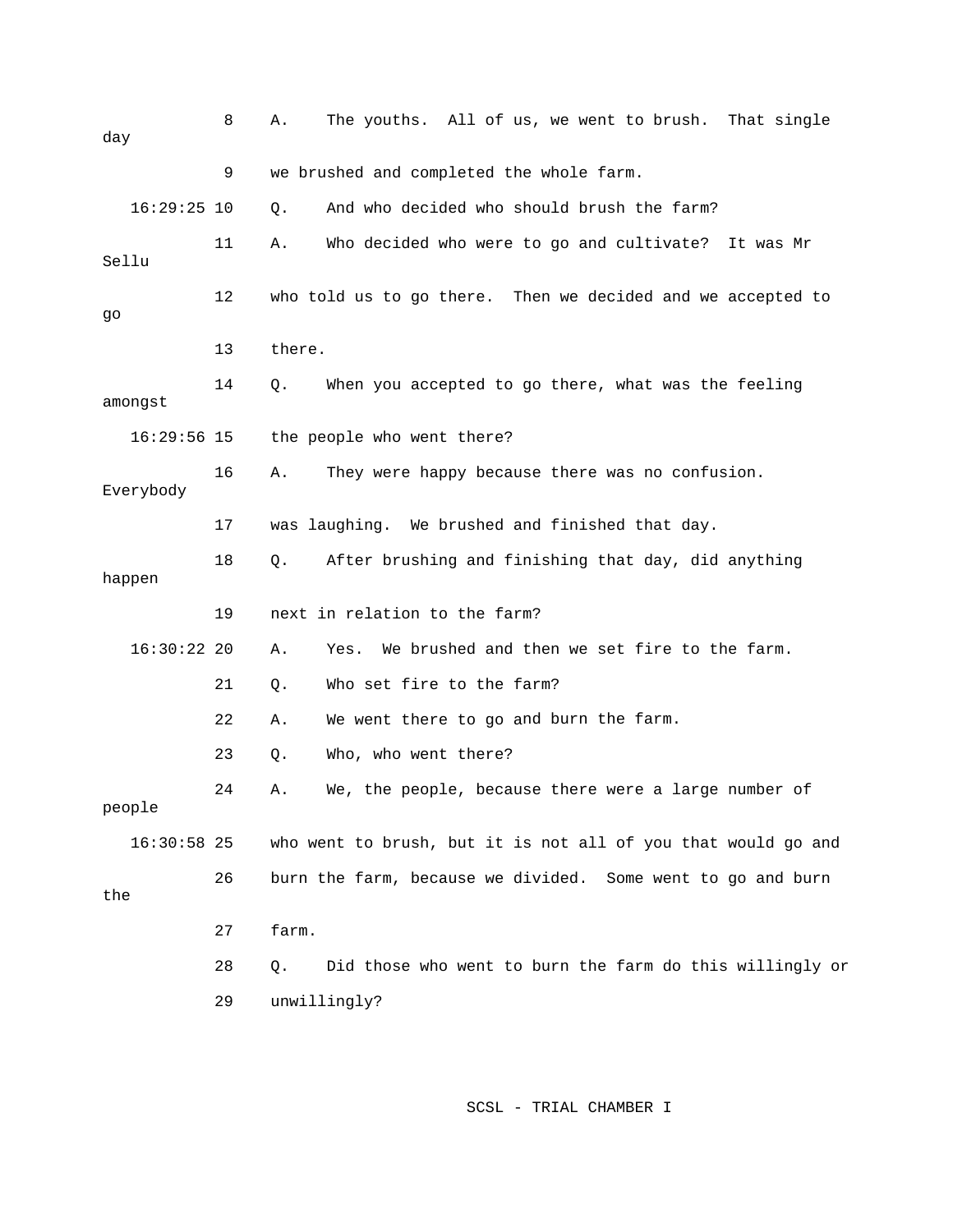| SESAY EI AL<br>$-$ |  |
|--------------------|--|
|                    |  |

Page 80

SESAY ET AL

## 1 FEBRUARY 2008 OPEN SESSION

 1 A. Very well. 2 Q. Why do you say "very well," Mr Witness? Did you observe 3 this? 4 A. Yes, we went there. The fire that we had, we were all happy to take to the farm to go and set fire to the farm. We 6 were all happy to burn the farm and it burnt completely. 7 Q. And the civilians who did the brushing and the burning, 8 from were did the civilians come from? 9 A. All of us we were there. Some came from Mende Bauma. 16:32:00 10 of us who were there, when we cultivated that farm. 11 Q. So from Mende, Baoma, any other sections? 12 A. And Giehun because the people from Kailahun came. Other 14 Q. After the farm had been brushed and then burnt, did 16:32:25 15 something else happen to prepare that farm? 17 Q. What happened? 18 A. They brought seedlings. We went to plough. When we were 19 ploughing the women were cleaning. We were taking the grass 21 Q. Who did that? 16:31: All 13 people from Kailahun came. 16 A. Yes. 16:32:51 20 among the seedlings.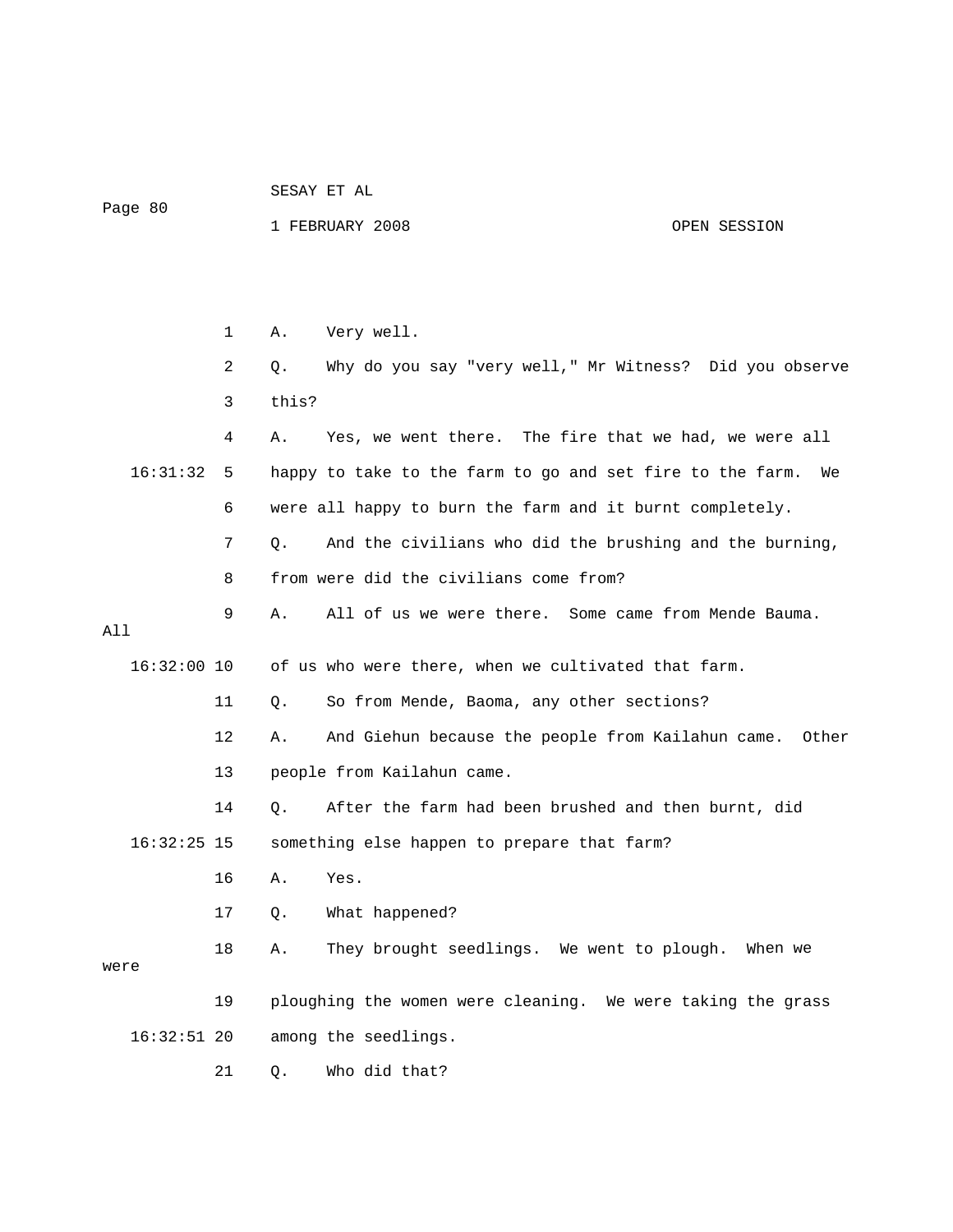| there.        | 22 | Α.  | Women, there were a good number of women. They were            |              |
|---------------|----|-----|----------------------------------------------------------------|--------------|
|               | 23 | Q.  | Civilians?                                                     |              |
|               | 24 | Α.  | They were civilians, yes.                                      |              |
| $16:33:14$ 25 |    | Q.  | Did they do the work willingly or unwillingly?                 |              |
| singing.      | 26 | Α.  | No, they were not forced. All of them went there               |              |
|               | 27 |     | I did not see anybody force them, that this -- nobody told me  |              |
|               | 28 |     | that this what they have done to me that was a very bad thing, |              |
|               | 29 | no. | They did not tell me that.                                     |              |
| Page 81       |    |     | SCSL - TRIAL CHAMBER I<br>SESAY ET AL<br>1 FEBRUARY 2008       | OPEN SESSION |
|               | 1  | Q.  | Did they receive anything on the farm?                         |              |
| they          | 2  | Α.  | We were only ploughing. Then, when we were ploughing,          |              |
| the           | 3  |     | would give us food to eat. Mr Sellu was giving the food, so    |              |
| the           | 4  |     | women were cooking the food for us to eat on the farm, until   |              |
| 16:34:12      | 5  |     | time we finished ploughing.                                    |              |
|               | 6  | Q.  | Did the civilians on the farm have enough to eat?              |              |

food

8 to us, and the women were cooking food for us, to eat.

7 A. The man who was taking food to us, Mr Sellu was taking

9 Q. Was there enough for everyone or not?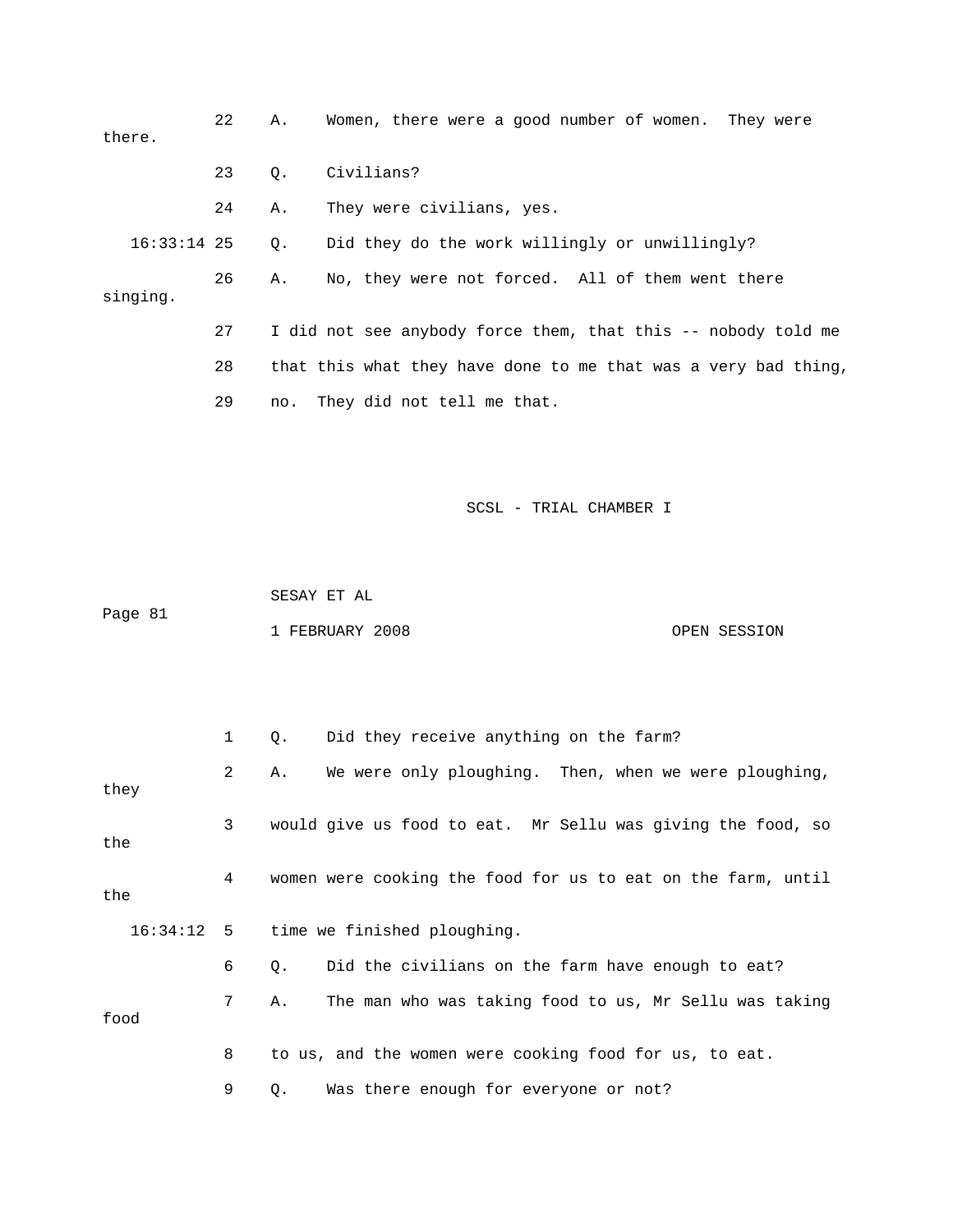| $16:34:36$ 10 |    | Α.          | He used to take the food to us to eat. Very much.<br>And       |
|---------------|----|-------------|----------------------------------------------------------------|
|               | 11 |             | somebody will say, "I'm full."                                 |
| harvest       | 12 | Q.          | And, after the rice had been planted, was there a              |
|               |    |             |                                                                |
|               | 13 |             | at some point?                                                 |
|               | 14 | Α.          | Yes.                                                           |
| $16:35:01$ 15 |    | Q.          | How long after the planting was the harvest?                   |
| ready         | 16 | Α.          | It took up to three to four months when the rice was           |
|               | 17 | to harvest. |                                                                |
| work          | 18 | Q.          | And during the three to four months, did anyone else           |
|               | 19 |             | on the farm?                                                   |
| $16:35:24$ 20 |    | Α.          | Apart from weeding, when the rice was ready to harvest,        |
|               | 21 | yes.        |                                                                |
|               | 22 | Q.          | Who worked on the farm in that three to four months?           |
|               | 23 | Α.          | Those who were around the farm, we told them that they         |
|               | 24 |             | should not -- they should be looking after the farm for us, so |
| $16:35:58$ 25 |    |             | when the farm, when the rice was ready to harvest, they should |
|               | 26 |             | come and inform us.                                            |
|               | 27 | Q.          | Did they do that?                                              |
|               | 28 | Α.          | Yes.                                                           |
|               | 29 | Q.          | Did they do that willingly or unwillingly?                     |
|               |    |             |                                                                |
|               |    |             |                                                                |
|               |    |             | SCSL - TRIAL CHAMBER I                                         |

SESAY ET AL

Page 82

1 FEBRUARY 2008

OPEN SESSION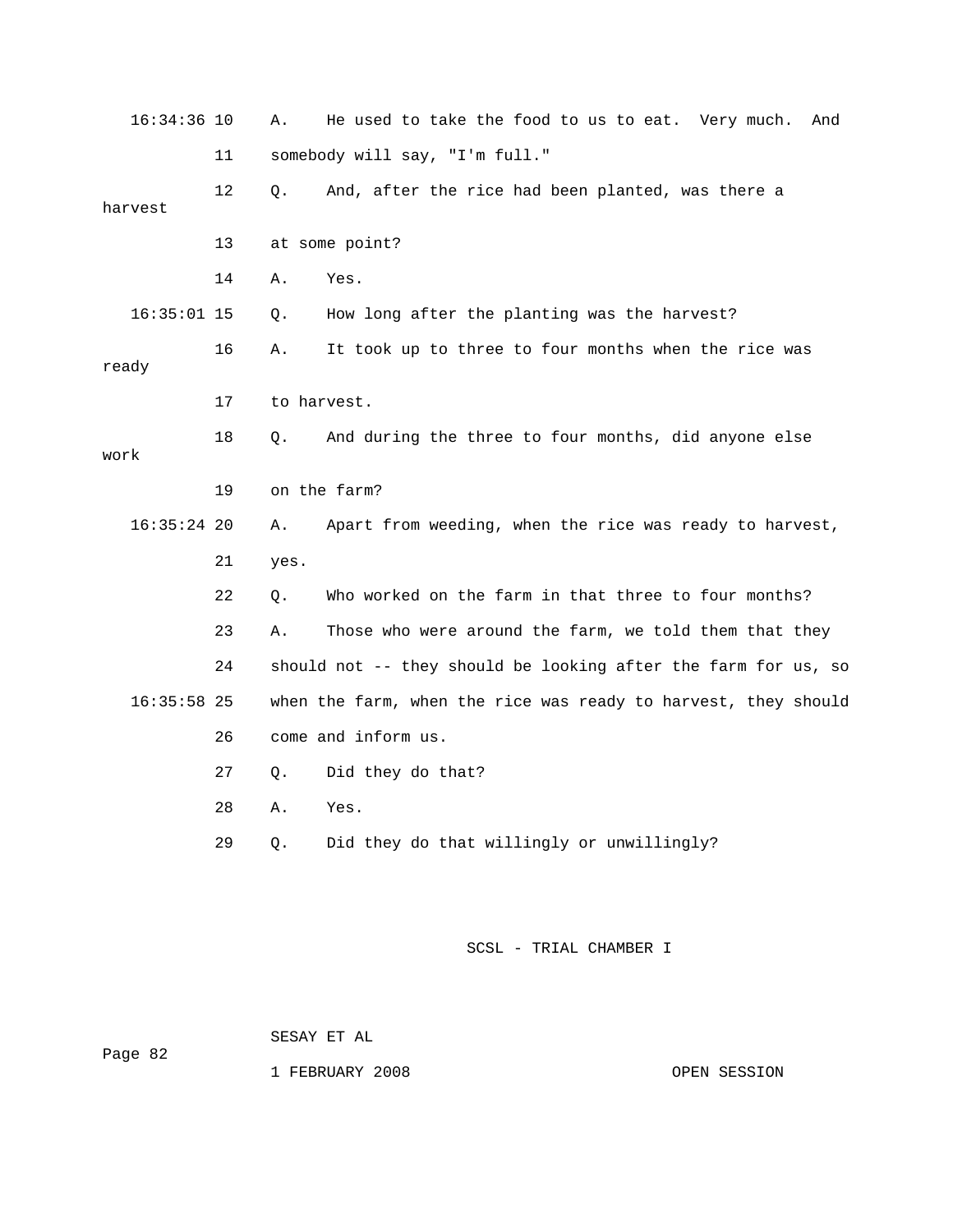| praises,      | 1  | Happily, they were willing. They were coming with<br>Α.        |
|---------------|----|----------------------------------------------------------------|
|               | 2  | they were not forcing anybody. Somebody would go and see the   |
| God.          | 3  | farm and when the person came back he will say: Oh, thank      |
|               | 4  | There is no problem with the rice.                             |
| 16:36:30      | 5  | So what happened to the rice when it was harvested?<br>Q.      |
|               | 6  | After the harvest, the barn was in Giehun.<br>Α.<br>Then we    |
| told          | 7  | harvested all the rice and stored it there. Then the chief     |
|               | 8  | us to prepare the food and they will prepare it. Then, after   |
|               | 9  | that, the rice was finished.                                   |
| $16:37:02$ 10 |    | So who harvested the rice and put it in a big barn in<br>Q.    |
|               | 11 | Giehun?                                                        |
| When          | 12 | Women. All of us, we were all going there together.<br>Α.      |
| will          | 13 | we were harvesting they were tiring. After work, then they     |
|               | 14 | carry some and they all -- then we, the men, also, we carry on |
| $16:37:29$ 15 |    | our heads to bring it to the town.                             |
|               | 16 | So the civilians carried it on their heads to the town.<br>Q.  |
|               | 17 | Did they do this willingly or unwillingly?                     |
| are           | 18 | We were doing that happily. We are even dancing.<br>Α.<br>We   |
| whatever      | 19 | even coming home dancing, laughing. Because, if you --         |
| $16:38:01$ 20 |    | load of rice you were able to carry, that was what you were    |
| forced        | 21 | expected to carry. What you cannot carry you would not be      |
|               | 22 | to carry.                                                      |
| what          | 23 | And when the rice had been put in the barn in Giehun,<br>Q.    |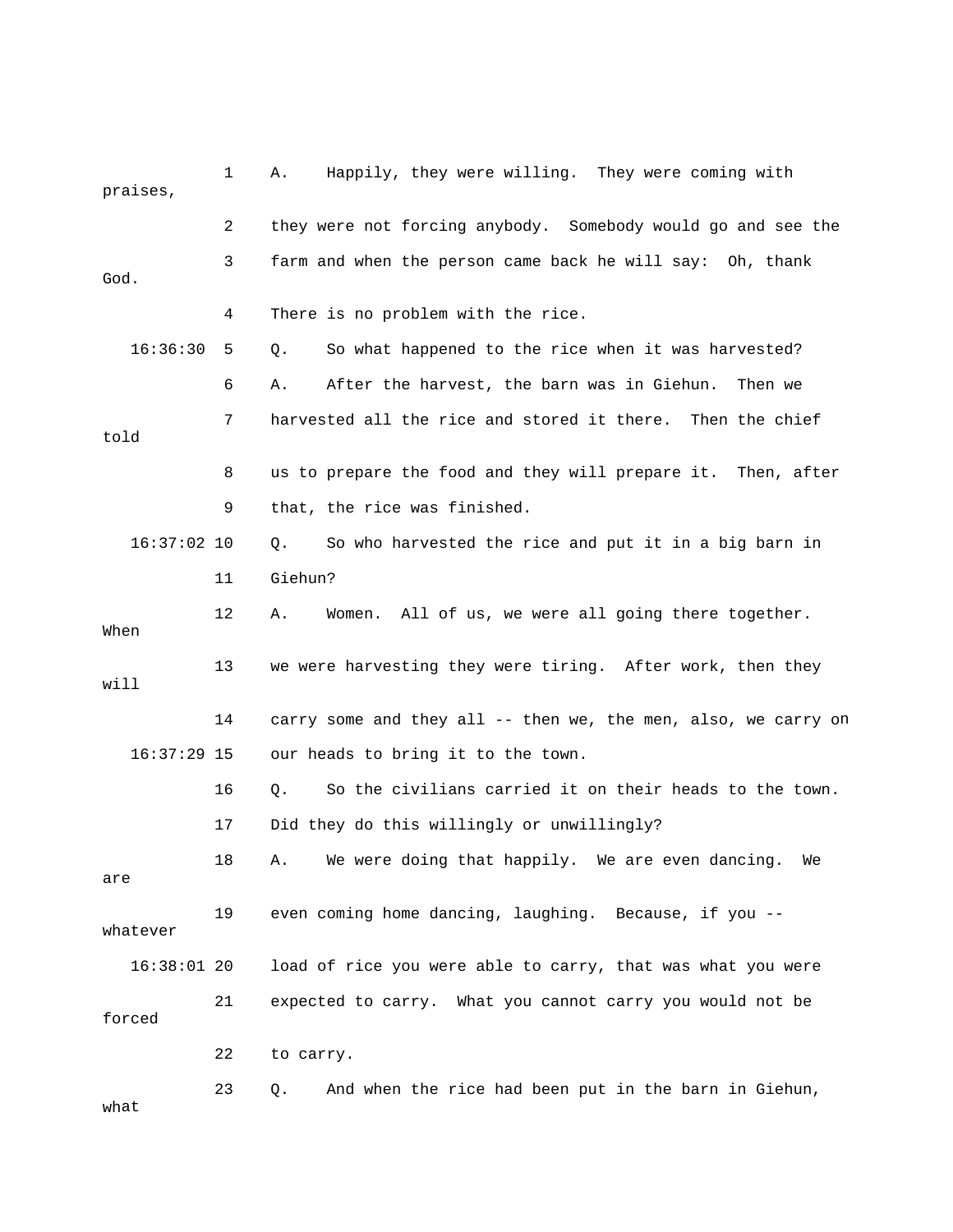24 happened to it after that?

 16:38:24 25 A. Then, the paramount chief would ask that they should take

 26 some from the barn and then they will carry it. Then they would 27 give us some. Then after they have taken some from the barn they 28 will carry it and some will remain with us. 29 Q. Sorry, it would remain with who?

|         | SESAY ET AL     |              |
|---------|-----------------|--------------|
| Page 83 |                 |              |
|         | 1 FEBRUARY 2008 | OPEN SESSION |

|    | people        | $\mathbf{1}$    |             | A. He used to give it to the section chief. That, you        |
|----|---------------|-----------------|-------------|--------------------------------------------------------------|
|    |               | $\overline{a}$  |             | who are staying here, this rice is yours.                    |
|    |               | 3               | Q.          | By "the people," do you mean civilians?                      |
|    |               | 4               | Α.          | Yes, they were civilians. We were there together.            |
|    | 16:39:11      | 5               | $Q_{\star}$ | Now, apart from rice going to Giehun, did rice go some       |
|    |               | 6               |             | where else?                                                  |
| in |               | $7\overline{ }$ | Α.          | The rice that we were harvesting? We used to store it        |
|    |               | 8               |             | the barn except the one they were preparing and taking it to |
|    |               | 9               |             | Kailahun, but ours was stored in the barn.                   |
|    | $16:39:54$ 10 |                 | О.          | Who took the rice, the other rice, to Kailahun?              |
|    |               | 11              | Α.          | Chief Sellu, who was giving the directive.                   |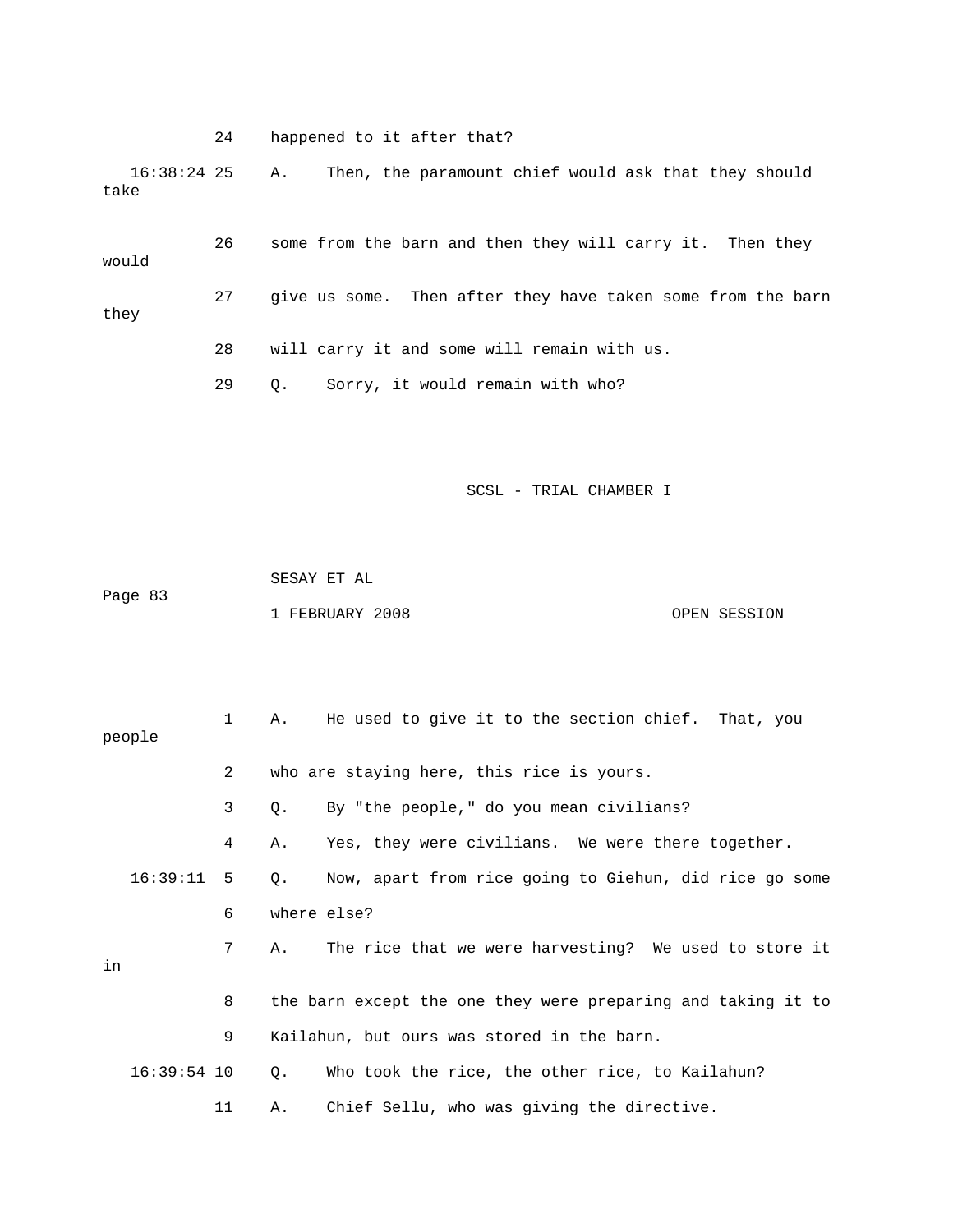|      |               | 12 | Q.        | Do you know who he got the directive from?                       |
|------|---------------|----|-----------|------------------------------------------------------------------|
|      |               | 13 | Α.        | That one?<br>I cannot -- I cannot even say anything<br>No.       |
|      |               | 14 |           | about that because he would only say: Hey, take this rice to     |
|      | 16:40:09 15   |    |           | that person and then they will carry the rice there.<br>That was |
|      |               | 16 |           | what he was saying. His would be taken to Kailahun.              |
| to   |               | 17 | Q.        | So do you know what happened to the rice that was taken          |
|      |               | 18 | Kailahun? |                                                                  |
|      |               | 19 | Α.        | No, I don't know that.                                           |
|      | $16:40:25$ 20 |    | Q.        | Thank you. Mr Witness --                                         |
|      |               | 21 | Α.        | Okay.                                                            |
|      |               | 22 | О.        | -- from the brushing of the farm to the burning of the           |
| hut, |               | 23 |           | farm, to the rice being planted, harvested, taken to the big     |
|      |               | 24 |           | big barn in Giehun, were there any men with guns on the farm?    |
| not  | $16:40:53$ 25 |    | Α.        | On that farm, I did not see anybody with a gun.<br>I did         |
| told |               | 26 |           | see anybody with gun. No gun. If I saw a gun, I would have       |
| for  |               | 27 | you.      | I was afraid of gun, that is the first thing. It was             |
|      |               | 28 |           | fear of gun that I went into the bushes.                         |
|      |               | 29 | $\circ$ . | Did you see any RUF commanders or fighters on the farm           |
|      |               |    |           |                                                                  |

 SESAY ET AL Page 84

1 FEBRUARY 2008 OPEN SESSION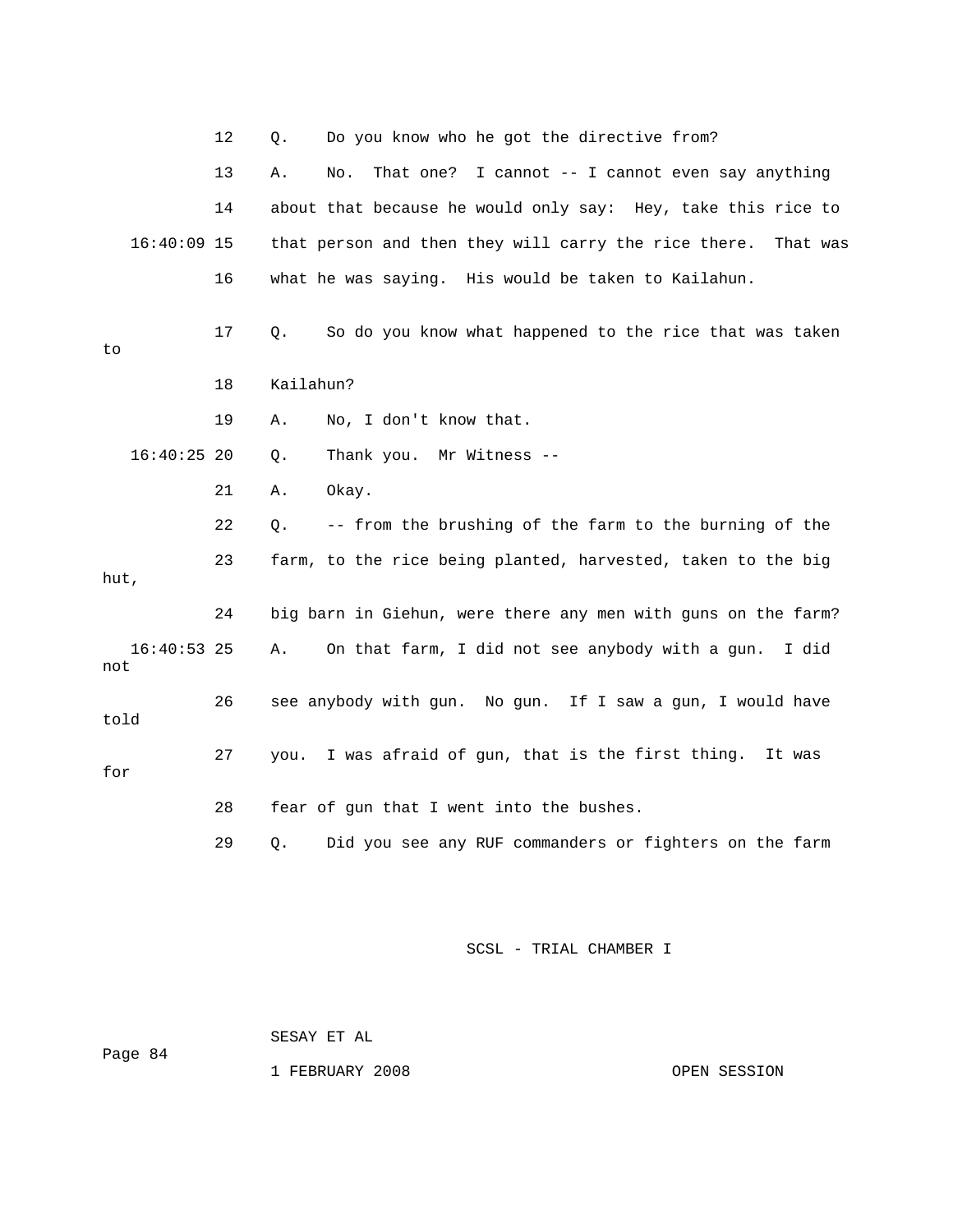1 during its --

|               | 2  | Except the Blaima Bedebede I have mentioned his name<br>Α.    |
|---------------|----|---------------------------------------------------------------|
| food          | 3  | earlier, when we were going together, when they were cooking  |
| anybody       | 4  | for us to eat, they were all working, but I did not see       |
| 16:41:42      | 5  | with a gun. I did not see anybody with a gun.                 |
| that          | 6  | So the commanders and fighters were working also?<br>Q.<br>Is |
|               | 7  | what you intended to say?                                     |
|               | 8  | MR HARDAWAY: Objection, leading.                              |
|               | 9  | It is not leading. The witness has just --<br>MR JORDASH:     |
| $16:42:03$ 10 |    | I did not see the difference between a<br>THE WITNESS:        |
| I             | 11 | soldier or whosoever. We were going there with our children.  |
| don't         | 12 | cannot differentiate who was a soldier and who was not.<br>I. |
|               | 13 | know that.                                                    |
|               | 14 | MR JORDASH:                                                   |
| $16:42:14$ 15 |    | Thank you.<br>Q.                                              |
|               | 16 | You're welcome.<br>Α.                                         |
| what          | 17 | And finally, the food that was prepared on the farm,<br>Q.    |
|               | 18 | was the food that was prepared? Was it by Chief Saidu?        |
|               | 19 | Α.<br>Yes.                                                    |
| $16:42:27$ 20 |    | What was the food?<br>Q.                                      |
| to            | 21 | Rice; cooked rice. They -- it was rice that they used<br>Α.   |
|               | 22 | cook.                                                         |
|               | 23 | I have got no further questions. Thank you very much,<br>Q.   |

Mr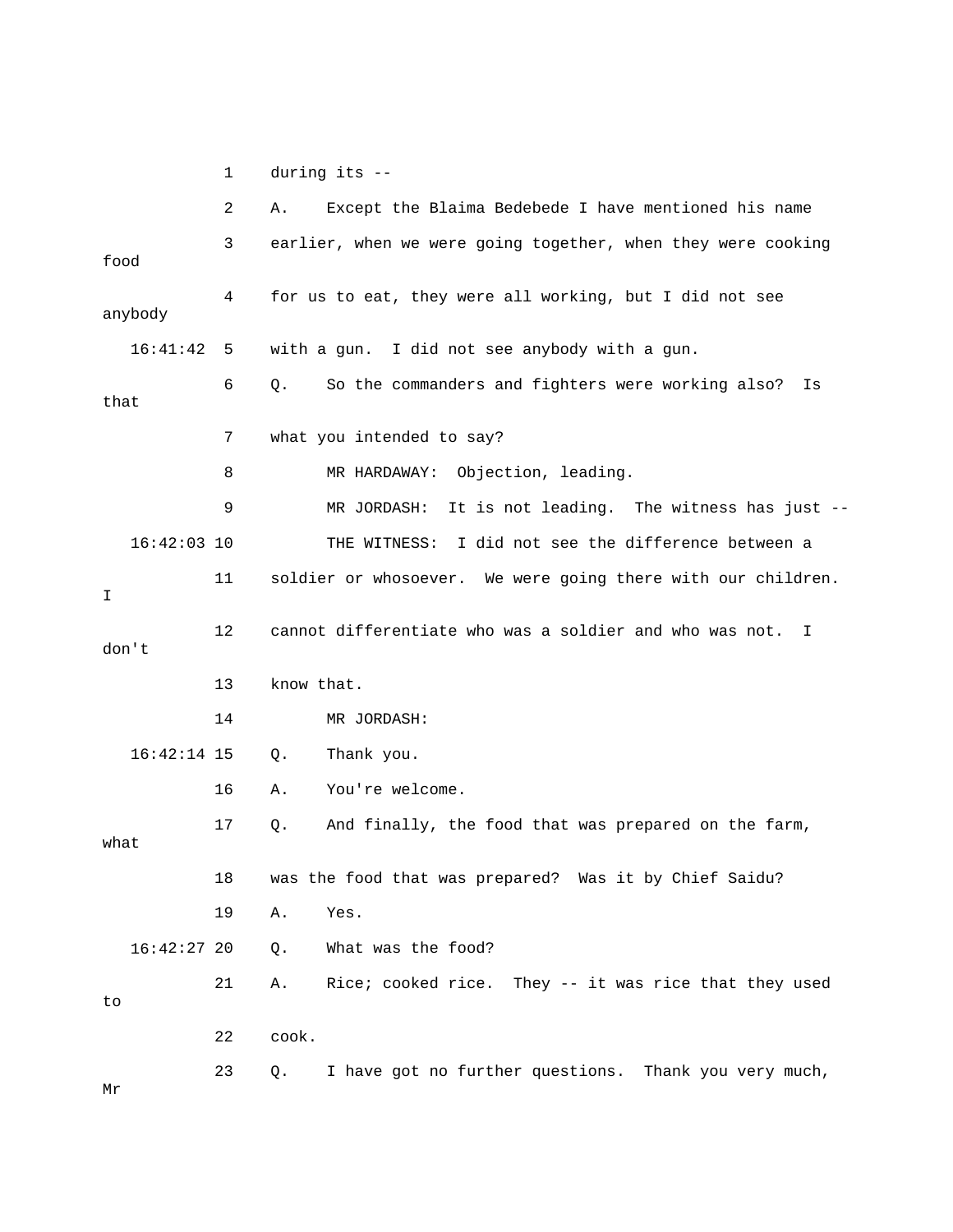|                  | 24 | Witness. |                                                      |  |
|------------------|----|----------|------------------------------------------------------|--|
| $16:42:59$ 25 A. |    |          | Okay.                                                |  |
|                  | 26 |          | PRESIDING JUDGE:<br>Mr Ogeto?                        |  |
| Lords.           | 27 |          | I have no questions for the witness, My<br>MR OGETO: |  |
|                  | 28 |          | PRESIDING JUDGE: Mr Cammegh?                         |  |
|                  | 29 |          | Your Honour, I have got no questions.<br>MR CAMMEGH: |  |

|         | SESAY ET AL                     |  |
|---------|---------------------------------|--|
| Page 85 |                                 |  |
|         | 1 FEBRUARY 2008<br>OPEN SESSION |  |

|               | 1              | PRESIDING JUDGE: No questions. We just have about nine        |
|---------------|----------------|---------------------------------------------------------------|
|               | $\overline{2}$ | minutes to go. Mr Hardaway, I imagine you will not be -- you  |
|               | 3              | will not wrap up your cross-examination in nine minutes?      |
|               | 4              | MR HARDAWAY: No, Your Honour, I won't.                        |
| $16:44:00$ 5  |                | PRESIDING JUDGE: Yes. Because of the obligation of our        |
| because       | 6              | staff, I don't really see any necessity for us to start       |
|               | 7              | we wouldn't have gone anywhere after we would have started. I |
| Mr            | 8              | think we may stop here and adjourn the proceedings to -- yes, |
|               | 9              | Cammegh?                                                      |
| $16:44:26$ 10 |                | MR CAMMEGH: Can I just mention a completely unrelated         |
|               | 11             | matter, Your Honour?                                          |
|               | 12             | PRESIDING JUDGE: Yes, please.                                 |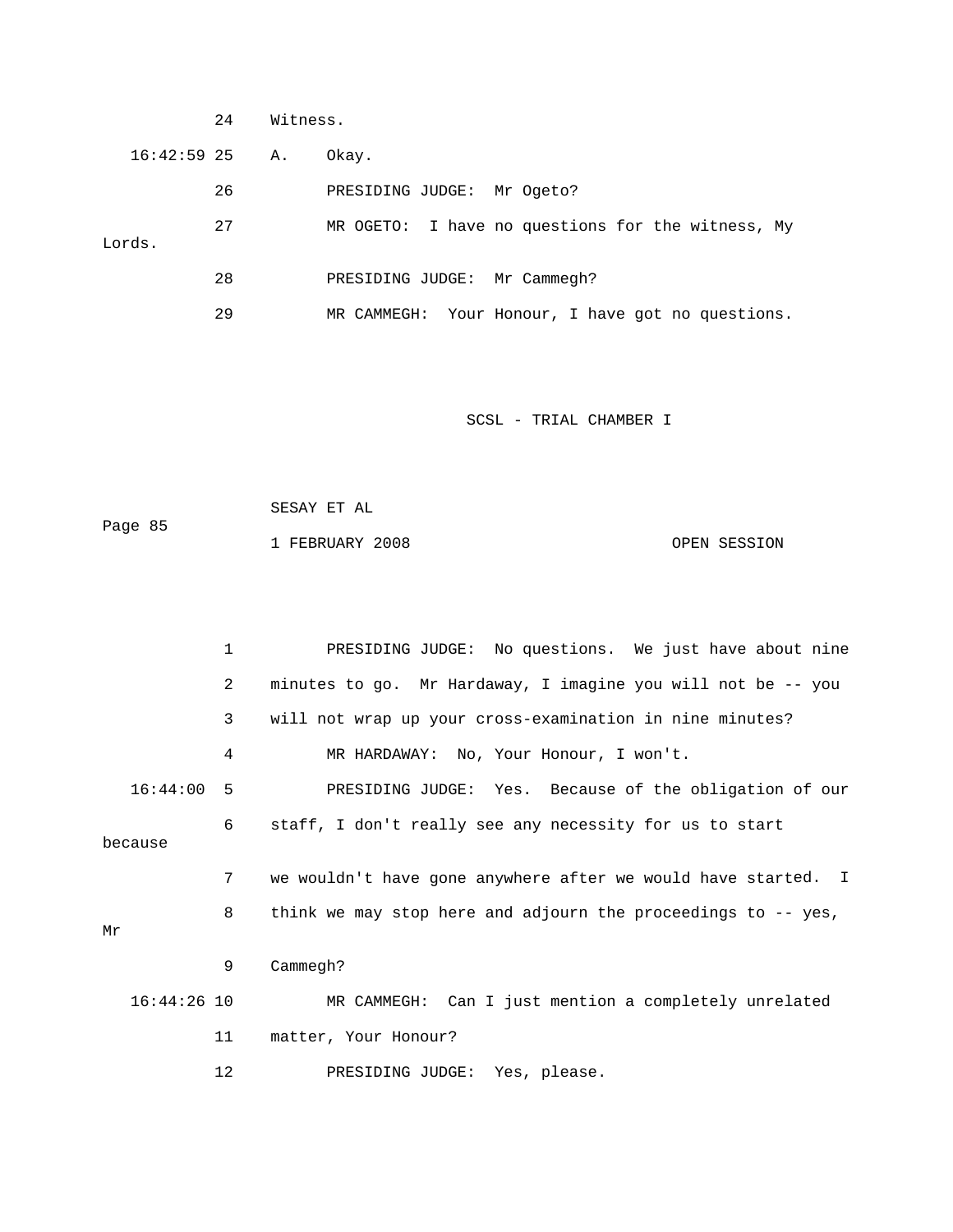| afternoon.    | 13 | MR CAMMEGH: That has come to my attention this                |
|---------------|----|---------------------------------------------------------------|
|               | 14 | PRESIDING JUDGE: Okay. May I finish?                          |
| $16:44:34$ 15 |    | MR CAMMEGH: Yes.                                              |
|               | 16 | PRESIDING JUDGE: Mr Hardaway, you may then start your         |
|               | 17 | cross-examination on Monday.                                  |
|               | 18 | MR HARDAWAY: Very well, Your Honour.                          |
| matter.       | 19 | PRESIDING JUDGE: To which we are adjourning this              |
| $16:44:45$ 20 |    | MR HARDAWAY: Yes, Your Honour.                                |
|               | 21 | PRESIDING JUDGE: Right.                                       |
| Prosecution   | 22 | MR HARDAWAY: And just before Mr Cammegh, the                  |
| with          | 23 | does have one housekeeping matter they would like to address  |
| addresses     | 24 | the Court after learned counsel for the third accused         |
| $16:45:00$ 25 |    | the Court on his matter.                                      |
|               | 26 | PRESIDING JUDGE: Right. Mr Cammegh, please, you --            |
|               | 27 | MR CAMMEGH: Your Honour, while I was studying my -- all       |
| to            | 28 | the evidence of TF1-108, earlier today, I noticed, or it came |
| certainly     | 29 | my attention that I have actually made an error during        |

| Page 86 | SESAY ET AL     |              |
|---------|-----------------|--------------|
|         | 1 FEBRUARY 2008 | OPEN SESSION |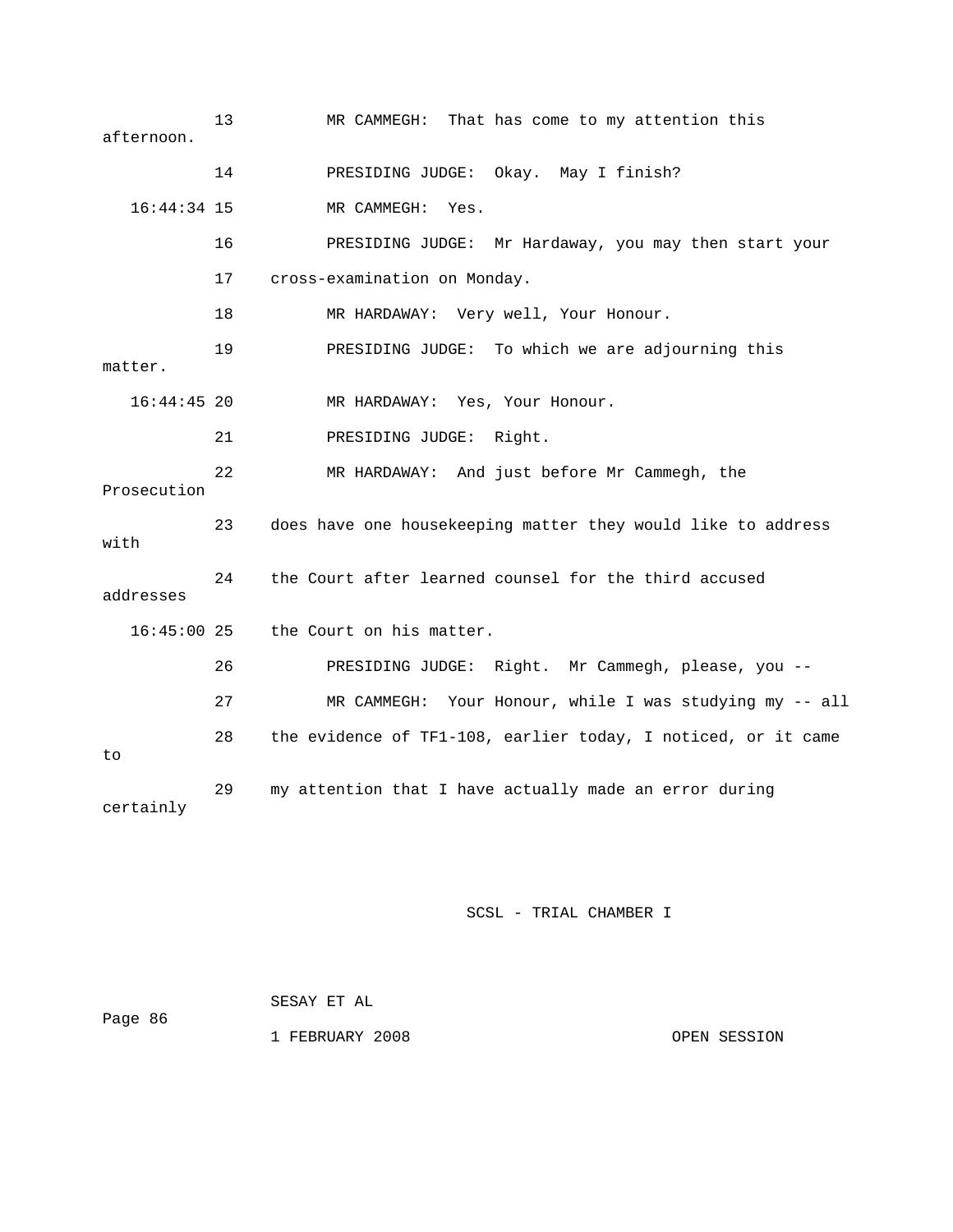1 one of my cross-examinations, and it's DIS-157, and I think that 2 could well have been previously extend to other Sesay 3 The mistake is this, and, I'm essentially asking, through 4 the Court, for the Prosecution to assist me as to how I should 6 I represented 108's evidence to DIS-157 in this way. I 7 implicitly suggested that what 108 had said was that his brother 8 had been killed during a forced labour march from Kailahun Town 9 to Giema. Actually, what 108 said was that it was Kailahun Town to Pendembu. I think I might have repeated that error earlier 13 Prosecution want me to produce a notice citing each Defence 14 witness in which I have made that error in cross-examination 16:46:32 15 obviously I am happy to do so and alternatively, of course, if 16 the Prosecution are happy to take me at my word that it was an 18 word "Pendembu" for "Giema" I would hope that -- "Pendembu" 21 MR CAMMEGH: Yes. I should add this: That 108 was the 22 only Prosecution evidence -- witness -- who made that allegation, 23 and it is very discrete. It concerns 108's brother, and it is witnesses. 16:45:38 5 deal with this. 16:46: on 11 during the Sesay case to other witnesses, citing Giema instead of 12 Pendembu. Now, I'm in the Prosecution's hands. If the then 17 oversight on my part when I simply mistakenly substituted the 19 PRESIDING JUDGE: So instead of "Giema" you want 16:46:51 20 to be substituted.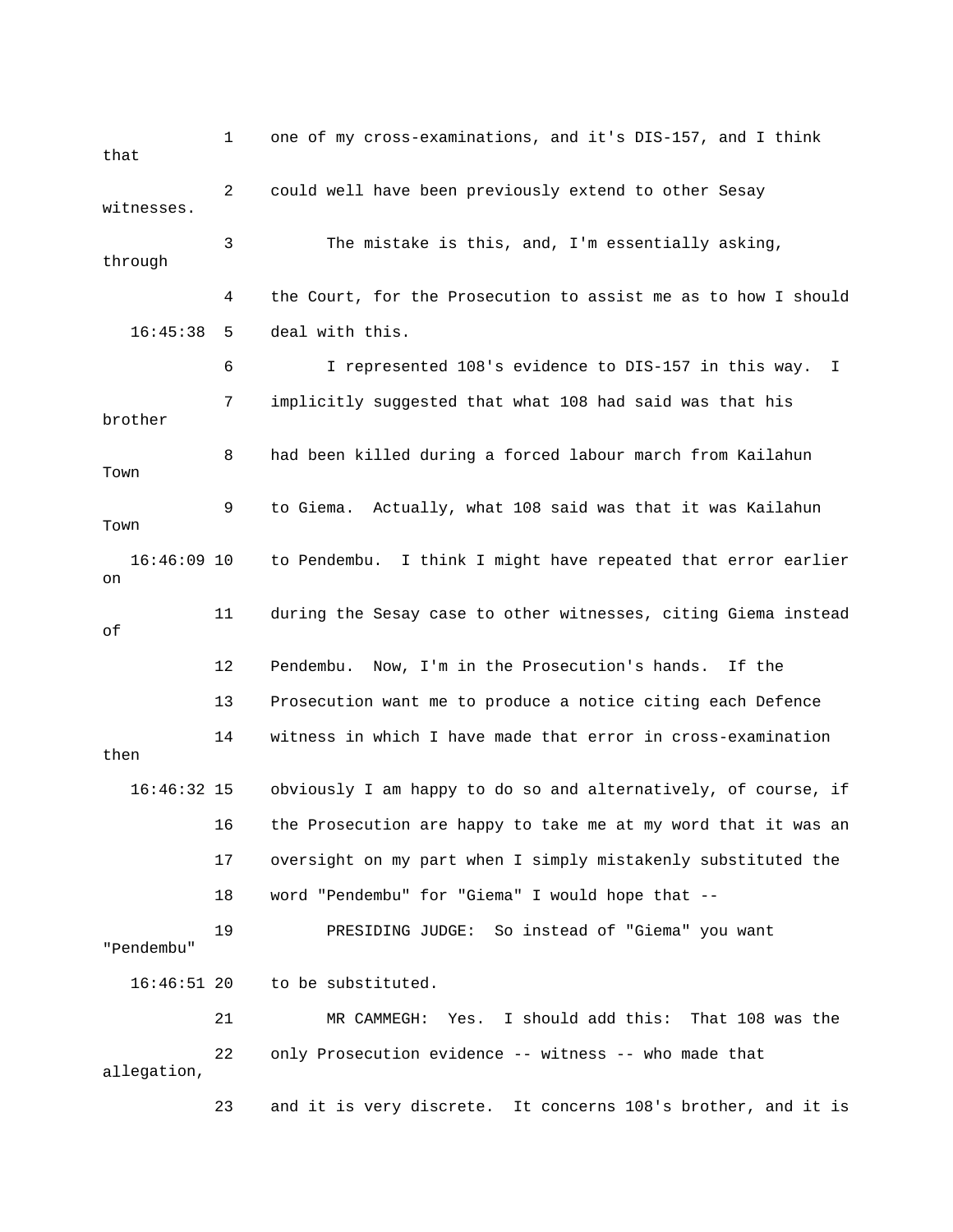24 clear that it could not have been mixed up with anything else. 16:47:07 25 It simply was a slip of the tongue by myself. 26 I'm in the Prosecution's hands. If they will allow me 27 just continue now that I have got this mistake on the record, 29 it in written form in a notice, to cover myself in that way, to 28 that is what I would prefer. If, however, they prefer me to put to

SCSL - TRIAL CHAMBER I

Page 87 SESAY ET AL 1 FEBRUARY 2008 OPEN SESSION

 1 ensure that when final briefs are prepared there is no error then 2 I'm prepared to do that, but I'm in the Court's and the 3 Prosecution's hands as to what I should do. 4 PRESIDING JUDGE: Yes. Well, wouldn't you think that 7 MR CAMMEGH: Well, I'm happy to. 8 PRESIDING JUDGE: Yes. But let's hear what the Prosecution 9 has to say on this. I 16:47:51 10 MR WAGONA: My Lords, I remember I was in Court and can 11 recall what counsel is talking about. 16:47:34 5 because it would involve, I mean, in the records it might be 6 better for you to serve a proper notice?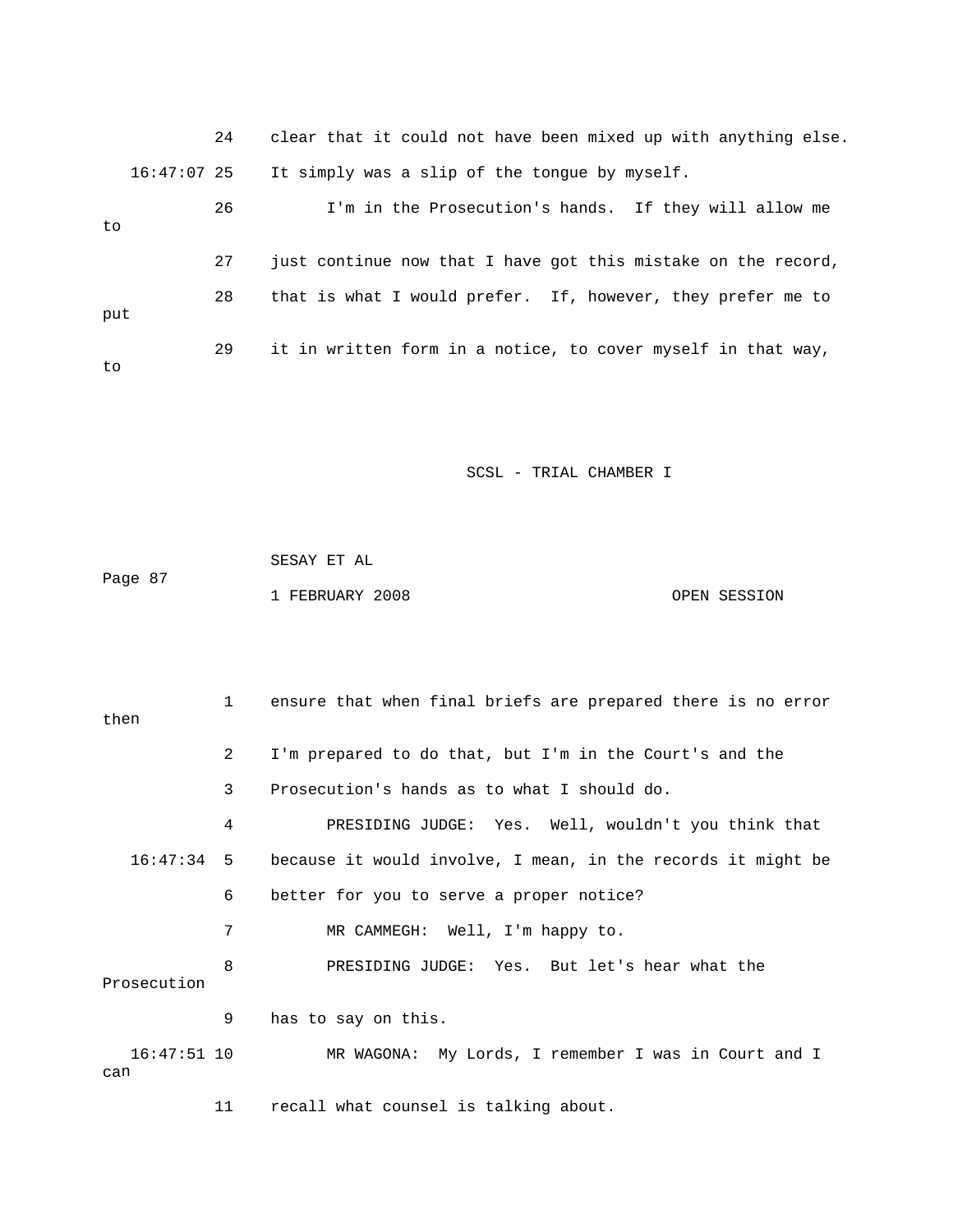12 PRESIDING JUDGE: Yes.

 13 MR WAGONA: My only difficulty is this: Whether the 14 witness's answer would have been different if it was put as  $16:48:12$  15 counsel would have wanted to put it, that is the difficulty I 16 have. : Yes. Mr Cammegh, Mr Wagona says he 17 PRESIDING JUDGE was 18 in Court and he's wondering whether the response of the witness 19 would have been different if it was Pendembu and not Giema? 21 JUDGE BOUTET: The other way round; right? It should RESIDING JUDGE: No, no, it should have been Pendembu Pendembu. 16:48:47 25 MR CAMMEGH: 108 said Pendembu. I misrepresented to at 26 least one Sesay witness and possibly more it was Giema. 27 PRESIDING JUDGE: That is Mr Wagona's -- 28 JUDGE THOMPSON: Would it also be -- the situation would 29 also be complicated if the witness duplicated the mistake.  $1$  16:48:34 20 MR CAMMEGH: Well, that is - have 22 been Giema and not Pendembu. 23 P 24 instead of Giema. Instead of Giema it should have been You

## SCSL - TRIAL CHAMBER I

SESAY ET AL

1 FEBRUARY 2008 OPEN SESSION

Page 88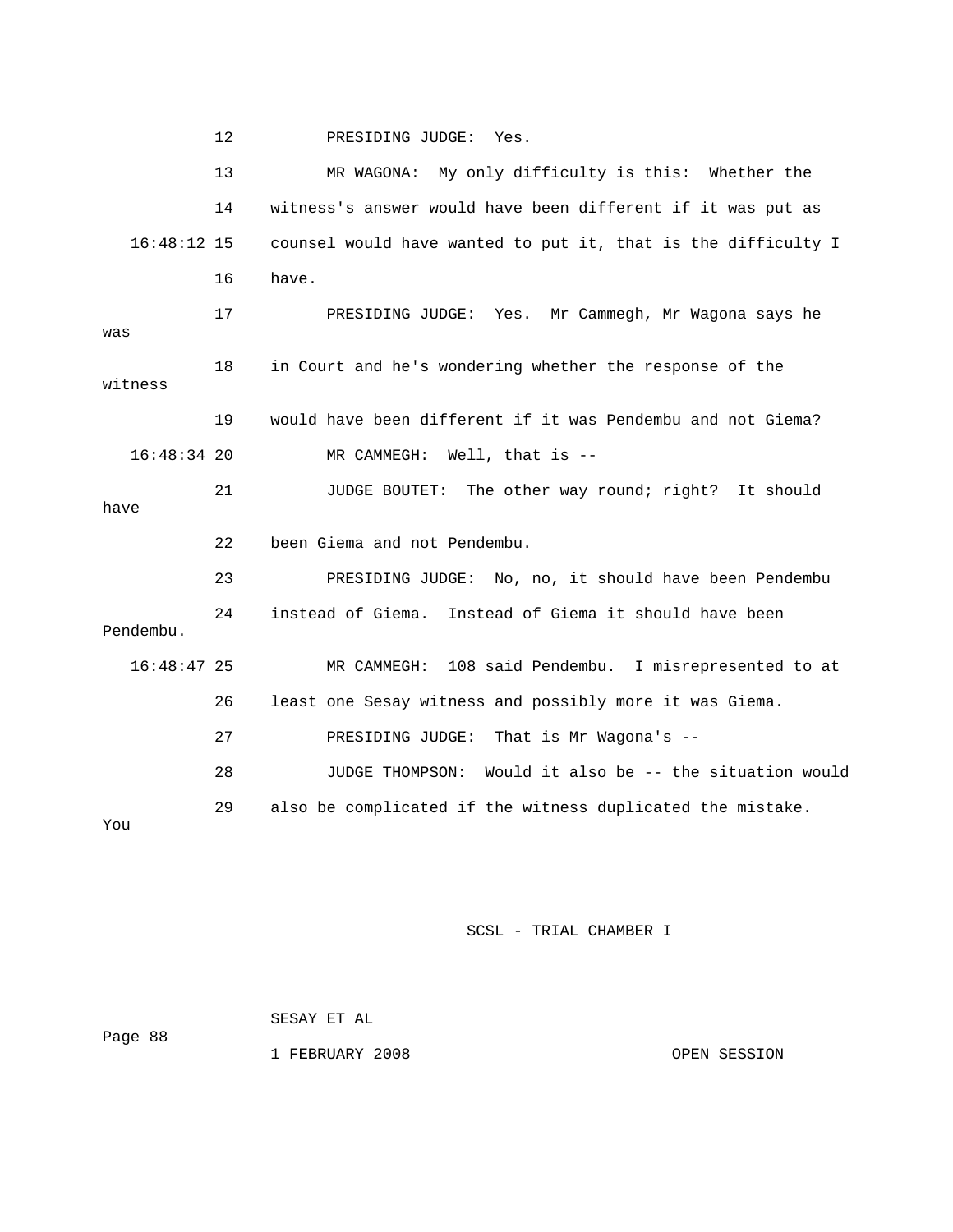| the                   | 1  | say that the witnesses you cross-examined, if they duplicated  |
|-----------------------|----|----------------------------------------------------------------|
|                       | 2  | mistake, so do you know whether that was the case? In other    |
|                       | 3  | words, they compounded the error. So if you said Pendembu      |
|                       | 4  | instead of Giema, and then the witnesses themselves repeated   |
| 16:49:39              | 5  | following your mistake, made the same mistake --               |
|                       | 6  | MR CAMMEGH: Well, I think that is Mr Wagona's point.           |
|                       | 7  | PRESIDING JUDGE: Yes, quite right. That would create a         |
| unless                | 8  | different situation. It would not be easy to deal with,        |
| be                    | 9  | by some kind of -- quite frankly, I cannot think of what would |
| $16:50:03$ 10         |    | the answer here.                                               |
|                       | 11 | MR CAMMEGH: All I can say is this: That I think every          |
| subject               | 12 | witness I examined on this subject was introduced to that      |
|                       | 13 | by way of the brother of 108 who was named -- am I free to use |
|                       | 14 | his name?                                                      |
| $16:50:23$ 15         |    | PRESIDING JUDGE:<br>Yes.                                       |
|                       | 16 | I am free to use the name because -- -<br>MR CAMMEGH:          |
|                       | 17 | We are in an open session, you know.<br>JUDGE BOUTET:          |
|                       | 18 | MR CAMMEGH: Yes, but $I -$ yes, we are. I will carry on        |
| you                   | 19 | using 108. The brother of 108, were you aware of 108? Were     |
| $16:50:42$ 20<br>from |    | aware that his brother was killed on a forced labour march     |
|                       | 21 | Kailahun to Giema?                                             |
|                       | 22 | JUDGE THOMPSON:<br>Yes.                                        |
| points                | 23 | MR CAMMEGH:<br>That's what I put. Now, there are two           |
|                       | 24 | that arise from that, that might go some way to assuage Mr     |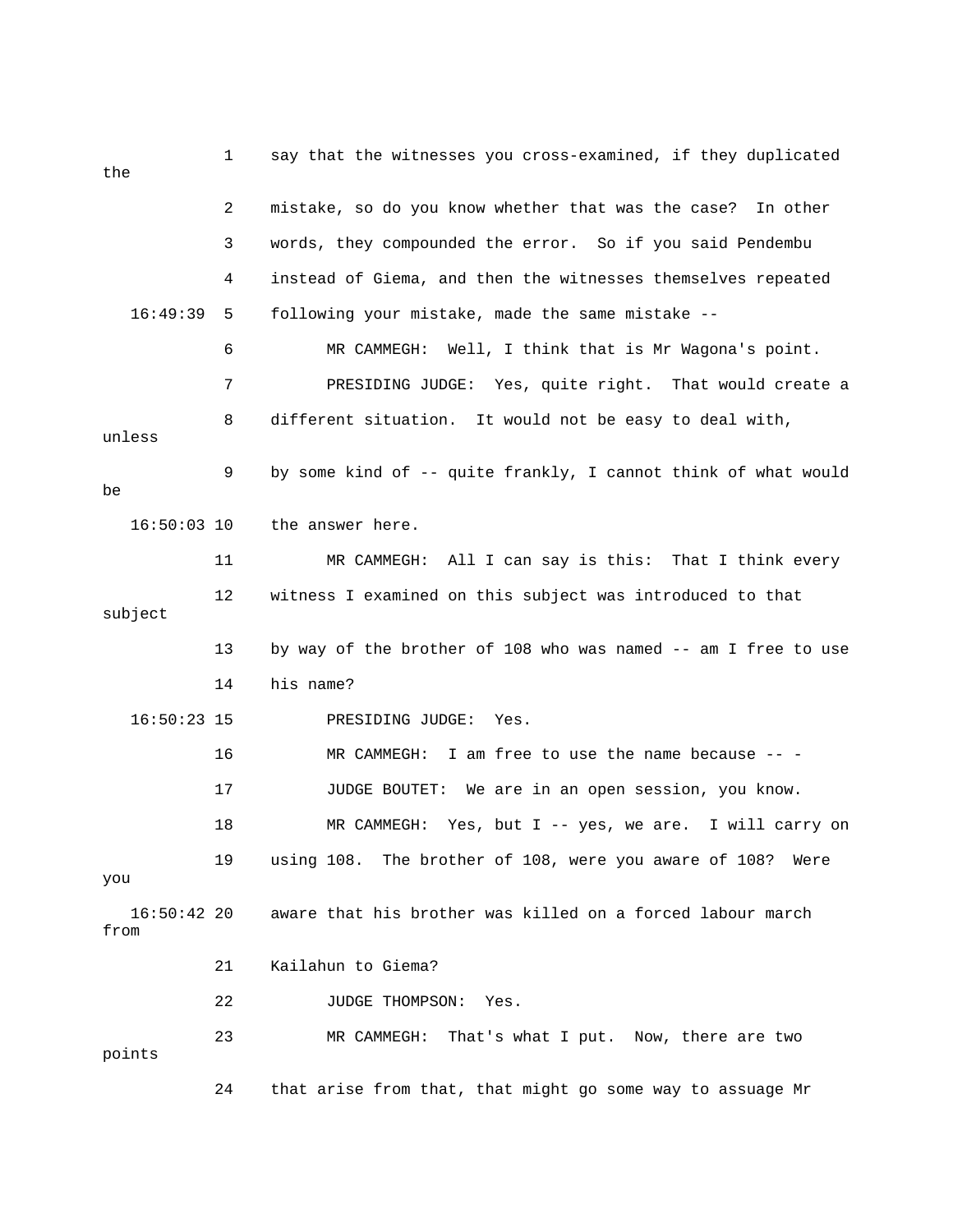16:50:55 25 Wagona's speculative, reasonable speculative concern. First subject 28 was introduced by way of a named individual, 108, and his 29 brother, so it was a very discrete issue. And one would have of 26 all, Giema to Pendembu is a very short distance, indeed; it's a 27 matter of just a few miles; less then ten. Secondly, the

```
 SESAY ET AL 
Page 89
            1 FEBRUARY 2008 OPEN SESSION
```

| speculating         | $\mathbf{1}$ | expected that had the witness, and again I know I'm            |
|---------------------|--------------|----------------------------------------------------------------|
|                     | 2            | in saying this, but injecting hopefully a bit of common sense  |
|                     | 3            | into this analysis, one perhaps might reasonably have expected |
| 108's               | 4            | that although a witness might not have heard of a murder of    |
| 16:51:42 5<br>heard |              | brother on a march from Kailahun to Giema he may well have     |
| Pendembu.           | 6            | the murder of 108's brother on a march from Kailahun to        |
|                     | 7            | <b>JUDGE THOMPSON:</b><br>I see.                               |
| one                 | 8            | MR CAMMEGH: It would be a very pedantic witness who,           |
|                     | 9            | might think, who would acquiesce to the murder taking place on |
| $16:52:01$ 10       |              | the road to Pendembu, rather than --                           |
|                     | 11           | And not on the road leading to Giema.<br>PRESIDING JUDGE:      |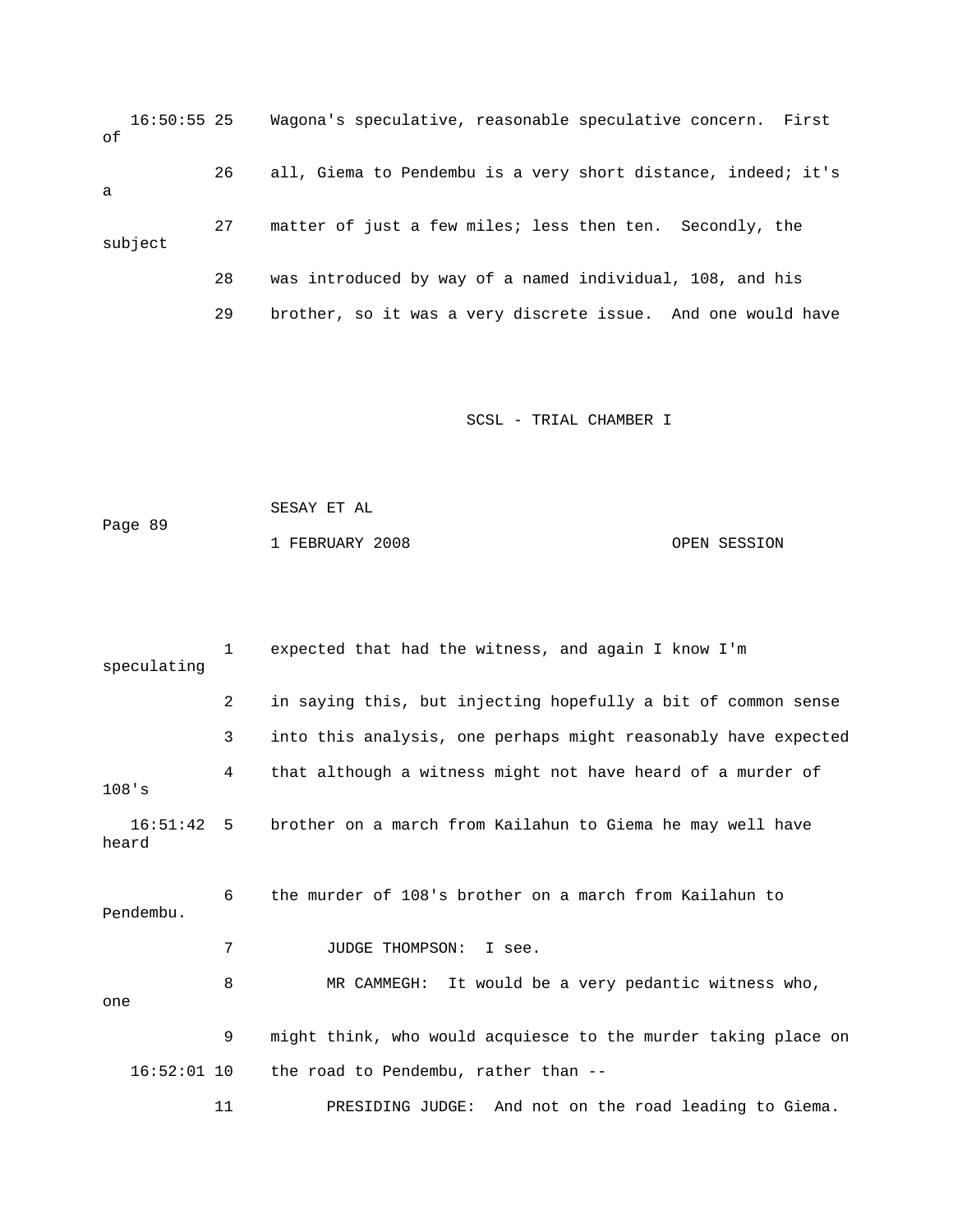12 JUDGE THOMPSON: Yes. 13 MR CAMMEGH: Now, I appreciate that this is a knotty 17 brother was killed at all. I think that is it. 18 MR CAMMEGH: Your Honours see my difficulty.  $16:52:27$  20 to the main issue; the main issue is the killing. 22 PRESIDING JUDGE: In the course of transporting luggage, 23 loads from one place to the other. May we, since we are 16:52:49 25 Prosecution and see what solution you can come up with on 26 on this? 27 MR CAMMEGH: Yes. 28 PRESIDING JUDGE: I think we would prefer that you come 29 with an inter partes consultation, an inter partes' solution, 14 problem and it is one that perhaps could only be entirely cured, 16:52:13 15 I am afraid, by -- 16 PRESIDING JUDGE: The crux of that issue is whether the 19 PRESIDING JUDGE: On the way to or from is barely ancillary 21 MR CAMMEGH: Yes. running 24 short of time, may you carry out a consultation with the Monday up  $\mathsf{T}$ 

SCSL - TRIAL CHAMBER I

Page 90

SESAY ET AL

1 FEBRUARY 2008 OPEN SESSION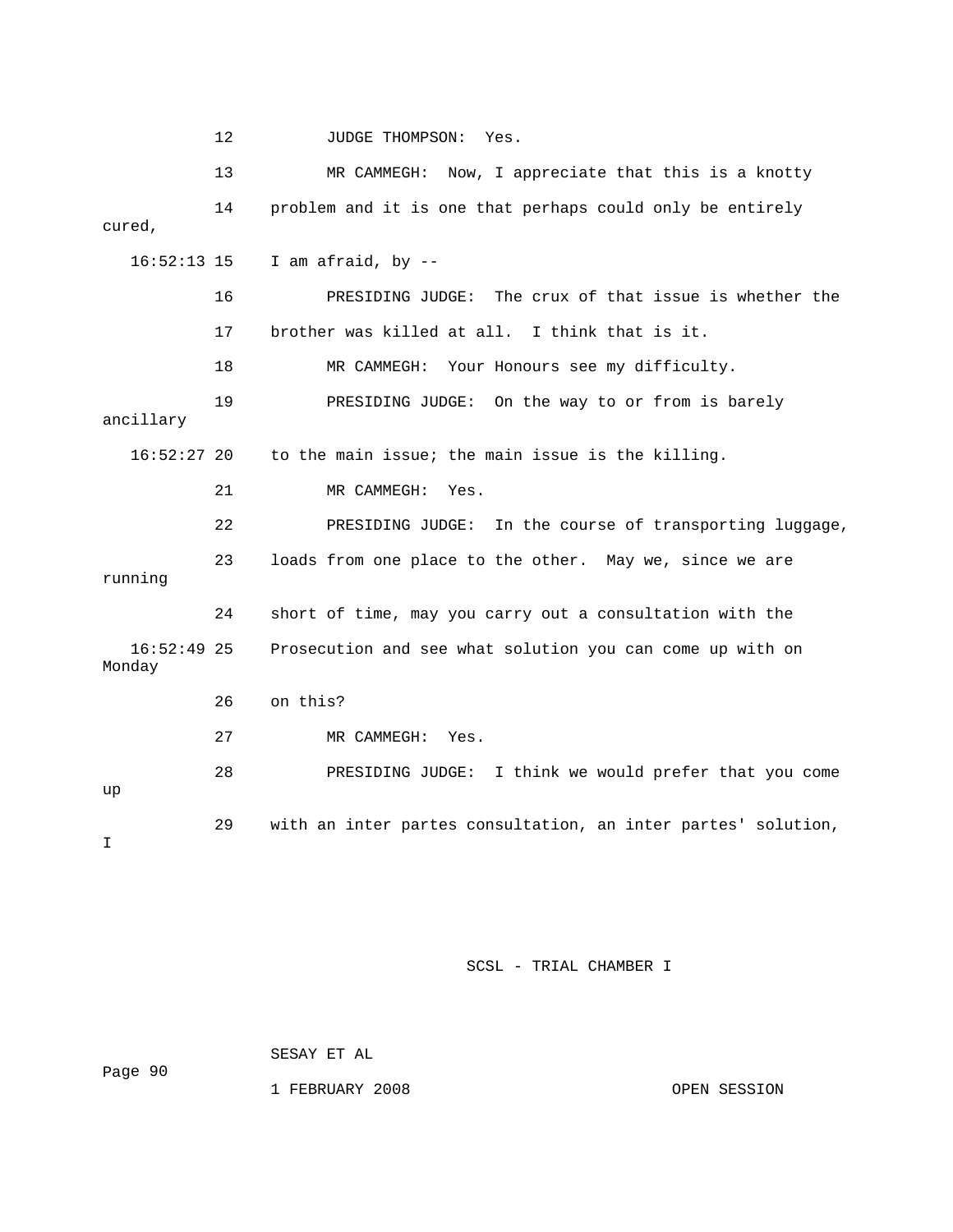1 mean, to this, so that we -- well, that is if you feel it is 2 reasonable, but we see where you are coming from. I mean, we 4 PRESIDING JUDGE: There is no reason why he should accept 6 denied that somebody was killed on his way to Giema. 7 MR CAMMEGH: I just don't want to be -- I don't want to 8 give any appearance of taking what could be either a 16:53:46 10 is, of course, that this is not corroborated by any other 11 witness, and I want to deal with this in the sense of finality 13 JUDGE BOUTET: I think maybe that this evidence is 14 meaningless, too, if it is not factually true. That's what 16 MR CAMMEGH: Well, that is another matter which will Your 19 PRESIDING JUDGE: We see your point. I think, Mr Cammegh, 16:54:17 20 we better leave it at this. -- 3 MR CAMMEGH: The point -- 16:53:21 5 that somebody was killed if he were going to Pendembu when he has fallacious 9 or an unfair point in my final brief, the other side of the coin in 12 the brief and clearly an accommodation has to be reached. you 16:54:03 15 are saying. 17 probably find its way into a written motion next week. But, 18 Honours see my point. It's potentially difficult. 21 MR CAMMEGH: Yes.

ld 22 PRESIDING JUDGE: And maybe by Monday, Tuesday you wou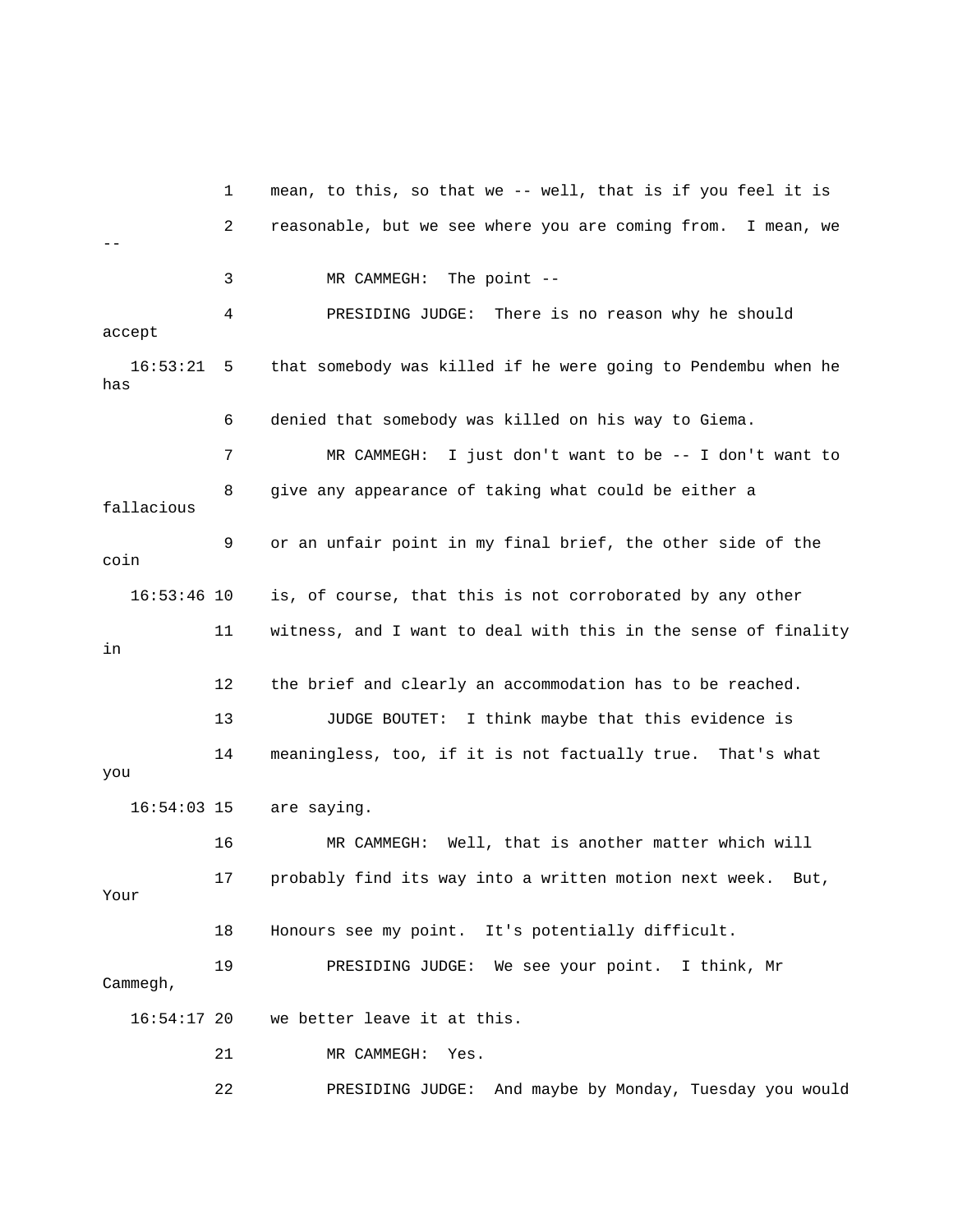|      | Prosecution | 23 | have arrived at some inter partes solution with the            |
|------|-------------|----|----------------------------------------------------------------|
| time |             | 24 | and you will bring it up. Maybe the Prosecution will this      |
| оf   | 16:54:30 25 |    | take the initiate of communicating to the Chamber the contents |
| is   |             | 26 | the accord, but it must have arrived at with Mr Cammegh, who   |
|      | records     | 27 | pleading for very good reasons, as you can see, that the       |
|      |             | 28 | be amended and I'm sure he is open to even providing a note on |
|      |             | 29 | this, a memorandum on this, so as to put you in a better       |

Page 91 SESAY ET AL 1 FEBRUARY 2008 OPEN SESSION

|              | $\mathbf{1}$ | perspective to appreciate what he wants to put on the record. |
|--------------|--------------|---------------------------------------------------------------|
|              | 2            | So, Mr Cammegh, is that all right?                            |
|              | 3            | MR CAMMEGH: Thank you for your assistance, Your Honour.       |
|              | 4            | PRESIDING JUDGE: Right. Yes, Mr Hardaway.                     |
| $16:55:07$ 5 |              | MR HARDAWAY: I know the time is short --                      |
|              | 6            | PRESIDING JUDGE: You are crossing the border.                 |
|              | 7            | MR HARDAWAY; I know we are crossing the Rubicon as we         |
|              | 8            | speak, Your Honour, but this housekeeping matter may actually |
| spoken       | 9            | have an impact on how the Court proceeds next week. I've      |

 16:55:24 10 with counsel for the first accused, as it relates to this matter.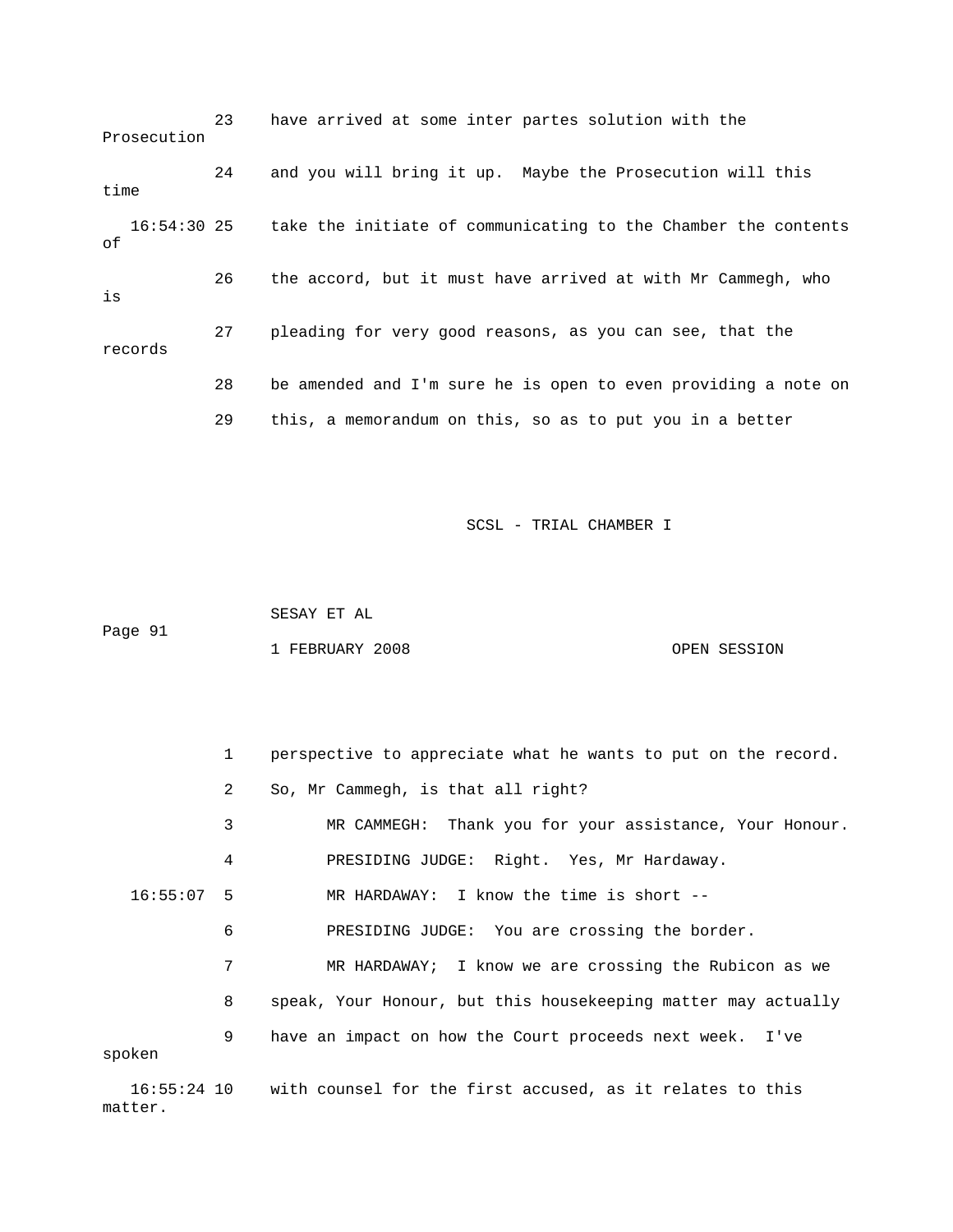11 It deals with the issue of call order.

 12 Now, the Prosecution, over the past week, has received 13 lists of the competent -- of the call order of the witnesses 16:55:37 15 beyond, that list has been rather fluid in terms of who's 16 and who's not. And that puts the Prosecution in a bind in 17 of how to assign the cases; who's going to be preparing for 18 and, to be honest, the time it takes to prepare for them. 19 Again, this is a concern that I expressed with Mr 16:56:04 20 and I take Mr Jordash at his word that obviously it is not 21 deliberate. What the Prosecution would ask, and this was a 16:56:20 25 MR HARDAWAY: Right. 27 MR HARDAWAY: We would have a list, we would get a list, 29 evening we get a revised list, and maybe two of those five are for 14 the first accused and, during the course of that week, and even coming terms them Jordash, being 22 method that was utilised -- 23 PRESIDING JUDGE: And there was some certainty in the order 24 of calling the witnesses. 26 PRESIDING JUDGE: Yes. 28 say, on Monday with a list of five and then, say, maybe Tuesday

SCSL - TRIAL CHAMBER I **SCSL**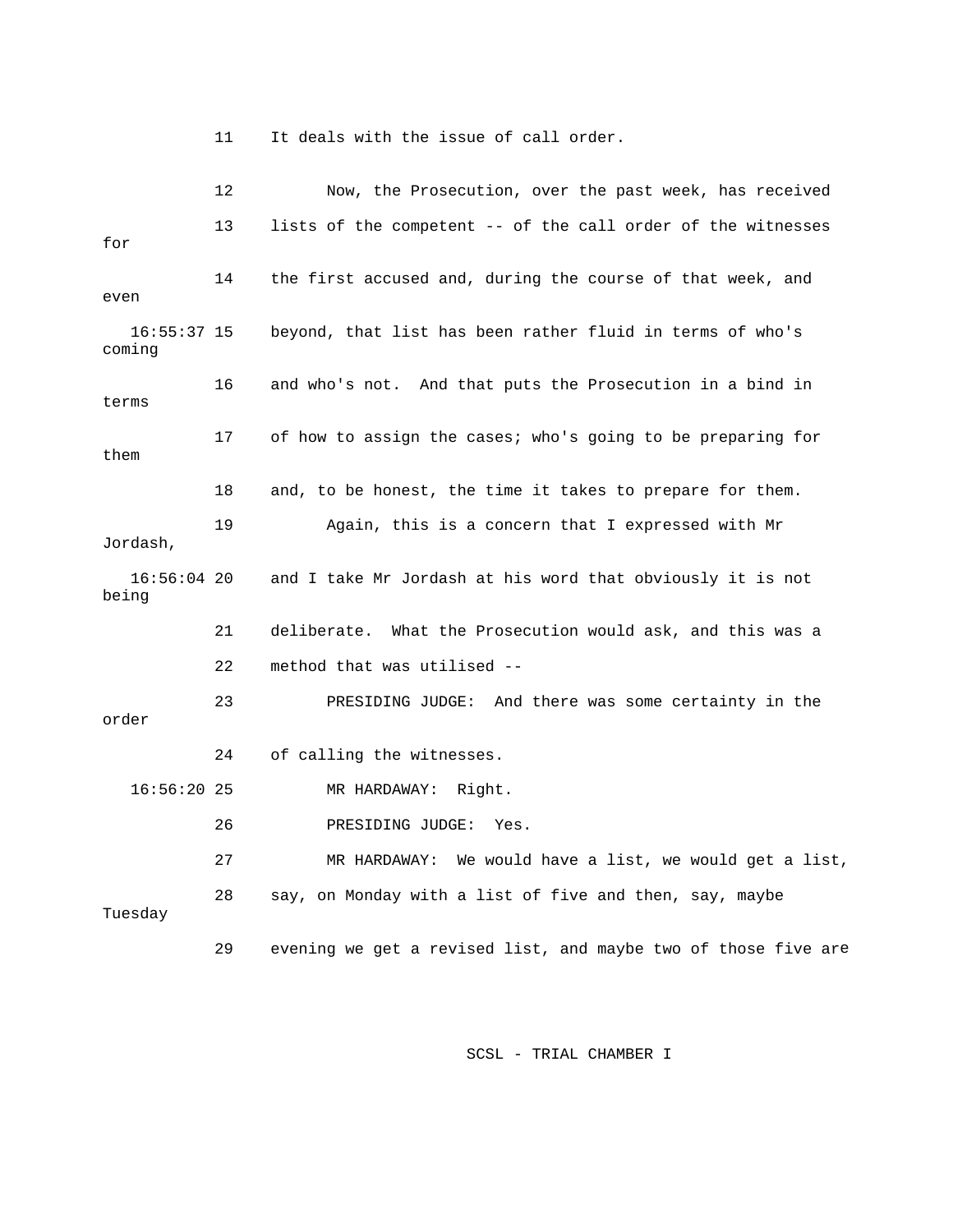## SESAY ET AL Page 92 1 FEBRUARY 2008 OPEN SESSION

 1 gone, maybe three, maybe it's a whole other list, based upon the 2 information that the Defence has at that time. 3 Today, Your Honour, we received a list, at 10.30, 4 concerning 27 additional witnesses that will be talking 16:56:49 5 specifically about mining in Kono. Now, to be fair, they 6 clearly that there is uncertainty in which order the witnesses 7 will be called and that is because of the argument of lack of 8 resources; that is their particular issue. But, from the 16:57:13 10 would need something a little more solid, and what I would witness 12 is called and we have not had time to fully prepare to avoid examination 16:57:35 15 standpoint, the cross-examination until an acceptable period 18 PRESIDING JUDGE: That disrupts the records. I mean, we 19 want to proceed the way we have been proceeding unless, of 16:57:52 20 course, we find good reason to move away from our practice. 21 MR HARDAWAY: I understand. stated 9 Prosecution's standpoint, in terms of being able to prepare,  $W^{\alpha}$  11 propose, which is what was done in the AFRC case, where a 13 asking for adjournment is to proceed with the direct 14 of the witness and defer, if necessary, from the Prosecution's of 16 time, and then moving on to the next witness and proceeding with 17 them that way. 2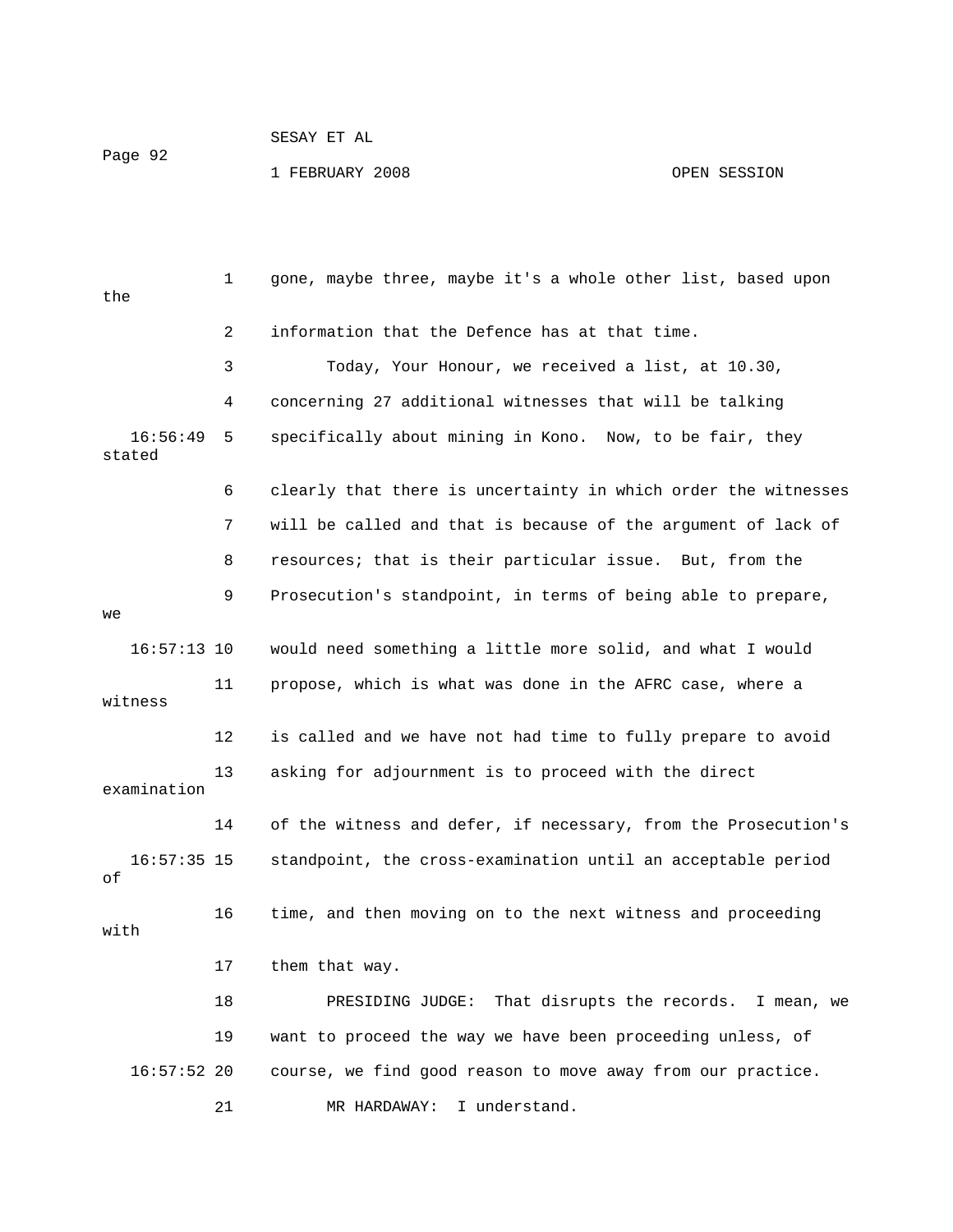| happening     | 22 | PRESIDING JUDGE: We are not bound with what was              |
|---------------|----|--------------------------------------------------------------|
| our           | 23 | with the AFRC. We are answerable for our own procedures and  |
|               | 24 | practices here.                                              |
| $16:58:07$ 25 |    | MR HARDAWAY: I bring that up as a suggestion.                |
|               | 26 | PRESIDING JUDGE: If those practices are possible, fine,      |
|               | 27 | but, if you find that there would be [indiscernible] on the  |
| Μr            | 28 | process here, we might say no. All we would say is maybe for |
| that          | 29 | Jordash to indicate with some certainty about the witnesses  |

SCSL - TRIAL CHAMBER I

|         | SESAY ET AL     |              |
|---------|-----------------|--------------|
| Page 93 |                 |              |
|         | 1 FEBRUARY 2008 | OPEN SESSION |

| list         | 1 | are going to be called next week. I'm sure he's provided a     |
|--------------|---|----------------------------------------------------------------|
|              | 2 | of about seven; it's one, two, three, four, five, six, yes,    |
|              | 3 | seven.                                                         |
|              | 4 | MR HARDAWAY: Yes, Your Honour, and again, it's not the         |
| $16:58:41$ 5 |   | fact that we are not getting the list, it's just the fact that |
|              | 6 | the lists tend to be very very fluid, and again, this is just  |
|              | 7 | a -- to put the Court on notice that there may be a problem.   |
| there        | 8 | PRESIDING JUDGE: No. Don't create a problem before             |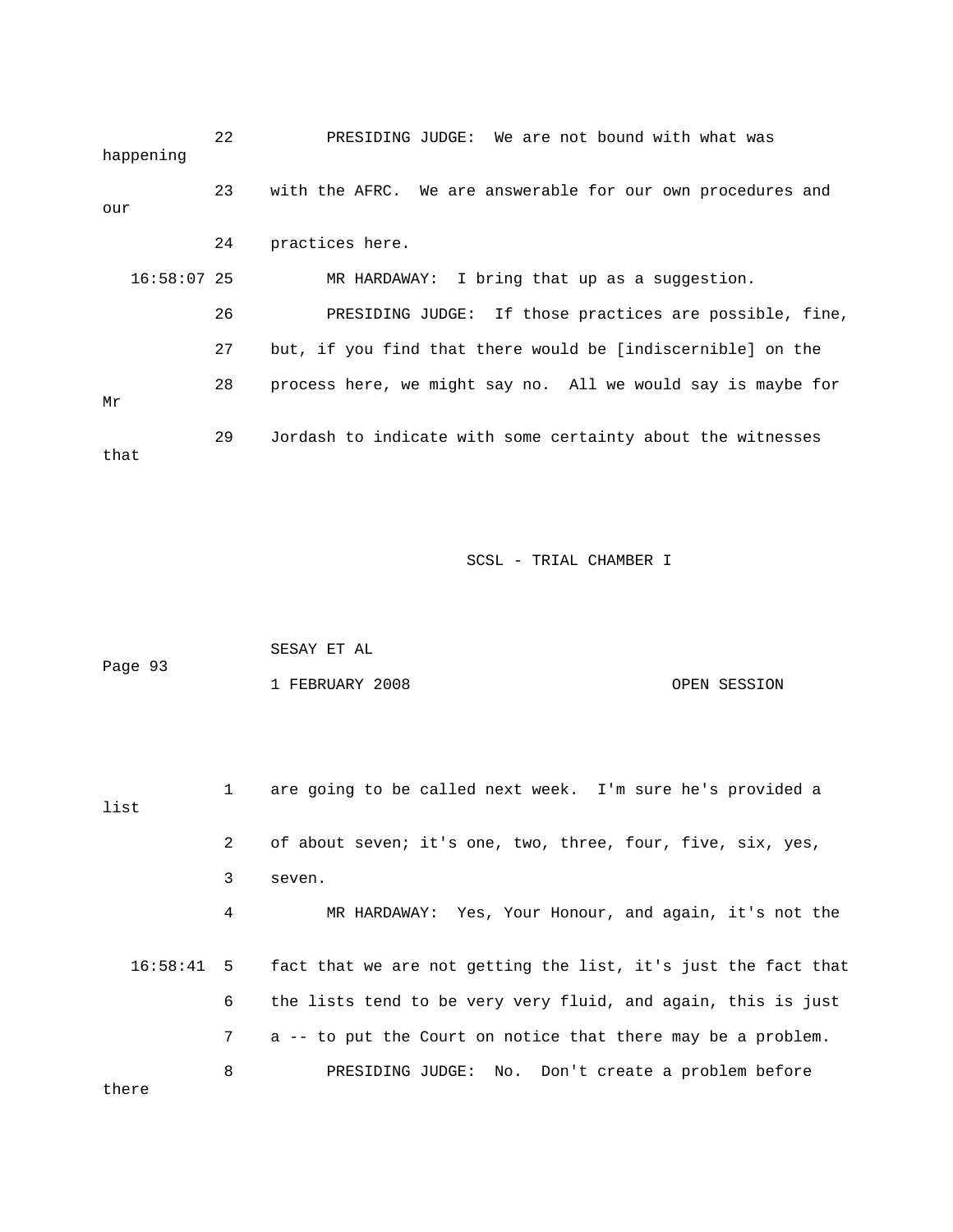|       |               | 9  | Mr Jordash has told us that he is going to call these<br>is one. |
|-------|---------------|----|------------------------------------------------------------------|
| us,   | $16:58:57$ 10 |    | We would rely on the documents he's provided to<br>witnesses.    |
|       |               | 11 | and that is the way I look at it. Don't read in problems when    |
|       |               | 12 | none exists, as yet.                                             |
|       |               | 13 | MR HARDAWAY: Very well, Your Honour.                             |
|       |               | 14 | PRESIDING JUDGE: Right. Learned counsel, we would rise           |
|       | $16:59:18$ 15 |    | here and adjourn the session to next week, Monday at 9.30.<br>We |
| Court |               | 16 | wish you all a very very pleasant and restful weekend.<br>The    |
|       |               | 17 | will rise, please.                                               |
| p.m.  |               | 18 | [Whereupon the hearing adjourned at 4.59                         |
|       |               | 19 | to be reconvened on Monday, the 4th day of                       |
|       |               | 20 | February, 2008, at 9.30 a.m.]                                    |
|       |               | 21 |                                                                  |
|       |               | 22 |                                                                  |
|       |               | 23 |                                                                  |
|       |               | 24 |                                                                  |
|       |               | 25 |                                                                  |
|       |               | 26 |                                                                  |
|       |               | 27 |                                                                  |
|       |               | 28 |                                                                  |
|       |               | 29 |                                                                  |
|       |               |    |                                                                  |

SCSL - TRIAL CHAMBER I